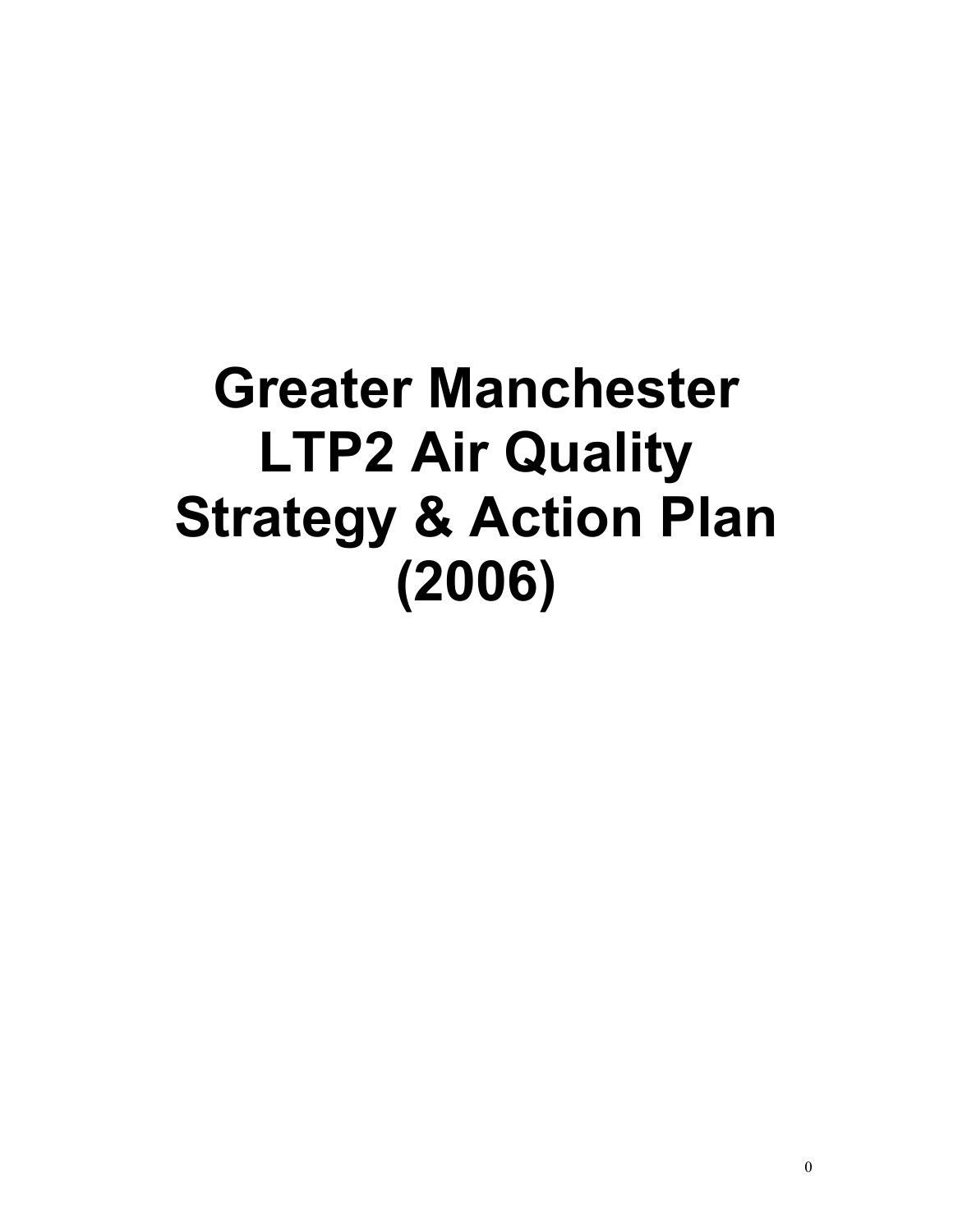## **CONTENTS**

- 1. Introduction Executive Summary
- 2. Background Setting the Scene
- 3. Strategy Development
- 4. Strategy, Guidance and Research Review
- 5. Problems and Issues
- 6. Strategy Overview
- 7. Key Stakeholders & Delivery Strategy
- 8. Action Plan
- 9. Monitoring and Reporting
- 10. Funding
- 11. References

### *Appendices*

*1.0 National Air Quality Objectives 2000/2002 2.0 Greater Manchester Air Quality Management Area 2002 3.0 Air Quality Limit Values Regulations 2003 4.0 Emissions and Vehicle Type 5.0 Road Accidents - Vehicle Type & Pedestrian Fatalities 6.0 EURO Standard Emission Tests 7.0 GM LTP2 NO2 Concentration Indicator Sites – Table & Map 8.0 Air Quality Action Plan reporting (Box 3.1 in LAQM.PRG03) 9.0 Non-Transport GM AQAP Actions Table*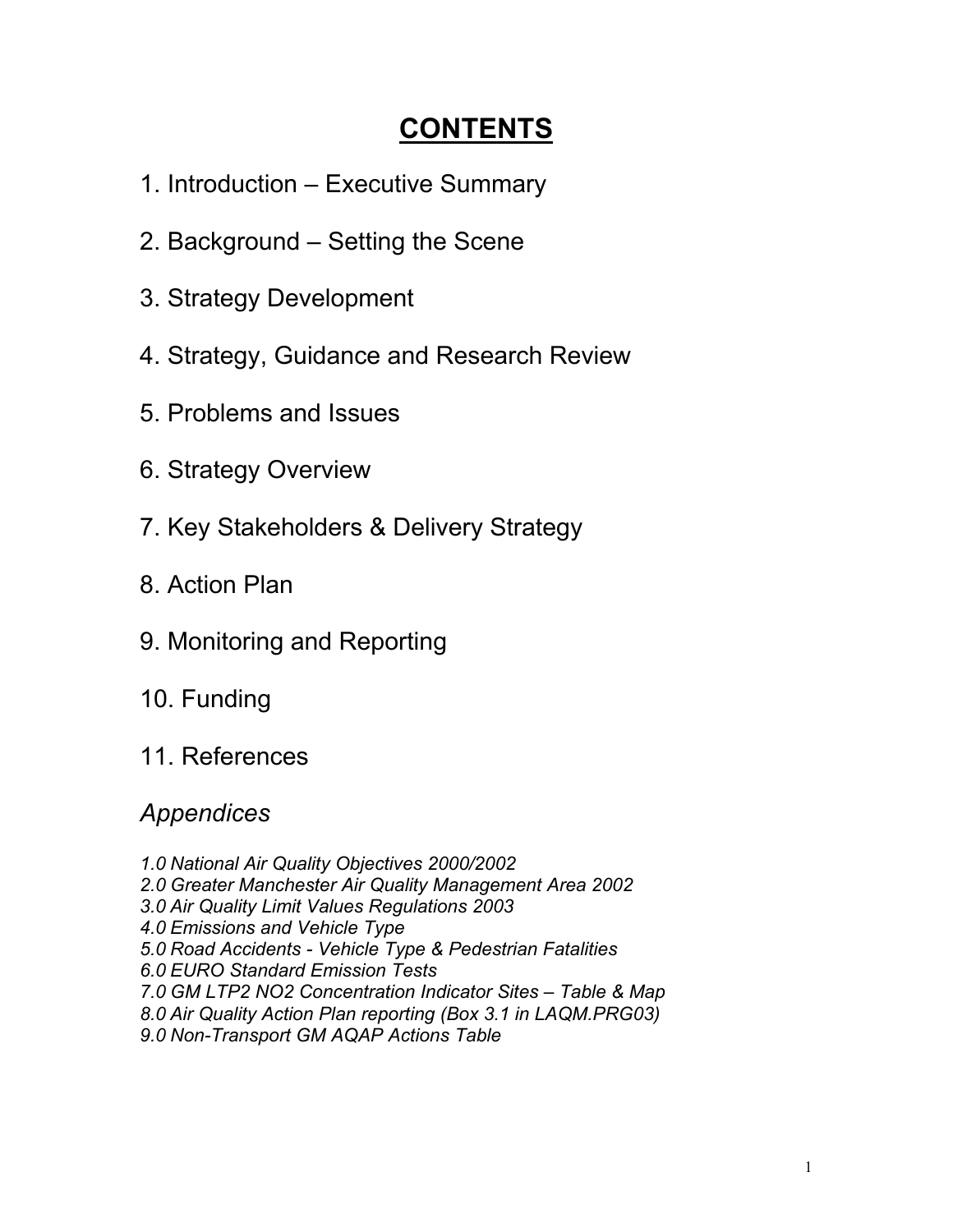## **1. Introduction – Executive Summary**

The Local Government Association (LGA) and Department for Transport (DfT) have identified "Better Air Quality" as a key shared priority in the second round of local transport plans (LTP2). Evidence indicates exposure to certain air pollutants can have serious implications for human health and negatively impact on quality of life. In addition, the growth of greenhouse gas emission is now recognised as a serious social, economic and environmental issue at both local and global levels.

Like many urban centres in the UK, local road transport emissions in Greater Manchester (GM) adversely affects local air quality and contributes towards greenhouse gas emissions. Nitrogen dioxide and to a lesser extent particulate matter are of particular concern to the health of the local population. In 2005 all GM Districts declared that in some areas ground level concentrations of nitrogen dioxide would exceed national health based targets in 2010 if corrective action to reduce emissions is not taken.

The "Greater Manchester LTP2 Air Quality Strategy and Action Plan" has been developed in a bid to reduce emissions associated with local transportation in Greater Manchester (GM) over the next five years. The main drivers for the development of the document are:

- The release of DfT & DEFRA guidance outlining the requirement for local authorities to integrate the Air Quality Action Plans (AQAPs) with LTP2s.
- The need to update the GM strategy dealing with air quality and transportation.
- The need to improve integration and partnership working between strategic GM air quality stakeholders in order to effectively address air quality issues through local transport measures.

The main purpose of this strategy is to provide an expanded air quality & local transport strategy that supports and compliments the GM LTP2. Specifically the document provides:

- A summary and baseline of the current air quality situation in GM highlighting any significant problems and issues.
- A review of relevant key air quality guidance, strategy and research documents.
- An outline of key strategic air quality actions to be delivered across GM
- Provide guidance for GM Districts to aid integration of air quality elements into future transportation works programmes.
- Outlines specific air quality actions to be delivered by the GM LTP2 Steering group, the Greater Manchester Public Transport Executive (GMPTE), the Freight Quality Partnership (FQP) and LTP2 Air Quality Working Group.
- A summary of LTP2 air quality monitoring and reporting obligations.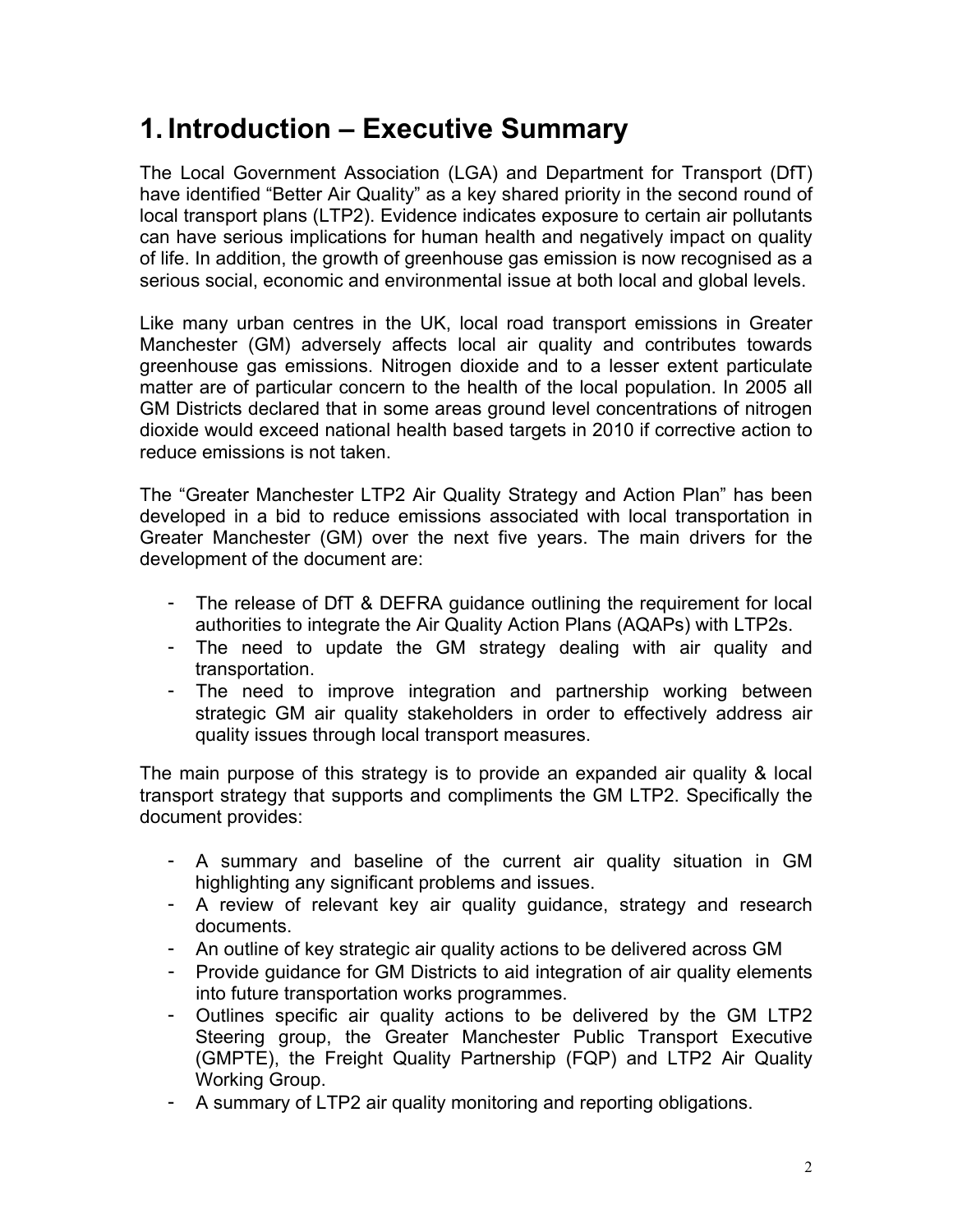- A brief summary of potential non-LTP2 funding sources.

The key objective for delivering lower local transport related emissions in GM outlined in this document is

*To sustainably reduce the negative impact of local transport related emissions to a minimum; in doing so contribute towards meeting national health based air quality objectives and national greenhouse gas reduction commitments* 

The supporting aims are to:

- Reduce the negative impact on human health of transport linked emissions.
- Reduce the need to make trips by polluting modes.
- Reduce the number of trips made by polluting modes by applying the sustainable transport hierarchy principle in the decision making process. In particular, focus on increasing the number of zero emission walking and cycling trips in instances when travel is necessary.
- Promote and use emission abatement technologies and alternative fuels to reduce emissions associated with polluting vehicles. Focus on addressing issues relating to the most polluting vehicles and in areas where emissions have proportionally greater impact on human health per emission unit released.
- Facilitate, promote and encourage the use of clean public transport as an alternative to the car.
- Improve fuel efficiency and therefore reduce emissions by providing appropriate information, route planning and driver training.
- Influence travel behaviour to reduce emissions by implementing intelligent traffic management measures and road design aspects to increase fuel efficiency and support low emission modes.
- Deter and prohibit activity responsible for contributing towards transport related pollution problems and issues through regulation and enforcement.
- Support and promote developments in sustainable, accessible locations
- Consider population weighted exposure to negative emission impacts in addition to total emission output when planning, assessing and prioritising schemes intended to improve air quality.
- Where appropriate, target specific emission "hotspots", but in doing so, do not displace pollution and associated problems and issues to different locations.
- Support national air quality measures and contribute towards regional and national air quality and climate change targets and objectives.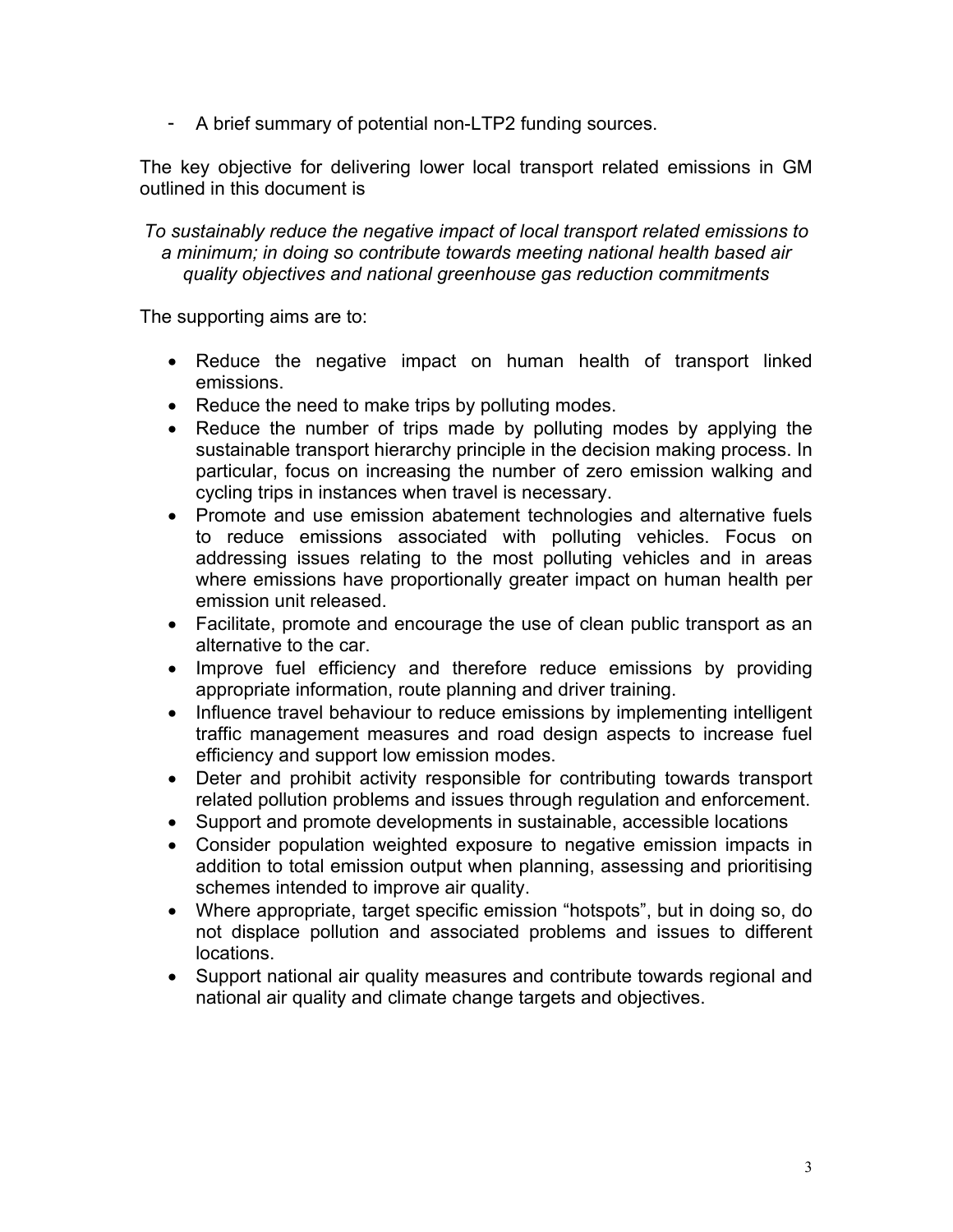It is intended that these aims and objectives will be achieved by adopting strategy themes and practices that will result in lower local transport emissions when implemented effectively. The key strategy themes include:

**Transport Management and Infrastructure** - Intelligent transport management and improvements in sustainable transport infrastructure have potential to impact positively on both air quality and congestion.

**Regulation and Enforcement** - Regulation and enforcement are key tools in both removing emissions at source and controlling emission levels. Measures can function as deterrents, restrict polluting activity and also help to raise awareness.

**Smarter Choices** - Professional and co-ordinated marketing, promotion and communication are essential for the success of modal shift change to lower polluting modes of transport. Measures including personalised travel planning, increased access to information, effective training and the provision of guidance materials are important. The key aim of Smarter Choice schemes is to encourage the use of existing sustainable transport infrastructure by improving the delivery and quality of transportation information provided.

**Planning Policy & Development Control** - Planning policy and development control can be used effectively to reduce emissions associated with transport at source and delivering change in the medium and long-term. Methods of approach include encouraging development in sustainable locations, investigation of the air quality impact of new developments and securing air quality mitigation measures through planning gain and Section 106 agreements.

**Clean/ Technology, Fuels & Practices -** Clean technologies and fuels offer an opportunity to negate and reduce emissions at point of source. Increased uptake will result in reduced emissions and therefore contribute towards improving local air quality. Although many clean technology and fuel measures are delivered at a national level i.e. low fuel duty on biodiesel, EURO engine standards it is possible to promote and help facilitate measures locally to increase uptake.

**Internal and External Partnerships -** Effective partnerships with internal and external air quality stakeholders are essential in efforts to lower transport related emissions, in particular the Highways Agency and Manchester Airport.

Chapter 8 contains an action plan table that outlines strategic air quality actions to be delivered across GM and specific air quality actions to be delivered by key air quality stakeholders (e.g. LTP2 Steering Group, Freight Quality Partnership) over the next five years. All actions are linked to the strategy themes and aims and objectives outlined above.

Chapter 9 expands on details included in the monitoring technical appendix submitted as part of the main GM LTP2 document relevant to air quality and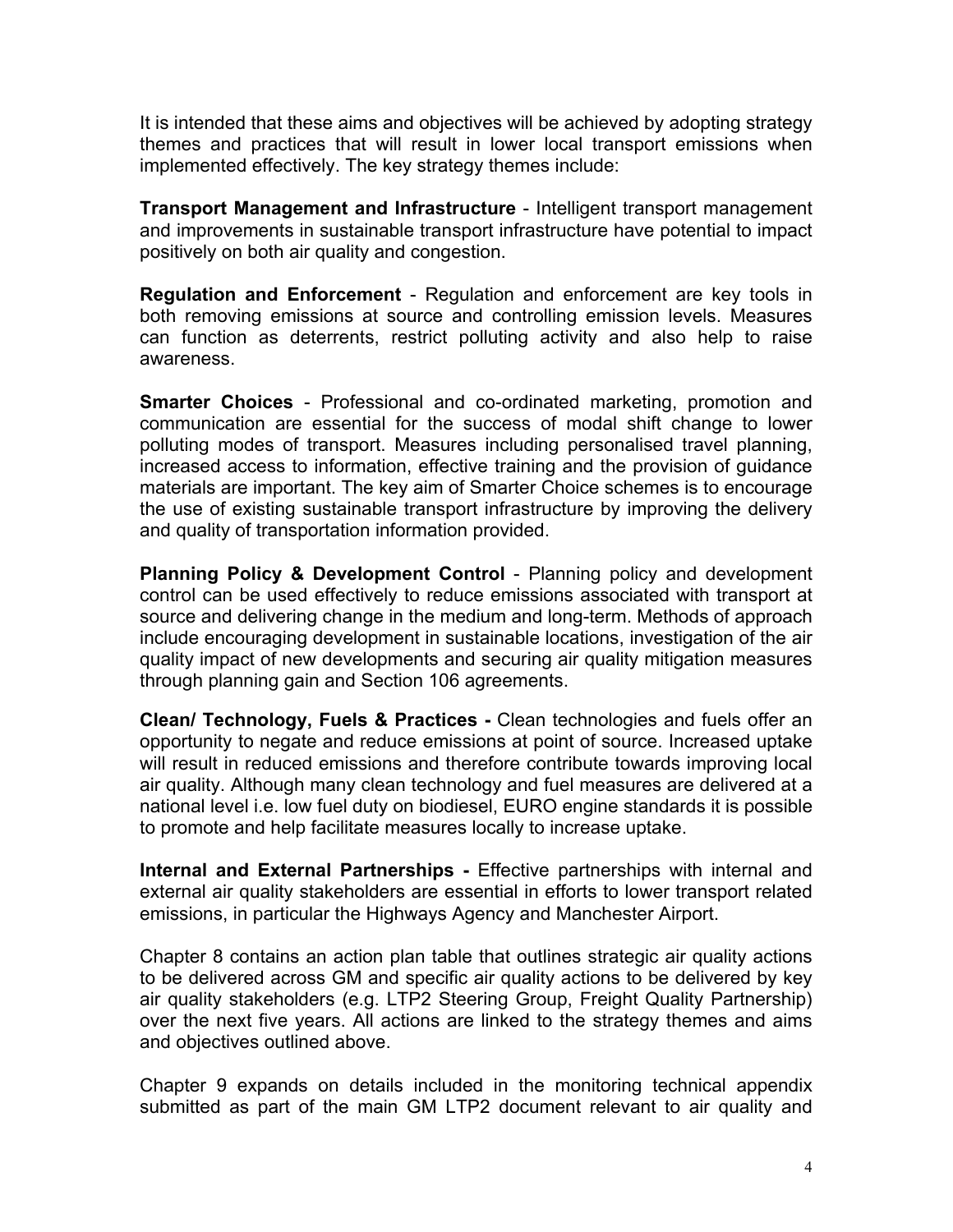quality of life indicators and targets. The key mandatory headline indicator on which each GM District air quality performance will be assessed is "Concentration of nitrogen dioxide at chosen worst case or near worst case receptor points in each GM District Air Quality Management Area". Each GM District has selected a location at which a 2005 nitrogen dioxide baseline and 2010 target concentration level has been set.

*If you have any questions regarding the contents of this document please contact:*

*Duncan Laird (Transport Policy Officer) E-mail - Duncan.laird@stockport.gov.uk Tel 0161 474 4593 Mob: 07800 618 206* 

*Address:* 

*Stockport Metropolitan rough Council (SMBC) Environment & Economy Directorate Hygarth House, 103 Wellington Road South, Stockport, SK1 3TT*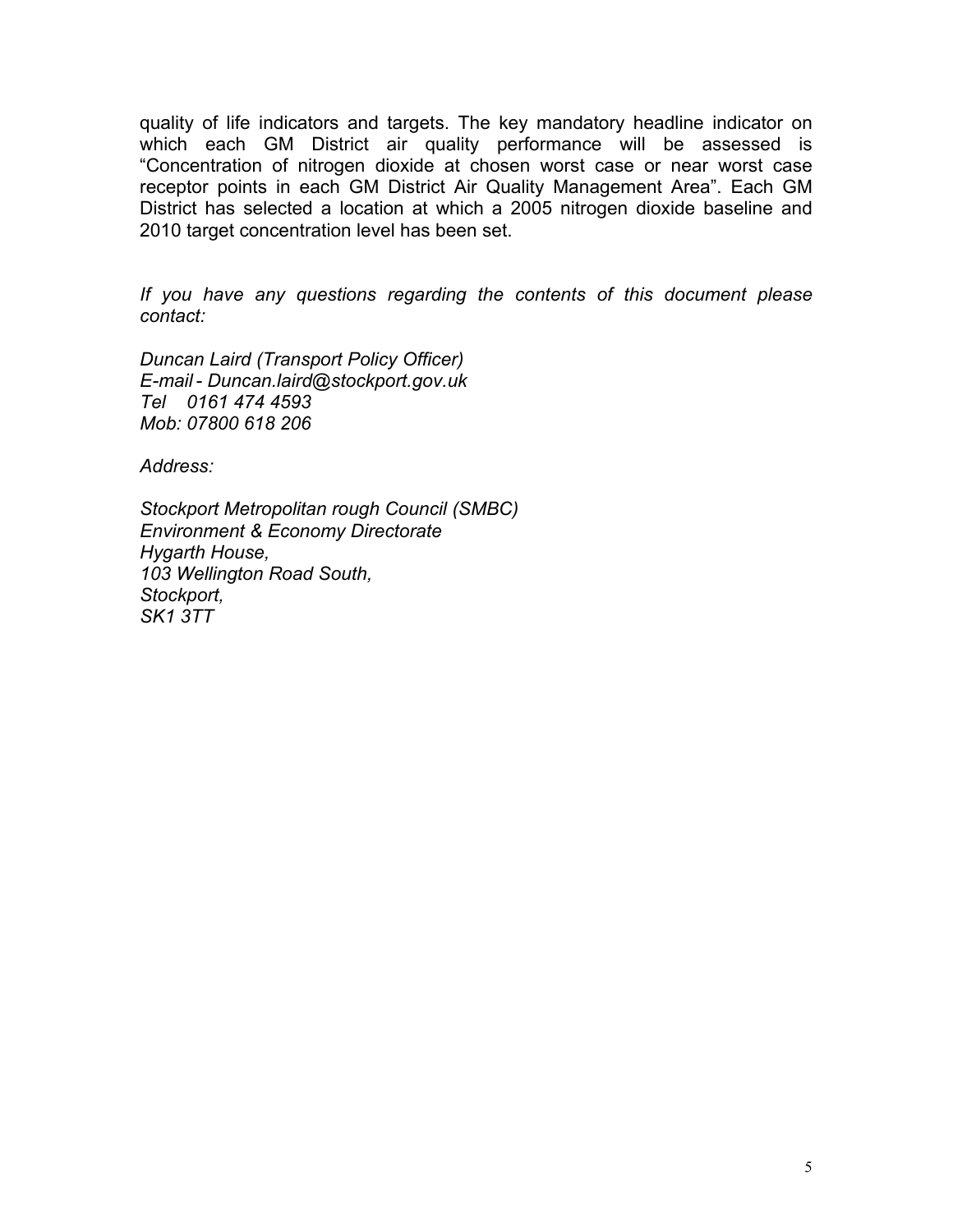## **2. Background – Setting the Scene**

#### 2.1 Statutory Obligations

Local authorities have statutory duties for local air quality management (LAQM) under the Environment Act (1995) and the subsequent National Air Quality Strategy (2000) and Air Quality Regulations.

Since 1997 local authorities have been conducting reviews and assessments of local air pollutant levels against national health based air quality objectives (Appendix 1.0). Concentrations of the listed pollutants are measured at or near ground level. Where exceedances are predicted and where there is likelihood that the public will be exposed to elevated levels, local authorities have a duty to declare Air Quality Management Areas (AQMA) and produce an Air Quality Action Plan (AQAP).

**Air Quality Objectives –** Health based targets relating to harmful air pollution concentrations at ground level. Objectives are linked to target dates when certain safe concentration levels should be achieved. Concentrations and target years differ for different pollutants (See Appendix 1.0)

**Air Quality Management Areas (AQMA)** - Areas where air pollutant emissions levels exceed those deemed harmful to human health on exposure. The air quality objectives are based on pollution concentrations in the air at ground level. Environmental factors, such as topography, weather and building height/density significantly influence pollution dispersion and therefore pollution concentrations. AQMAs are usually displayed as coloured areas on a map (See Figure 2.0).

**An Air Quality Action Plan (AQAP)** - A series of measures aimed at reducing emissions levels and subsequently the areas of exceedances in an AQMA. Following the designation of Air Quality Management Areas, local authorities are required to develop Air Quality Action Plans to identify and implement actions to improve air quality locally. Such plans must involve collaboration between local authority departments (for example the Engineering Services Department and the Planning and Regeneration Department) and external stakeholders i.e. the Highways Agency and the Environment Agency.

#### 2.2 Greater Manchester Air Quality Management

Greater Manchester (GM), with a population of almost 2.5 million people, is one of the largest conurbations in the country. The ten member authorities recognise that a joint approach to air quality management offers the most effective delivery strategy. In particular, close co-operation is necessary given the transboundary nature of air emissions and sources (i.e. vehicle movement, the effect of weather). Accordingly, in 2001 the GM Local Authorities co-operated in the production of their individual air quality review and assessment reports. The results indicated that without action, exceedances of the annual mean **nitrogen dioxide concentration objective** and, to a lesser extent, the daily **particulate objective** were likely (Appendix 1.0).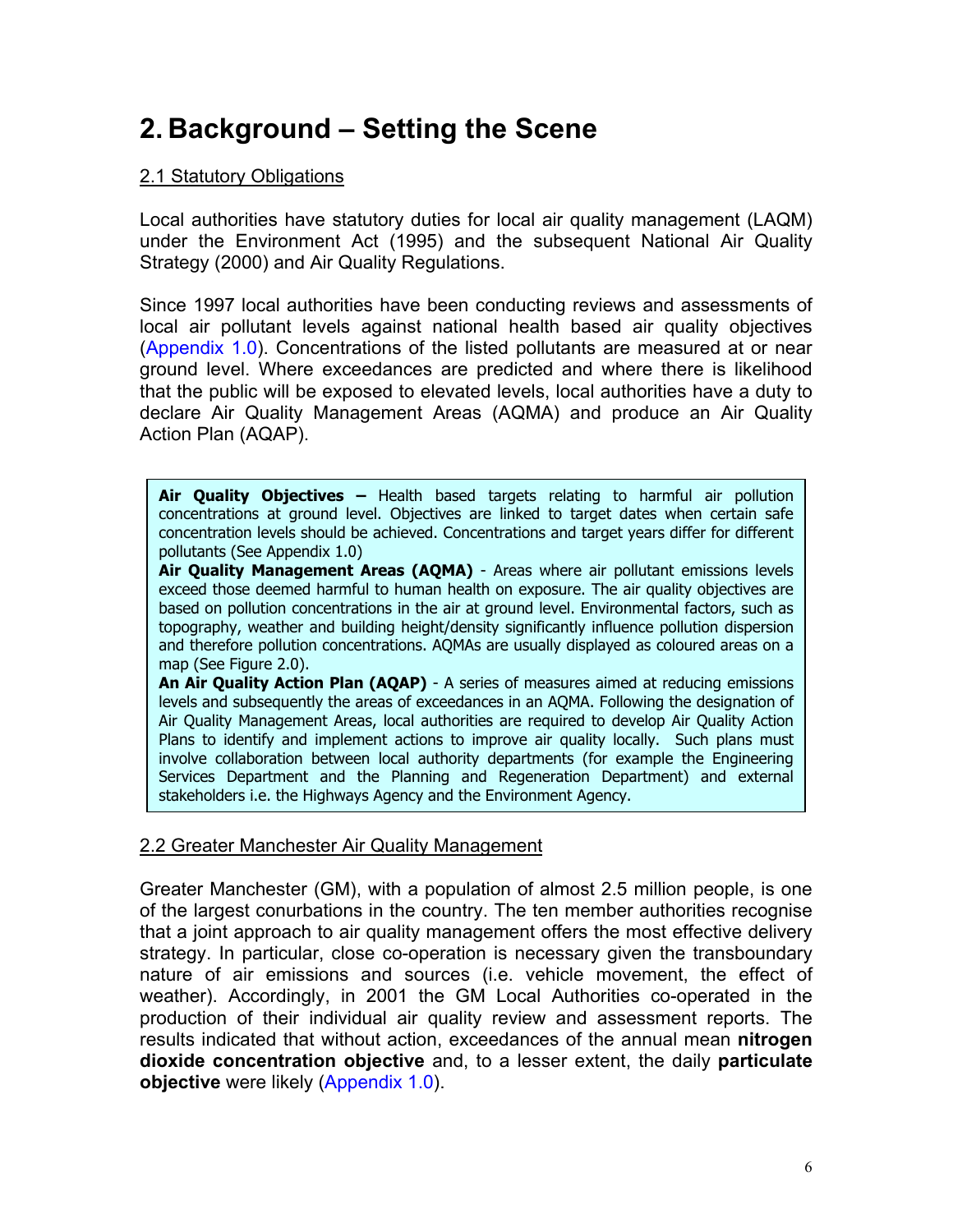#### **NITROGEN OXIDES (NO<sub>x</sub>)**

NOX, a combination of various nitrogen oxides, is produced by the reaction of nitrogen and oxygen atoms in the air under the high temperature and pressure present in engines. Once produced NOX is emitted as a primary pollutant. The deposition of NOX from the atmosphere may lead to acidification and eutrophication of the environment and is also believed to aggravate asthmatic conditions. In the atmosphere NOX is subject to a complex series of chemical reactions, producing secondary pollutants (see below), which can be even more harmful.

#### Nitrogen Dioxide

 $NO<sub>x</sub>$  in the atmosphere reacts with sunlight to produce nitrogen dioxide ( $NO<sub>2</sub>$ ). NO<sub>2</sub> is also produced directly by combustion engines. Raised levels of  $NO<sub>2</sub>$  increase the likelihood of respiratory problems. Research indicates that  $NO<sub>2</sub>$  is probably a threshold pollutant i.e. below a certain concentration level exposure is not harmful.

#### Nitric Acid

NOX undergoes chemical transformations in the atmosphere to form nitric acid, which in the presence of moisture may lead to acid rain, which can damage entire ecosystems. Nitric acid in the atmosphere is oxidised by  $O_3$  to form  $NO_2$ .

#### **Ozone**

 $NO<sub>2</sub>$  reacts, in the presence of sunlight, with volatile organic compounds (VOCs) to produce low-level ozone  $(O_3)$ . Once formed  $O_3$  reacts with NO to produce NO<sub>2</sub>, and in the absence of other competing reactions, concentrations of NO,  $NO<sub>2</sub>$  and  $O<sub>3</sub>$  are all inter-related.

Although  $O_3$  is required at high altitudes to filter out ultraviolet (UV) radiation, near ground level it can impair lung function and cause irritation to the respiratory tract. If low level  $O_3$  is present in high enough quantities irreversible damage to the respiratory tract and lung tissue can occur.

#### Photochemical Smog

Photochemical smog forms when particulates and nitric oxides react in the atmosphere, in the presence of sunlight. High levels of smog can cause respiratory problems, including emphysema, bronchitis, and asthma.

#### **PARTICULATE EMISSIONS**

Particle pollution, otherwise known as particulate matter, is a mixture of solids and liquid droplets, of varying size, suspended in the air. Particulates with a diameter less than 10 micrometers (known as  $PM_{10}$ ) are small enough to get deep into the lungs when breathed in and can lead to serious health problems. Those with a diameter of 2.5 micrometers ( $PM_{2.5}$ ) are even more dangerous as they are small enough to pass into the blood. These fine particles can lead to serious health effects in both the lung and heart. Larger particles are not as much of a problem as they tend to be caught by the hairs in the nose and throat. They can however lead to irritation of the eyes, nose, and throat. Research indicates that particulates are not a threshold pollutant i.e. there is no safe threshold level for exposure.

In response to the expected air quality objective exceedances, each of the Greater Manchester Authorities declared an AQMA in 2002 (Appendix 2.0). The AQMAs revealed a correlation between air quality objective exceedances with urban centres and the highways network. An analysis of emissions revealed that for the nitrogen dioxide (NO2) annual mean concentration objective to be met by December 2005, total tonnes of nitrogen oxide (NOX) emissions would need to be reduced by approximately 30% across the conurbation (NOX significantly contributes to NO2 concentrations – see above).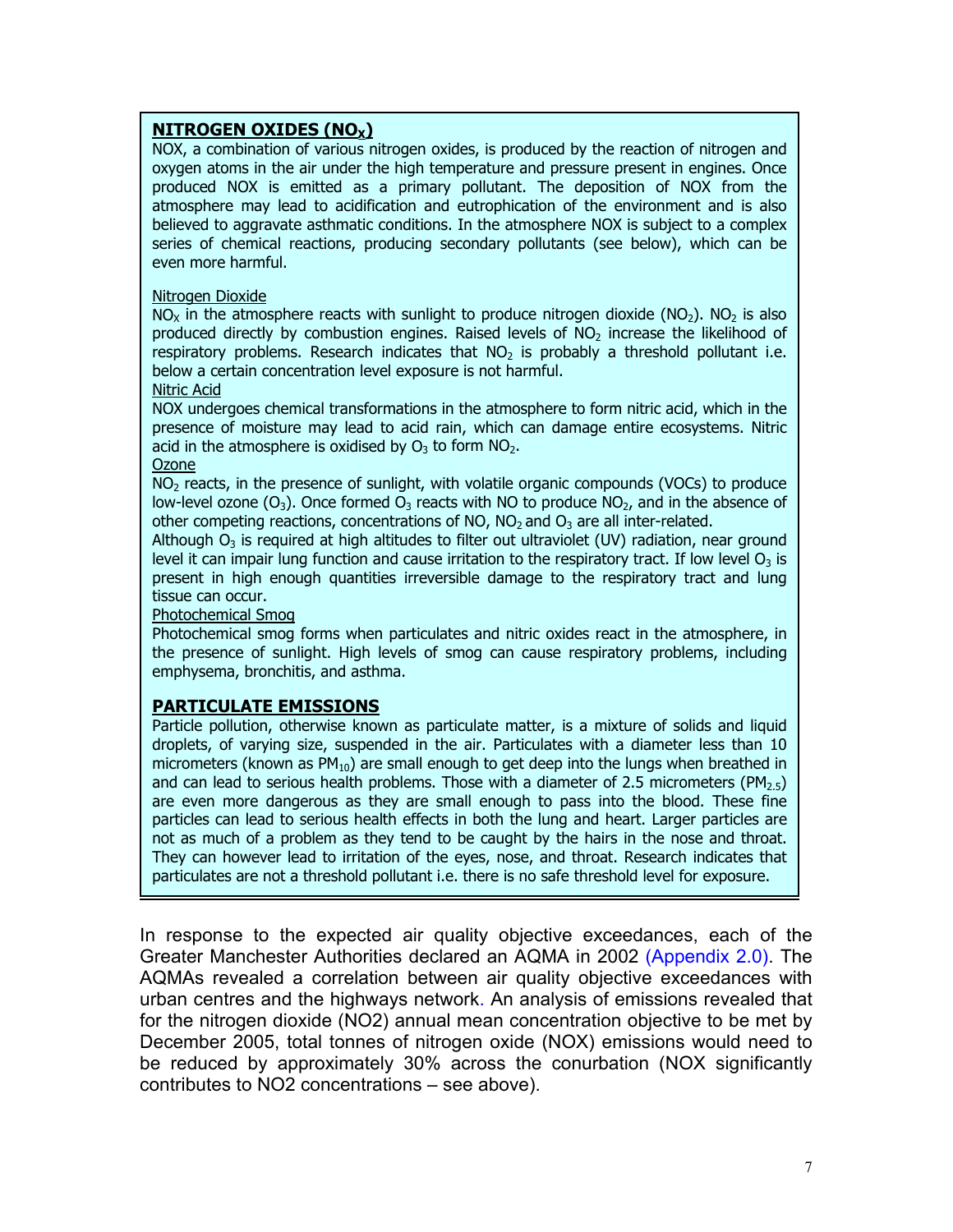#### 2.3 Greater Manchester Air Quality Action Plan (2004)

In order to effectively address predicted NO2 concentration exceedances, the GM authorities produced and adopted a joint AQAP in 2004. The plan contains a number of strategic GM wide actions linked to more detailed district air quality action plan annexes. It is the responsibility of each GM Authority to develop local action plans in line with the central GM AQAP and to provide annual progress reports.

The plan addresses both transport and non-transport elements, however, the majority of the actions contained with the plan are linked directly to measures within the GM Local Transport Plan 1 (2000/1-2005/6). The actions include -

- Promoting the use of public transport
- Cleaning up bus emissions
- Encouraging walking and cycling
- Implementing travel plans
- Addressing freight emission and fuel efficiency through Freight Quality Partnerships (FQP)
- Traffic management and traffic calming
- Improved energy efficiency
- Enforcement of pollution control legislation
- Roadside Emissions Testing
- Feasibility study into Low Emission Zones (LEZ)
- Review the regulation of taxi exhaust emissions
- Air quality guidance for developers
- Actions by other organisations

The main function of the action plan is to deliver improved air quality across Greater Manchester and in particular those locations that have been designated as Air Quality Management Areas. This will be achieved by delivering the following aims and objectives:

- To ensure that air quality is integrated into other local authority plans, strategies and activities
- To develop closer relationships with organisations that can help deliver improved air quality
- To identify new partners that can work with the Greater Manchester authorities to improve air quality
- To raise awareness of air quality issues amongst the population of Greater Manchester
- To encourage individuals to recognise that they can make choices that can lead to improved air quality.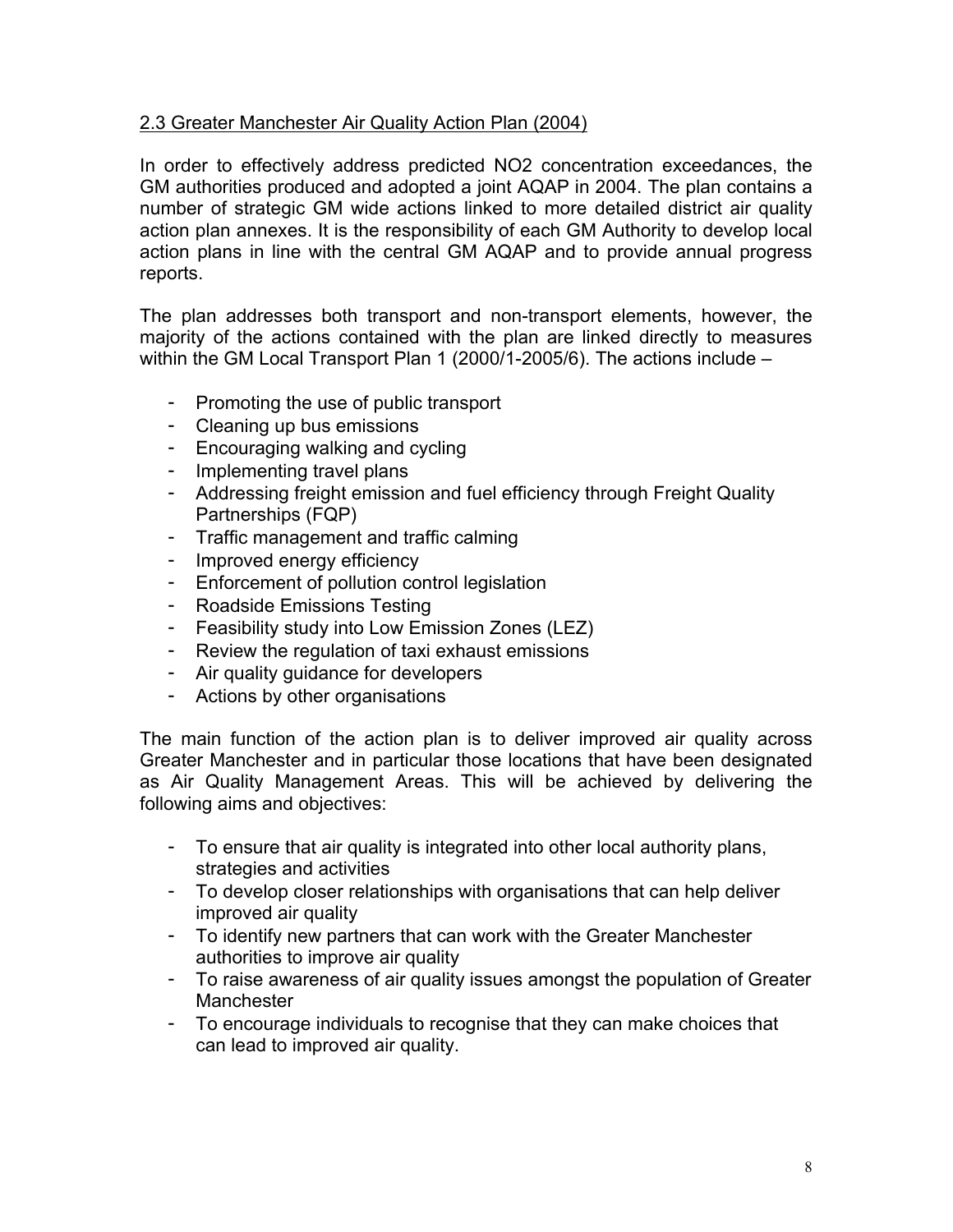It is highlighted that the success of the Greater Manchester AQAP is dependent on:

- Development of a fully integrated public transport system, including a major expansion of Metrolink, which provides people with alternatives to the private car
- Demonstrating the value and tangible benefits of cleaner air in order to gain the active support of people who live and work in, or visit the Manchester area, recognising that everyone needs to participate in a successful Air Quality Action Plan
- Implementation of the Action Plan through targeted actions whose costs and benefits have been evaluated and are appropriate to the wider needs of Greater Manchester
- Integration of the air quality improvements into the wider context of safe, healthy and sustainable urban communities within the Greater Manchester area
- Co-operative working with relevant third parties, such as the Highways Agency in relation to the motorway network, to deliver air quality improvement related to national policy issues, which are largely outside the control of the Greater Manchester Authorities

A wide range of people and opinions were sought throughout the preparation of the Greater Manchester Air Quality Action Plan. Consultation began with an information leaflet and questionnaire entitled 'Clearing the Air' circulated in November 2000; followed by a Focus Group with interested organisations in December 2001 and 'Transport Matters' Newsletters in May 2002 and in November 2003 as the Plan progressed. Comment on the final draft was sought from DEFRA and incorporated appropriately.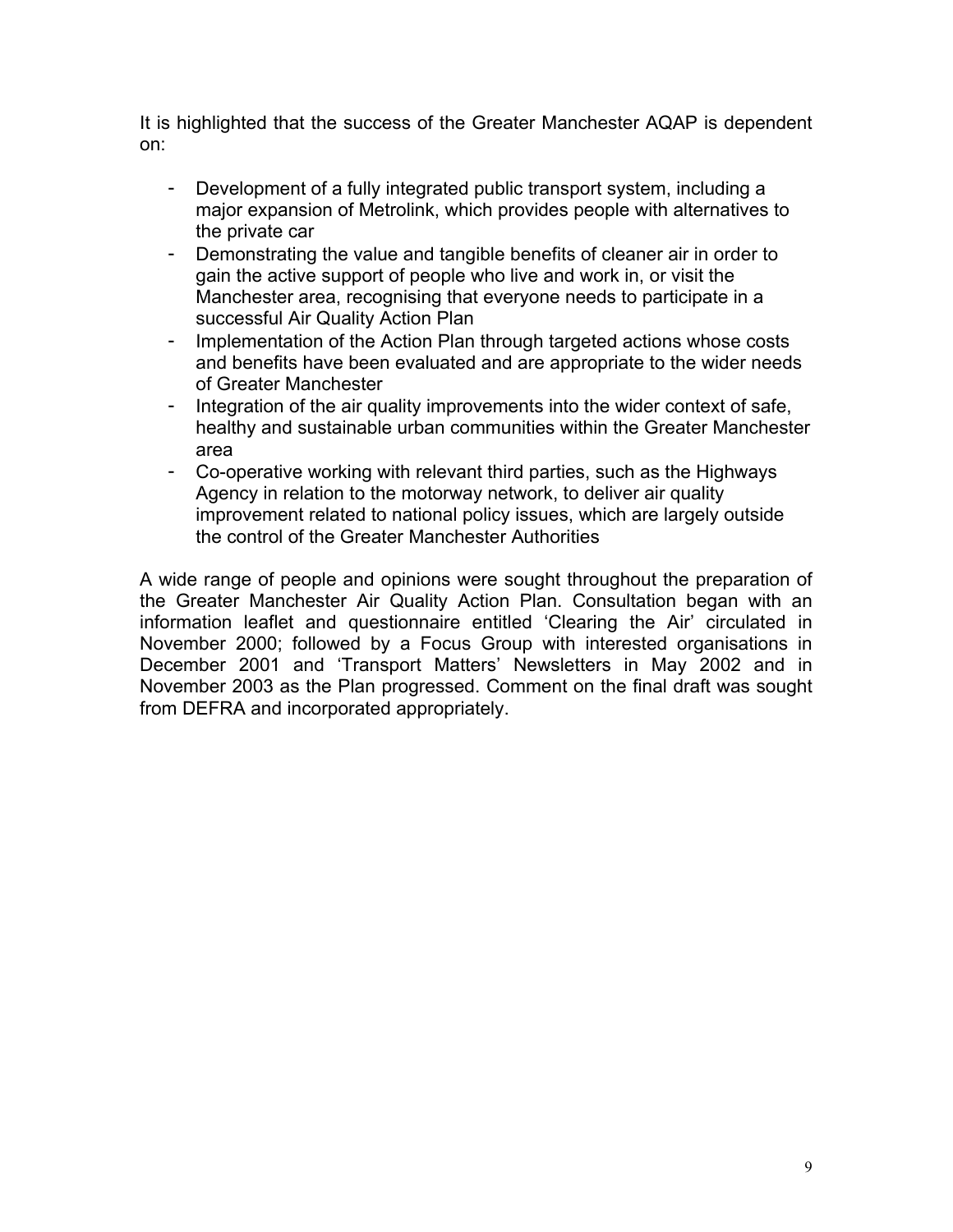#### 2.4 Greater Manchester Air Quality Review and Assessment (2004)

During 2003/4 all GM authorities conducted a second mandatory review and assessment of local air quality against national health based objectives (Appendix 1.0). Detailed reviews and assessments are scheduled to take place every three years.

Figure 2.0 highlights the extent of the revised AQMAs for the NO2 annual mean concentration objective across Greater Manchester based on the new modelled assessment results. All the individual revised GM District AQMAs were declared on the basis of projected NO2 concentration exceedances; however, particulates are still an issue, particularly in the city centre, at busy motorway junctions and in areas with a high numbers of bus trips.

A number of differences become apparent when comparing the extent of 2002 (Appendix 2.0) and 2005 GM AQMA. Generally, there appears to be a reduction in the areas of exceedance across the conurbation as a whole. Three key reasons are attributed to the reduction:

- 1. Improved real time monitoring producing more accurate raw date.
- 2. Modelling and analysis refinements and improvements
- 3. A reduction in the amount of transport and non-transport emissions across GM.

A new NO2 annual mean concentration objective date was been set following the release of the Air Quality Limit Values Regulations in 2003 (Appendix 3.0). For GM to meet National and European air quality obligations all areas of NO2 exceedance (shaded green areas on the GM AQMA Map Fig 2.0) must be brought below the target objective concentration level by 1<sup>st</sup> January 2010.

#### **PRODUCING THE GM AQMA MAP**

Producing the GM AQMA Map (Fig 2.0) involves a four stage process -

- 1. Data collection Real -time monitoring of emission concentrations using monitoring stations and pollution diffusion tubes. A combination of road side and background sites are used to provide a balanced assessment.
- 2. Transport Emissions Traffic type, flows, volumes and speeds are measured. Emission factors are applied to produce tonnes of emissions associated with transport.
- 3. Non-Transport Emissions Point source (e.g. large industrial) and area source (e.g. residential areas) emissions are calculated using the EMIGMA inventory.
- 4. Environmental Modelling Factors such as weather, topography and crossboundary contributions are applied to emissions data using air quality modelling.
- 5. AQMA Emissions Concentrations Map Modelled concentrations of emissions are plotted on a map (Fig 2.0). Areas of exceedance i.e. concentrations harmful to human health are highlighted.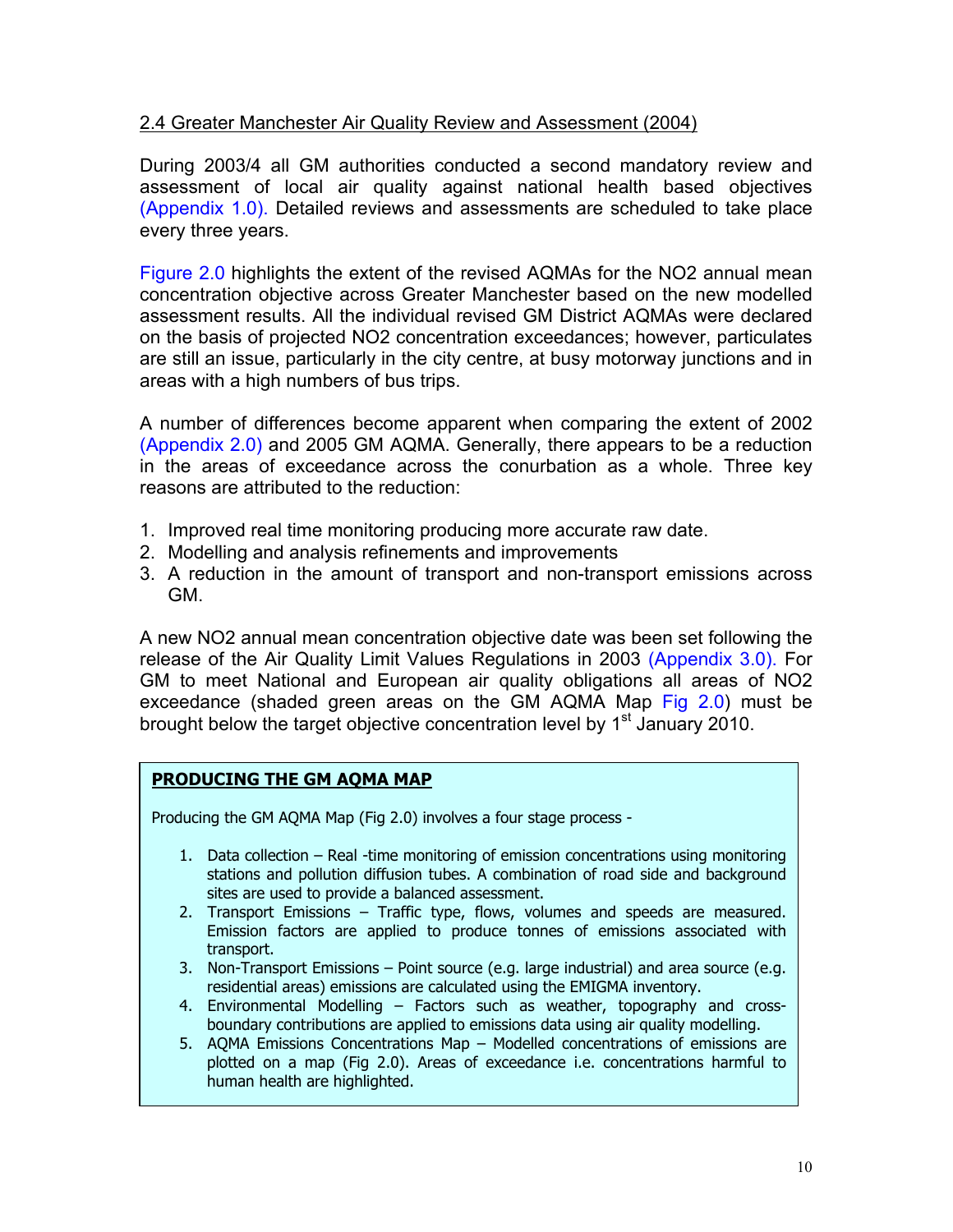# **Fig 2.0 - AQMA**

Links to GM AQMA MAP

http://www.gmltp.co.uk/pdfs/Fig3\_2\_Air\_Quality\_Management\_Areas.pdf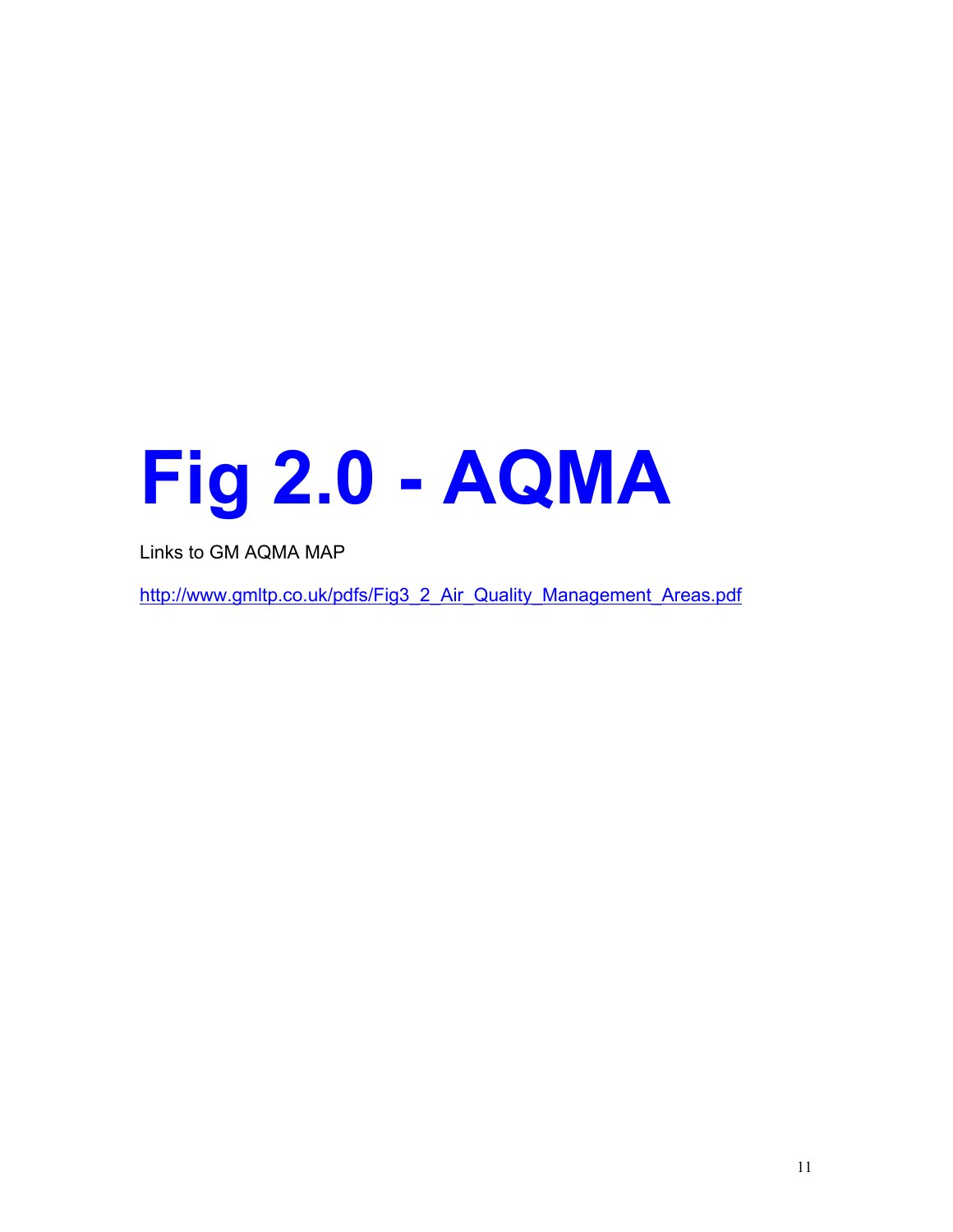#### 2.6 Emissions Sources and Source Apportionment in GM

Local air quality pollutant concentrations are largely determined by the amount of emissions released in the area, local weather and terrain features. The major sources of emissions within Greater Manchester and Warrington are detailed in the **EM**issions **I**nventory for the **G**reater **M**anchester **A**uthorities and Warrington (EMIGMA). The EMIGMA database is updated each year, the latest report was produced in March 2005 and estimates the emissions produced in the area during 2003.

The database contains information on the emissions of pollutants identified in the UK's Air Quality Strategy (Appendix 2.0) from all identifiable sources in the area. The emissions are grouped into three broad categories:

- Stationary point sources predominantly industrial processes
- Mobile line sources emissions from road, rail and air transport
- Area based sources this category includes emissions from domestic and commercial combustion

The latest EMIGMA inventory shows that road transport is the most significant source of pollution across Greater Manchester for both nitrogen oxides and PM10, contributing 68% and 55% of total emissions in 2003 respectively (Figure 2.1 below). Emissions from road transport are emitted at ground level unlike the majority of emissions from industrial and combustion sources where the emission point is often from a chimney stack (A higher point of release allows the pollution to disperse more effectively). Consequently, emissions form road transport has a greater direct impact on human health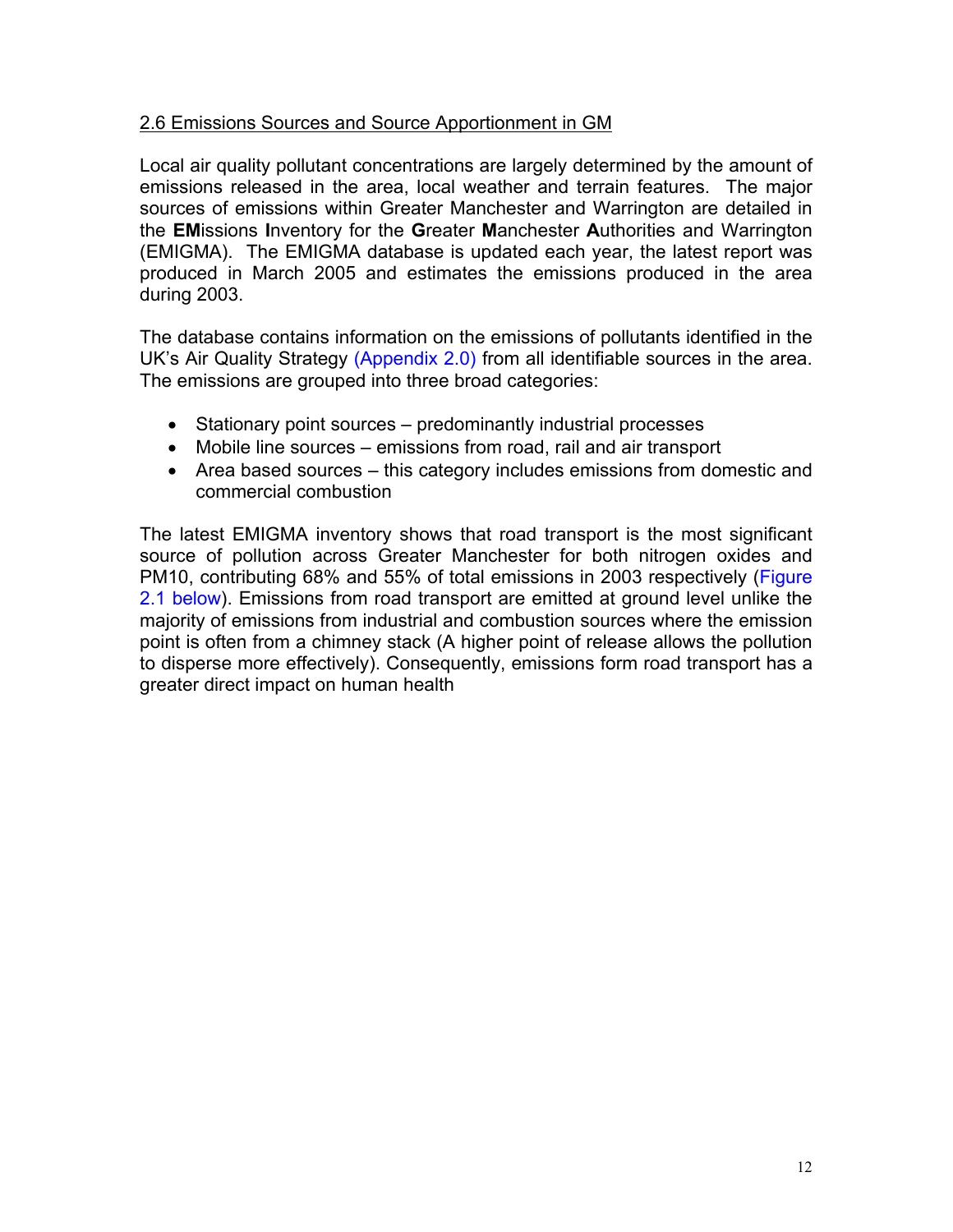Fig. 2.1: Emission sources of nitrogen oxides and particulate matter (PM<sub>10</sub>) **in Greater Manchester (2003) (do not include emissions in Warrington)**  (Source: The Greater Manchester and Warrington Emissions inventory 2003 Update, March 2005, prepared by CATE and GMTU on behalf of the Greater Manchester and Warrington Authorities)



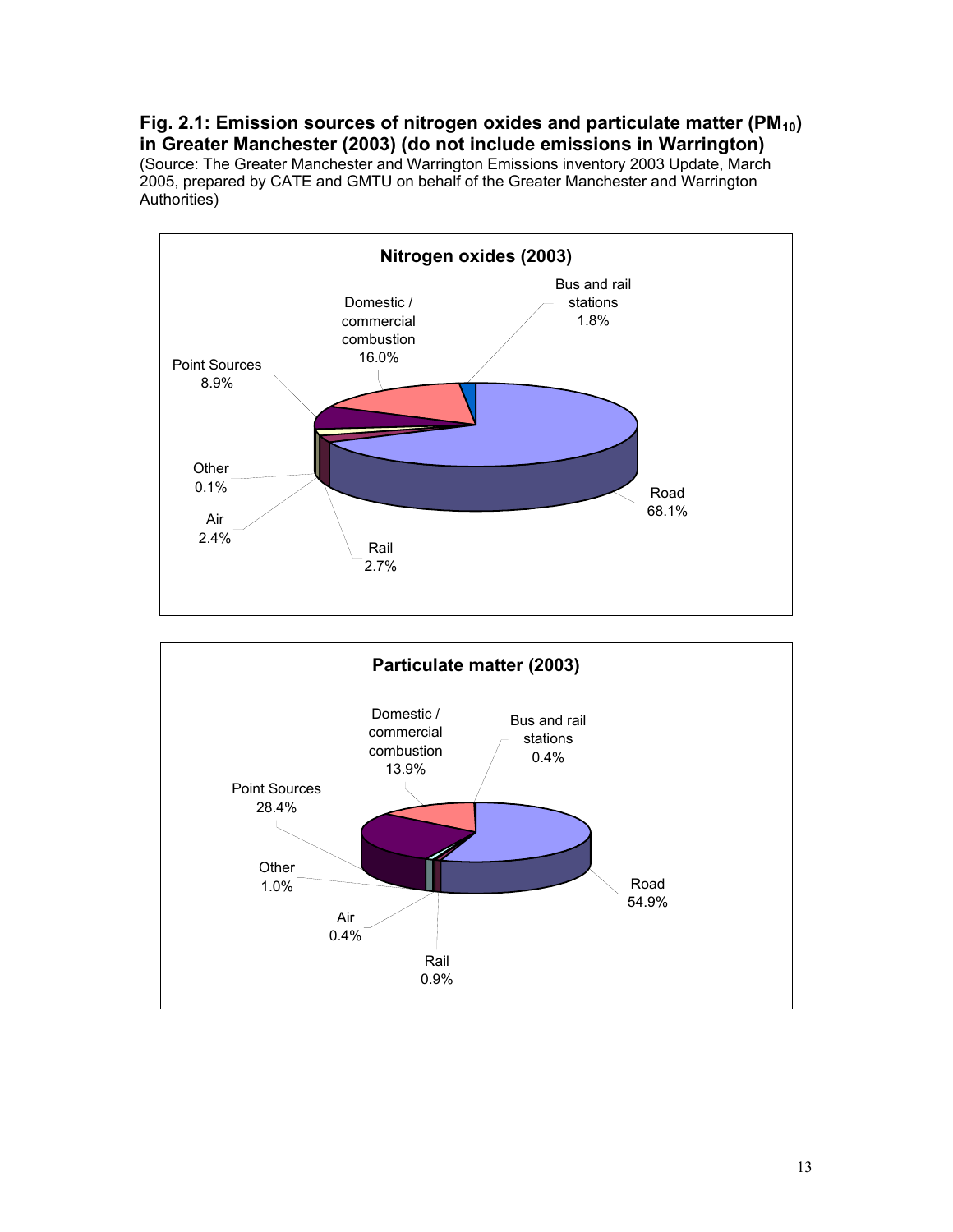The emissions from road transport have been broken down into vehicle type. Despite making up a relatively small proportion of vehicles on the road, heavy goods vehicles contribute over half of the emissions of nitrogen oxides on major roads in Greater Manchester (and Warrington) as can be seen in the graph below. Emissions from cars and motorcycles are also a significant source of both PM10 and nitrogen oxides.

#### **Fig. 2.2 Percentage of road emissions by vehicle type in 2003**

*(Source: The Greater Manchester and Warrington Emissions inventory 2003 Update, March 2005, prepared by CATE and GMTU on behalf of the Greater Manchester and Warrington Authorities)* 



Whilst buses contribute to only a small proportion of the total, in some locations buses can contribute to elevated pollution levels. Since improvements to the public transport system are needed to encourage modal shift, it is therefore important that future actions address emissions from buses as well as other road traffic.

Emissions from industrial sources and domestic fuel burning contribute towards a much lower proportion of ground level pollution concentrations than road traffic. Emissions from these sources may not lead to exceedances of the air quality objectives on their own, but in combination with other sources they do contribute to the problem. Action to address emissions from non-transport sources is being taken by the Greater Manchester Authorities through a separate, but complimentary process, to the GM LTP2.

The major road network, in particular the motorways, are identified as areas where ground level pollution concentrations are highest. The correlation between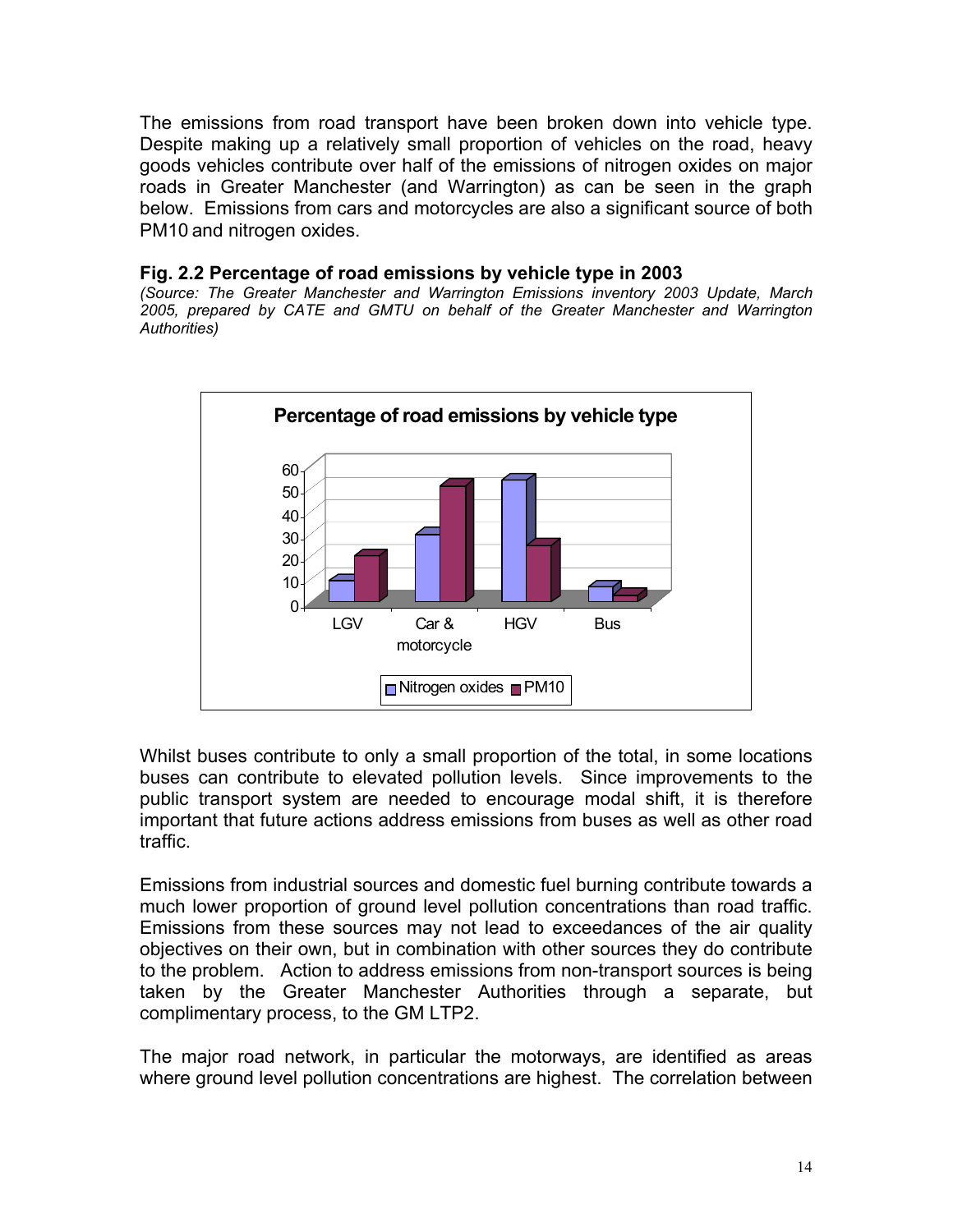the highways network and high levels of emissions is clearly evident by looking at the Greater Manchester AQMA map (Figure 2.0).

The EMIGMA database will continue to be updated on behalf of the Greater Manchester authorities; it will be used to provide data for LTP2 monitoring reports to enable trends in emissions to be assessed. Further detailed air quality dispersion modelling will be carried out during 2006/07, this will include an assessment of the contribution that road and non-road sources make to ground level pollution sources in line with DEFRA guidance.

#### 2.7 National Air Quality Summary

Since 1993 air quality in urban areas of the UK has improved significantly whereas rural areas have not shown any particular trend. To date, 183 Local Authorities have declared AQMAs, the majority of which are linked to exceedances of the nitrogen dioxide air quality objective.

The government acknowledges that both national and local transport measures are required in order to meet air quality objectives. Although the focus of this strategy and action plan is on local transport measures, it is important that any measures are complimentary and consistent with national policy. Key recent national policies relating to the road transport sector are summarised in the table below. Wider marketing or information programmes within the transport sector have not been included:

| <b>POLICY</b>                                                                | <b>DETAILS</b>                                                           |  |  |
|------------------------------------------------------------------------------|--------------------------------------------------------------------------|--|--|
| <b>Unleaded Petrol</b>                                                       | Went on sale in 1986 and was compulsory for new vehicles after 1st       |  |  |
|                                                                              | April 1988 in the UK. Leaded fuel was phased out in 1999.                |  |  |
| Euro I engine                                                                | Mandatory from 1993 for new cars and heavy vehicles (and 1994 for        |  |  |
| standards*                                                                   | light goods vehicles). Accompanying change in petrol and diesel quality. |  |  |
| Lower Sulphur                                                                | Introduced for diesel for road transport, such that fuel containing less |  |  |
| diesel fuel                                                                  | than 0.05% or 500ppm, sulphur was mandatory after 1st October 1996.      |  |  |
| Euro II engine                                                               | Mandatory for new vehicles from 1996 - 1998.                             |  |  |
| standards*                                                                   |                                                                          |  |  |
| Euro III engine                                                              | Mandatory for new vehicles from 2001 - 2002                              |  |  |
| standards $*$                                                                |                                                                          |  |  |
| Change Sulphur                                                               | Reduced in 2000 to 150ppm for petrol and 350ppm for diesel. (along       |  |  |
| Content                                                                      | with changes to benzene content),                                        |  |  |
| <b>Ultra-low Sulphur</b>                                                     | Due to be introduced in 2005 and reduced sulphur content to 50ppm for    |  |  |
| fuel                                                                         | petrol and diesel. The UK implemented this policy early in 2000 to 2001, |  |  |
|                                                                              | through the introduction of duty differentials.                          |  |  |
| Euro IV engine                                                               | Mandatory for new vehicles from 2006                                     |  |  |
| standards*                                                                   |                                                                          |  |  |
| *Plazee refer to Eig 5.1 for further information relating to FLIPO Standards |                                                                          |  |  |

**\*Please refer to Fig 5.1 for further information relating to EURO Standards**  *Source: Evaluation of the Air Quality Strategy (2004) – AEA Technology*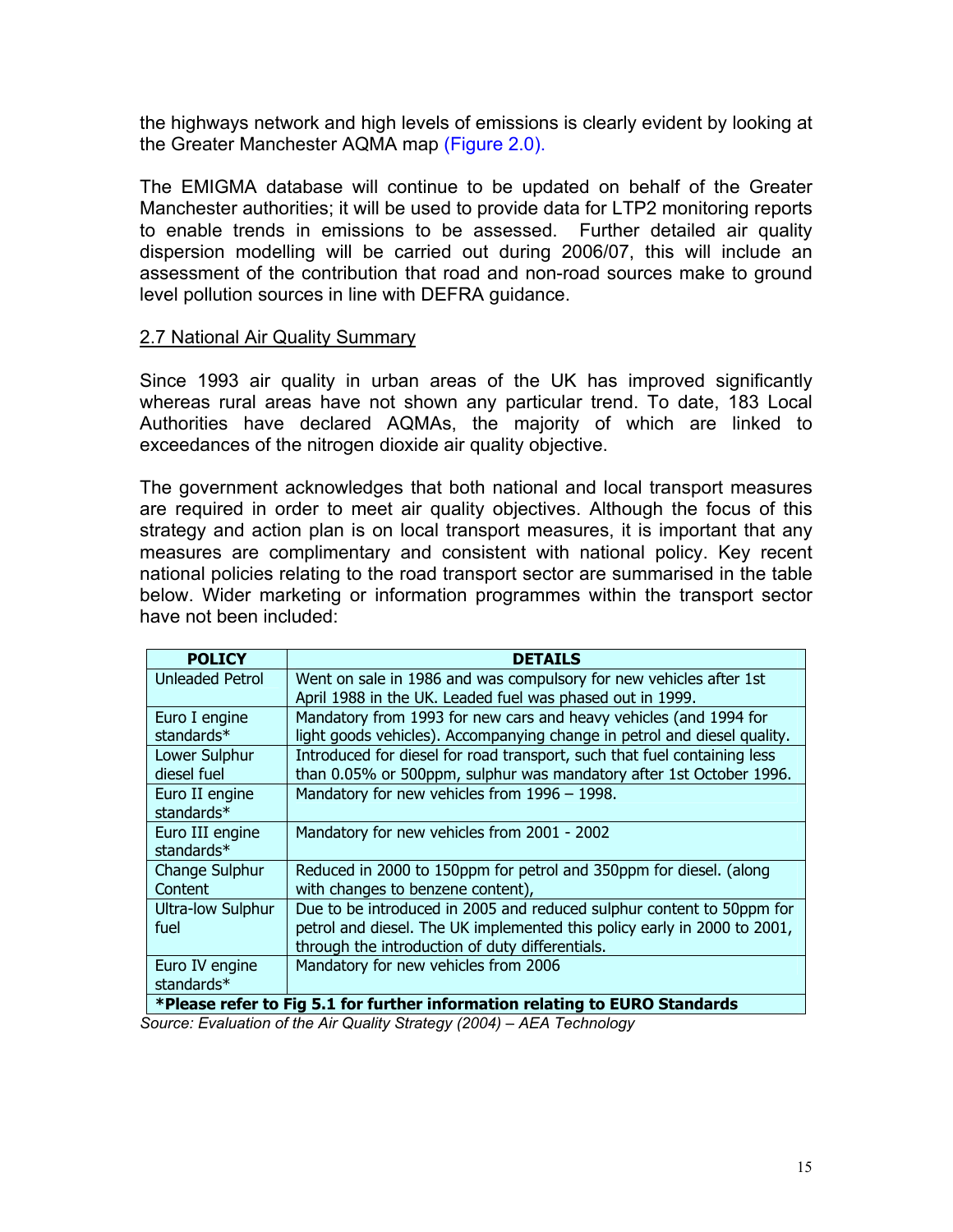National air quality policy and measures have had a positive impact on the pollutants as highlighted in the table below:

| <b>Policy</b>   | NO <sub>x</sub> | $PM_{10}$ | $\mathbf{CO}$ | <b>VOC</b>   | 1,3<br><b>But</b> | Benz.        | B[a]<br>P    | CO <sub>2</sub> | SO <sub>2</sub> | <b>Lead</b> |
|-----------------|-----------------|-----------|---------------|--------------|-------------------|--------------|--------------|-----------------|-----------------|-------------|
| <b>Unleaded</b> |                 |           |               |              |                   |              |              |                 |                 | ✔           |
| Petrol          |                 |           |               |              |                   |              |              |                 |                 |             |
| Euro I cars     | v               | ✔         | $\checkmark$  | $\checkmark$ | $\checkmark$      | $\checkmark$ | $\checkmark$ | $\checkmark$    |                 |             |
| Euro I all      | ✔               | ✔         | $\checkmark$  | $\checkmark$ | $\checkmark$      | ✔            | $\checkmark$ |                 |                 |             |
| vehicles        |                 |           |               |              |                   |              |              |                 |                 |             |
| Lower S         |                 | ✔         |               |              |                   |              |              |                 | $\checkmark$    |             |
| diesel fuel     |                 |           |               |              |                   |              |              |                 |                 |             |
| Euro II         | ✔               | ✔         | $\checkmark$  | $\checkmark$ | $\checkmark$      | $\checkmark$ | $\checkmark$ |                 |                 |             |
| Euro III        | $\checkmark$    | ✔         | $\checkmark$  | $\checkmark$ | ✓                 | ✔            | $\checkmark$ |                 |                 |             |
| Change S        |                 | ✔         |               |              |                   |              |              |                 | $\checkmark$    |             |
| content         |                 |           |               |              |                   |              |              |                 |                 |             |
| Ultra-low S     |                 | ✔         |               |              |                   |              |              |                 | $\checkmark$    |             |
| fuel            |                 |           |               |              |                   |              |              |                 |                 |             |
| Euro IV         | $\checkmark$    | ✓         | ✔             | ✔            | ✔                 | ✔            | v            |                 |                 |             |

*Source: Evaluation of the Air Quality Strategy (2004) – AEA Technology* 

The estimated reductions in pollutant levels from 1990 to 2001 due to national policies and measures, relative to a no abatement scenario, are as follows:

| <b>POLLUTANT</b>                              | <b>OVERALL EMISSION REDUCTION</b> |  |  |
|-----------------------------------------------|-----------------------------------|--|--|
| Due to fuel based standards                   |                                   |  |  |
| Lead                                          | 99%                               |  |  |
| <b>SO2</b>                                    | 96%                               |  |  |
| Benzene                                       | 84%                               |  |  |
| <b>Due to EURO Vehicle Emission Standards</b> |                                   |  |  |
| $NO_{x}$                                      | 36%                               |  |  |
| $PM_{10}$                                     | 48%                               |  |  |
| CO                                            | 42%                               |  |  |
| <b>VOC</b>                                    | 55%                               |  |  |

*Source: Evaluation of the Air Quality Strategy (2004) – AEA Technology* 

The emission reductions associated with national policies and measures are projected to increase in the period up to 2010. The forecast reductions relative to a no abatement scenario are summarised in the table below:

| <b>POLLUTANT</b> | <b>OVERALL EMISSION REDUCTION</b> |
|------------------|-----------------------------------|
| NO <sub>x</sub>  | 69%                               |
| $PM_{10}$        | 76%                               |
| r٢               | 78%                               |
| <b>VOC</b>       | 81%                               |

*Source: Evaluation of the Air Quality Strategy (2004) – AEA Technology*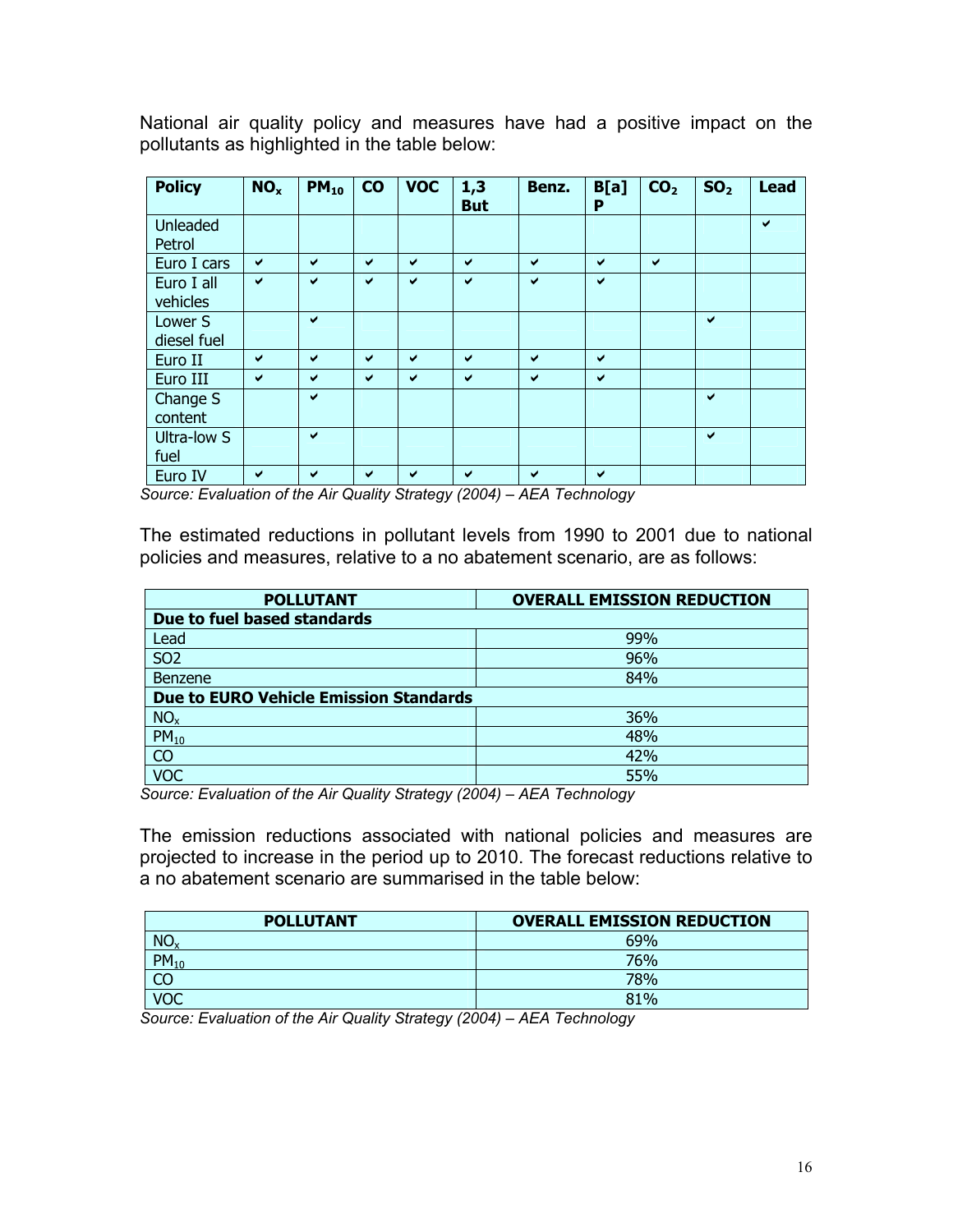Progressively stringent mandatory EURO low emission engine standards (See Figure 5.1 – EURO Emissions Summary) on all new vehicles is identified as a as a key national policy in lowering road transport emissions. Further emission reductions are projected to occur past 2010. National policies have only had a small effect in reducing carbon dioxide emissions, the levels have actually increased relative to 1990 due to subsequent rise in transport activity.

#### 2.8 Carbon Dioxide and Climate Change

Transportation in the UK contributes significantly towards total UK greenhouse gas emissions. In particular, the burning of fossil fuels produces significant amounts of carbon dioxide and nitrous oxide. Transport carbon emissions from road transport in the UK account for 24% of total emissions, and it is expected to rise by a further 9% by 2010.

| <b>Greenhouse Gases</b><br>Carbon dioxide (CO <sub>2</sub> ), methane (CH <sub>4</sub> ), nitrous oxide (N <sub>2</sub> O) and a group of halogenated<br>compounds (such as CFCs, PFCs and $SF6$ ) are the main greenhouse gases produced by<br>human activities. |                                                                                                                                                                                                                  |  |  |
|-------------------------------------------------------------------------------------------------------------------------------------------------------------------------------------------------------------------------------------------------------------------|------------------------------------------------------------------------------------------------------------------------------------------------------------------------------------------------------------------|--|--|
| <b>GREENHOUSE GAS</b>                                                                                                                                                                                                                                             | <b>DESCRIPTION</b>                                                                                                                                                                                               |  |  |
| CARBON DIOXIDE (CO2)                                                                                                                                                                                                                                              | Produced when carbon-based fuels are burned in<br>combustion engines and processes. Oxygen from the<br>atmosphere combines with the carbon emissions to<br>produce carbon dioxide.                               |  |  |
| <b>METHANE</b>                                                                                                                                                                                                                                                    | Some human activities, such as landfilling and raising<br>livestock, add to the levels of methane in the atmosphere.<br>A direct product of the manufacture and combustion of<br>some biofuels and fossil fuels. |  |  |
| NITROUS OXIDE (NOx)                                                                                                                                                                                                                                               | The major source of man-made nitrous oxide emissions is<br>from agricultural soils. Other sources include agriculture,<br>biomass burning, industry, and fossil fuel powered<br>transport.                       |  |  |
| HALOGENATED COMPOUNDS                                                                                                                                                                                                                                             | CFCs are being phased out, but are still present in older<br>refrigerators and air conditioners.                                                                                                                 |  |  |

#### **The Greenhouse Effect & Climate Change**

The phenomenon whereby the earth's atmosphere traps solar radiation, caused by the presence in the atmosphere of gases such as carbon dioxide, water vapour, and methane that allow incoming sunlight to pass through but absorb heat radiated back from the earth's surface. Human activity, in particular the burning of fossil fuels, has increased the amount of greenhouse gas in the atmosphere. Evidence strongly suggests that this is causing global climate change which will have serious implications for humans and biodiversity alike if the release of greenhouse gases continues un-abated.

In February 2003, the Government published its Energy White Paper, *Our Energy Future - Creating a Low Carbon Economy*. The White Paper reaffirmed the commitment originally set out in the UK Climate Change Programme (CCP) in 2000. This was to meet the UK's international legally binding target of reducing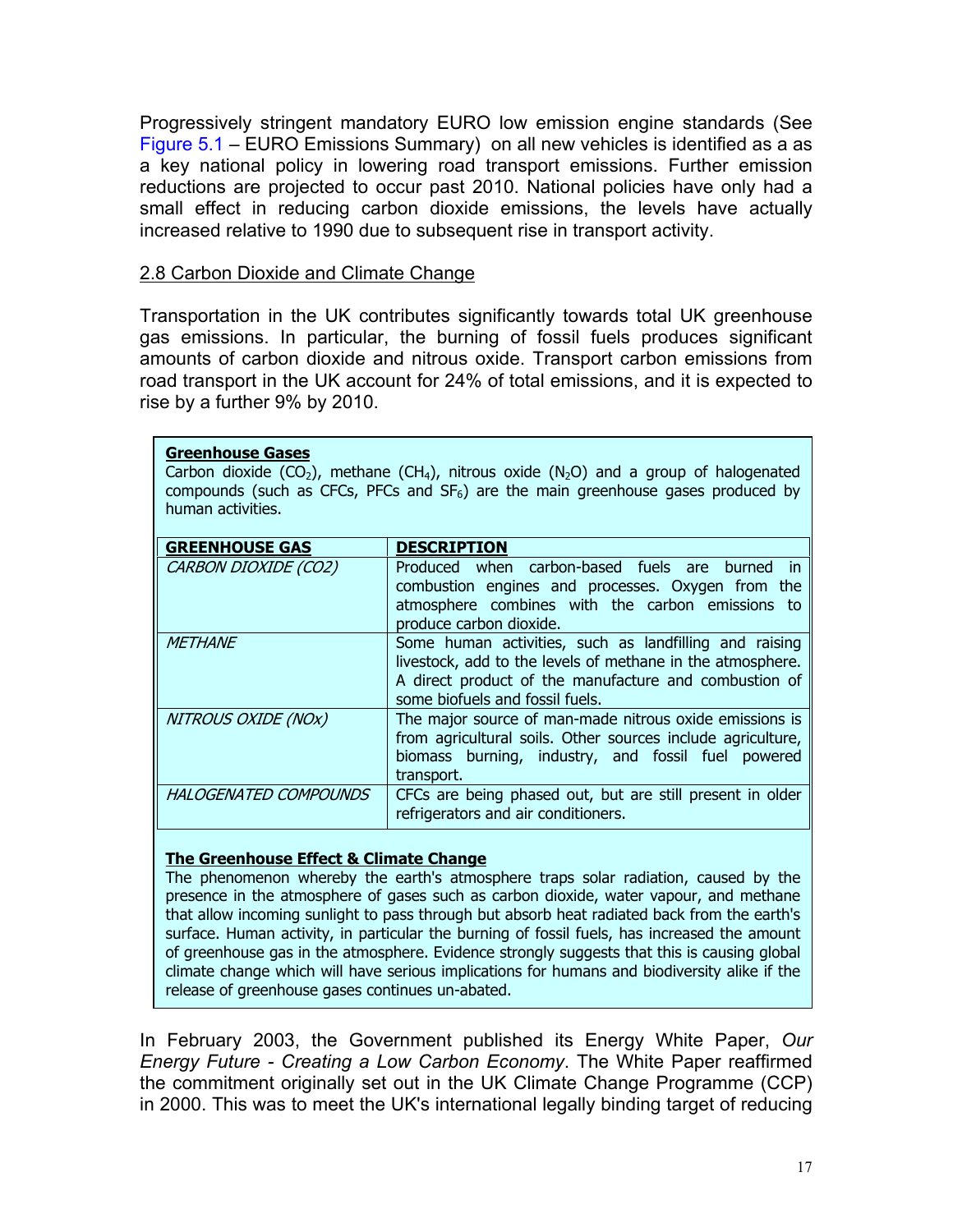greenhouse gas emissions by 12.5% below 1990 levels by 2008-12, and move towards the domestic goal of cutting carbon dioxide (CO2) emissions by 20% below 1990 levels by 2010. In addition, it announced the intention to reduce total current carbon dioxide emissions by some 60 per cent by 2050. Measures to reduce emissions from transport are therefore vital if the UK is to meet its climate change objectives.

Although climate change is regarded as a global phenomenon the causes and therefore solutions to the problem need to be addressed at a local level. The LTP2 Guidance (2004) highlights that all local transport plans must endeavour to contribute towards the UK's CO2 commitment and demonstrate how wider local transport policies would contribute to the achievement of CO2 targets.

In GM ground transportation is a major source of carbon dioxide emissions. Fig.2.3 below shows the results of carbon baseline work conducted in 2005 as part of the Sustainability Northwest and Manchester Knowledge Capital initiative "Manchester: The Green Energy Revolution". Transport modeling reveals that without significant action carbon dioxide emission levels will increase as polluting vehicle activity increases.



**Fig. 2.3 – 2003 Greater Manchester Carbon Emissions by Sector** 

*Source: Manchester: The Green Energy Revolution Final Report (2005). Quantum Strategy & Technology & Partners*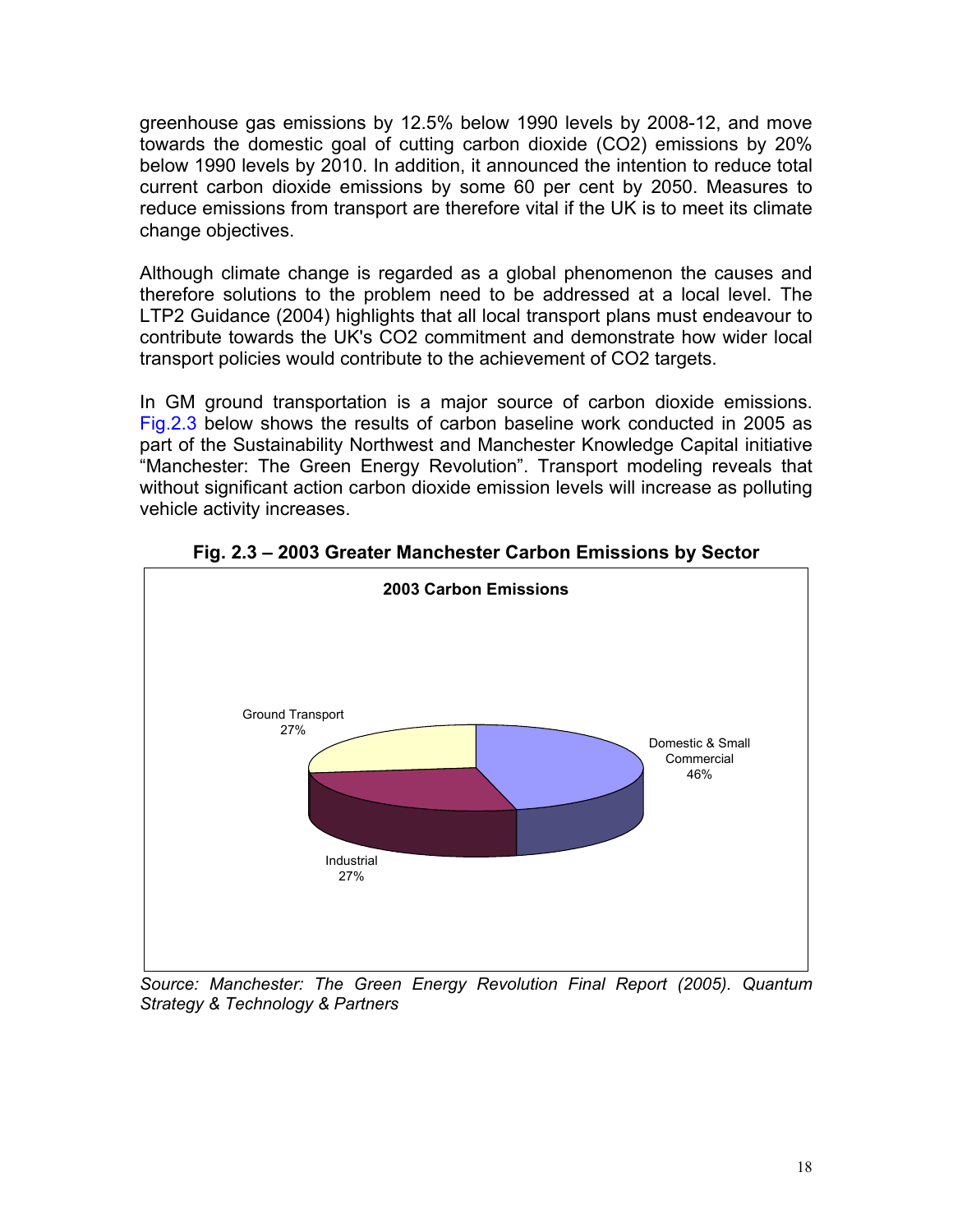#### 2.9 Manchester Airport & Air Quality

Manchester Airport is the third busiest airport in the UK and one of the busiest in Europe, handling 23 million passengers in 2005. The Airport has three passenger terminals and two runways; the second runway opened in February 2001, providing the most substantial increase in national airport capacity for many years. The Airport serves a wide catchment area across Northern Britain, although the majority of passengers are from the North West Region.

Globally, aviation is growing at 4-6% per year. The Government's White Paper "The Future of Air Transport" identifies that Manchester Airport will play a significant part in providing capacity, both for the North of England and as a relief for the increasingly congested South East. It is forecast that 40 million passengers could travel through Manchester Airport by 2015. This will result in a commensurate increase in aircraft movements and, unless managed properly, the potential for greater impact upon the environment and the local community.

Over the years, Manchester Airport has developed its air quality monitoring and modelling capability to more fully understand the impact of airport-related activities on local air quality, including the production of a comprehensive emission inventory for the site and annual reporting of air emissions. Nitrogen dioxide (NO2), particulate matter (PM10), sulphur dioxide (SO2) and ozone are measured using an AURN monitoring station operated jointly with Manchester City Council, located at the airport/community boundary. Regular meetings with Local Authority Environmental Health Officers permit a wider debate on the local air quality issues.

The main sources of ground sourced emissions associated with the airport include:

- Road traffic accessing the airport site.
- Fugitive emissions (e.g. evaporation) during fuelling of vehicles and aircraft.
- Exhaust emissions from operational vehicles and mobile plant on site.
- Power generation plant: diesel generators, boiler plant and the combined heat and power plant.
- Miscellaneous emissions from activities such as fire training.

The main source of NO2 is from aircraft operations and road traffic, whilst most particulates and SO2 arise from vehicles and ground service equipment.

Manchester Airport has implemented several initiatives to reduce air emissions, including the provision of fixed electrical ground power (mains electricity) to supply an aircraft's electrical system whilst parked. This reduces the use of a jet aircraft's auxiliary power unit or mobile diesel generator and the resultant atmospheric emissions and noise. New, low-emission airside and car park buses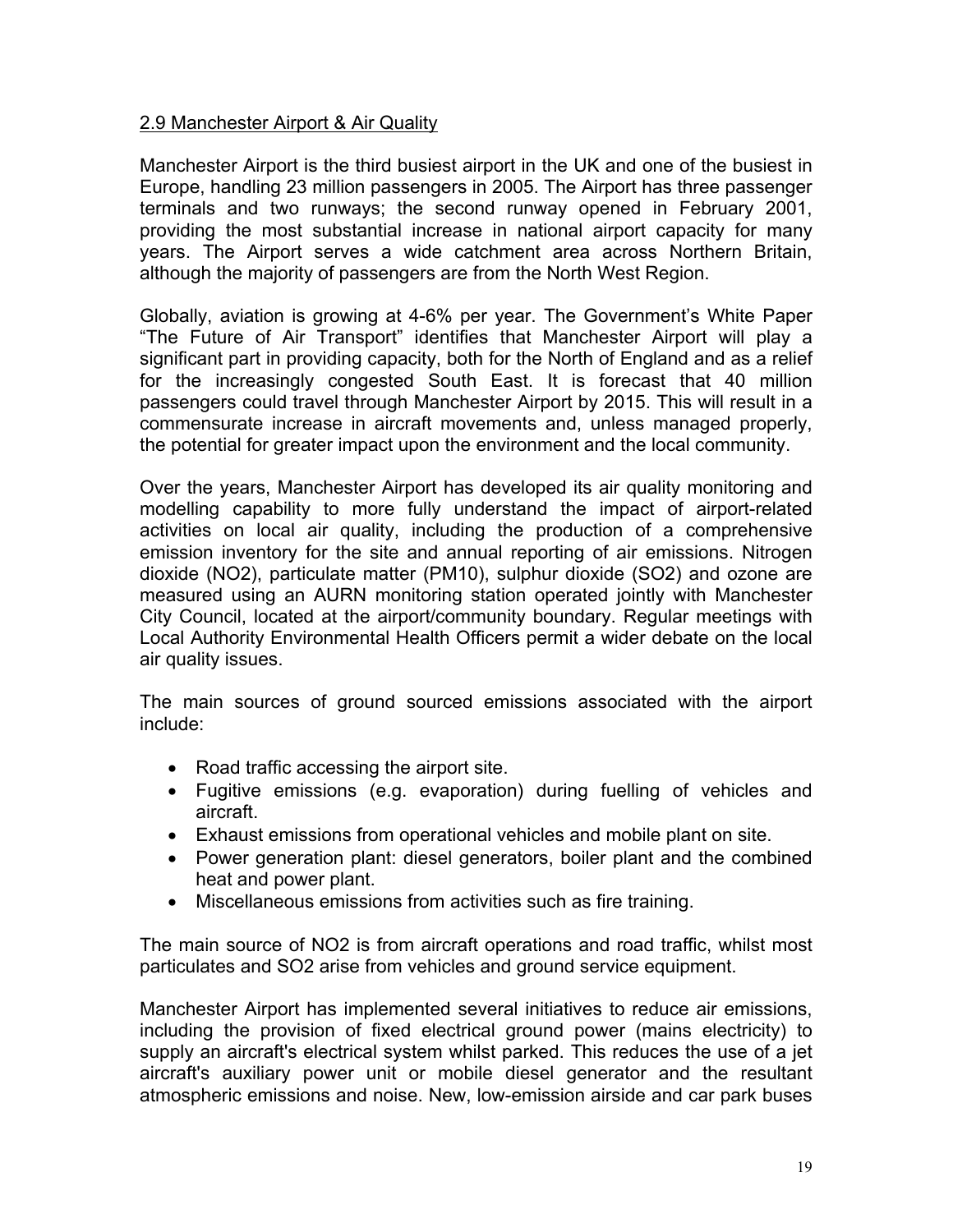have been purchased and the fitting of particulate traps is currently taking place which will remove about 90% of these emissions from the vehicle's exhaust. Regular testing of vehicles, both around the terminals and on the airfield, takes place to ensure MOT emissions standards are being met.

Manchester Airport has set a target to increase the number of surface access journeys by passengers and staff by public transport. This has impacts in terms of congestion, air emissions, including greenhouse gases and the use of land for car parking.

Recent work has included funding the rail link to the Airport, working with train operators to develop a comprehensive network of direct rail services and subsidising off-peak bus services. The Station, a £60M transport interchange, opened in summer 2003, providing a high-quality facility for passengers, staff and the general public to change between rail, local bus, coach and in the future, Metrolink with convenient access to the terminal areas.

The Airport's Employee Travel Plan details how car journeys by staff will be tackled through a series of improvements and incentives to encourage the use public transport – the main message being that small changes in travel habits will make a difference.

The Airport is committed to managing and controlling emissions of all pollutants arising from Airport operations and has therefore developed its own action plan to support those being produced by local authorities in Greater Manchester and Cheshire. The Airport Company also promotes industry best practice for air quality management with service partners. The policies and targets within this action plan are given in the Airport's Environment Plan to 2015. Progress against these targets is reported annually in the Airport's Sustainability report. The Environment Plan also includes a chapter on the Airport's climate change strategy, the calculated emissions and future targets.

Emissions directly linked to aircraft are not included within this strategy. Central Government is directly responsible for aviation emissions. Further information can be found in the 2003 White Paper, "The Future of Air Transport".

#### 2.10 Highways Agency & Air Quality

The Highways Agency (HA) strategic approach to air quality is outlined in "Towards a Balance with Nature – HA Strategic Environmental Plan". The plan outlines the HA approach to air emissions management

*"To take practical steps to minimise emissions. This includes appropriate highway designs to influence vehicle operation plus controls on the performance of contractors. In addition we seek to encourage our partners in the vehicle and construction industries to play their part in reducing emissions"*  Towards a Balance with Nature – HA Strategic Environmental Plan (1998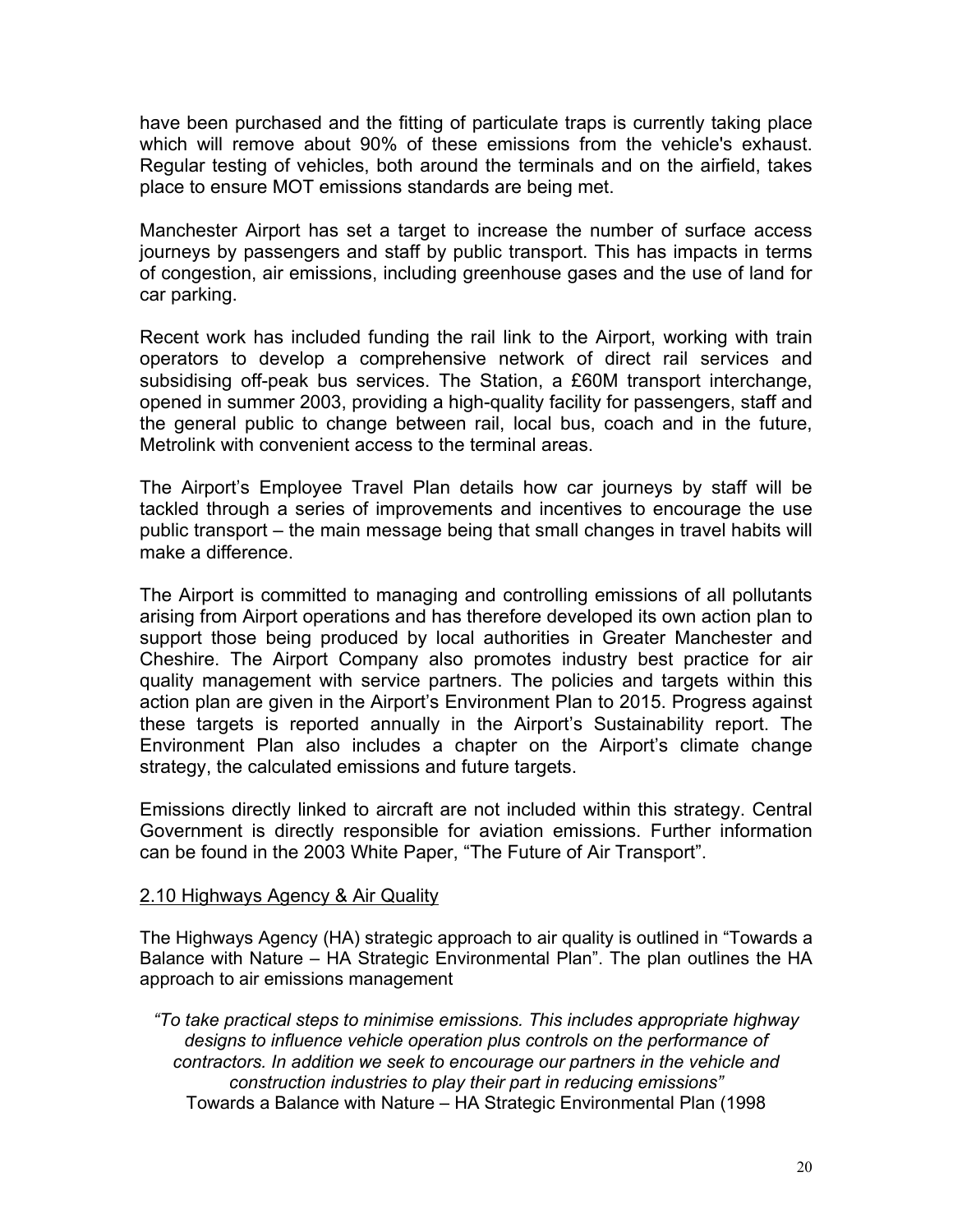The key HA document of relevance to transportation and air quality in GM is the M60 Route Management Strategy (2005) Aspects of the M60 RMS strategy of relevance to air quality are summarised below:

**Policy Objective** – (ENV4) Seek to reduce the effects of the road network on air and noise pollution.

**Route Outcome** – (Ongoing High Priority) Improved Air Quality for residents adjacent to the Route and reduced greenhouse gases. (Route Outcomes set out what the HA will seek to obtain from the Route over the 10 year period of the Route Management Strategy).

**Targets** - (Environment) Improve air quality by meeting the Air Quality Strategy targets for carbon dioxide, lead, nitrogen dioxide, particles, sulphur dioxide, benzene and 1,3 butadiene (Joint with the Department for Environment, Food and Rural Affairs).

**Problems and Issues** - The Route Performance Report reviews indicate that the annual mean objectives for 2005 on the M60 will be exceeded for NO2 and PM10 for Oldham, Rochdale and Tameside and just NO2 for Bury and Stockport. The annual mean objectives for 2010 are likely to be exceeded for NO2 and PM10 for Oldham and Rochdale and just NO2 for Stockport. The remaining authorities within Greater Manchester through which the route passes are expected to follow a similar trend with exceedances of both NO2 and PM10 in 2005 and 2010. In particular, the report highlighted issues through Sharston Bypass M56 J1 to J3, M60 adjacent to Urmston/Brookhouse M60 J5 to J8, M60 J12 to J13, along the A663 'Broadway' and the M602 J2 to J3. Projections show that the volume of traffic will increase resulting in an increase in carbon dioxide.

**Action** - The HA recognise in M60 strategy that they should consult with local authorities to confirm air quality 'hot spots' along the route and work with them to identify measures available to reduce exposure levels of properties adjacent to the route and to prioritise and implement measures

Other HA Route Management Strategies of relevance in GM include the M6 Route Management Strategy developed in 2002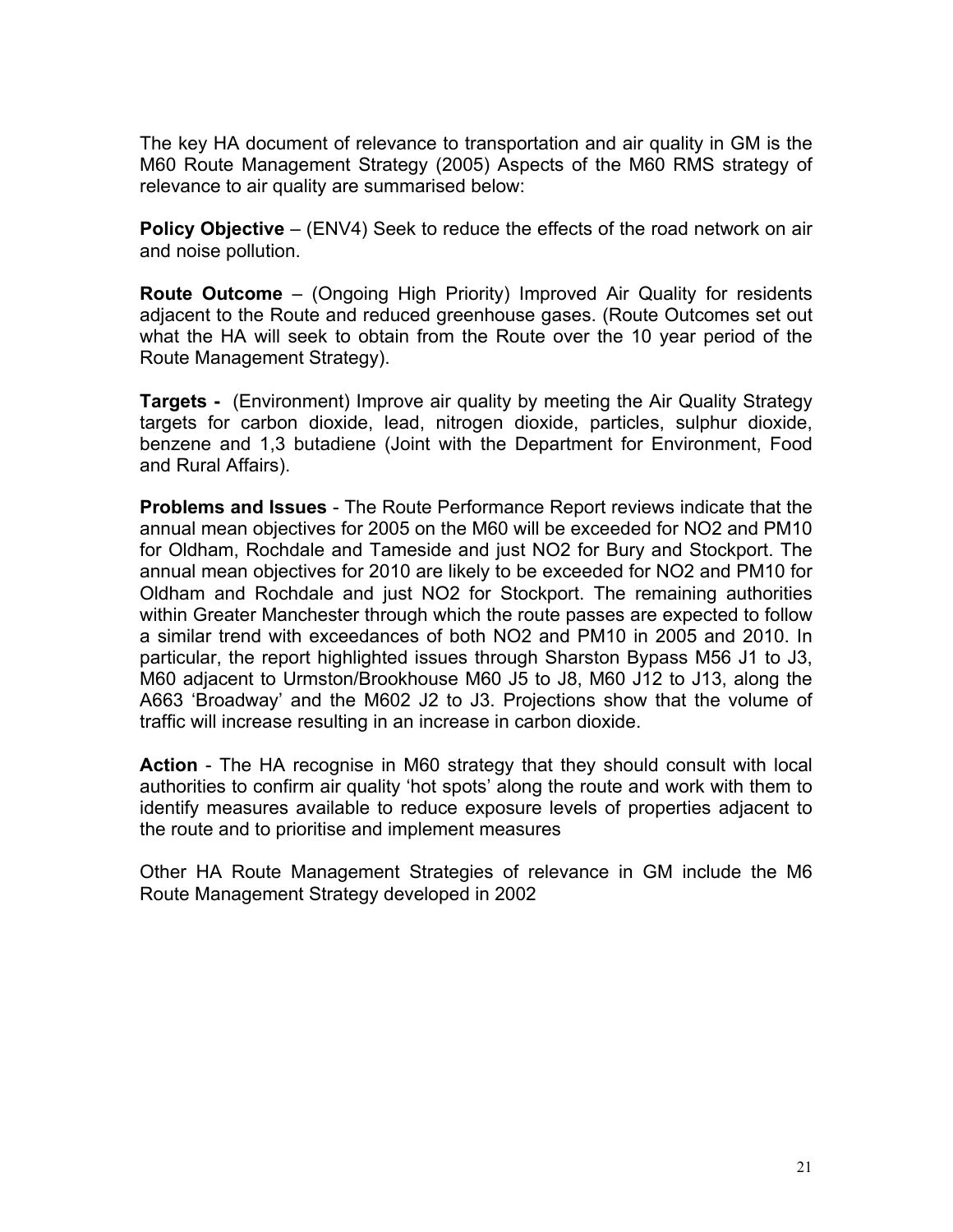## **3. Strategy Development**

#### 3.1 Drivers

This strategy and action plan has been developed in a bid to reduce emissions associated with local transportation in GM over the next five years. The key drivers for the development of this document are:

- The release of DfT & DEFRA guidance outlining the requirement for local authorities to integrate the Air Quality Action Plans (AQAPs) with LTP2s.
- The need to update the GM strategy dealing with air quality and transportation.
- The need to improve integration and partnership working between strategic GM air quality stakeholders in order to effectively address air quality issues through local transport measures.

#### 3.2 Function

This strategy and action plan is submitted as part of the GM LTP2. The key functions of this document are to:

- Provide an expanded air quality & local transport strategy that supports and compliments the GM LTP2.
- Provide a summary and baseline of the current air quality situation in GM highlighting any significant problems and issues.
- Outline key strategic air quality actions to be delivered across GM
- Provide guidance for GM Districts to aid integration of air quality elements into future transportation works programmes.
- Outline specific air quality actions to be delivered by the GM LTP2 Steering group, the Greater Manchester Public Transport Executive (GMPTE), the Freight Quality Partnership (FQP) and LTP2 Air Quality Working Group.
- To help develop effective partnerships with key strategic air quality stakeholders, in particular the Highways Agency and Manchester Airport, in order to holistically address all transport related air quality issues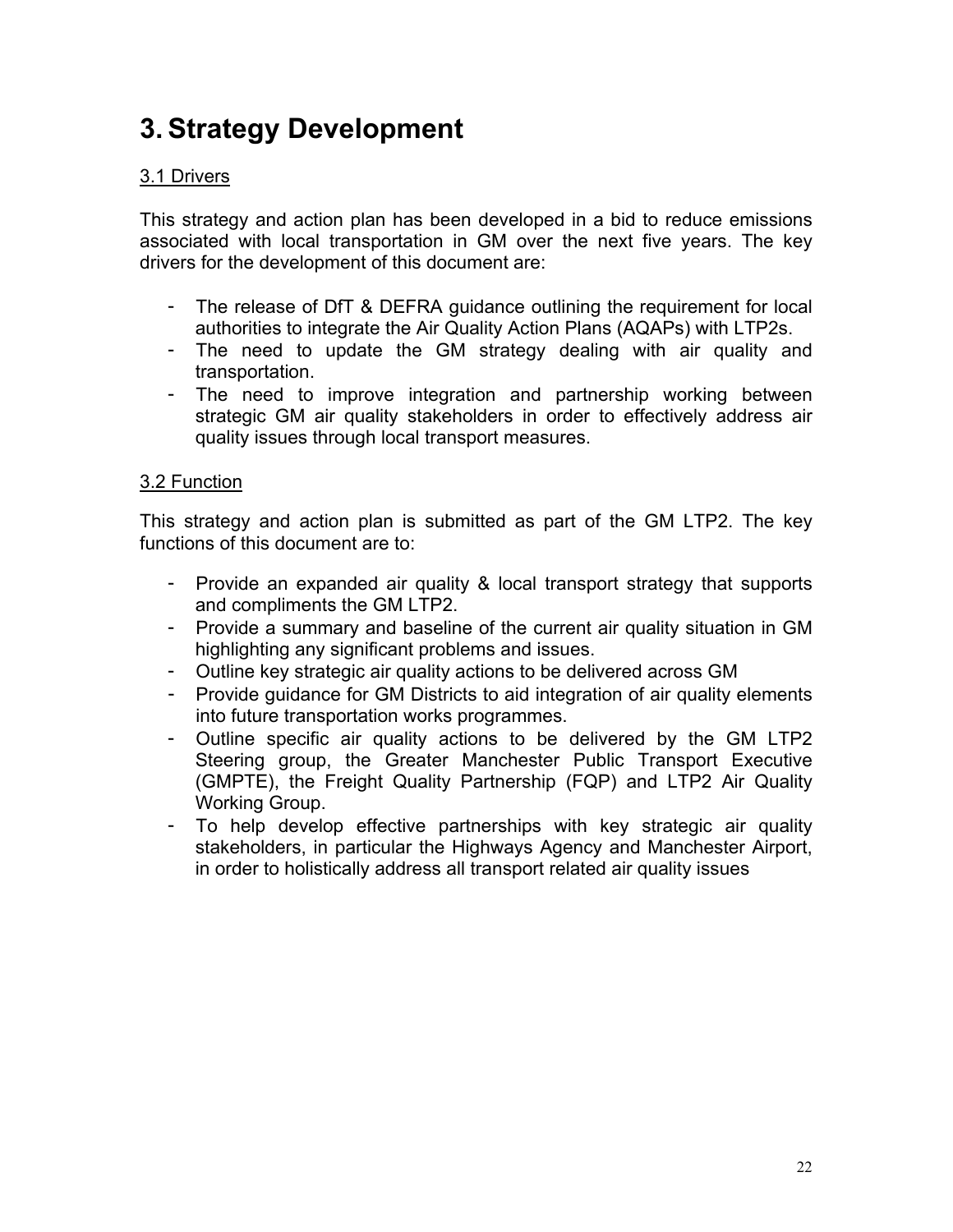#### 3.3 Integration with GM AQAP

The following extract is taken from guidance released by DEFRA in March 2005 regarding the integration of AQAPs into LTP2s:

*"It will ultimately be up to those local authorities with AQMAs to decide whether they should integrate their AQAPs into the LTP. However, it is recommended that integration should take place, where, for example, local road transport is identified as a major source of local air pollution concentrations (aside from background concentrations) within the AQMA or where local road traffic is the major source of predicted exceedances of the air quality objectives." (LAQM PGA(05) DEFRA (March 2005)* 

The advice is reiterated in the full guidance on LTPs:

*"Local authorities responsible for local air quality management should integrate Air Quality Action Plans, where transport is the primary factor, into the Local Transport Plan covering their area. The Government strongly recommends this approach, because this integration should enable air quality problems to be dealt with in a more corporate and multi-disciplinary way and will encourage transport planners to work more closely with environmental health departments and other colleagues in devising appropriate solutions."* 

 *LTP2 Full guidance, DfT (2004)* 

The GM authorities agreed to build on existing joint air quality work and integrate the GM AQAP and the GM LTP2. The guidance stipulates integration is permitted if local road transport is identified as a major source of local air pollution. The emission source apportionment analysis (Fig 2.1-2.2) clearly indicates that road transport is a primary source of air emissions linked to the designation of AQMAs. Analysis of the AQMA map (Fig 2.0) also reveals a strong correlation between emissions and the highways network.

In addition to meeting the criteria stated in the guidance GM recognises a number of benefits associated with the integration process:

- It will help increase the profile of air quality in local and sub-regional transport planning.
- It will provide a source of long-term funding for schemes that benefit air quality.
- It should increase communication across local authority districts and departments i.e. transport planners, air quality officers and sustainability officers will have to work together.
- Integration should ensure that air quality is being dealt with in a more corporate and multi-disciplinary manner, providing best value for use of available resources.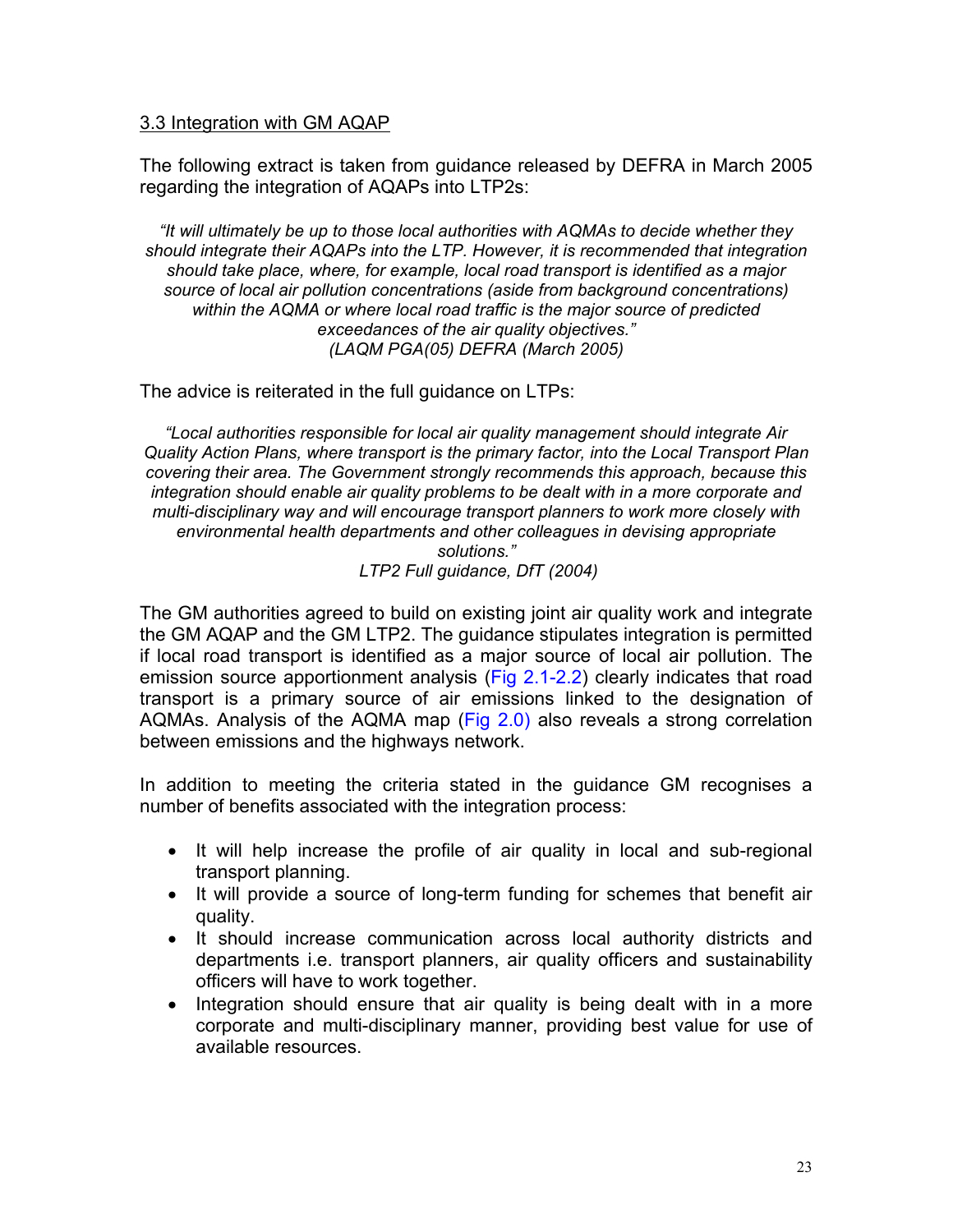#### 3.5 Integration & Development

Local transport and air quality action planning integration work has been undertaken in GM since 2001 through work by the GM Air Quality Action Planning Group. The group was attended by Environmental Health Officers, Transport professionals and planners. More recently in 2004 the GM Air Quality Steering group, the Association of Greater Manchester Authorities (AGMA) and the LTP2 steering group recommended a joint approach to addressing air quality issues. An air quality workgroup (including air quality, transport policy and sustainability officers) has been meeting since autumn 2004 in order to progress the integration process. Activity to date includes:

- Monthly meetings held by the LTP2 air quality workgroup to move forward the integration agenda.
- Separation of the transport and non-transport actions within the GM AQAP.
- Review and updated of the existing transportation actions in the GM AQAP to reflect new air quality research and new guidance.
- A workshop was held on 17th June 2005 to update relevant stakeholders (including the Highways Authority, Manchester Airport, GMPTE & district representatives) of the integration progress
- Full review of relevant national guidance and strategy documents
- Consultation with appropriate stakeholders.
- Development of an evidence based approach.
- Consideration of the recommendations of the GM LTP2 Strategic Environmental Assessment (SEA)

During the process of integration it was recognised that a more robust transportation and air quality strategy and action plan was required to effectively address emerging issues. Of particular importance was the need to address carbon dioxide (CO2) and other greenhouse gases. The GM AQAP does not directly address carbon dioxide (because it is not and emission that is directly harmful to human health). New research also indicates that secondary NOX pollutants and smaller particulates (PM2.5) related to transport need to be addressed due to the negative impact on human health (Further details in Section 2.2 and Section 4 below). These issues have been considered during the development of this strategy.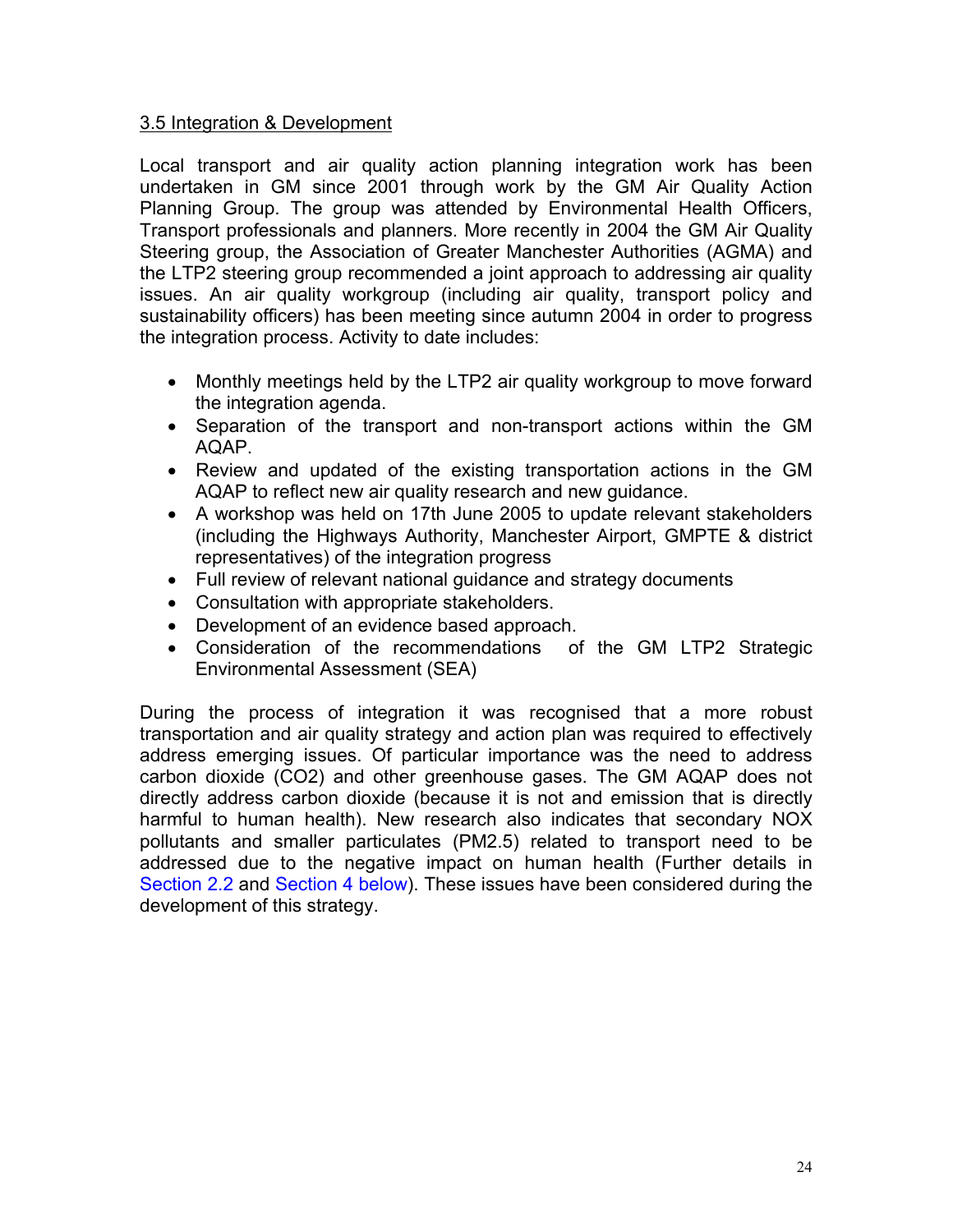## **4. Strategy, Guidance and Research Review**

#### 4.1 Introduction

The following chapter contains a review of national guidance and research documents relevant to air quality in the context of *local transport.* There are two main aims of this section

- a) Review and assure compliance with relevant central government guidance and strategy
- b) Summarise key research documents relevant to air quality and local transport

A more extensive list of relevant local transport/air quality publications can be found in the "References" section at the back of this document.

#### 4.2 National Guidance & Strategy

There exists a large body of European and international policy that is relevant to the GM LTP2. The policies and programmes do not appear below but the content will tend to be reflected through national policy and legislation.

For guidance and analysis regarding the integration of GM LTP2 and the GM AQAP please refer to Chapter 3.0

#### *Local Transport Plan Two (LTP2) Guidance (Dec 2004) - DfT*

Guidance released for local authorities in 2004 that details the methodology and approach that should be adopted when producing the second round of local transport plans. The guidance states local transport plans covering air quality should:

- Build on local air quality review and assessment work, and local air quality strategies, where these exist
- Quantify the source of contributions to the predicted air quality exceedances
- Set out how the measures contained in the LTP, as a whole, will enable authorities to move towards meeting the air quality objectives - and identify any measures that are specifically aimed at addressing these issues
- Report on all the options that have been considered including any air quality management options that fall outside the responsibilities of local transport authorities - and justify the selection of the approach proposed by the authority, if possible in terms of value for money
- Quantify the expected air quality and wider environmental, social and economic impacts of the proposed measures/actions that are to be implemented, and indicate, where possible, as to whether these measures will be sufficient to work towards meeting the air quality objectives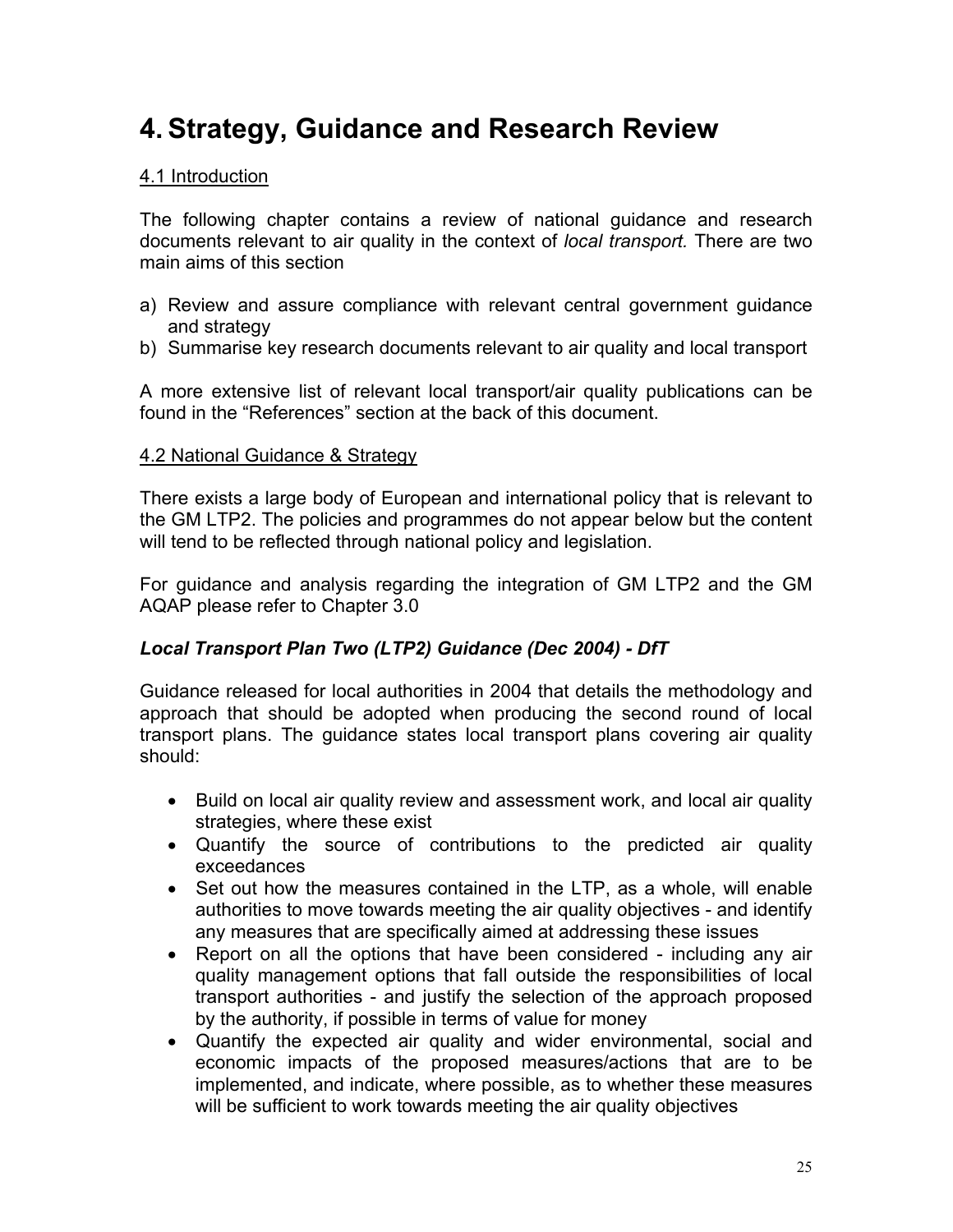- Set out, where possible, a 2004/05 baseline and a 2010/11 target relating to pollutant concentrations, supplemented by annual trajectories for progress against targets for intermediate outcomes (see below for further information) related to air quality objectives
- Indicate how progress will be monitored and reported through Annual Progress Reports, and how the authority will evaluate the effectiveness of the actions planned
- Include evidence of relevant internal or external consultation activities carried out by the local authorities involved, particularly with local stakeholders such as the Highways Agency and local business/community groups
- Demonstrate that risks towards achievement of the objectives have been fully considered
- Seek to integrate the air quality assessment with Strategic Environmental Assessment of all LTPs subject to SEA requirements.

#### *National Air Quality Strategy for England, Scotland, Wales and Northern Ireland (2000) - DEFRA*

The strategy outlines the plans drawn up by the Government to improve and protect ambient air quality in the UK in the medium-term. The proposals aim to primarily protect people's health but also the environment without imposing unacceptable economic or social costs.

The strategy sets objectives for the reduction of ground-level concentrations of eight air pollutants deemed harmful to human health (Appendix 2.0). Monitoring and performance assessment against these objectives is conducted by local authorities in areas where people are regularly present and might be exposed to air pollution. The objectives are the same or similar to mandatory limit values set in European Directives, which the UK Government is legally obliged to meet. The Air Quality Strategy is currently under review, focussing mainly on measures to help deliver the objectives. Local authorities have a duty to review and assess local air quality against seven of the pollutants subject to the Strategy. Where it is found these objectives for those pollutants are unlikely to be met by the due date, they must declare Air Quality Management Areas (AQMAs) and prepare Action Plans setting out proposals to tackle the problems.

#### **The Future of Transport: a network for 2030 White Paper (2004) - DfT**

A Government white paper released in 2004 outlining the government's strategy for delivering a coherent, multi-modal, sustainable transport network. The three main themes outlined for delivery are sustained investment over the long-term, improvements in transport management and effective planning ahead. One of the key objectives underlying the strategy is balancing the need to travel with the need to improve quality of life. In particular, the strategy indicates there should be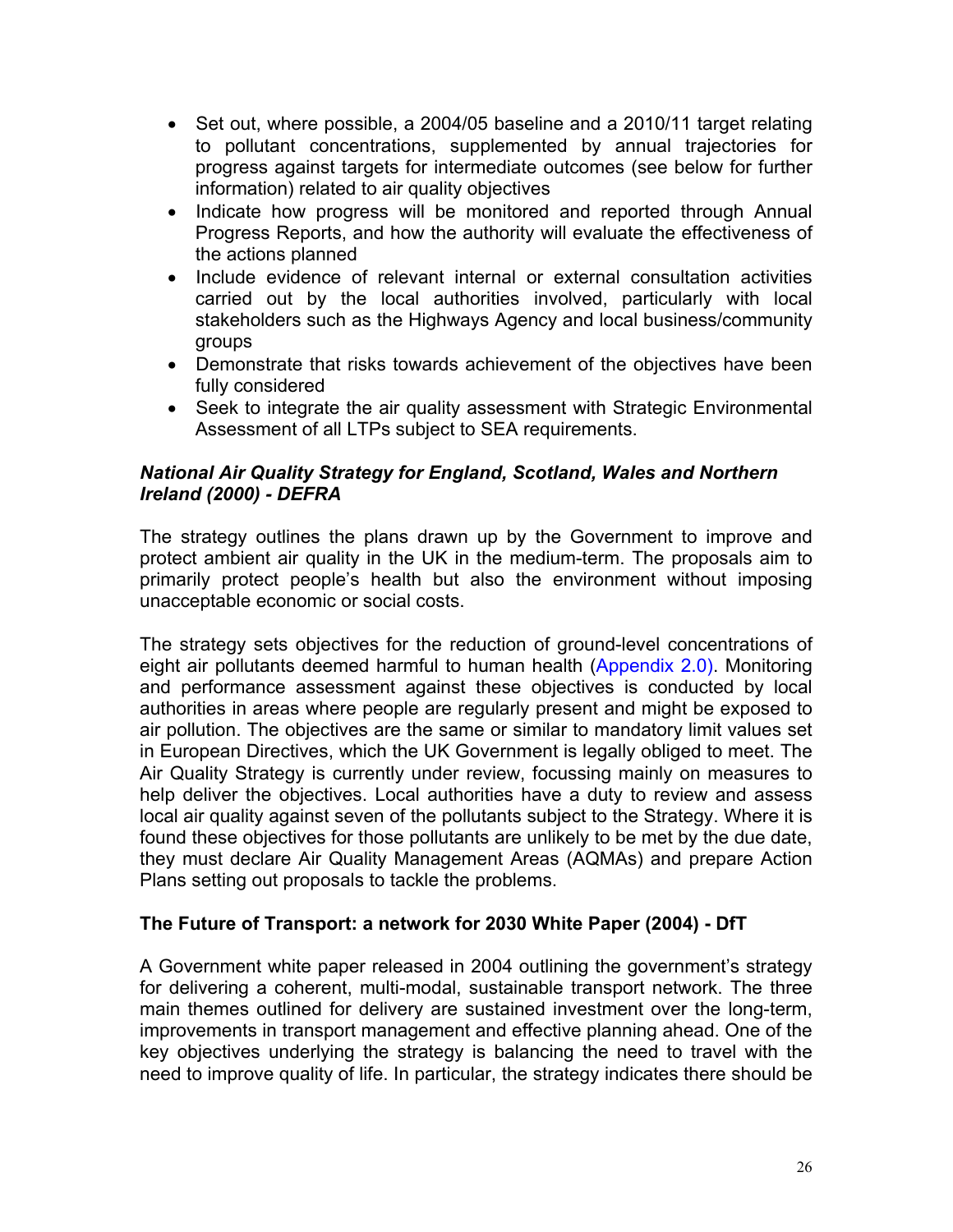a focus on delivering improvements in design and technology to improve air quality and reduce greenhouse gas emissions.

#### **Transport 2010 – The 10 year plan (2000) – DETR**

This document was produced by the Department of the Environment, Transport and the Regions (DETR) in 2000 and outlines the Government's ten year transport plan. The strategy identifies the following air quality and greenhouse gas UK targets:

- Environment: To improve air quality by meeting our National Air Quality Strategy targets for carbon dioxide, lead, nitrogen dioxide, particles, sulphur dioxide, benzene and 1,3 butadiene.
- Environment: To reduce greenhouse gas emissions by 12.5% from 1990 levels, and move towards a 20% reduction in carbon monoxide emissions by 2010

#### **DTI – Energy White Paper – Our Energy Future – Creating a Low Carbon Economy (2003)**

In February 2003, the Government published its Energy White Paper, Our Energy Future - Creating a Low Carbon Economy. The White Paper reaffirmed the commitment originally set out in the UK Climate Change Programme (CCP) in 2000. This was to meet the UK's international legally binding target of reducing greenhouse gas emissions by 12.5% below 1990 levels by 2008-12, and move towards the domestic goal of cutting CO2 emissions by 20% below 1990 levels by 2010. In addition, it announced the intention to reduce total current carbon dioxide emissions by some 60 per cent by 2050. Measures to reduce emissions from transport are therefore vital if the UK is to meet its climate change objectives.

#### 4.3 Air Quality & Local Transport National Research & Review

The following section contains a summary of key air quality and local transport research and review documents that have been considered in the production of this strategy and action plan:

#### *An Evaluation of the Air Quality Strategy (2004) – AEA report to DEFRA*

In 2004 AEA technology conducted a review and evaluation of the 2000 National Air Quality Strategy on behalf of DEFRA. A number of conclusions and recommendations were drawn:

• For the transport sector it is possible that the UK may now be at the stage where targeted local action is more cost-effective than national level policies, in particular regarding nitrogen dioxide reduction. This is because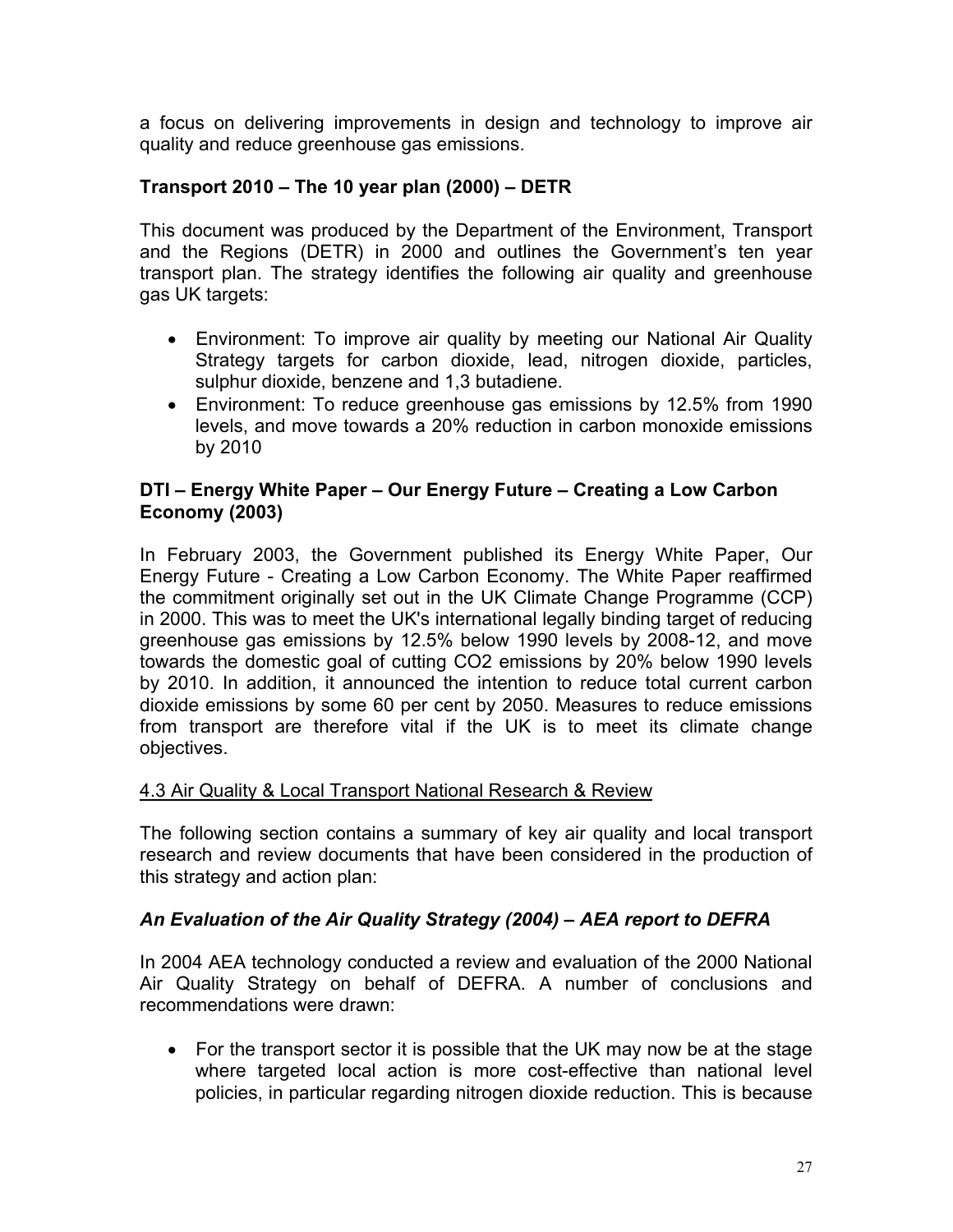the remaining exceedances of the NOX objective (Appendix 2.0) are mostly in the centres of large urban areas.

- The NO2 objective is currently being met in the great majority of the UK and cost benefit assessment alone does not support further action beyond the existing objectives for NO2. This is because NO2 is probably a threshold pollutant, unlike, for example, particulates.
- The NO2 objective and further action to reduce NOX may be justified in cost-benefit terms when associated NOX linked secondary pollutants (nitrates and ozone) and additional impact categories (ecosystems) are included in the analysis.
- However, such secondary pollutants are regional pollutants; locally based objective levels are not relevant. Therefore future policy approach might achieve greater overall health and environmental benefits by considering different policy approaches e.g. by trying to reduce overall pollution weighted exposure to these secondary pollutants rather than focusing on hot-spots.
- Future air quality policies should take account of secondary pollutants such as ozone and secondary particulates. The modelling and analysis of these pollutants is complex and time consuming, and this will have potential implications for the resources needed for future appraisal.
- It is widely accepted that there is no safe population threshold for PM10. Further PM10 reductions will have continued health benefits.
- The greatest health benefits, per tonne of PM10 abated will occur in large urban areas. This is because these areas have higher population densities (and so emission reductions lead to a much greater reduction in population weighted exposure). Emission reductions in these areas are therefore likely to be much more cost effective, as they have order of magnitude greater benefits than say emissions in rural areas. This may also mean that future policy will be more cost-effective (in improving health) if it is targeted towards specific sources. To illustrate, for road transport PM10 we know heavy goods vehicles undertake most of their vehicle km on motorways. A more cost effective approach to targeting PM10 emissions from road transport areas might therefore be to target the diesel light goods vehicle fleet at a national level, reflecting their higher urban activity levels.
- Future air quality policies need to be strongly linked with greenhouse gas emissions reductions. This is important because the air pollution costs of the transport sector and ESI have reduced enormously since 1990 – and are predicted to continue falling to 2010. With respects to the full social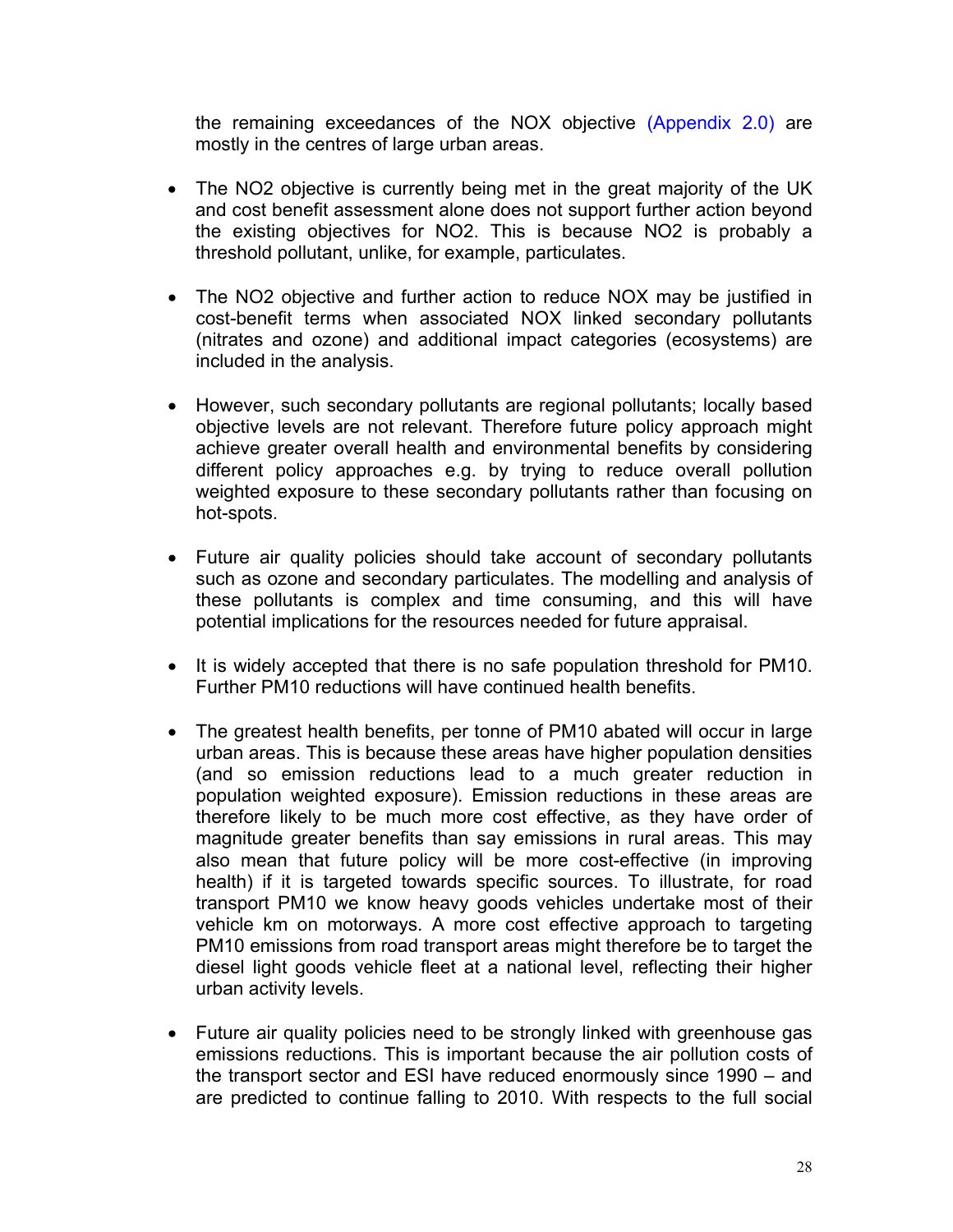costs of road transport or electricity production, the social cost of carbon will become as important (if not more so) than the social costs of air pollution. This is in strong contrast to the position in the early 1990s.

• Policies therefore need to adopt a more holistic approach to environmental policy making, with closer links between air quality and climate change policy.

#### *An Evaluation of the Air Quality Strategy - Local Road Transport Measures (2004) – AEA report to DEFRA*

In addition to the main National Air Quality Strategy evaluation report an additional study focusing on local transport measures in the context of air quality improvements was undertaken by AEA for DEFRA. The key findings of the report are summarised below:

- Scheme that are directed at emissions improvements, such as low emission zones, scrappage schemes and motorway speed restrictions lead to the biggest emissions improvements, and have the largest air quality and health benefits.
- Most of the local transport schemes that are primarily aimed at improving traffic flow or public transport have relatively low emission and air quality benefits, though this is not surprising because these schemes are aimed at other problems (e.g. congestion).
- Local transport measures are potentially effective, but effectiveness is extremely site specific.
- The most effective measures for improving health are not necessarily the most effective measures for achieving the air quality objectives because of the nature and extent of health effects from different pollutants. To illustrate, an individual scheme may have large health benefits (when compared to another) but actually achieve less progress towards air quality objectives
- There are two ways to consider the future effectiveness of air quality improvement:
	- To focus on the progress towards legally binding air quality limit values or objectives.
	- The second is to focus on maximising health benefits. i.e. to focus on economic efficiency and delivering most health benefits for least cost.
- These two policy objectives are not necessarily consistent, i.e. achieving the air quality objectives does not necessarily deliver maximum health benefits. The reasons are as follows: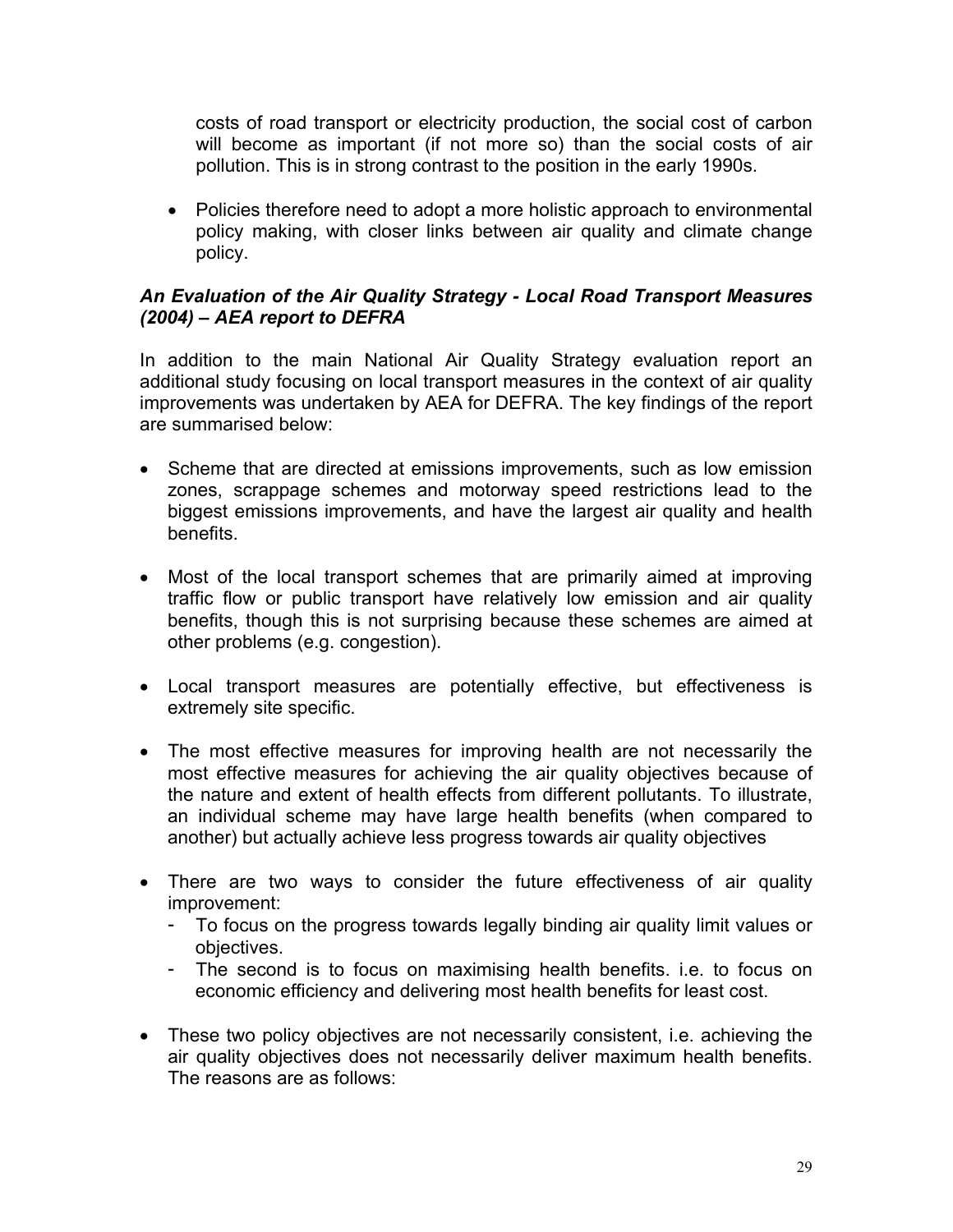- Nitrogen Dioxide is probably a threshold pollutant at least for short-term exposure. Once the standard has been achieved there maybe no additional health benefits from reducing concentrations further.
- Thee are however benefits in reducing NOX emissions and associated secondary pollutants.
- In contrast health benefits do occur when reducing PM10 at concentrations below the existing objective level, as there is no threshold of effect for the pollutant. Moreover, PM10 dominates the health impacts of air pollution.
- Future PM10 reduction policy will be more effective if overall health improvement is the primary driver of air quality improvements by targeting PM10 reductions, even below the objective levels, across large urban areas, i.e. focusing on the population weighted reduction. This is in contrast to the current focus on the meeting of the air quality objectives (or progress to lower objectives) at specific hot-spots. The implication is that policy and any local measures might best be targeted towards PM10 reductions at the entire urban (city-wide) level, rather than at local measures that target particular roads or corridors. Such an approach should maximise the populationweighted reduction in exposure. This is different to the focus on reducing air quality exceedances, where the location of emissions is important, i.e. where particular roads or transport corridors are usually of concern. We also have found that the health benefits from PM10 reductions are greatest in very large urban areas (i.e. London and other major conurbations), due to the high population density in these areas. Reducing pollution in these areas will achieve greatest health benefits per tonne of pollution abated. All of these issues have important implications for the types of future policy initiatives and the policies and schemes introduced to address them.
- For future policy for nitrogen dioxide and oxide reduction, greater health and environmental benefits might be achieved by considering different policy approaches that aim to reduce NOX and secondary pollutants, rather than focusing on NO2 hot-spots (certainly beyond the current objective).
- The study found that the local measures that are most effective in improving air quality are different to the measures that have greatest overall urban benefits across wider urban sustainability objectives. This stresses the importance of achieving the right balance at local level between actions that concentrate on local measures primarily aimed at improving local air quality, and/or those that give the greatest benefits consistent with improving the urban environment more generally (i.e. towards overall urban sustainability that improves congestion, accidents, noise, air quality, etc).
- The study predicts that the improvements in air quality from many local measures will decline in future years, as the traffic fleet becomes cleaner (even accounting for traffic growth). This means that the same measure will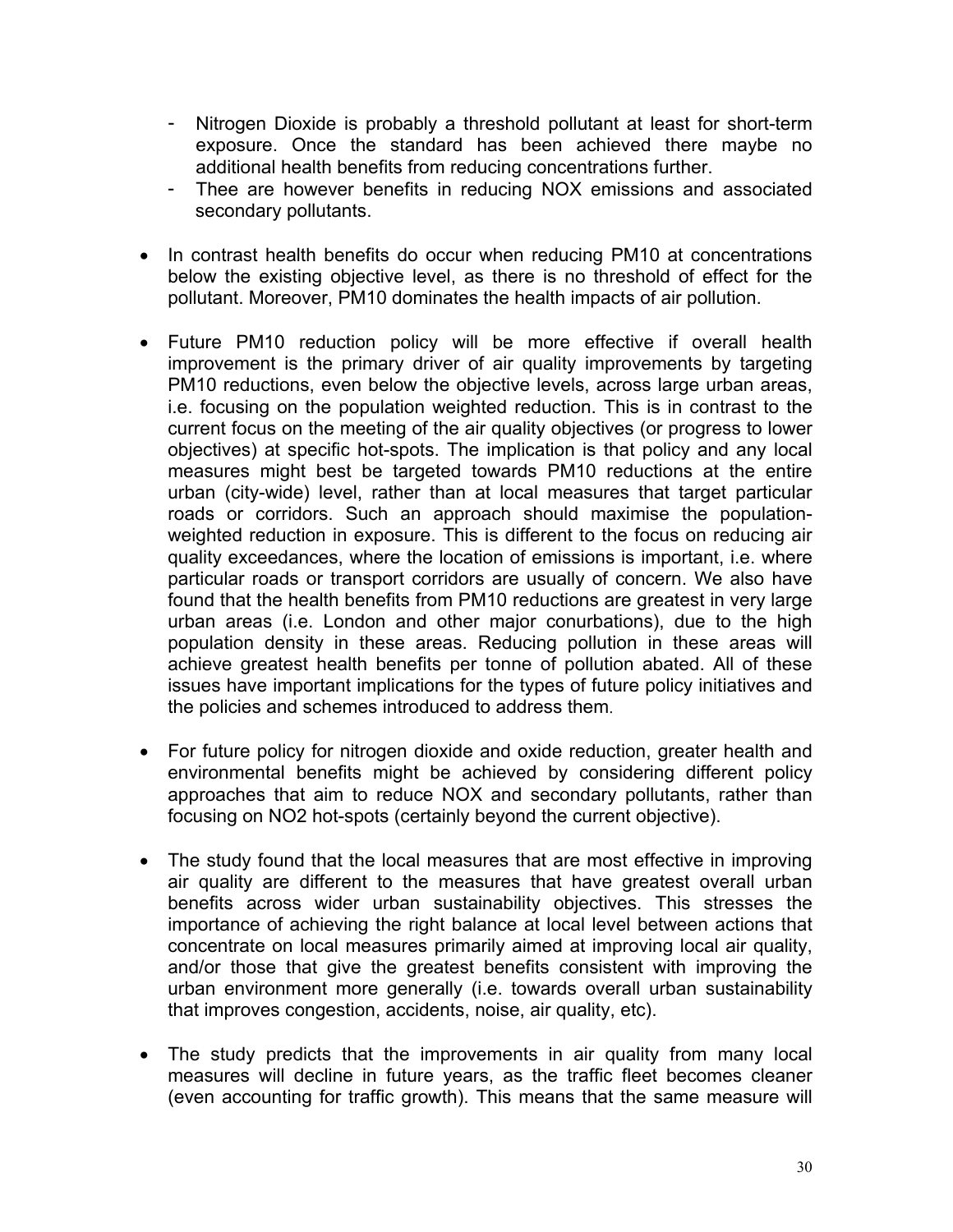have less effect if introduced in 2007 than if introduced in 2000. The ranking of measures will also change over time, depending on the scheme type, and whether it affects certain vehicles in the fleet, or modal shift more generally.

#### *Climate Change Programme Review – Sustainable Development Commission (May 2005)*

The Sustainable Development Commission (http://www.sd-commission.org.uk/) is the Government's independent advisory body on sustainable development. The Commission reports to the Prime Minister and the First Ministers of the Devolved Administrations.

Transport Carbon emissions from road transport account for 24% of the total emissions, and it is expected to rise by a further 9% by 2010. The recently published figures for carbon emissions from the UK in 2004 confirm that the emission reduction path towards the 2010 target is not on track. The Climate Change Programme Review provides recommendations on how the government can achieve the climate change commitment of reducing CO2 levels by 20% (over 1990 levels) by 2010 and by 60% in 2050. A goal of achieving a 50% cut in carbon emissions from road transport by 2025 (over 1990 levels) through a combination of technological and behavioural change.

The report highlights a number of transportation measures that can be introduced to achieve carbon savings, in particular demand management measures:

- Prioritisation of behavioural change measures in Local Transport Plans
- Good public transport facilities, cycling/walking infrastructure services at points close to this infrastructure
- Removal of financial barriers: such as benefits in kind, and higher mileage rates for larger, more polluting vehicles;
- All public sector bodies to adopt travel plans and modal shift targets

For carbon savings to be made through the demand management measures listed above complimentary measures must also be developed in order to "lockin" improvements. These include:

- Co-ordinated parking restraints between local authorities
- Implement road charging schemes that will dramatically reduce congestion as well as emissions. A combination of distance and congestion charging will be necessary to tackle both congestion and carbon emissions.
- Increasing the contribution of biofuels to 5% of all road transport fuels
- Reducing the speed limit from 70mph to 65mph can make a significant difference to vehicle emissions, and while there may be some loss of time this is likely to be balanced out by less congestion, fewer accidents and therefore less public spend. France enforced strict speed limits on main motorways in 2003 and succeeded in reducing accidents by 30% and carbon emissions by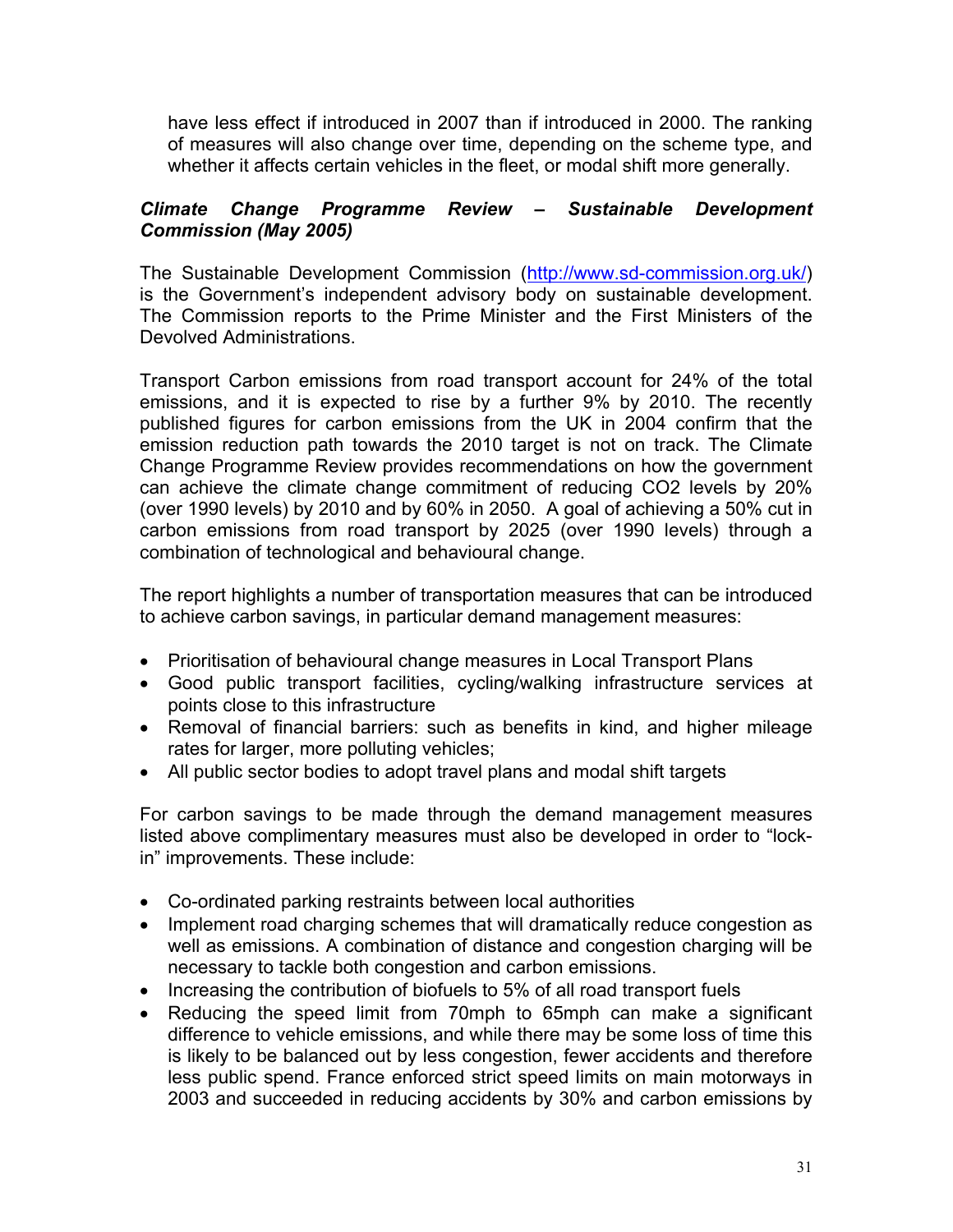19%. It is worth exploring how this success could be replicated in the UK as a policy option for emissions saving. Our assessment is that around 1.5MtC could be saved per year through speed control measures.

• Specific measures to ensure take up of lower carbon vehicles: we have concentrated on the impact of increased VED levels, and on industrial policy for encouraging manufacture of hybrid vehicles in the UK;

#### **Technical and Non-technical Options to Reduce Emissions of Air Pollutants from Road Transport (2005),** *AEA report to DEFRA*

The report contains many best practice local road transport policies, schemes and technological examples that can be implemented and utilised to lower road transport linked emissions and improve local air quality.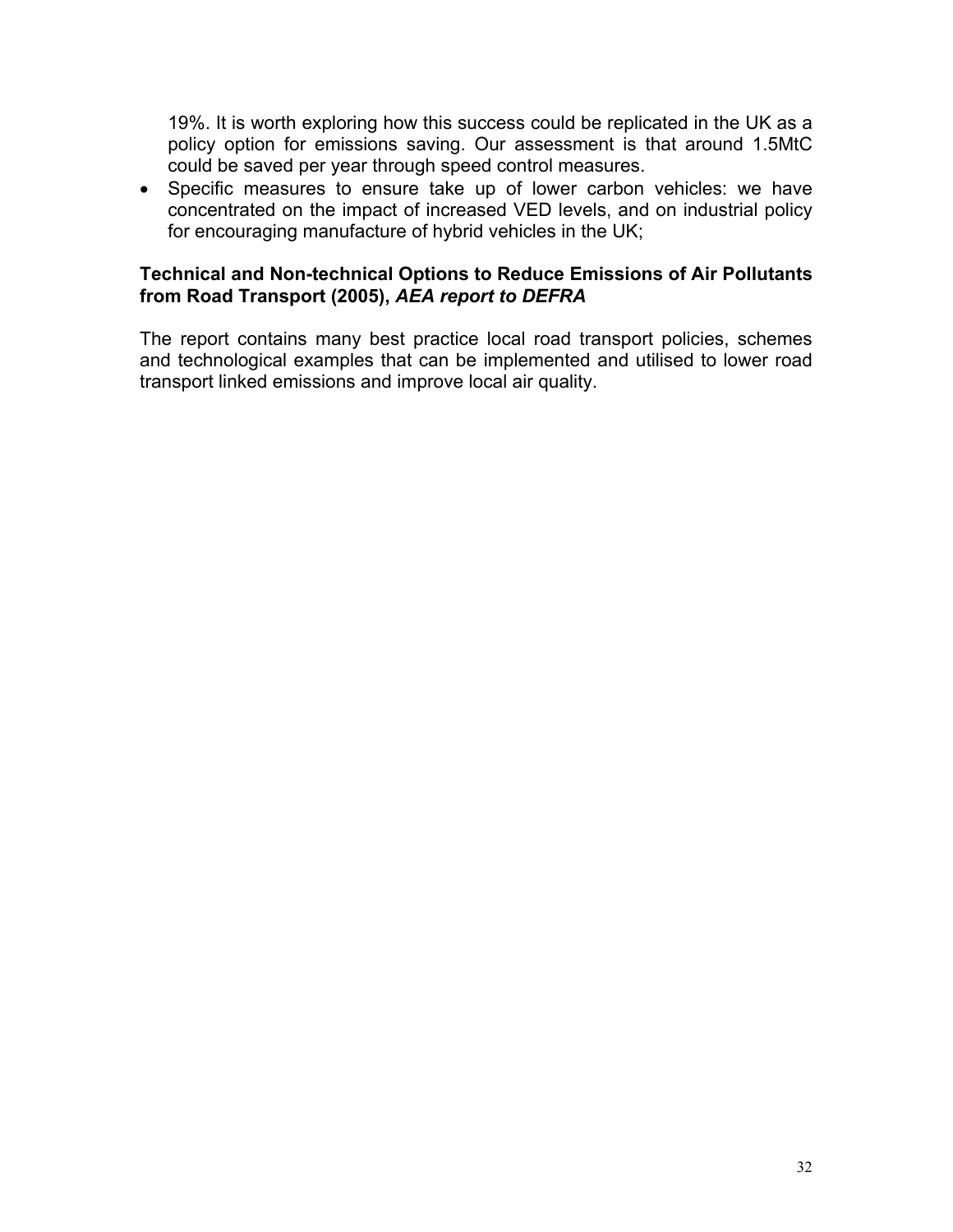## **5. Problems and Issues**

#### 5.1 Introduction

This section further expands on countywide transport related air quality problems and issues highlighted in Chapter 2.0. There are three key areas of focus. A summary of the emissions of concern, a summary of the different sources of emissions and an analysis of environmental and behavioural factors that influence the type, amount and impact of emissions released.

#### 5.2 Emissions Summary

Like many urban centres in the UK, local road transport emissions in GM adversely affects air quality. Figure 5.0 provides a summary of the key pollutants that have been identified as an issue. Of the emissions listed, nitrogen dioxide (NO2) is the most significant. All of the GM AQMAs (Figure 2.0) have been declared on the basis of predicted exceedances of the NO2 objective in 2010 if corrective action is not taken. In addition, the mandatory assessed LTP2 air quality indicator and target (LTP8) is directly linked to reducing NO2 concentrations in areas that exceed the NO2 health based objective.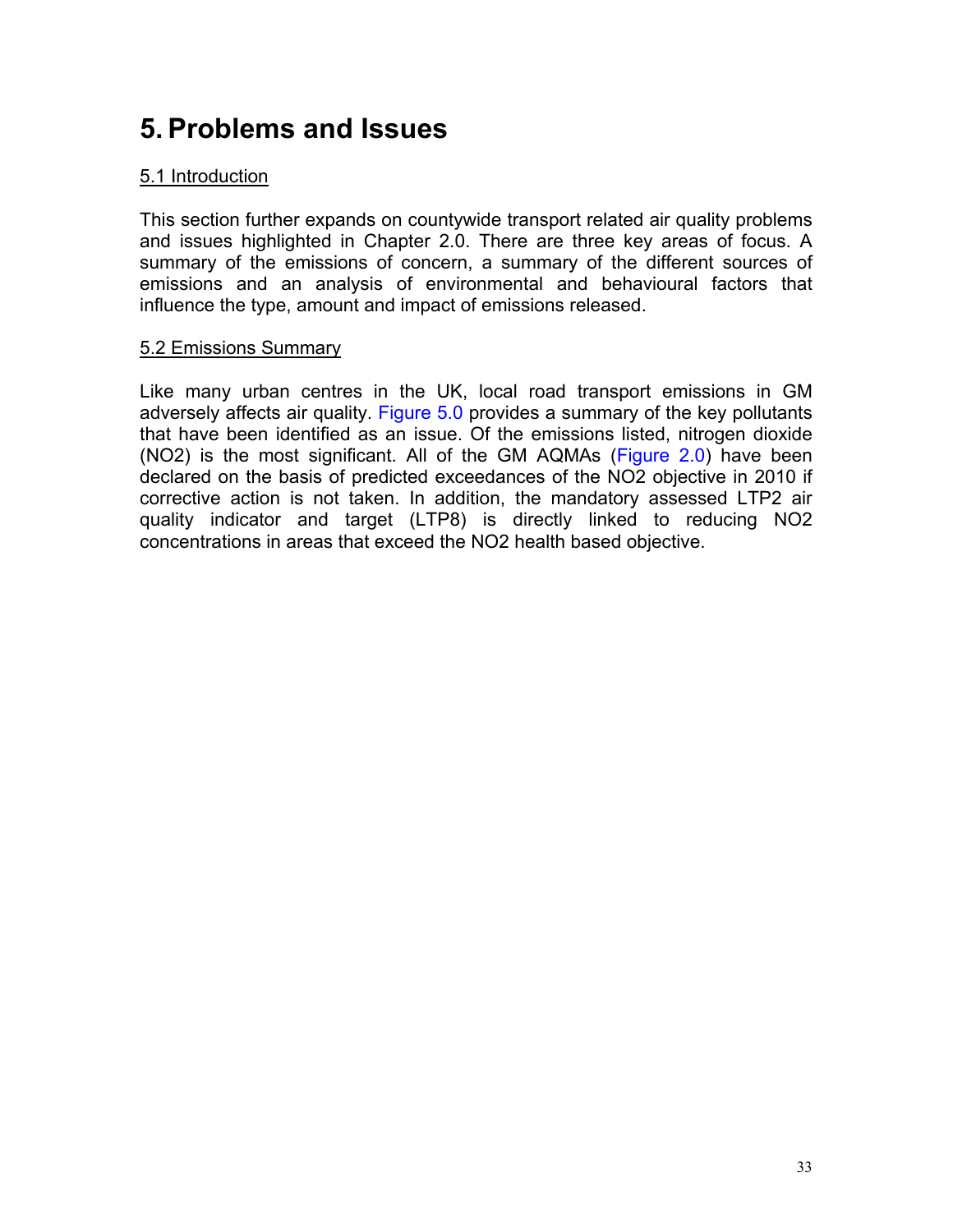Fig 5.0 – Key Emissions Summary

| <b>Pollutant</b>               | <b>Summary</b>                                                          |
|--------------------------------|-------------------------------------------------------------------------|
| <b>Particulates (PM10)</b>     | The PM10 national air quality objective (Appendix 1) is generally       |
|                                | being met across GM. There are however concerns relating to levels      |
|                                | in the regional centre and on urban centre roads with high bus          |
|                                | usage. Research indicates that PM10s is not a "threshold pollutant"     |
|                                | i.e. there is no safe level for human exposure; however, lower          |
|                                | concentrations have a lesser impact. This is reflected in the new       |
|                                | Clean Air For Europe (CAFÉ) EU Thematic Strategy (2005) which           |
|                                | states that EU Member States must significantly lower the current       |
|                                | PM10 objective level by 2010. It is likely that many areas of GM will   |
|                                | not meet a more stringent objective unless efforts continue to reduce   |
|                                | transport linked PM10s.                                                 |
| <b>Ultra fine Particulates</b> | A new objective for "Ultra-fine" PM2.5 reduction is proposed in the     |
| (PM2.5)                        | EU CAFÉ Thematic Strategy. Evidence indicates that elevated levels      |
|                                | of PM2.5 have a significant negative impact on human health.            |
|                                | Presently there is limited knowledge of PM2.5 levels in GM. Initial     |
|                                | assessments indicate that actions will be required to reduce PM2.5 in   |
|                                | order to meet any future UK targets linked to EU legislation.           |
| <b>Nitrogen Oxides</b>         | Transport related NOX emissions are a significant problem in GM.        |
| (NOX)                          | Accordingly, the level of NOX in GM is a mandatory target within GM     |
|                                | LTP2 with a challenging 30% reduction of transport related NOX          |
|                                | emissions by 2010/11. The impact of NOX is particularly significant     |
|                                | given it is a precursor for other harmful pollutants, notably NO2 and   |
|                                | ozone. Actions to reduce levels of NOX need to continue in order to     |
|                                | meet the target set.                                                    |
| <b>Nitrogen Dioxide</b>        | NO2 is a secondary "threshold" pollutant (i.e. it is thought there is a |
| (NO2)                          | safe exposure level). All the AQMAs in GM were declared on the basis    |
|                                | of exceedances of the NO2 national air quality objective.               |
|                                | Significant progress has been made over the past five years to          |
|                                | reduce the level of NO2. Further work must continue, in particular if   |
|                                | reduction methods also reduce levels of the NO2 precursor NOX.          |
| <b>Regional Pollutants -</b>   | pollutants are defined because they are inherently<br>Regional          |
| (Ozone, Nitric Acid,           | transboundary in nature i.e. emissions are prone to "drift" from the    |
| <b>Photochemical Smog)</b>     | point of origin. This has implications for directly monitoring and      |
|                                | assessing the effects of local transport measures on local air quality. |
|                                | Consequently, the requirement to achieve regional pollutant             |
|                                | objectives remains the UK Government's responsibility; however, GM      |
|                                | is committed to contribute towards meeting regional pollution           |
|                                | objectives.                                                             |
| <b>Green House Gas</b>         | The most significant transport linked GHG emission in GM is Carbon      |
| (GHG) Emissions                | Dioxide. The GM LTP2 has adopted a subsidiary target to address         |
|                                | CO2 levels across the conurbation. Although not directly harmful to     |
|                                | human health the continued growth of GHG emissions has serious          |
|                                | environmental, social and economic implications for everyone.           |
|                                | Trends indicate CO2 transport linked emissions have been steadily       |
|                                | increasing in GM. Without action to address this issue the emissions    |
|                                | will continue to rise.                                                  |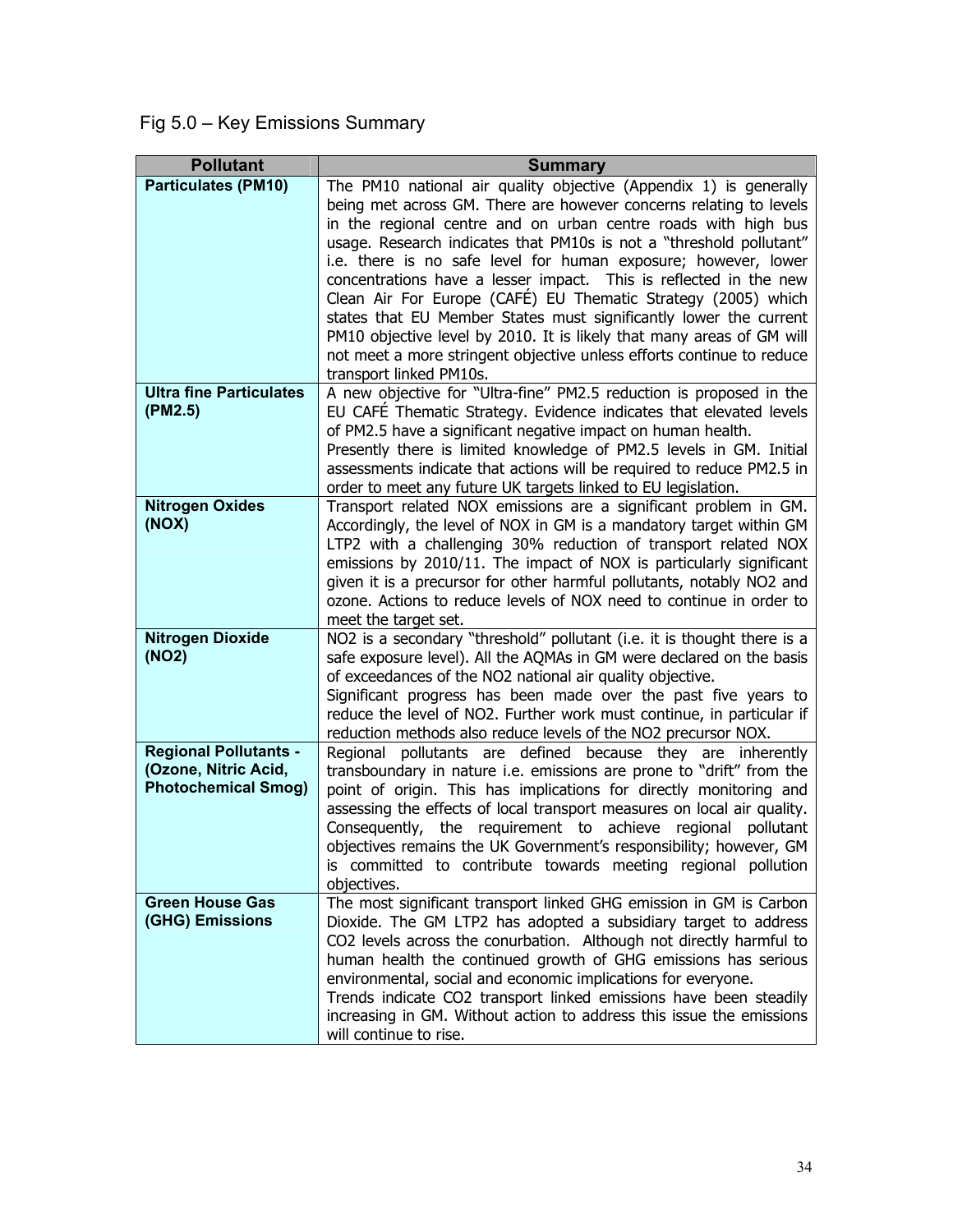#### 5.3 Emission Source Summary

This section provides a summary of air quality problems and issues associated with different transportation modes across GM.

#### **Cars**

National measures introduced since the early 1990's, including mandatory Euro standards for new cars (Figure 5.1), lead free petrol, low sulphur fuel and improved fuel efficiency have had a significant impact in lowering harmful emissions associated with cars. Significant reductions have been achieved in NOX, sulphur, lead and particulate emissions. The trend of cleaner cars is set to continue as older, more inefficient cars are removed from the active vehicle stock and replaced with cleaner, more efficient newer cars.

In GM, emission levels linked to the average active car stock are falling in line with the national trend; however, the number of car journeys is increasing with a forecast increase of over 200,000 cars over the next 5 years. In particular, there is an increase in women drivers and the working population in general as economic activity increases. More journeys coupled with associated increased congestion are negating to some degree the positive impact of cleaner vehicle technologies. In particular, the increased number of car kilometres travelled per year is contributing significantly to transport linked CO2 emissions.

A further issue negating the impact of cleaner technologies concerns the rise in popularity of sports utility vehicles (SUVs) otherwise known as 4x4. In general, SUVs produce more emissions than other types of car due to larger engine sizes (Appendix 4.0). Research also indicates that fatalities and injury severity increases in road accidents involving SUVs compared to other types of car (Appendix 5.0)

The increasing use of air conditioning in cars is another relatively new issue that is contributing towards local pollution problems. Additional fuel is consumed (therefore more emissions are produced) in order to create the additional energy needed to power air conditioning system.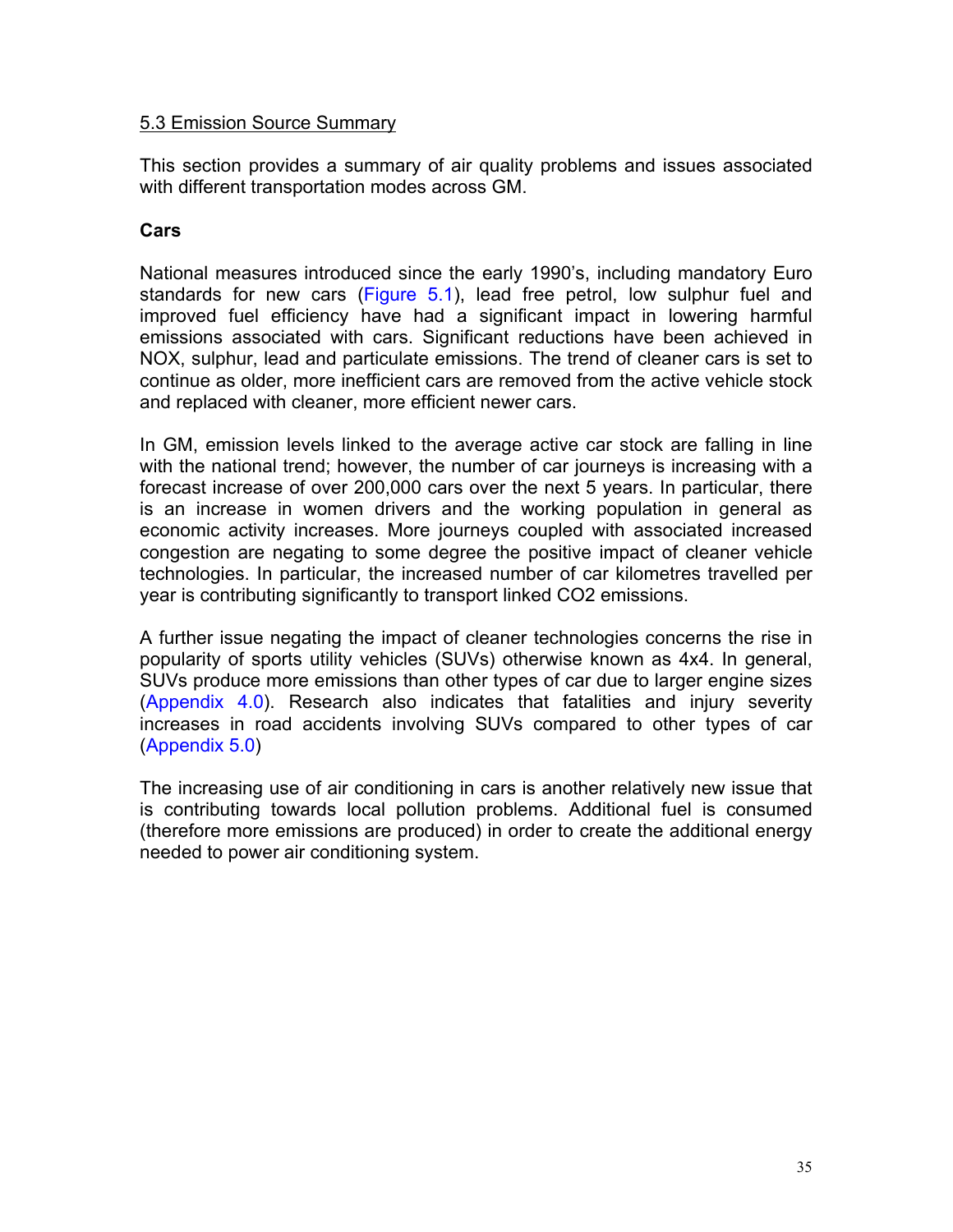### **EURO EMISSION STANDARDS**

Regulation of both fuels and vehicles has lead to emissions being made progressively cleaner over time. 'Euro Standards', set out by the European Union, state the maximum allowable vehicle emissions. Before new vehicles can be sold in Europe they have to meet the relevant Euro Standard that limits the amount of pollution that they emit. Four groups of pollutants are regulated by these standards, carbon monoxide (CO), hydrocarbons (HC), nitrogen oxides (NOx) and particulates (PM). It must be noted that carbon dioxide is not one of the pollutants tested, however, reductions have been achieved through increased fuel efficiency associated with EURO standards.

The first Euro Standard, Euro 1, was phased in from 1992. The emissions limits have been reduced progressively with each following standard introduced. The next standard, Euro II, was phased in from 1996 and Euro III from 2000. Future standards to be phased in will be Euro IV, to take effect from 2005/2006, and additionally for heavy-duty engines Euro V, from 2008. Euro V (light duty engines) and Euro VI (heavy-duty engines) limits are being developed and should come into force around 2010 and 2013 respectively. Evidence indicates that EURO standards are having a significant impact on decreasing emissions associated with road transport across the UK.

| .               |      |            |            |            |
|-----------------|------|------------|------------|------------|
|                 | Car  | <b>LGV</b> | <b>HGV</b> | <b>Bus</b> |
| Euro I          | 1993 | 1994       | 1993       | 1993       |
| <b>Euro II</b>  | 1997 | 1997-8     | 1996       | 1996       |
| <b>Euro III</b> | 2001 | 2002       | 2001       | 2001       |
| <b>Euro IV</b>  | 2006 | 2006       | 2006       | 2006       |

Table: Summary of Years of Euro Standards Introduction

Appendix 6.0 highlights emission reductions associated with each EURO standard for different types of vehicles. There is a clear trend downward trend to the degree of impact each new EURO standard is

### **Buses**

The key emission associated with buses in GM is particulate (PM10) and fine particulate matter (PM2.5). Across GM buses contribute only a small proportion of total emissions (Fig 2.2). The GMPTE and GM Districts actively work with bus operators to promote clean technologies and buses with Euro-standard engines (Fig 5.1) are gradually increasing in number.

Many air quality issues associated with buses in GM are localised due to the nature of bus transport i.e. fixed routes and stationery public transport hubs. The most vulnerable sites are urban areas with high bus use and/or a high proportion of older buses, such as Oxford Road and Piccadilly Gardens in the regional centre. Buildings in urban areas tend to reduce the rate of dispersion increasing the concentration and creating pollution "Hotspots". These areas tend to have a high population density and through flow because they are often residential, shopping, entertainment and employment centres. As a consequence, even though buses produce a proportionally small amount of pollution compared to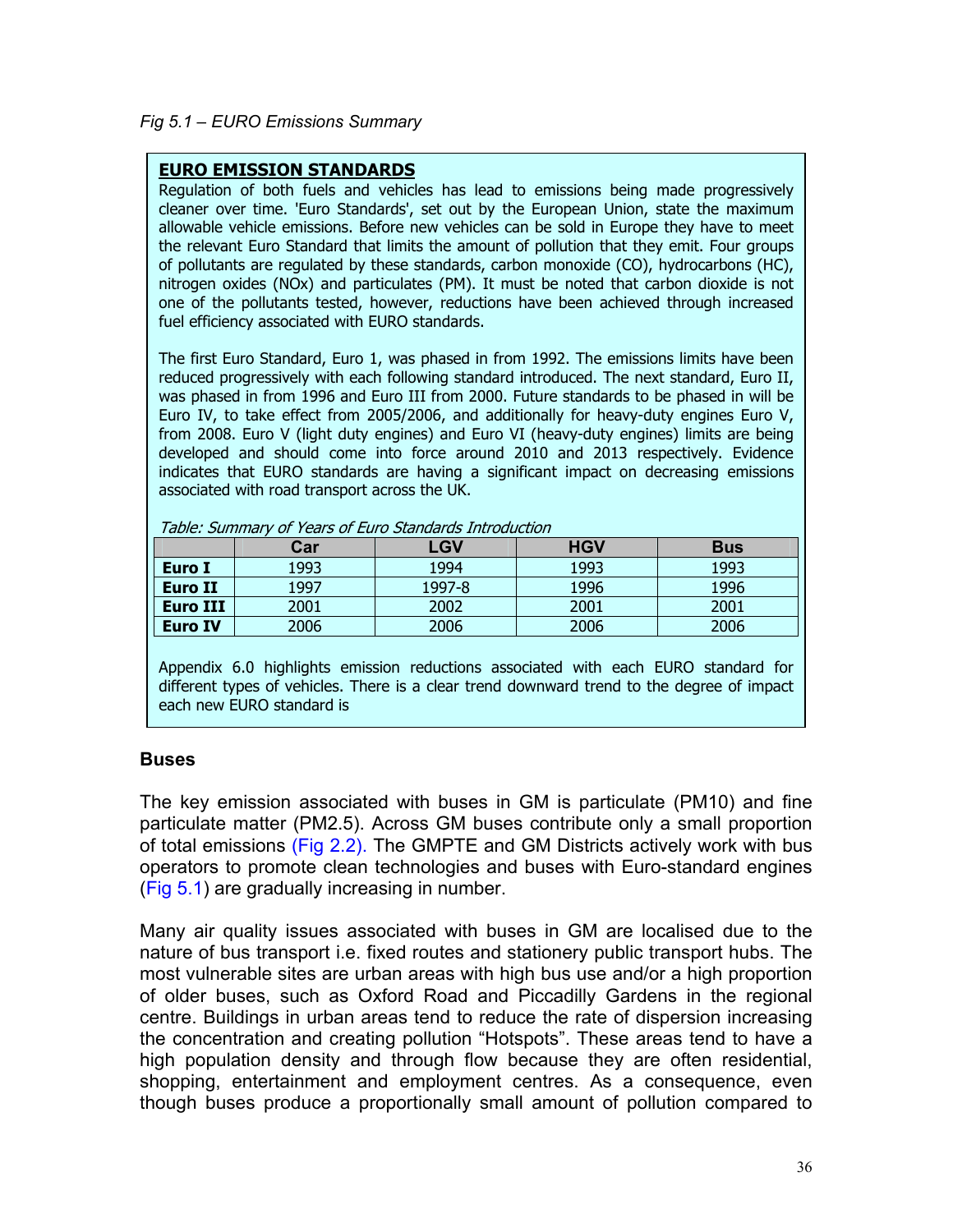other forms of transport in GM, it tends to have a significant health impact due to the high level of population exposure. Further compounding the problem, toxicological evidence suggests that sporadic exposure to very high but short lived 'spikes' of particles, as found in "Hotspots" is more toxic than exposure to the same dose spread evenly throughout the day (Source: MANUni).

### **Freight – Light Goods Vehicles (LGV) & Heavy Goods Vehicles (HGV)**

The GM LTP2 contains a Freight Strategy and action plan. The mission statement of the strategy is *"To promote efficient, safer and environmentally friendly freight movement in Greater Manchester, review existing environmental safeguards, and address the need for improved efficiency and environmental performance, in the context of existing conditions and those likely to arise as a*  result of increasing traffic growth on the County's transport network". The Freight Quality Partnership (FQP) was set up in 2002, with the purpose of developing and delivering the GM Freight Strategy.

In 2004 there were 27,230 goods vehicles are registered in Greater Manchester, with an average age of 4.6 years. Heavy goods vehicle flows on local roads has fallen nearly half between 1991 and 2003 and by 4% on motorways. This has largely compensated for the growth in car and light goods vehicle flows on local roads. One-third of road freight tonnage in the county passes through the area without stopping.

Despite making up a relatively small proportion of vehicles on the GM roads, heavy and light goods vehicles contribute over 60% of the emissions of nitrogen oxides and over 40% of PM10s (Fig 2.2). National measures, such as the introduction of Euro standards (Fig 5.1) will partially address this issue but further local transport measures and action is required.

### **Taxis**

Taxis are an important form of public transport. They provide a demand responsive alternative when other modes of transport are unsuitable. Taxis are particularly important to help deliver improved accessibility for the mobility impaired. In 2004 there were 7884 private hire taxis and 1814 hackney carriages in GM. Based on Wigan mileage data average mileage for private hire vehicles is 39,351 per year and 33,630 for hackney carriages. Therefore total estimated mileage for taxis in GM is 371,248,104 miles per year.

Many of the issues relating to taxis and air quality are much the same as those for privately owned cars; however, there are a few slight nuances. There are far fewer taxis than private cars but the average taxi travels many more miles per year. The majority of taxi trips are undertaken in urban areas and areas of high population and generally existing poor air quality due to high traffic volumes. As with buses, these facts potentially increase the impact that emissions from taxis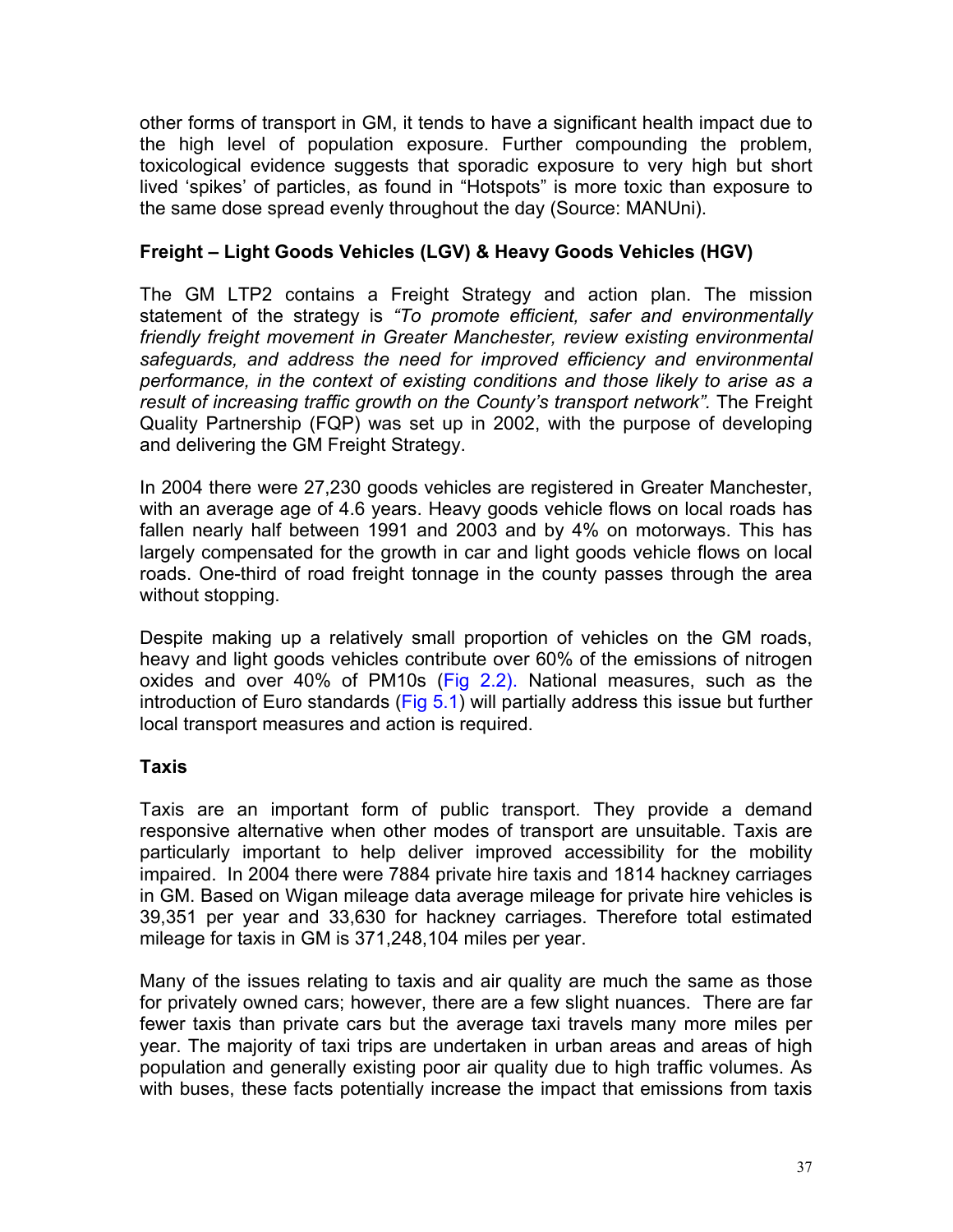have due to high population exposure relative to the amount of emissions produced.

Reports produced as part of the GM Cleaner Vehicles emissions testing programme have revealed that higher proportion of taxis fail emissions tests compared to private cars. A detailed analysis of taxi activity in GM can be found in the report "An assessment of the potential effectiveness of introducing an age limiting vehicle licensing policy on controlling exhaust emissions from taxis within the Greater Manchester and Warrington areas (2005).

### **Powered two-wheelers (PTW)**

Powered two-wheelers (PTW) offer a low emission motorised vehicle option. They make up less than 1% of the modal share for all trips made across GM. As part of the LT"P2 process a PTW Strategy is being developed which will include further air quality impact analysis.

### **Light Rail - Metrolink**

Electric powered light railway transportation, such as the Metrolink in GM, produces zero/low point of source emissions therefore do not have a direct, negative impact on human health. However, light rail contributes indirectly towards greenhouse gas emissions if the electricity used is generated from fossil fuel sources.

### **Heavy Rail**

As with light rail, electric powered heavy rail produces zero/low point of source emissions but contributes indirectly towards greenhouse gas emissions if the electricity used is generated from fossil fuel sources. Rail fuelled directly by fossil fuel can have a negative impact on local air quality, particularly when older locomotives are regularly used.

### **Cycling & Walking**

Cycling and walking are zero emission modes of transportation. Modal shift to cycling and walking from other types of transport will improve air quality and reduce greenhouse gas emissions. Key issues relate to addressing the difficulties in changing peoples travel patterns and encouraging a modal shift away from polluting modes of transportation, in particular the car, to walking and cycling. The GM LTP2 contains a cycling and a walking strategy.

### 5.4 Behaviour and Environment Summary

This section provides a summary of behavioural and environmental factors that have an impact on air quality, emissions and exposure to pollutants.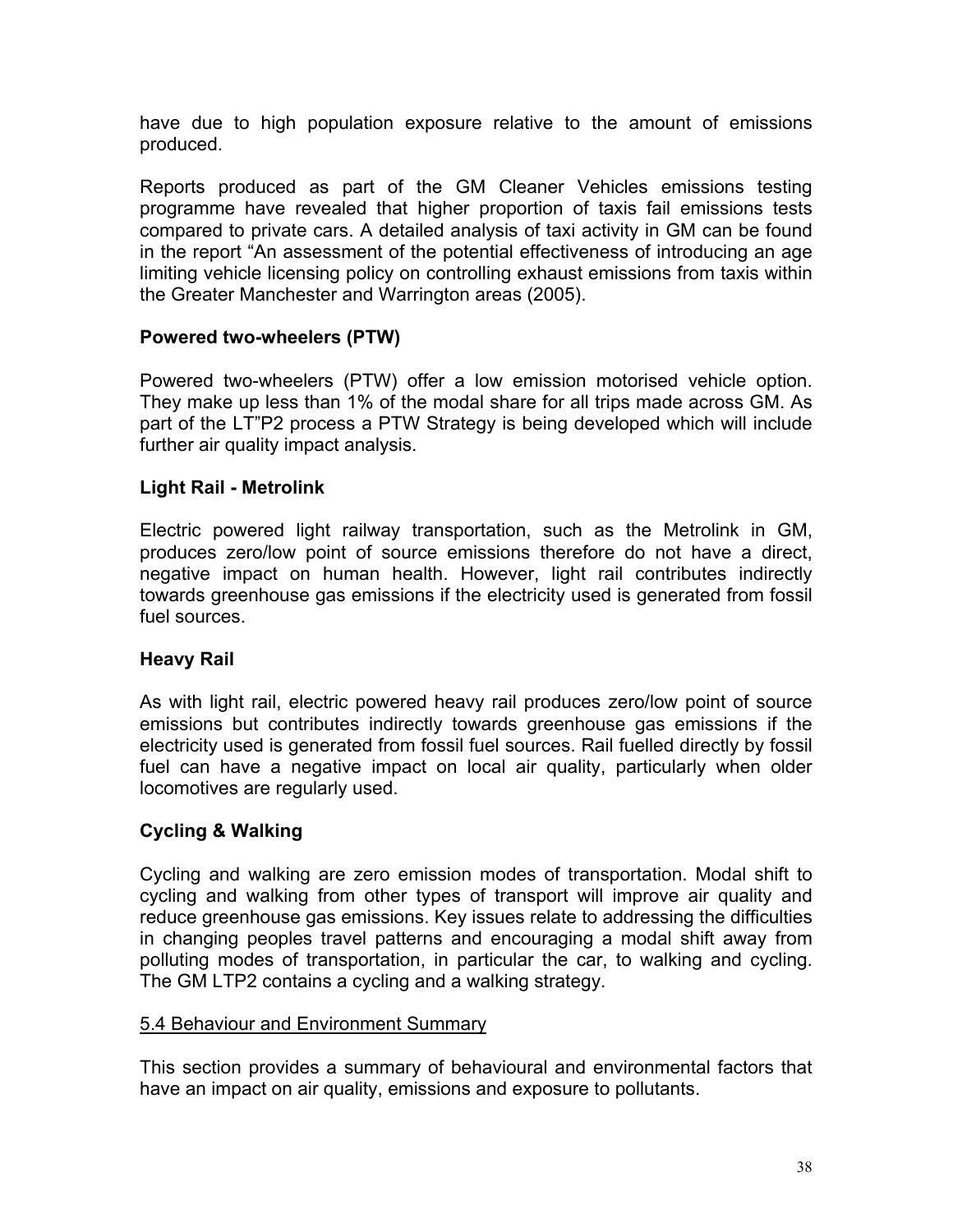### **Increased Mileage by Polluting Modes**

Increasing the number of trips made by polluting vehicles in an area will increase point of source of emissions unless cleaner vehicle improvements reduce emissions at source thus negating the impact of more trips.

GM transport models indicate mileage could increase by 4% between 2006 and 20011. It is expected that the majority of growth will occur on motorways given the past trends on local roads, past and proposed increases in motorway capacity, and proposed reallocation of local road capacity to benefit public transport, pedestrians and cyclists

### **Congestion**

There is a clear correlation between areas of congestion and air quality issues. Levels of emissions are higher on congested roads compared to the same roads with free flowing traffic. There is a strong correlation between areas with high congestion levels and poor air quality across GM.

### **High Speeds**

Motorised vehicles travelling at high speeds, in particular, or over 60 miles per hour, are less efficient than when travelling at lower speeds and therefore create proportionally more emissions per mile travelled (Rotterdam: 2004). High speeds on the highways network also contribute towards congestion by creating bottlenecks and contributing towards congestion at junctions and roundabouts.

### **Motorways**

Due to high speeds, high traffic volumes and the tendency for congestion to build up during busy periods of the day, motorways and the areas around them, are associated with high levels of transport related emissions.

Within GM, traffic on the M6, M60 circular, M602, M66, M62, and M56 is linked to high levels of modelled and monitored emissions. The 2005 GM AQMA map (Fig 2.0) shows a clear correlation between the motorway network and high concentrations of nitrogen dioxide. GM transport modelling forecasts an increase in vehicle mileage the motorway network during the next five years.

### **Urban Centres**

Many urban centres are prone to poor air quality at ground level. In part, this is due to the high volumes of traffic and associated traffic flow problems leading to congestion. However, areas with tightly packed high-rise buildings surrounding busy roads act as emissions traps and hinder ground level dispersion of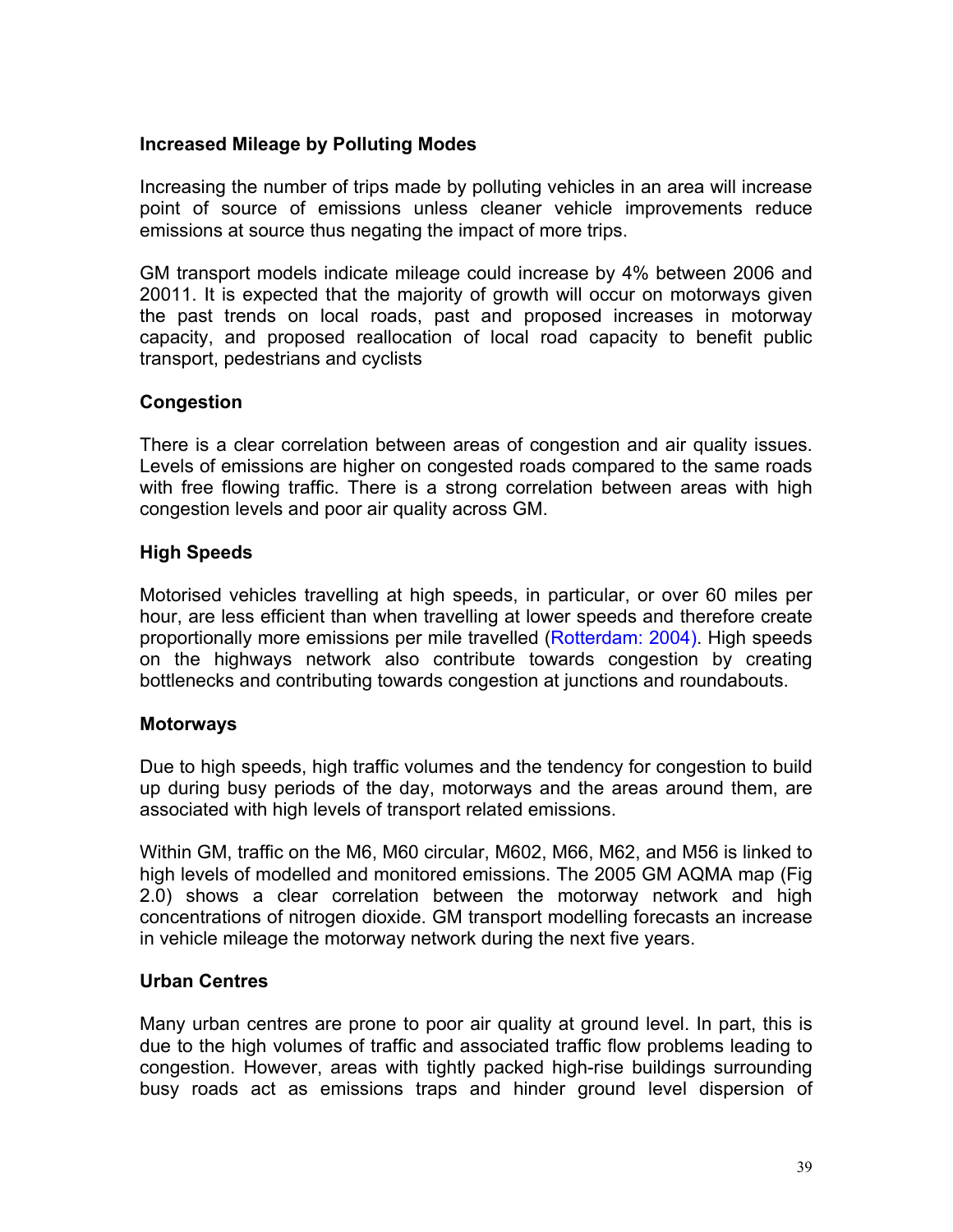emissions. As a result, very high, harmful pollution concentrations can build up very quickly during busy periods. Evidence suggests that exposure to high levels of emissions, in particular NO2 and particulates, for short periods of time is more harmful than an even dose throughout the day.

In the GM Regional Centre, monitoring and modelling studies undertaken in the areas around Piccadilly Gardens and along Oxford Road suggest harmful "peaks" of particulates and NO2 occur. The GM AQMA map (Fig. 2.0) is indicative that similar problems exist in other urban centres throughout GM.

### **Population Exposure**

Changes in emission levels directly harmful to human health in areas with a high population density and/or through flow will have a proportionally greater impact on human health per emission unit released than less populated areas. Action in urban areas is therefore likely to be much more cost effective, as it will result in benefits of a greater order of magnitude than emissions in rural areas. There are two key issues with this approach however -

- It can promote the displacement and movement of pollution opposed to overall reduction and therefore is not consistent with CO2 targets. (CO2 is not directly harmful to human health).
- Population exposure approach is less effective for non-threshold pollutants, where there is no safe level for exposure. Potentially you may be causing greater problems by dispersing pollution over a greater area, exposing a greater number of people to a lesser dose.

### **Vehicle Age**

Due to improvements in fuel efficiency and vehicle emission standards, in particular EURO standards (Fig 5.1 & Appendix 6.0), older vehicles produce disproportionate amounts of pollution compared to similar newer vehicles. By increasing the number of EURO standard vehicles in the vehicle stock, overall emission reductions will be achieved. Further details of the impact of vehicle age on emissions specific to GM can be found in the 2004 "GM Cleaner Vehicle" scheme analysis report (2005).

### **Vehicle Maintenance**

Poor vehicle maintenance can increase levels of emissions by a significant amount. The problem is often compounded because older vehicles are often those in a state of poor maintenance. By simply servicing and tuning vehicles at regular intervals significant emission reductions will be achieved. Further details regarding the impact of vehicle maintenance on emissions specific to GM can be found in the 2004 "GM Cleaner Vehicle" scheme analysis report (2005).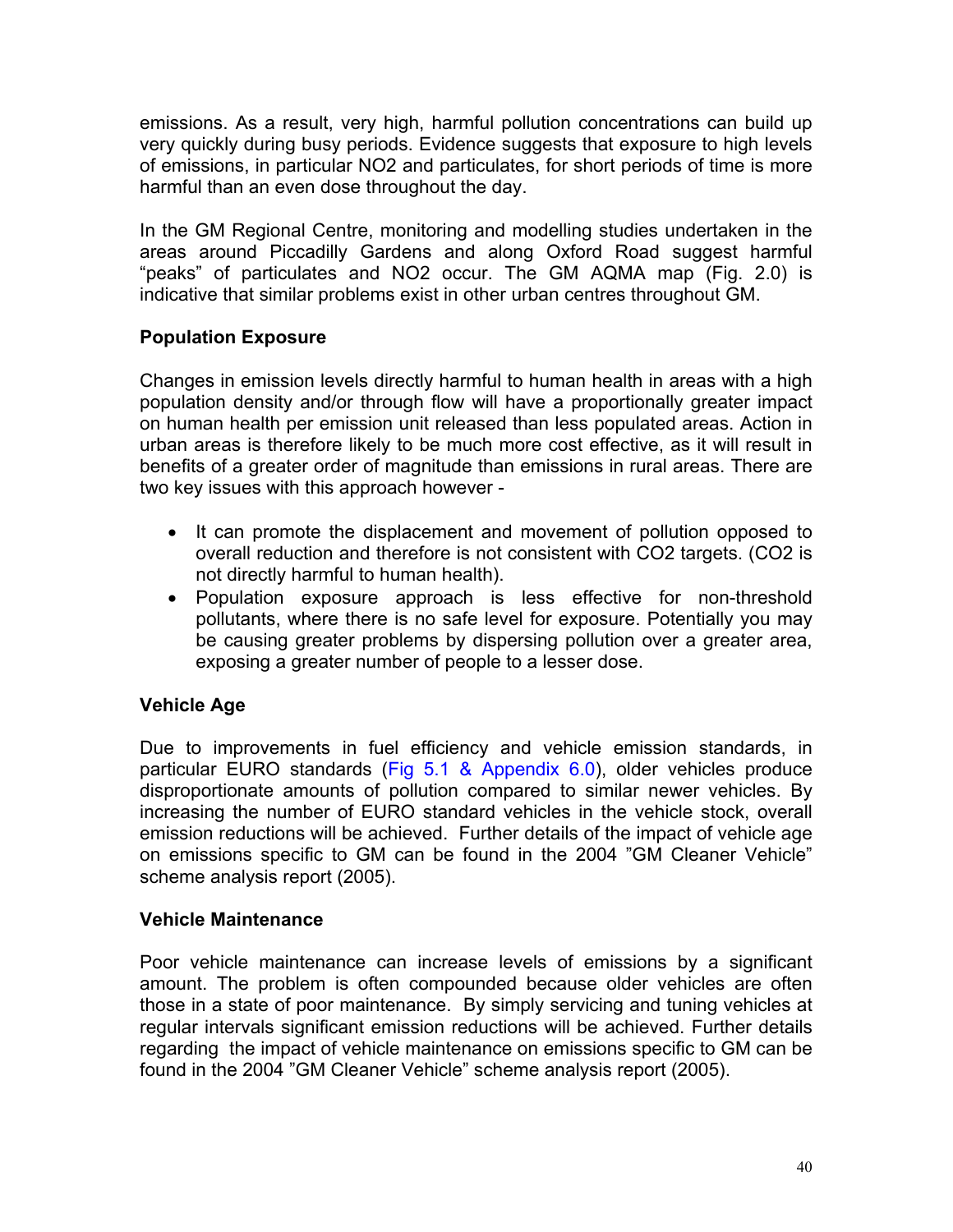### **Alternative Fuels & Low Emission Technology**

As a general rule fuels that produce the lowest amount of total end pipe emissions per kilometre travelled (i.e. hybrid, electric) offer the best option to improve local air quality. The situation is complicated somewhat because different types of fuel produce different types of emissions in different quantities. It is therefore important when choosing to use and promote fuel in a specific location that local air quality conditions are considered. For instance, vehicles running on diesel produce relatively high levels of particulate matter when compared to other fuels. An increase of diesel vehicles in an AQMA declared on the basis of particulate exceedances would be counter productive. Figure 5.2 below contains a summary of different fuels and relative emission levels.

The two key issues in GM hampering attempts to increase the uptake of alternative fuels and technology are the relatively high cost of emission abatement technology and fast pace of development limiting futurity. Secondly, the lack of alternative fuel refuelling infrastructure in the area. It will be difficult to address these issues locally without national support, including grant schemes for clean technologies and changes to fuel duty regime to the benefit of fuels with lower emissions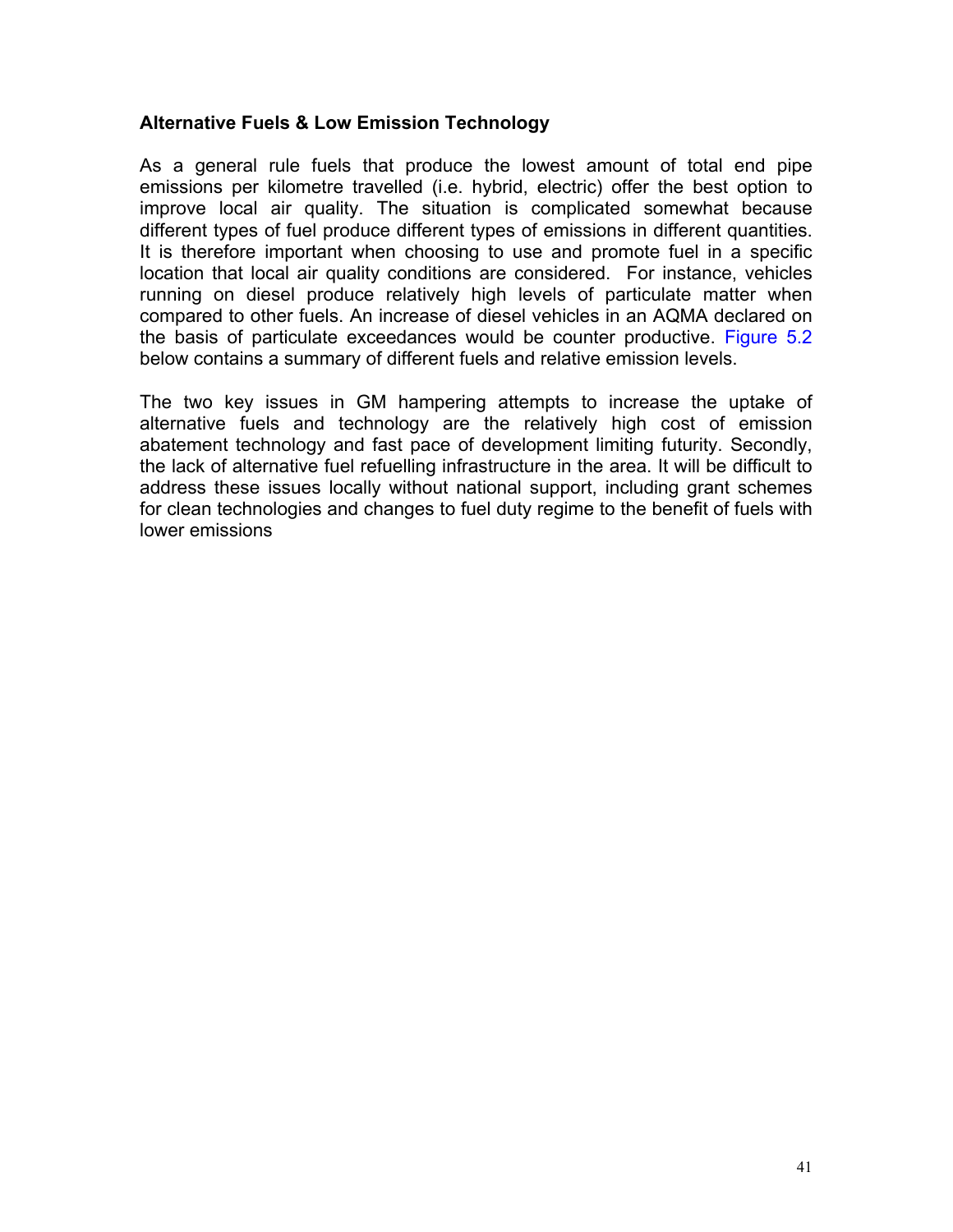|                                   |                 | <b>EMISSIONS</b> |                     |
|-----------------------------------|-----------------|------------------|---------------------|
| <b>FUEL TYPE</b>                  | CO <sub>2</sub> | NO <sub>x</sub>  | <b>Particulates</b> |
| <b>Petrol</b>                     | <b>HIGH</b>     | <b>HIGH</b>      | <b>LOW</b>          |
| <b>Diesel</b>                     | <b>HIGH</b>     | <b>MEDIUM</b>    | <b>HIGH</b>         |
| <b>Electric</b>                   | <b>LOW</b>      | <b>ZERO</b>      | <b>ZERO</b>         |
| <b>LPG</b>                        | <b>MEDIUM</b>   | <b>HIGH</b>      | <b>LOW</b>          |
| <b>Hybrid Electric</b>            | <b>MEDIUM</b>   | <b>MEDIUM</b>    | <b>LOW</b>          |
| <b>5% Bio Diesel</b>              | <b>MEDIUM</b>   | <b>MEDIUM</b>    | <b>HIGH</b>         |
| 100% Bio Diesel                   | <b>LOW</b>      | <b>MEDIUM</b>    | <b>HIGH</b>         |
| <b>5% Bio Ethanol</b>             | <b>MEDIUM</b>   | <b>HIGH</b>      | <b>MEDIUM</b>       |
| 100% Bio Ethanol                  | <b>LOW</b>      | <b>HIGH</b>      | <b>MEDIUM</b>       |
| <b>Fuel Cell</b><br>(Hydrocarbon) | <b>MEDIUM</b>   | <b>ZERO</b>      | <b>ZERO</b>         |
| <b>Fuel Cell</b><br>(Hydrogen)    | <b>LOW</b>      | <b>ZERO</b>      | <b>ZERO</b>         |
| <b>Natural Gas</b>                | <b>MEDIUM</b>   | <b>MEDIUM</b>    | <b>LOW</b>          |
| <b>Cycle/Walk</b>                 | <b>ZERO</b>     | <b>ZERO</b>      | <b>ZERO</b>         |

### *Fig 5.2 – Relative Emission Comparison for Different Fuels*

### **Air Quality & Social Deprivation**

The 2000 report produced by AEA for DEFRA "Analysis of Air Pollution and Social Deprivation" suggested a tentative correlation between poor air quality and social deprivation in some areas of large cities in the UK.

### **Financial & Social Inequities**

Potentially indiscriminate "Polluter Pay" schemes including types of road user charging and congestion charging may result in the car becoming an unaffordable mode of transport for many sections of the public regardless of their needs. The most vulnerable users are likely to be self-employed trades people, people with mobility problems and working single parent families. The GM LTP2 Accessibility strategy fully addresses issues associated with transport and inequities.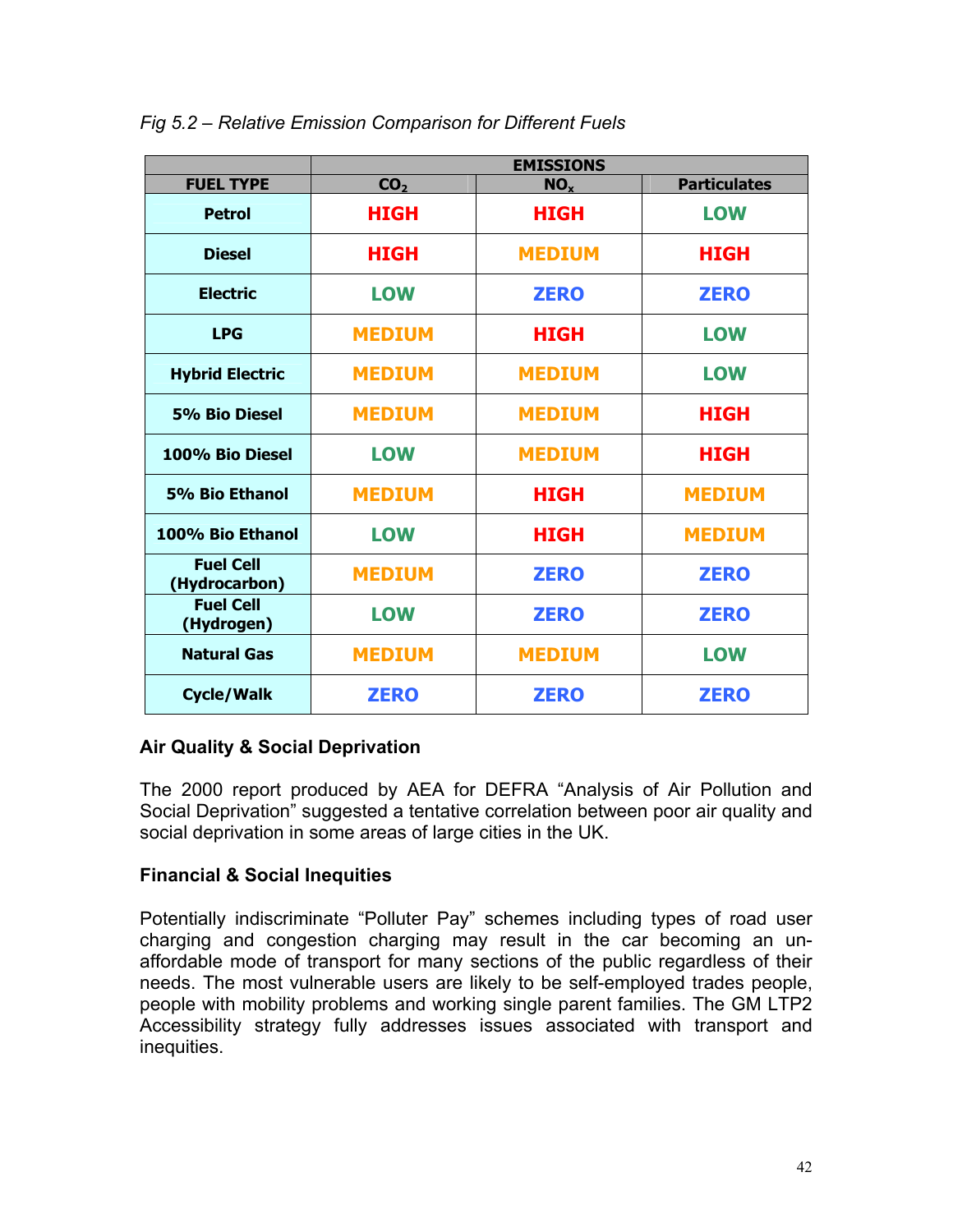### **Accessible Developments**

There is a correlation between areas with high levels of sustainable accessibility and areas with existing poor air quality. This poses a problem as to whether to permit developments in these areas where it is known that the air quality will have a negative impact on human health. However, developments in less sustainably accessible locations with comparatively better air quality will cause wider strategic problems. For example, isolated Greenfield business park site developments encourage the use of cars for commuting journeys. The overall number of trips will increase by more polluting non-sustainable modes if development occurs in areas with poor sustainable transport accessibility.

### 5.5 Detailed District Problems and Issues

The GM Air Quality Action Plan Progress Report 2005 contains a detailed breakdown of air quality problems, issues and emission levels for each GM District. The report was produced and submitted to DEFRA and the DfT (LTP2 APR) in 2005. A progress report will be produced annually and submitted both to DEFRA and as part of the LTP2 annual progress report. GM Districts also conduct a detailed air quality review and assessment every three years to monitor and report on local air quality issues.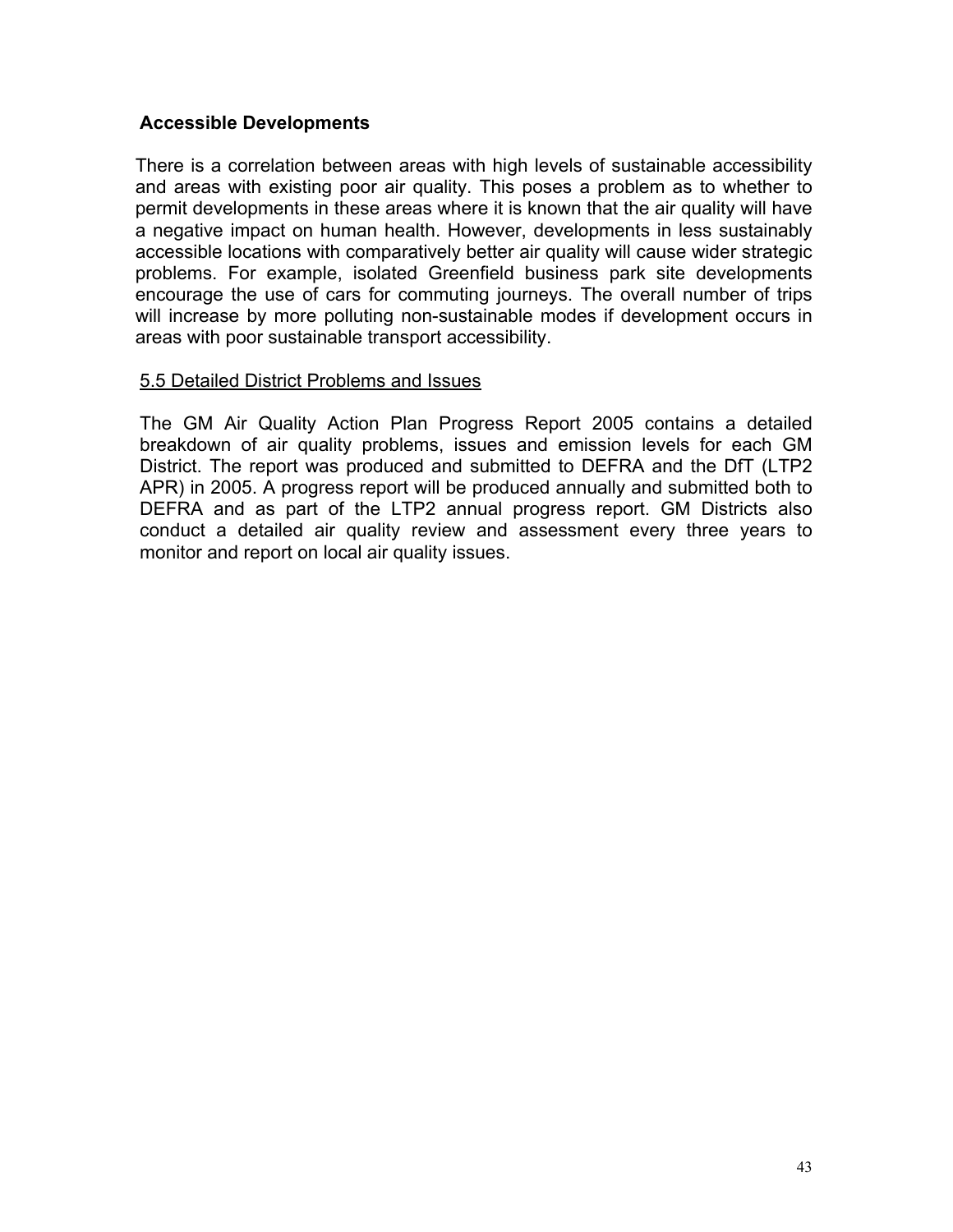# **6. Strategy Overview**

### 6.1 Objective and Aims

The key objective for delivering lower local transport related emissions in Greater Manchester is:

*To sustainably reduce the negative impact of local transport related emissions to a minimum; in doing so contribute towards meeting national health based air quality objectives and national greenhouse gas reduction commitments* 

The supporting aims are to:

- Reduce the negative impact on human health of transport linked emissions.
- Reduce the need to make trips by polluting modes.
- Reduce the number of trips made by polluting modes by applying the sustainable transport hierarchy principle in the decision making process. In particular, focus on increasing the number of zero emission walking and cycling trips in instances when travel is necessary.
- Promote and use emission abatement technologies and alternative fuels to reduce emissions associated with polluting vehicles. Focus on addressing issues relating to the most polluting vehicles and in areas where emissions have proportionally greater impact on human health per emission unit released.
- Facilitate, promote and encourage the use of clean public transport as an alternative to the car.
- Improve fuel efficiency and therefore reduce emissions by providing appropriate information, route planning and driver training.
- Influence travel behaviour to reduce emissions by implementing intelligent traffic management measures and road design aspects to increase fuel efficiency and support low emission modes.
- Deter and prohibit activity responsible for contributing towards transport related pollution problems and issues through regulation and enforcement.
- Support and promote developments in sustainable, accessible locations
- Consider population weighted exposure to negative emission impacts in addition to total emission output when planning, assessing and prioritising schemes intended to improve air quality.
- Where appropriate, target specific emission "hotspots", but in doing so, do not displace pollution and associated problems and issues to different locations.
- Support national air quality measures and contribute towards regional and national air quality and climate change targets and objectives.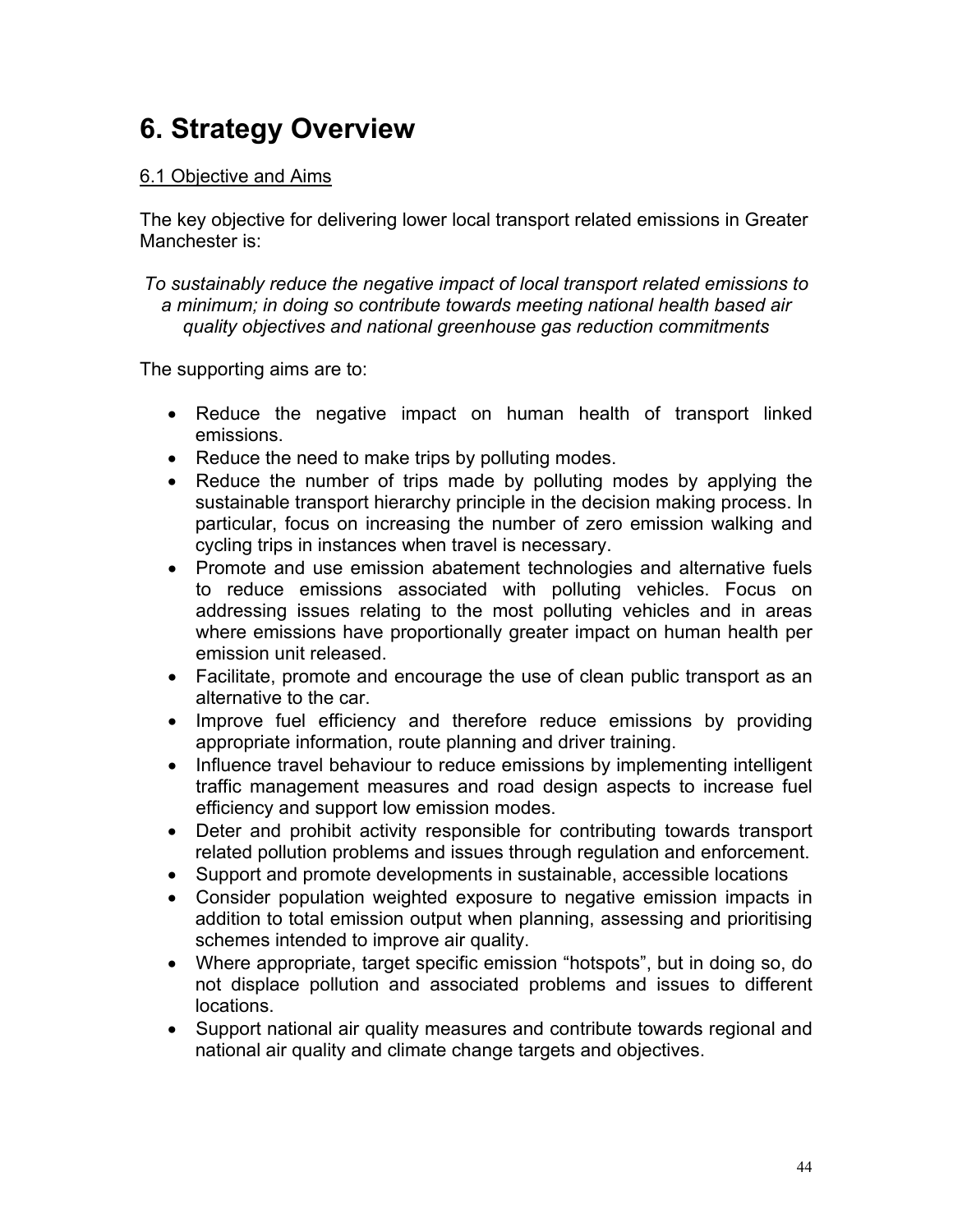### 6.2 Strategy Themes

The following section highlights local transport strategy themes and practices that if adopted will deliver air quality improvements and greenhouse gas emission reductions across GM. Each section includes details of best practice examples and present and future opportunities in GM to improve air quality. The air quality actions contained in Chapter 8 are directly linked to themes and practices outlined in this section.

### **1. TRANSPORT MANAGEMENT & INFRASTRUCTURE**

Intelligent transport management and improvements in sustainable transport infrastructure have potential to impact positively on both air quality and congestion.

**Speed Control Measures –** Recent studies and research (Rotterdam 2004) have indicated that by reducing the maximum speed limit on motorways to 50 mph significant emission reductions can be achieved. The emission reductions are realised as a result of increased fuel efficiency of cars at lower speeds and better through flow at junctions, roundabouts and friction points resulting in reduced congestion linked emissions.

**Walking and Cycling Infrastructure –** The creation of new, and the enhancement of existing walking and cycling infrastructure and environments will promote and facilitate the use of these modes. This will benefit air quality because walking and cycling are zero emission modes of transport.

**Car Parking –** Effective management and enforcement of car parking responsibilities can be used to improve air quality. In particular, demand management of car parking space can contribute towards limiting the volume of polluting vehicles in pollution "Hotspot" areas. Cross District co-ordination and communication is necessary for effective management and delivery of desired outcomes.

**Public Transport Priority Measures –** Public transport priority measures fall into two major categories. Measures that are based on facility design that usually consists of exclusive lanes for buses on arterials as well as infrastructure design that facilitates the movements of the public transport vehicles. Secondly, measures that rely on traffic control and range from changes to fixed-time signal settings so that they favour the movements of public transport vehicles, to signal priority locally or network-wide to assist their movements in real-time. Such measures will help to improve air quality by increasing the popularity of public transport and reducing the number of polluting vehicles on the road by "lockingin" road space for sustainable modes.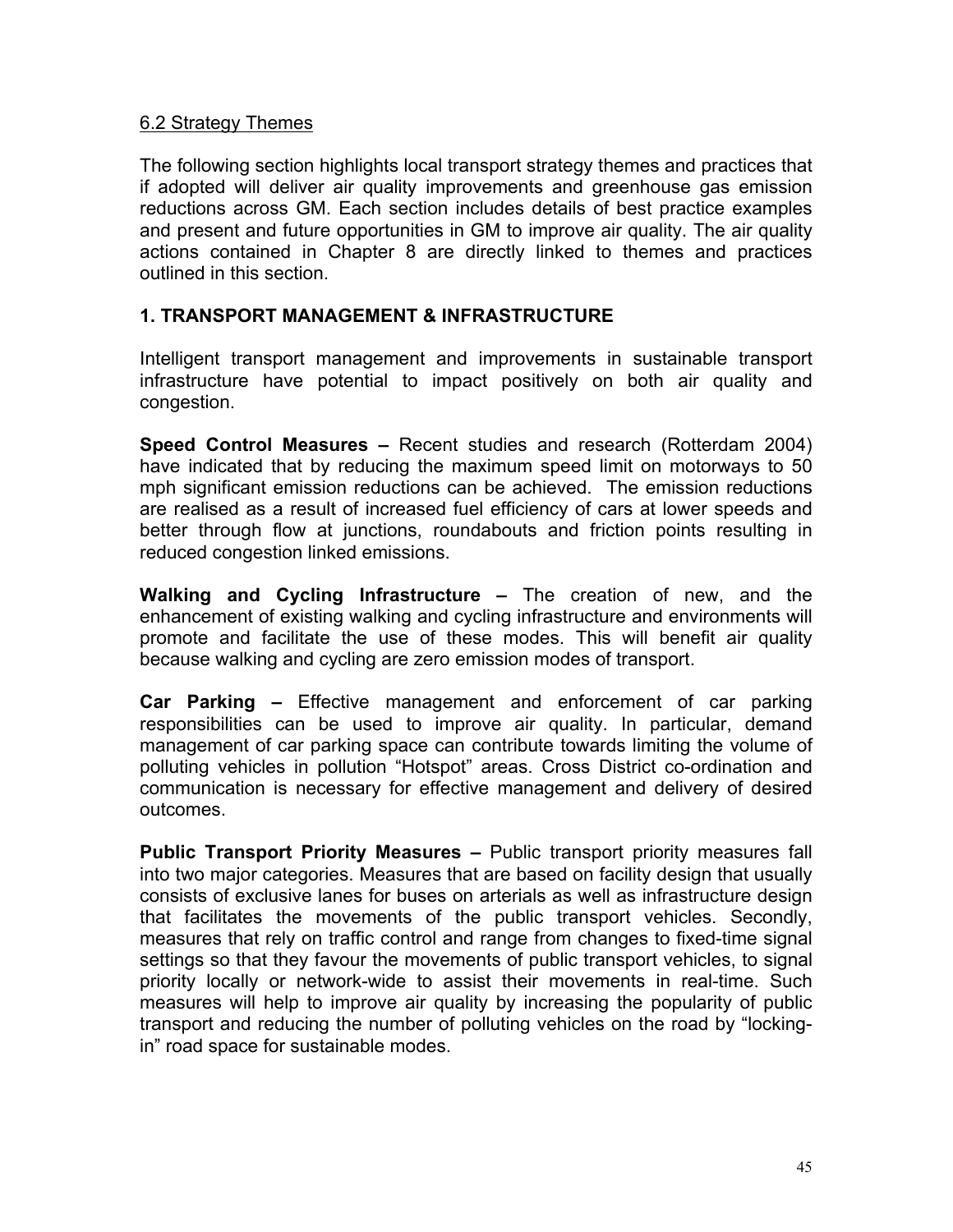### **2. REGULATION AND ENFORCEMENT**

Regulation and enforcement are key tools in both removing emissions at source and controlling emission levels. Measures can function as deterrents, restrict polluting activity and help to raise awareness. Application can be somewhat limited at the local transport level due to reliance on national policy to grant sufficient financial resource and statutory powers.

**Roadside Emission Testing –** Roadside emission testing is an effective way of addressing emission issues associated with poorly maintained and old vehicles. The Cleaner Vehicles Campaign was successfully implemented in LTP1 and is an excellent example of a "polluter pays" measure. A combination of formal and informal emission checks were conducted, with fixed penalty notices issued if vehicles failed to meet required emission standards. The 2004 GMTU "Cleaner Vehicle" scheme analysis report (2005) provides further details regarding the success of the campaign. Further opportunities for vehicle emission testing can be delivered in partnership with Vehicle and Operator Services Agency (VOSA) www.vosa.gov.uk.

**Public Transport Service Provider Contracts** – Contracts with public transport service providers can include EURO emission standard requirements (Fig 5.1) and other air quality abatement criteria such as particulate traps and the use of zero/low emission fuels (Fig 5.2).

**Road User Charging (Area) –** A designated area, as in London, where a driver of a polluting vehicle incurs a cost upon entering. Although an effective measure to reduce emissions within the targeted area, caution must be exercised to ensure the emission problem is not relocated. In particular, areas on the periphery of a designated zone can be vulnerable.

**Road User Charging (Distance) –** A scheme in which a charge is applied per kilometre travelled. Likely to see more uniform emission reductions across all areas which will be beneficial for "non-threshold" (no safe exposure level) emissions i.e. particulates. Intelligent pricing tariffs in certain areas could be used to target "hotpots" of threshold pollutants (Those pollutions with a recognised safe exposure level).

**Traffic Regulation Conditions** – Use powers granted by the revised regulations to limit the emissions associated with public transport on heavily polluted corridors. Conditions provide an important mechanism to target specific pollution hotspots with a high population density and/or through flow.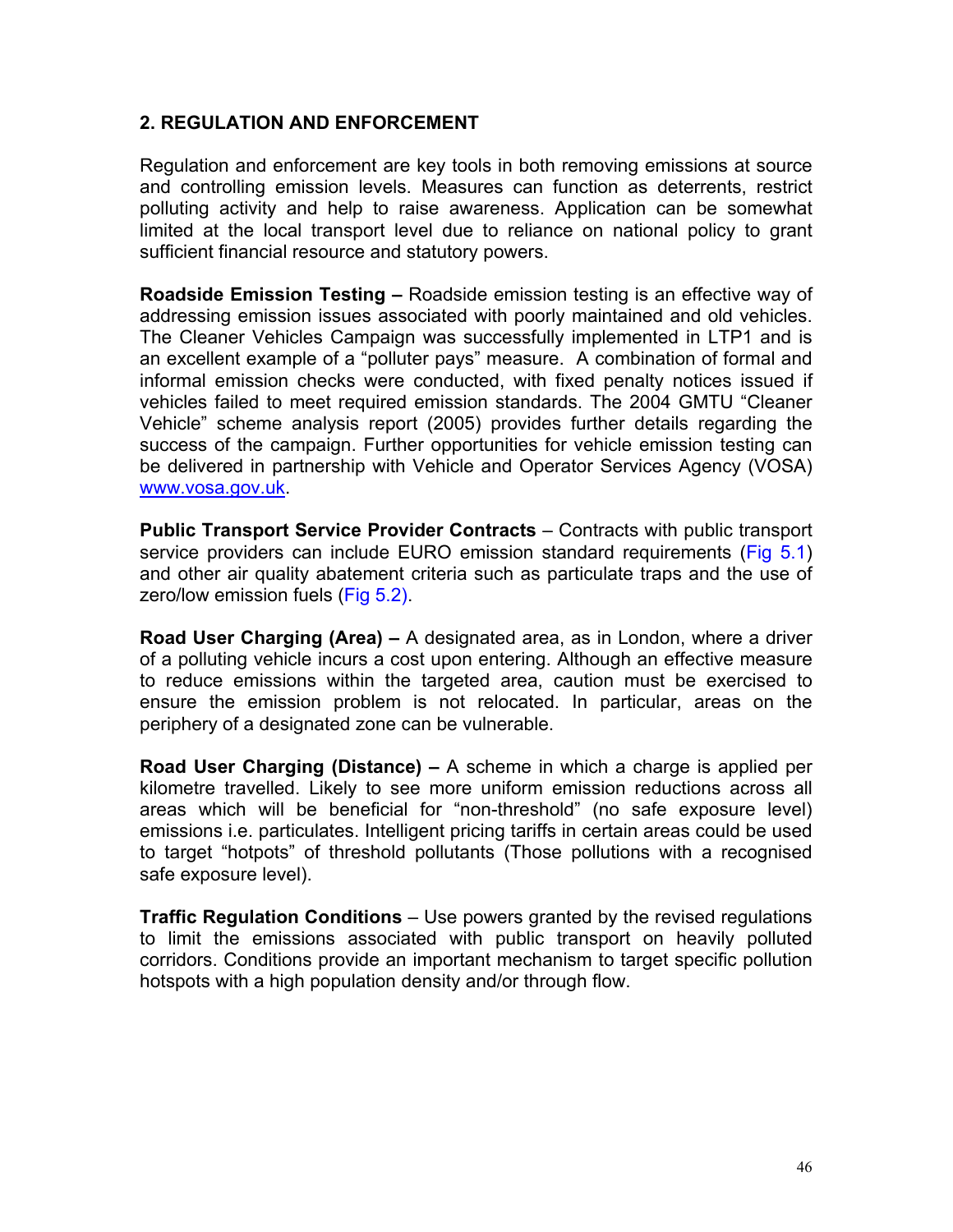### **3. SMARTER CHOICES**

There is concern that improvements secured through cleaner vehicle technology will be overtaken by continued growth in traffic leading to an increase in air emissions. To combat this effect there is a need to encourage modal shift from more polluting forms, such as single use car journeys to more sustainable, lower emissions modes.

Professional and co-ordinated marketing, promotion and communication are essential for the success of modal shift change. Recent research by UCL/Halcrow funded by the DfT New Horizons fund concludes that behavioural change must contribute two-thirds of the total transport related CO2 emissions reduction required to meet Kyoto targets. Measures including personalised travel planning, increased access to information, effective training and the provision of guidance materials are important. Such measures are often grouped together under the banner of "Smarter Choices". The key aim of Smarter Choice schemes is to encourage the use of existing sustainable transport infrastructure by improving the delivery and quality of transportation information provided. Typical measures include:

**Workplace, Residential and School Travel Plans –** Travel plans provide an effective mechanism for organisations to deliver, assess and improve "Smarter Choice" type initiatives in order to achieve modal shift to sustainable modes of travel from the car.

**Home Delivery & Remote Working –** Reduce emissions by encouraging behaviour that negates the need to travel. For example, home working, home delivery of products and services and video conferencing.

**Personalised Travel Planning Information –** Deliver personalised travel information to individuals and small groups to encourage modal shift towards lover polluting forms of transport.

**Marketing Campaigns –** Raise awareness and promote the use of lower polluting modes of transport. Support national sustainable travel campaigns including "Change the Way We Travel Month", "Bike to Work Day", "In Town Without My Car" day and "Walk to School Week".

**Car Clubs and Car Sharing Schemes –** Reduce the number of car trips made by increasing the number of passengers. Fewer trips will result in lower emissions. Car clubs also offer an opportunity to integrate emission control i.e. develop car clubs with low emission vehicles such as hybrids and electric.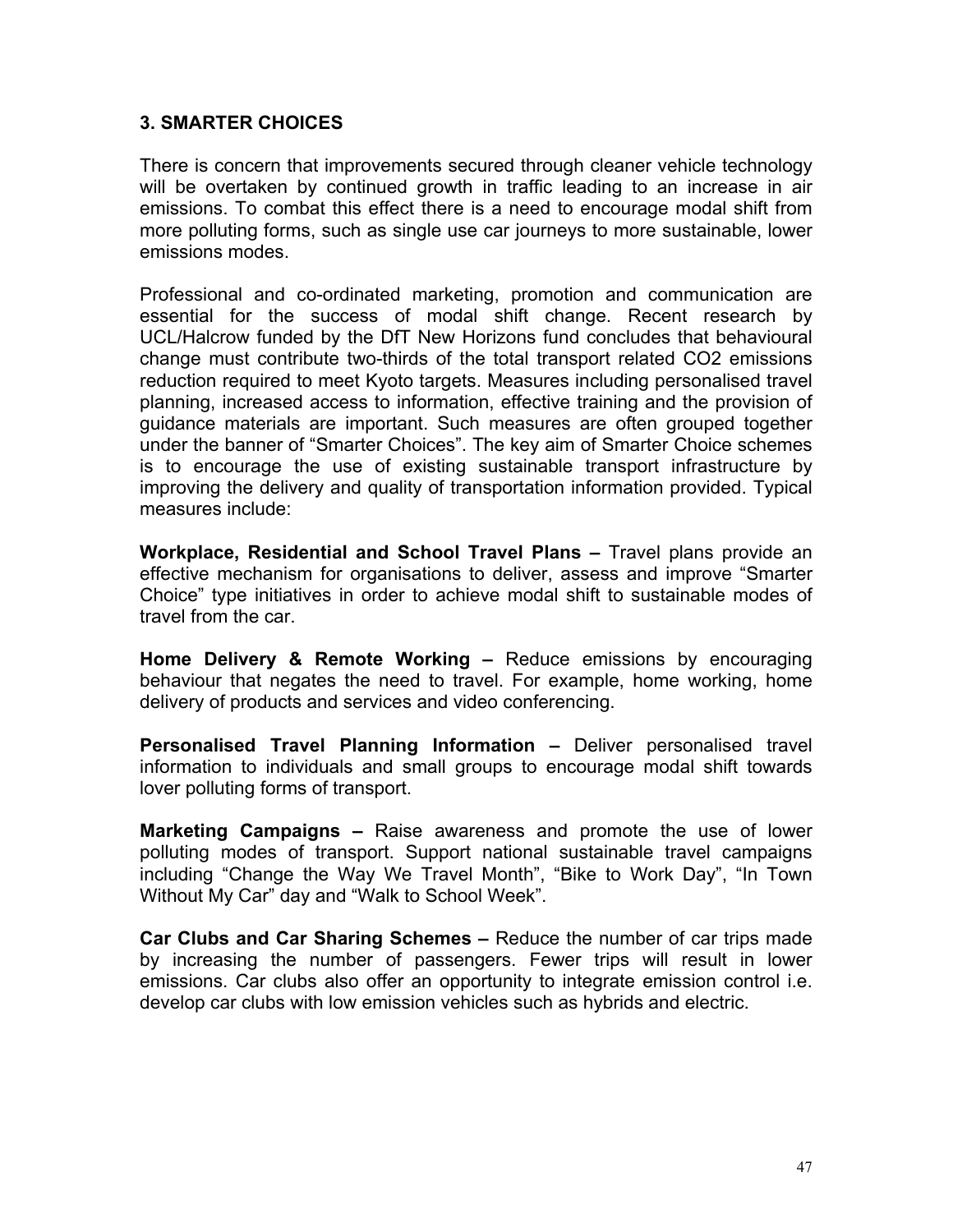### **4. PLANNING POLICY & DEVELOPMENT CONTROL**

Planning policy and development control can be used effectively to reduce emissions associated with transport at source and delivering change in the medium and long-term. There are three key methods of approach:

- Encourage development in sustainable locations
- Prevent development in vulnerable areas i.e. areas of existing poor air quality with high population density or through flow. However, there is a need to balance this approach with the needs of regeneration and economic growth and development.
- Secure air quality mitigation measures through planning gain and section 106 agreements such as travel plans and sustainable travel infrastructure investment.

The GM Authorities and the Greater Manchester Passenger Transport Executive (GMPTE) will work closely with planning policy and development control departments to integrate transport related air quality issues, aspects and impacts at a district and regional planning level.

**Planning Policy** – Increase the profile of air quality in the Regional Spatial Strategy, Local Development Frameworks, Sustainable Communities Plan and Neighbourhood Renewal Strategies. In particular, protect infrastructure that reduces the negative impact of freight on air quality and infrastructure supportive of sustainable and accessible transport schemes and policy.

**Air Quality Planning Guidance –** Develop air quality guidance to influence GM local authority development plans to consider impacts of developments and highlight mitigation measures. Guidance should include details of air quality mitigation measures including restrictions of the number car parking spaces associated with a development and securing travel plans through 106 agreements.

**Impact Assessments –** Utilise impact assessment tools in the planning system to identify negative air quality impacts and inform mitigation measures. Health impact assessments (HIA), environmental impact assessments (EIA) and transport assessments (TA) should be used where appropriate.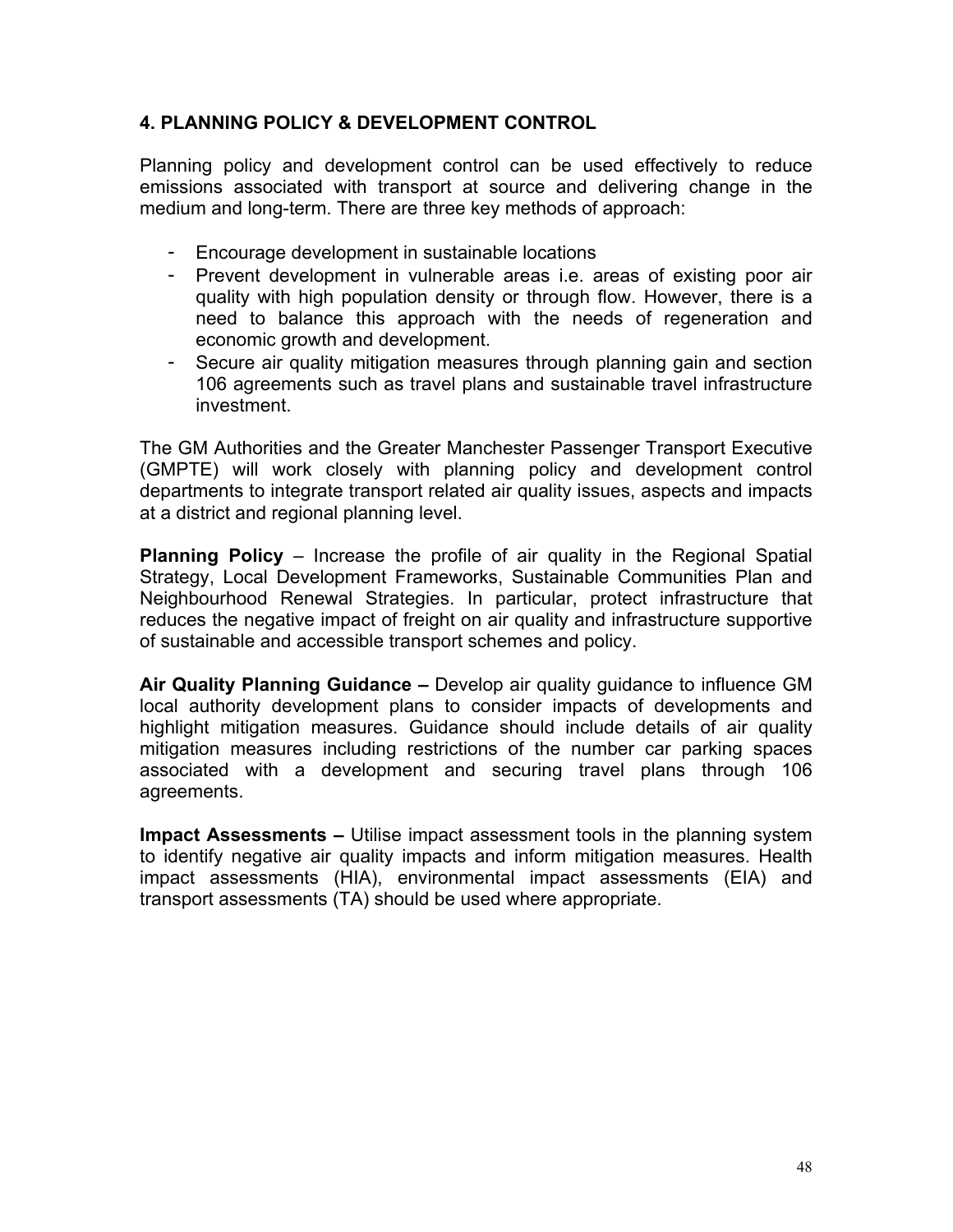### **5. CLEAN/ TECHNOLOGY, FUELS & PRACTICES**

Clean technologies and fuels offer an opportunity to negate and reduce emissions at point of source. Increased uptake will result in reduced emissions and therefore contribute towards improving local air quality. Although many clean technology and fuel measures are delivered at a national level i.e. low fuel duty on biodiesel, EURO engine standards (Fig. 5.1), it is possible to promote and help facilitate measures locally to increase uptake.

**EURO Emission Standards -** Appendix 6.0 highlights the potential of EURO engine standards to reduce tail pipe emissions. Significant local emission reductions can be achieved by encouraging the use of EURO III accredited or later vehicles.

**Financial Support –** Provision and facilitation of grant and financial support for low emission technologies and practices. The highest impact can be realised when targeted at the most polluting vehicles such as freight vehicles, Council fleets and buses in urban centres.

**Sustainable Fuel Infrastructure –** Encourage suppliers to provide sustainable fuel and electricity charging points across GM, in particular in urban centres and supporting freight and local authority fleets.

**Local Authority Fleet Management –** Utilise lower emission technology by developing GM Local Authority fleet management policies that consider air quality issues. Expand down the supply chain by including air quality standards in tenders and contracts for service providers.

**Older Vehicle Scrappage Schemes –** Scrappage schemes work by reducing the number of older, high polluting vehicles within the current vehicle stock, consequently reducing total vehicle stock emissions. Recent Transport Research Libratory (TRL) research indicates that by removing 50% of pre-1993 cars from the road network a reduction of approximately 5% in average urban concentrations of NO2 and PM10 could be achieved.

**Driver Training - Effective driver training can reduce the amount of tailpipe** emissions from all polluting vehicles. Often measures can be simple such as telling bus drivers to turn the engine off when stationary for extended periods at bus stops and stations.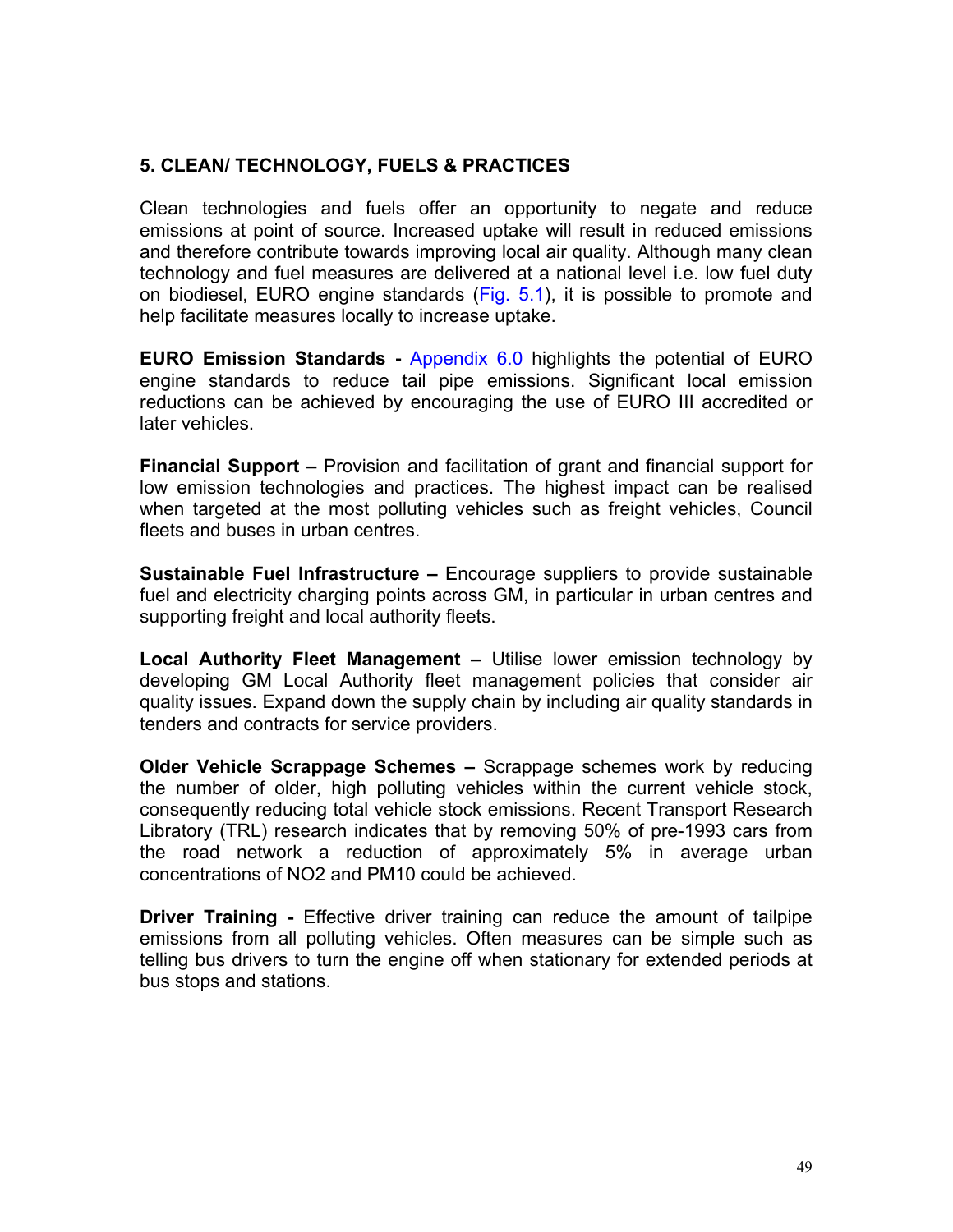### **6. INTERNAL AND EXTERNAL PARTNERSHIPS**

Effective partnerships with internal and external air quality stakeholders are essential in efforts to lower transport related emissions.

- Hold regular internal meetings in each GM District involving transport policy, planning policy, environmental health, sustainability and travel planning officers and managers in order to effectively deliver the key strategic actions within this document.
- Work with the Highways Agency to identify schemes on motorways and trunk roads can improve air quality.
- Continue to work closely with Manchester Airport to address ground and air related emissions.
- Encourage stakeholder participation in the Carbon Trust management scheme
- Develop partnerships and promote Groundwork and the local Energy Efficiency Advice Centres.
- Continue to work closely with bus operators to lower emissions.
- Develop internal District air quality groups that include representatives from planning, transport, environmental health and sustainability.
- Develop partnerships with Sustainability Northwest and Manchester Knowledge Capital GM carbon dioxide reduction initiative "Manchester: The Green Energy Revolution".
- Work with developers to improve the air quality impact of new developments.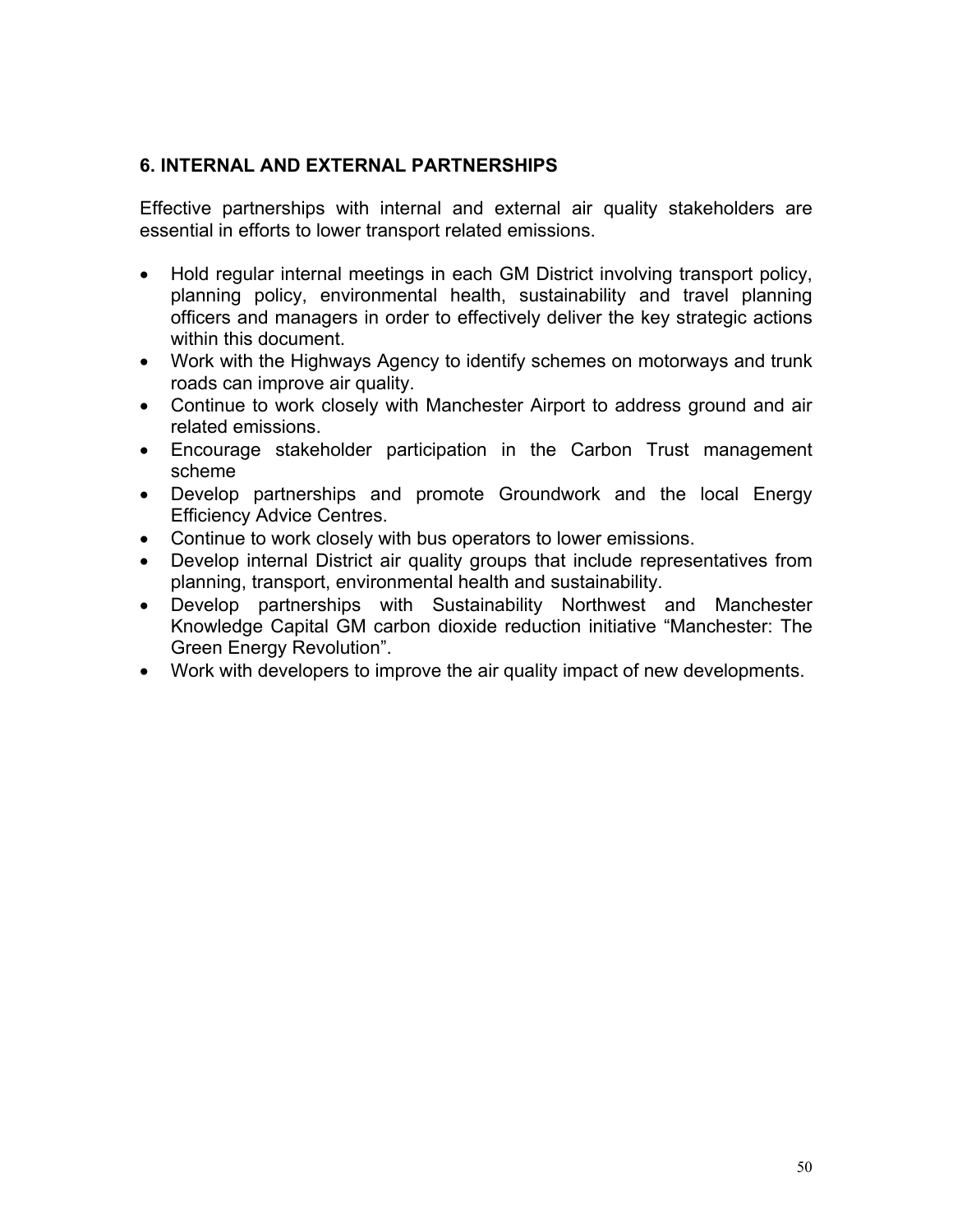# **7. Key Stakeholders & Delivery Strategy**

### 7.1 Summary

The key deliverables of this strategy and action plan are to

- Provide an expanded air quality & local transport strategy that supports and compliments the GM LTP2.
- Provide guidance for GM Districts to aid integration of air quality elements into transportation works programmes.
- Provide a summary and baseline of the current air quality situation in GM highlighting any significant problems and issues.
- Outline key strategic air quality actions to be delivered across GM
- Outline specific air quality actions to be delivered by the GM LTP2 Steering group, the Greater Manchester Public Transport Executive (GMPTE), the Freight Quality Partnership (FQP) and LTP2 Air Quality Working Group.
- To develop effective partnerships with key strategic air quality stakeholders, in particular the Highways Agency and Manchester Airport, in order to holistically address all transport related air quality issues

### 7.2 Action Plan Delivery

The actions within the GM LTP2 Air Quality Action Plan Table (Chapter 8) are grouped into the following five sections:

- A: LTP2 Air Quality Working Group Actions
- B: GM LTP2 Steering Group Actions
- C: GM Freight Quality Partnership (FQP) Air Quality Actions
- D: GMPTE/GMPTA Actions
- E: Greater Manchester Countywide Actions

Sections A to D have been grouped together according to the air quality stakeholder specifically responsible for project managing the delivery of the action. For example, all the actions in Section A will be project managed by the GM LTP2 Air Quality Working Group; however, other stakeholders may well be involved with actual delivery of the action. The majority of these actions are specific in nature and will be delivered by stakeholder representatives of AGMA and the GMLTP2 strategy and process.

Section E contains strategically themed countywide actions applicable to all air quality stakeholders within GM. All GM Districts have taken account of these actions when developing individual District LTP2 local transport works programmes and during GM segment working discussions (For further details relating the GM segment approach please refer to the main LTP2 document*).*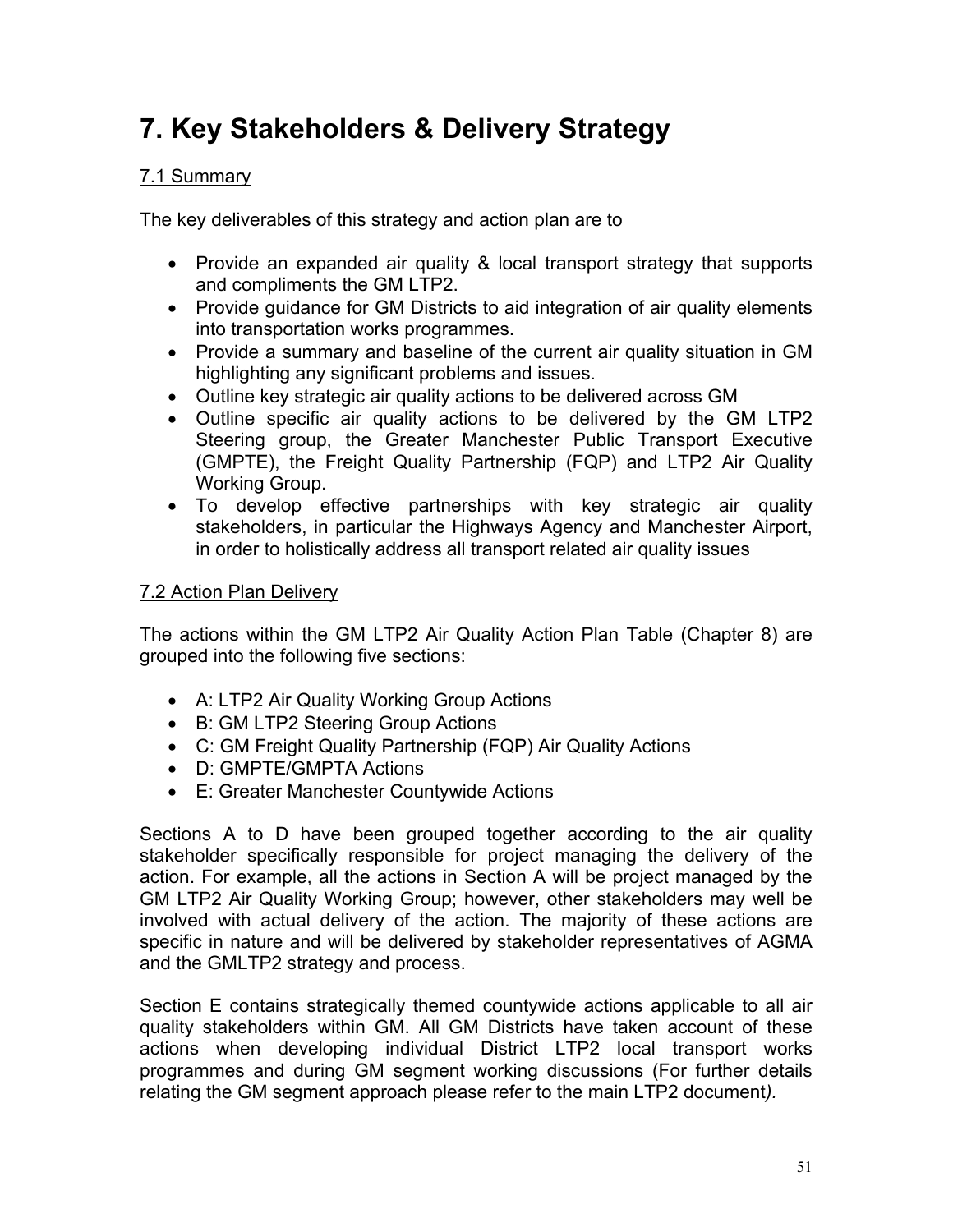### 7.2 Key Delivery Stakeholders

Below is a summary of the key stakeholders responsible for implementing the GM air quality actions outlined in the action plan table in Chapter 8:

**LTP2 Steering Group -** Group responsible for steering, managing the delivery and co-ordinating the development of the GM LTP2. Members include representatives from the GM Districts, GMPTE, GMPTA, Highways Agency and Manchester Airport.

**GM Districts -** The ten GM Authorities – Bolton, Bury, Manchester, Oldham, Rochdale, Salford, Stockport, Tameside, Trafford and Wigan. Transportation managers are primarily responsible for project managing the delivery of relevant GM wide actions and liaising with appropriate internal and external district air quality partners.

**LTP2 Air Quality Working Group -** Group created in 2004 following the decision to integrate the GM AQAP and the GM LTP2. The group consists of air quality, planning, transport and sustainability officers from the GM Districts. The role of the group is to improve co-ordination and partnership working between appropriate air quality stakeholders and provide expertise on air quality issues. Membership of he group will expanded in the LTP2 period to include officers from the GMPE, Highways Agency and Manchester Airport. The group reports to the LTP2 Steering Group and the GM Air Quality Steering Group.

**Greater Manchester Passenger Transport Executive (GMPTE) & Greater Manchester Public Transport Association (GMPTA) - GM Districts contribute** finance from local taxes and appoint local councillors to the GMPTA to represent their district. The Authority decides on public transport policy for the county and provides the funds for GMPTE to carry out these policies. GMPTE is the trading name of the county's Passenger Transport Executive whose role is to carry out these policies.

**Freight Quality Partnership (FQP) -** The FQP was set up in 2002, with the purpose of developing a Freight Strategy to improve the efficiency of freight movement in Greater Manchester, whilst mitigating its environmental impact. The Freight Strategy was a required component of LTP1, but had to sit within the context of the Regional Freight Strategy. Membership is the FTA (chair), RHA, GMTU, Wigan, Trafford, Bury (environmental health re. air quality), Manchester , Stockport, Highways Agency, GM Police, Traffic Commissioner (watching brief only), Freightliner, EWS, Freight Forwarders, and Manchester Airport. Anybody can join if they have a freight role or a particular freight movement concentration in their area. The FQP reports to the LTP2 steering group.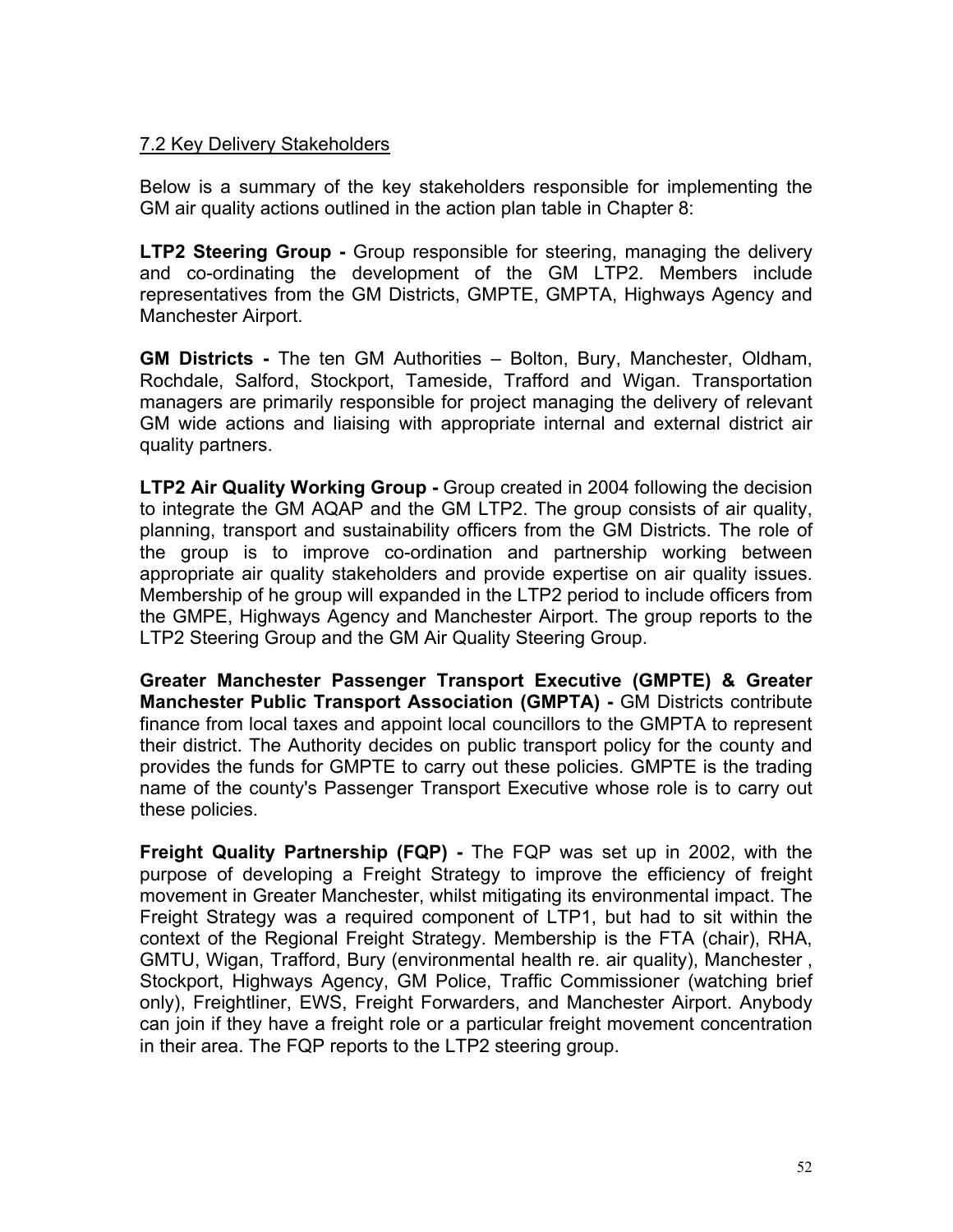### 7.3 Other Stakeholders

Below is a summary of those stakeholders that have an important function in delivering better air quality in GM.

**GM Air Quality Steering Group –** Responsible for development and management of non-transport linked countywide air quality actions and consultation on actions developed by the Transport Air Quality Working Group. The group consists of senior environmental health, GMPTE and transport officers and planners.

**Public Health Bodies & Public Health Directors** – Public health bodies, namely the Association of GM Strategic Health Authorities and Association of Greater Manchester Primary Care Trusts, are consulted on the wider transport and health agenda, including the negative health impact of poor air quality.

**Highways Agency (HA) –** The HA is responsible for managing the trunk road and motorway network. HA representatives sit on appropriate LTP2 linked transportation and air quality groups.

**Manchester Airport** - Manchester Airport is the third busiest airport in the UK and one of the busiest in Europe. The Airport serves a wide catchment area across Northern Britain, although the majority of passengers are from the North West Region. Airport representatives sit on appropriate LTP2 linked transportation and air quality groups

**Manchester: The Green Energy Revolution –** A Manchester Knowledge Capital initiative aimed at reducing transport and non-transport linked carbon dioxide emissions.

**GM Environmental Managers Group –** The group consists of GM District environmental and sustainability officers and managers. Part of the remit of the group is to work towards reducing non-transport and transport carbon dioxide emissions across GM.

**Planning Officers Group (POG) –** The Greater Manchester Planning Officers Group has membership drawn from the ten GM planning authorities and is also supported by representatives of other organisations including Government Office North West (GONW), GMPTE, Manchester Airport and the AGMA Planning Units. It meets regularly to consider matters of concern, such as AGMA's contribution to the Regional Spatial Strategy.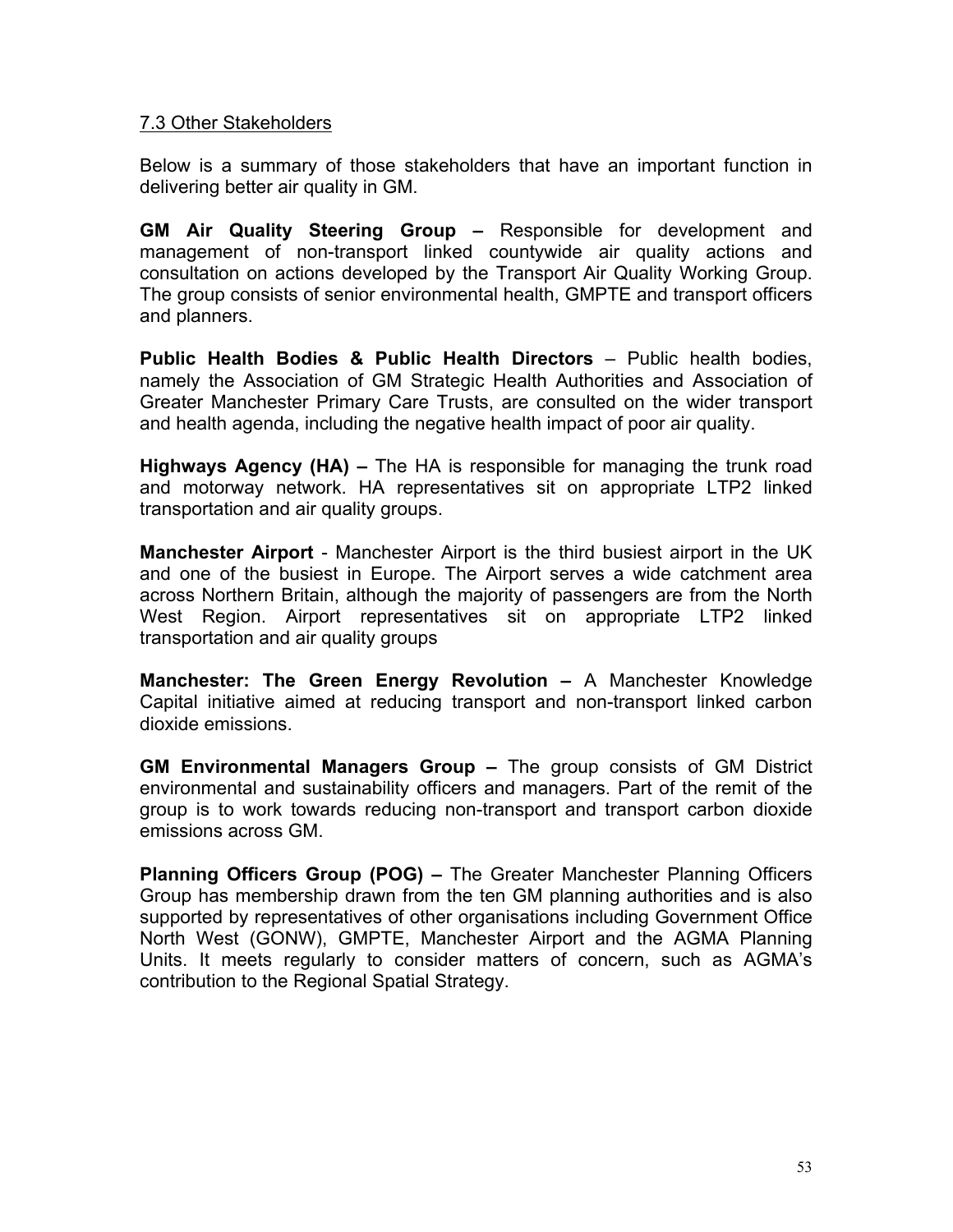### 7.5 Future Development/ & Continuing Improvement

A number of areas have been identified that require further development in order for this strategy and action plan to continue to effectively address air quality issues as and when they arrive. Accordingly, actions have been included within the revised action plan for work to progress in the areas below.

**Evidence Base** – Work will continue to strengthen the air quality evidence base on which decisions are made and local transport schemes and interventions are developed. This will be delivered through improvements in air quality modelling, monitoring, consultation and scheme assessment methodology.

**Training & Capacity Building –** Training will be organised by the GM AQ Working Group and GMLTP2 Steering Group to capacity build Districts to improve delivery of better air quality in local transport schemes. This will be supported through the segment & corridor approaches (see below) adopted by the central GM LTP2 document to encourage and improve cross GM District working and integration.

**GM LTP2 Segment & Corridor Approach** – Further work will continue to develop air quality actions and monitoring regimes to be delivered in identified GM congestion corridors and GM segments. (For further details regarding the GM segment & corridor approach please refer to the main GM LTP2 document).

**Further Research** - A consistent and up to date evidence base is essential to successfully address dynamic air quality issues and solutions and to accurately inform policy, guidance and promotional materials it is essential to conduct pilot feasibility studies of innovative approaches for effective air quality management.

**New Actions -** The central GM action plan and associated District action plans will be reviewed annually. The review will take into account any new evidence, national strategy and research/pilot results. Relevant stakeholders will be consulted on the development of new actions

**Air Quality Monitoring & Reporting -** All GM Districts will continue to monitor and assess air quality in their areas in line with regulatory responsibilities outlined in the Environment Act (1995). Chapter 9 provides further details regarding monitoring and reporting.

**Update District AQAPs-** Districts will create internal working groups that include representatives from planning, transport, environmental health and sustainability officers to further progress improved local air quality actions.

**Non-transport GM AQAP Actions –** The GM Air Quality Steering Group has taken ownership of the non-transport elements of the GM AQAP. Further work is planned to revise and develop the actions in the near future.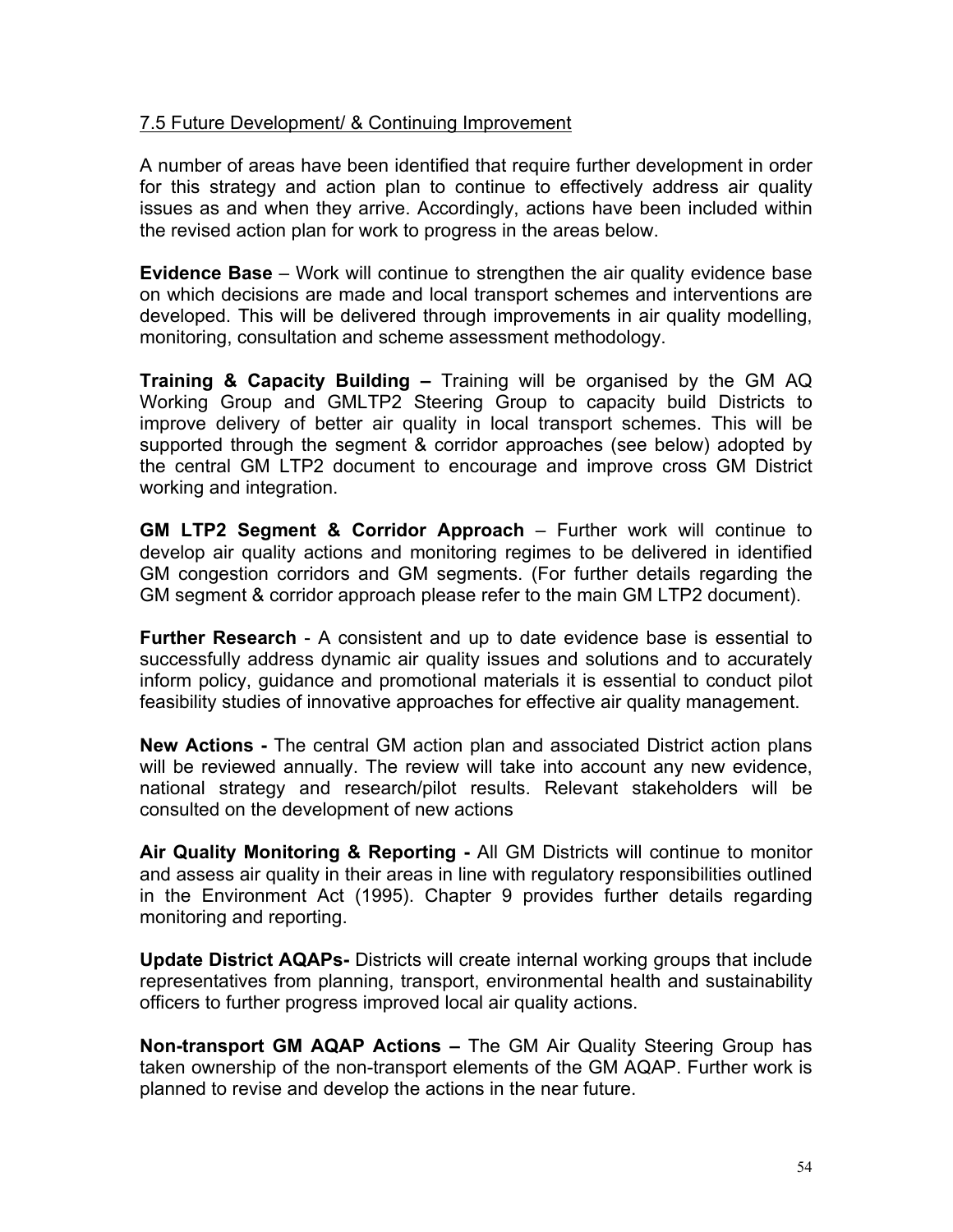# **8. Action Plan**

### 8.1 The Action Plan Tables Explained

Below is a brief summary of the terms used in the air quality action plan tables:

**Reference –** Short reference code for action.

**Project Manager –** Stakeholder(s) listed in Section 7.1 responsible for the project management of the action. The actions have been split into five sections based on project manager responsibility.

**Delivery –** Stakeholder(s) responsible for delivery of the action.

**AQ Impact –** Expected, relative air quality impact if the action is implemented successfully – Low, Medium or High

**AQ Improvement –** Detailed description of the expected air quality and carbon dioxide improvement associated with an action if implemented successfully.

**Non-AQ Effect –** Social and economic impacts of implementing the action.

**Timescale –** Timescale for completion of the action.

**Cost –** Expected financial cost of implementing the action.  $E =$  Less than 100K, ££ = 100K-500K, £££ = 500K-1 million, ££££ = Over 1 million

**Progress to Date –** Details on progress of the action to date.

**Supporting Strategy & Information –** Local, regional or national strategy or information of relevance to the action. Although not stated, the GM LTP2, the GMLTP2 SEA, the GM Integrated Transport Strategy and the GM AQAP are linked to and support all listed actions.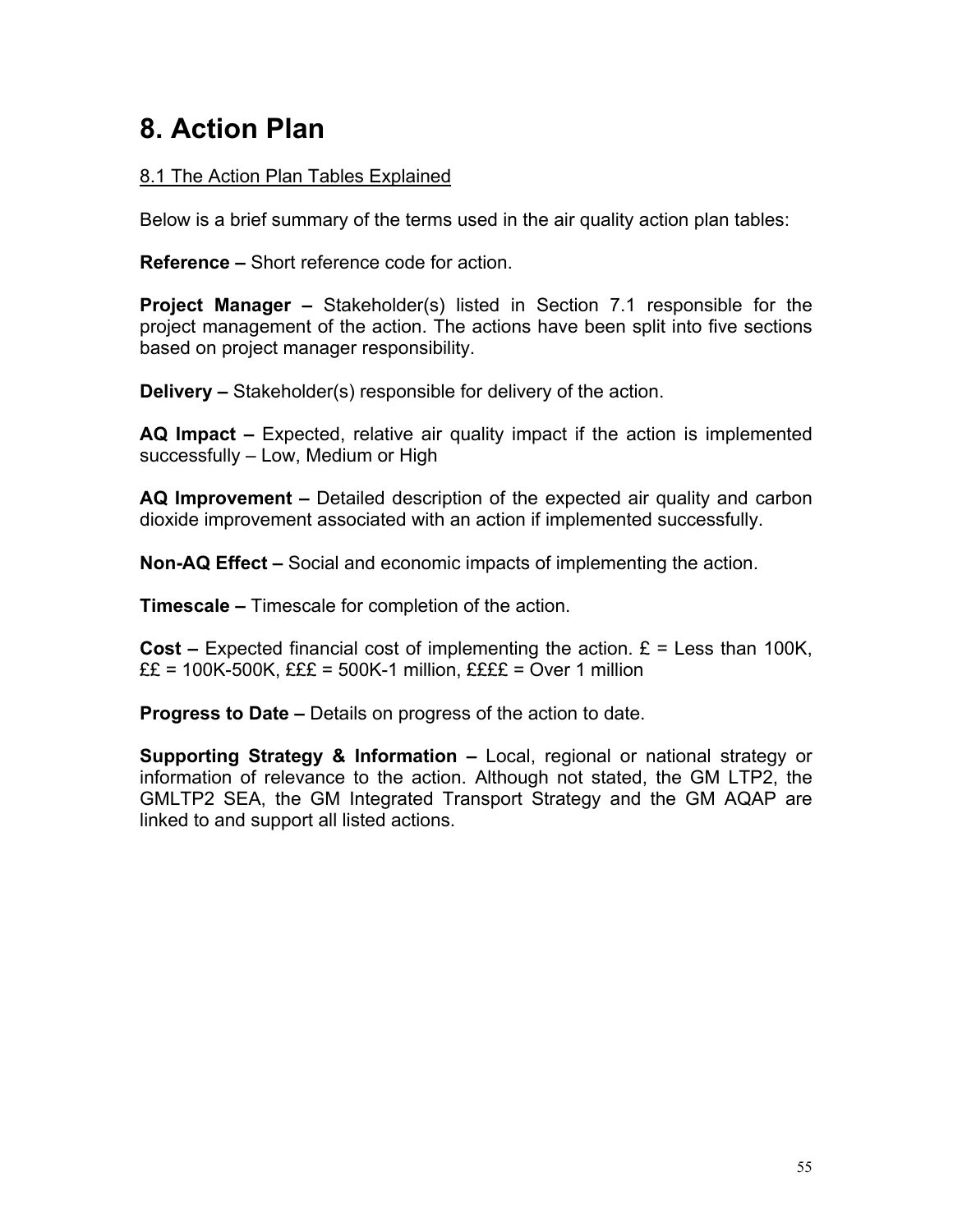| <b>Ref</b>                  | <b>Action</b>                                                                                                                            | Page            |
|-----------------------------|------------------------------------------------------------------------------------------------------------------------------------------|-----------------|
| A <sub>1</sub>              | Implement a Roadside Emissions Testing Scheme ("Cleaner Vehicles")                                                                       | 54              |
| A2                          | <b>AQ Studies and Research</b>                                                                                                           | 55              |
| A3                          | <b>Taxi Licensing Review</b>                                                                                                             | 56              |
| A <sub>4</sub>              | Vehicle Clean-Up Programme                                                                                                               | 57              |
| A <sub>5</sub>              | <b>Air Quality Training</b>                                                                                                              | 58              |
| A <sub>6</sub>              | Manchester Airport Air Quality Partnership                                                                                               | 59              |
| <b>A7</b>                   | Develop GM Supplementary Air Quality Planning guidance and Mitigation                                                                    | 60              |
|                             | <b>Measures</b>                                                                                                                          |                 |
| A <sub>8</sub>              | <b>Promotional Campaign</b>                                                                                                              | 61              |
| A <sub>9</sub>              | <b>Air Quality Monitoring</b>                                                                                                            | 62              |
| A10                         | <b>Develop GM Fuel Strategy</b>                                                                                                          | 63              |
| <b>B1</b>                   | Create the Greater Manchester LTP2 Air Quality Working Group                                                                             | 64              |
| <b>B2</b>                   | Continue to Build Partnerships with the Highways Agency                                                                                  | 65              |
| <b>B3</b>                   | Road user and workplace-parking charges                                                                                                  | 66              |
| <b>B4</b>                   | Employ Greater Manchester Travel Plan Co-ordinator                                                                                       | 67              |
| <b>B5</b><br>C <sub>1</sub> | Work Jointly with the Manchester "The Green Energy Revolution" Programme<br>Promote & Develop Freight Air Quality Best Practice Guidance | 68<br>69        |
| C <sub>2</sub>              | Produce Greater Manchester Drivers Freight Map                                                                                           | 70              |
| C <sub>3</sub>              | <b>Sustainable Distribution Guidance</b>                                                                                                 | $\overline{71}$ |
| C <sub>4</sub>              | <b>Night time Freight Deliveries</b>                                                                                                     | 72              |
| $\overline{\text{C5}}$      | Identify And Address Key Environmental Impact Points for Freight on the Road                                                             | 73              |
|                             | <b>And Rail Network</b>                                                                                                                  |                 |
| D <sub>1</sub>              | Work With Bus Operators To Reduce Bus Emissions                                                                                          | 74              |
| D <sub>2</sub>              | Set Up Bus Quality Agreements (BQA) that Include Challenging Air Quality                                                                 | 75              |
|                             | Standards                                                                                                                                |                 |
| D <sub>3</sub>              | <b>Traffic Regulation Conditions</b>                                                                                                     | 76              |
| D <sub>4</sub>              | Real time information                                                                                                                    | 77              |
| D <sub>5</sub>              | <b>Public Transport subsidies</b>                                                                                                        | 78              |
| D <sub>6</sub>              | Clean Bus Research                                                                                                                       | 79              |
| D7                          | <b>Metrolink Expansion</b>                                                                                                               | 80              |
| E <sub>1</sub>              | <b>Continue to Implement Quality Bus Corridors</b>                                                                                       | 81              |
| E2                          | "Park and Ride"                                                                                                                          | 82              |
| <b>E3</b>                   | Air Quality Promotion and Integration                                                                                                    | 83              |
| <b>E4</b>                   | <b>Enforce Reviewed Taxi Licensing Regime</b>                                                                                            | 84              |
| E <sub>5</sub>              | <b>District Fleet Management Policies</b>                                                                                                | 85              |
| E <sub>6</sub>              | Improve Links with Health Professionals                                                                                                  | 86              |
| E7                          | Encourage and promote walking and cycling                                                                                                | $\overline{87}$ |
| E <sub>8</sub>              | <b>Implement Travel Plans and Smarter Choice Initiatives</b>                                                                             | 88              |
| E <sub>9</sub>              | <b>Implement School Travel Plans</b>                                                                                                     | 89              |
| E10                         | <b>Improve Traffic Control Systems</b>                                                                                                   | 90              |
| E11<br>E12                  | Implement "Home Zones"<br><b>Car Parking Enforcement &amp; Control</b>                                                                   | 91<br>92        |
| E13                         | Car Sharing, Car Clubs and Car Pools                                                                                                     | 93              |
| E14                         | Utilise GM Supplementary Air Quality Planning Guidance                                                                                   | 94              |
| E15                         | <b>Implement Public Transport Priority</b>                                                                                               | 95              |
| E16                         | Improve the safety and security of the public transport network                                                                          | 96              |
| E17                         | Encourage shift to the use of rail transport for freight                                                                                 | 97              |
| E18                         | Improve low/zero emission fuel infrastructure and availability                                                                           | 98              |
|                             |                                                                                                                                          |                 |

## **Air Quality Action Table Index – (Grouped by Project/Action Manager)**

**PROJECT/ACTION MANAGER - A**: LTP2 Air Quality Working Group Actions, **B**: GM LTP2 Steering Group Actions, **C**: GM Freight Quality Partnership (FQP) Air Quality Actions, **D**: GMPTE/GMPTA Actions, **E**: Greater Manchester Countywide Actions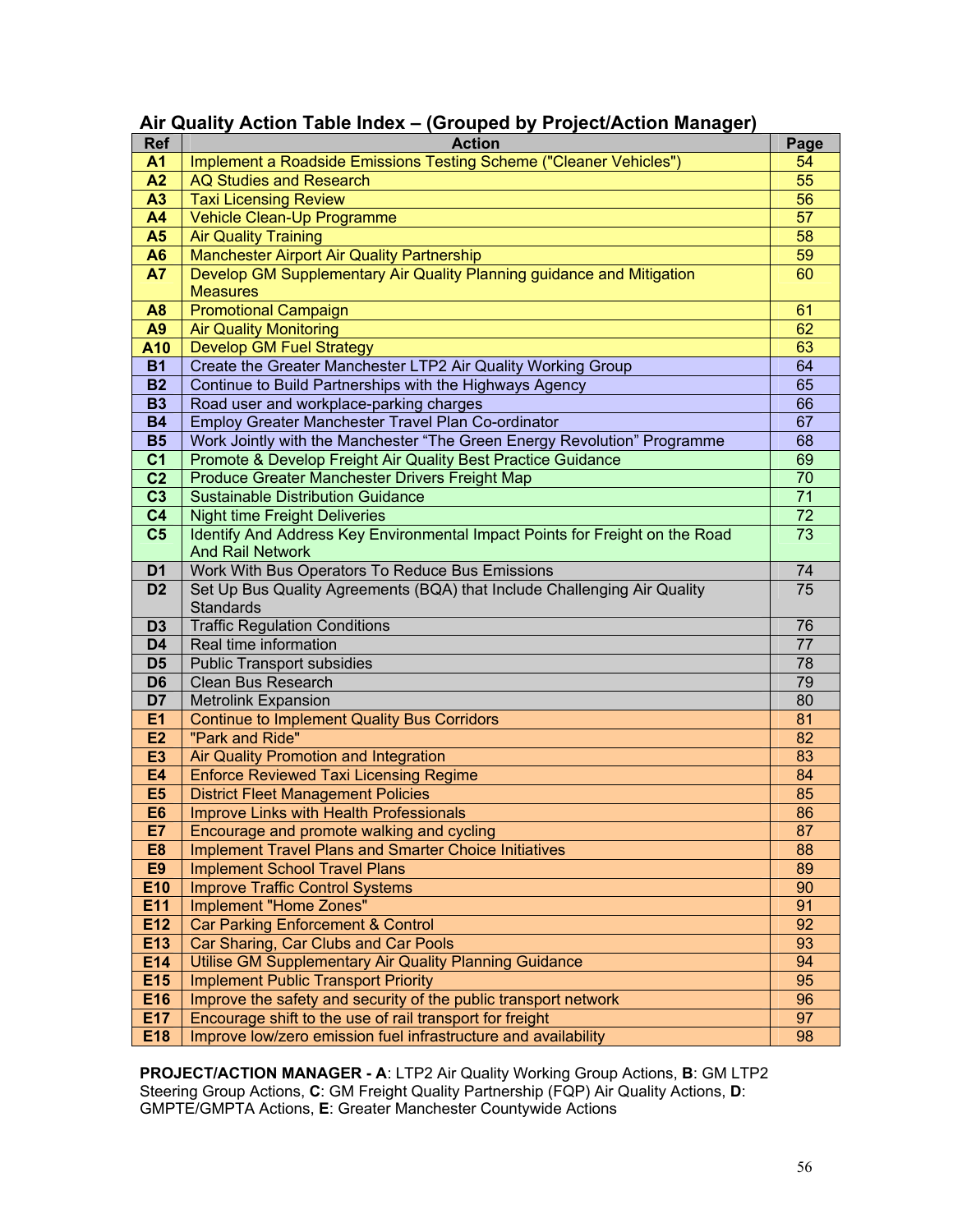## **A: GM LTP2 Air Quality Working Group Air Quality Actions**

| <b>REFERENCE</b>                 | A1                                                                                                 |
|----------------------------------|----------------------------------------------------------------------------------------------------|
| <b>ACTION</b>                    | To implement a Roadside Emissions Testing Scheme                                                   |
| <b>DESCRIPTION</b>               | A vehicle emissions test programme, with fixed penalty notices issued to drivers if their vehicles |
|                                  | do not meet formal emissions standards. Vehicles are chosen at random and tested for carbon        |
|                                  | monoxide, hydrocarbons, carbon dioxide and nitrogen oxides. Diesel powered engines are             |
|                                  | subject to a smoke test. Integral to the scheme is public advertising and information campaign to  |
|                                  | help raise awareness including the provision of emission tests sites where members of the public   |
|                                  | can bring their vehicles for testing free of charge and without the threat of being issued with a  |
|                                  | fine. Work will continue in the LTP2 period in partnership with Vehicle and Operator Services      |
|                                  | Agency (VOSA).                                                                                     |
| <b>PROJECT MANAGER</b>           | LTP2 Air Quality Working Group                                                                     |
| <b>DELIVERY</b>                  | Manchester City Council is the lead authority                                                      |
| <b>AQ IMPACT</b>                 | Medium                                                                                             |
| <b>AQ IMPROVEMENT</b>            | The programme will take place across the whole of the conurbation. The scheme promotes the         |
|                                  | use of cars with lower emissions therefore it will have a positive impact on air quality. The      |
|                                  | programme will focus on the environmental impact of poorly tuned vehicles, as well as increasing   |
|                                  | personal awareness and accountability for travel behaviour Analysis of the data generated on       |
|                                  | testing days will provide a valuable source of information to help inform future schemes aimed at  |
|                                  | delivering better air quality.                                                                     |
| <b>NON-AQ EFFECT</b>             | There may be some social exclusion implications as low-income groups are more likely to be the     |
|                                  | recipients of the fixed penalty notices. However, the scheme is aimed to be primarily an           |
|                                  | awareness-raising project, with a long lead in time giving drivers prior notice before the         |
|                                  | enforcement action begins. Drivers will also save money by reducing fuel bills in the long term.   |
| <b>TIMESCALE</b>                 | 2004/5 to 2010/11                                                                                  |
| <b>COST</b>                      | £££                                                                                                |
| <b>PROGRESS TO DATE</b>          | The scheme was initiated in the LTP1 period. Refer to the GM AQAP Progress report 2005 for         |
|                                  | further details.                                                                                   |
| <b>SUPPORTING STRATEGY &amp;</b> | GMTU Report 1063 - July 2005 - Analysis of the results of the autumn 2004 roadside tests of        |
| <b>INFORMATION</b>               | vehicle emissions in Greater Manchester.                                                           |
|                                  | GMTU Report 963 – Analysis of the results of the 2003/4 roadside tests of vehicle emissions in     |
|                                  | Greater Manchester.                                                                                |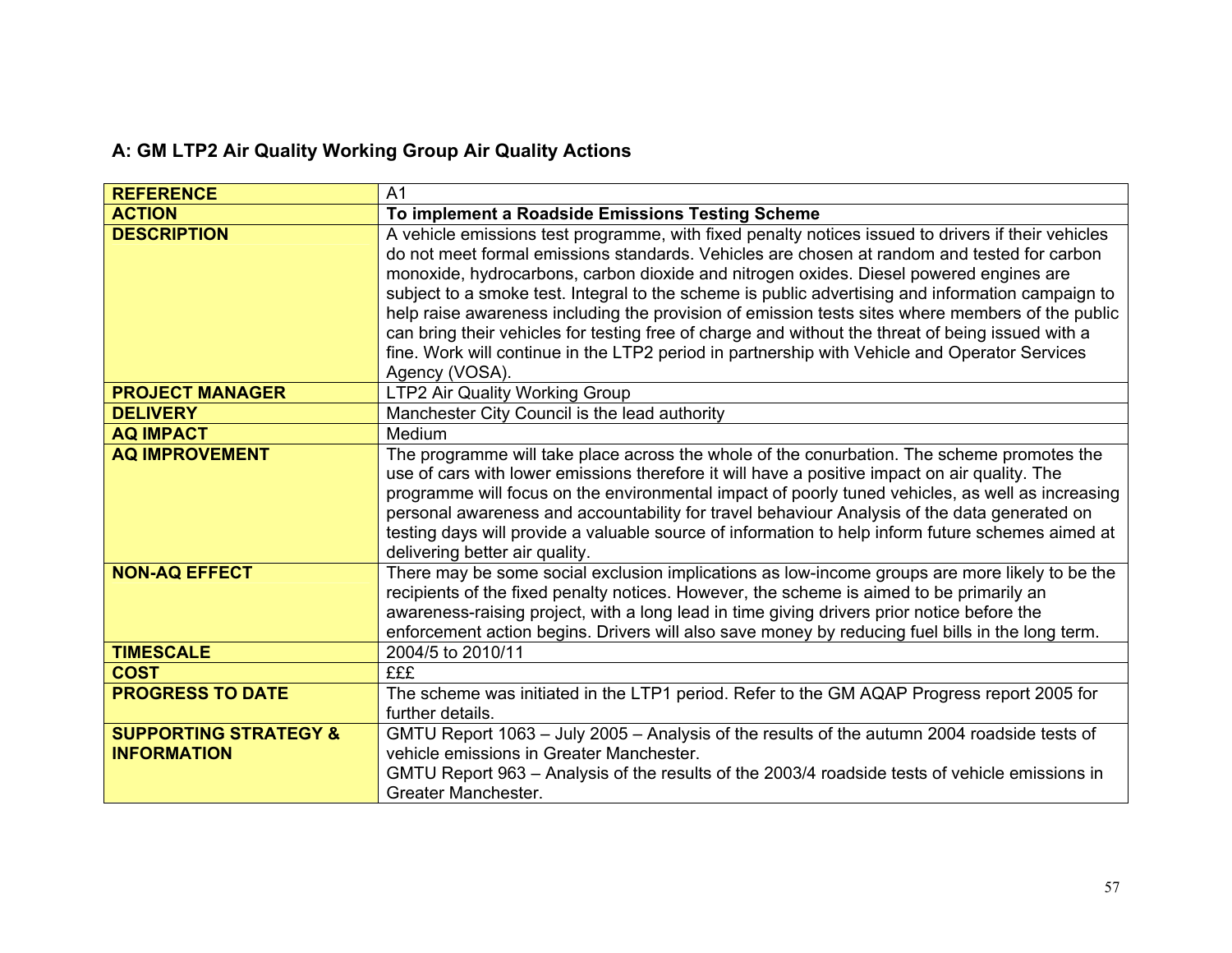| <b>REFERENCE</b>                                       | A2                                                                                                                                                                                                                                                                                                                                                                                                                                              |
|--------------------------------------------------------|-------------------------------------------------------------------------------------------------------------------------------------------------------------------------------------------------------------------------------------------------------------------------------------------------------------------------------------------------------------------------------------------------------------------------------------------------|
| <b>ACTION</b>                                          | <b>AQ Studies and Research</b>                                                                                                                                                                                                                                                                                                                                                                                                                  |
| <b>DESCRIPTION</b>                                     | Studies and research to further understanding of air quality issues as they arise in order to<br>enable an appropriate response to changing circumstances. Particularly important to identify<br>specific problems and issues and highlight targeted, evidence based solutions. Proposals for<br>research may be generated by AGMA Chief Execs, LTP2 Steering Group or appropriate air<br>quality sub-groups.                                   |
|                                                        | Proposed study - M60 air quality study in partnership with the Highways Agency - Impact of<br>enforcing speed controls, impacts of different types of fuels, monitoring station on M60, air<br>quality mitigation measures, population exposure and health impact study. Investigate possibility<br>of match funding support form the Highways Agency.<br>Proposed Study - Development of Greater Manchester specific vehicle emission factors. |
| <b>PROJECT MANAGER</b>                                 | LTP2 Air Quality Working Group                                                                                                                                                                                                                                                                                                                                                                                                                  |
| <b>DELIVERY</b>                                        | AQ Consultants, GMTU, District Air Quality Officers                                                                                                                                                                                                                                                                                                                                                                                             |
| <b>AQ IMPACT</b>                                       | Medium                                                                                                                                                                                                                                                                                                                                                                                                                                          |
| <b>AQ IMPROVEMENT</b>                                  | Associated air quality improvements resulting from identifying specific air quality problems and<br>issues and developing targeted, evidence-based solutions.                                                                                                                                                                                                                                                                                   |
| <b>NON-AQ EFFECT</b>                                   | Reduce congestion resulting from actions/studies that improve air quality i.e. speed controls                                                                                                                                                                                                                                                                                                                                                   |
| <b>TIMESCALE</b>                                       | Ongoing - Annual delivery                                                                                                                                                                                                                                                                                                                                                                                                                       |
| <b>COST</b>                                            | ££                                                                                                                                                                                                                                                                                                                                                                                                                                              |
| <b>PROGRESS TO DATE</b>                                | New action. Will build on areas of research identified (Low Emission Zones) in addition to new                                                                                                                                                                                                                                                                                                                                                  |
|                                                        | proposals                                                                                                                                                                                                                                                                                                                                                                                                                                       |
| <b>SUPPORTING STRATEGY &amp;</b><br><b>INFORMATION</b> | M60 Route Management Strategy, Low Emission Zone (LEZ) Study.                                                                                                                                                                                                                                                                                                                                                                                   |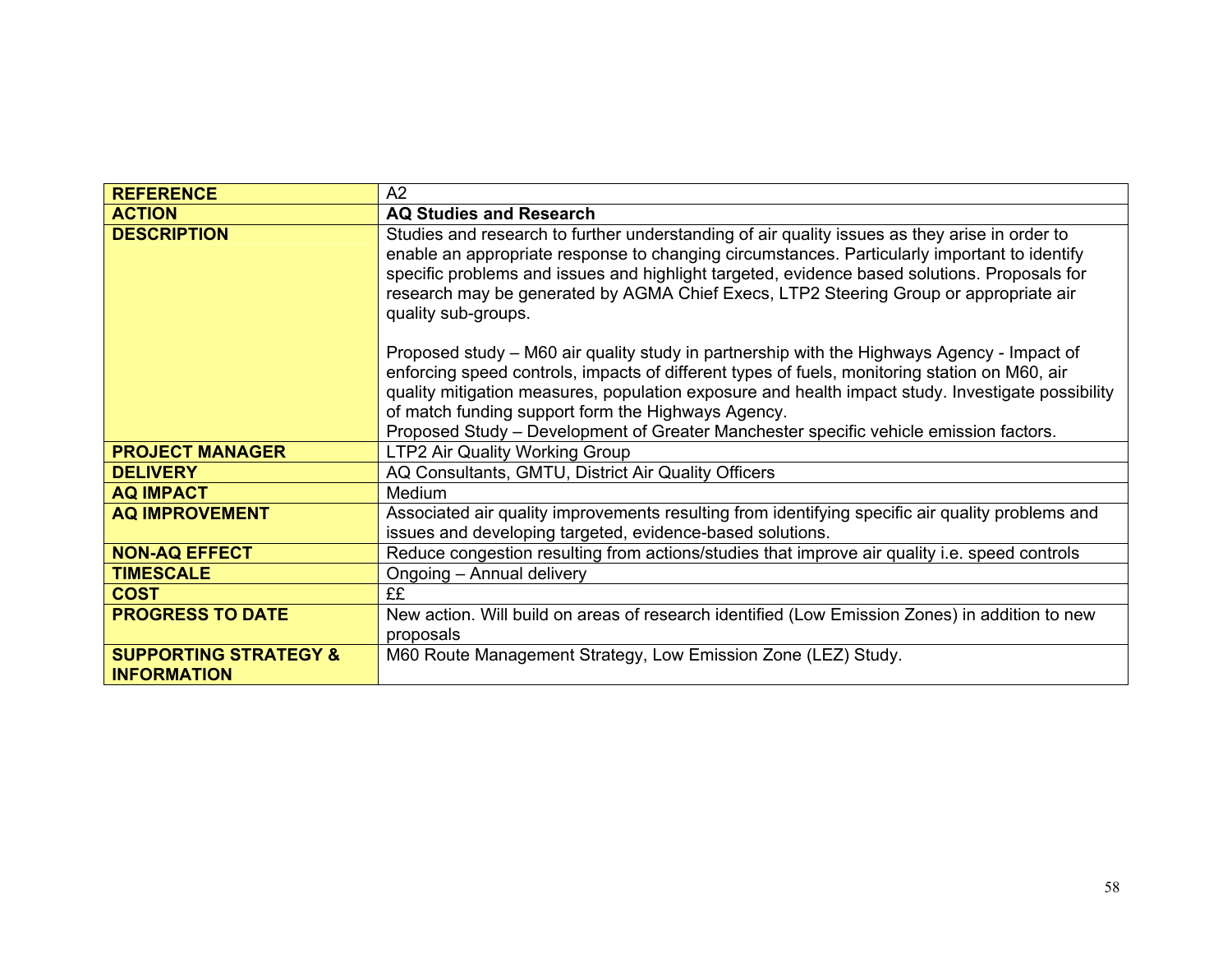| <b>REFERENCE</b>                 | A3                                                                                                    |
|----------------------------------|-------------------------------------------------------------------------------------------------------|
| <b>ACTION</b>                    | <b>Taxi Licensing Review</b>                                                                          |
| <b>DESCRIPTION</b>               | Conduct a review of the of private hire and hackney carriage licensing regime and incorporate         |
|                                  | measures aimed at reducing emissions associated with taxis.                                           |
| <b>PROJECT MANAGER</b>           | LTP2 Air Quality Working Group                                                                        |
| <b>DELIVERY</b>                  | Manchester Licensing Managers Group, Manchester Area Pollution Advisory Council (MAPAC)               |
|                                  | & District Taxi Licensing Officers                                                                    |
| <b>AQ IMPACT</b>                 | Low                                                                                                   |
| <b>AQ IMPROVEMENT</b>            | Activity resulting in fuel efficiency improvements and the take up of cleaner technologies will       |
|                                  | reduce emissions of PM10, N0X and CO2. The air quality improvement will be most significant in        |
|                                  | urban areas where many taxis operate and air quality exceedances are a significant issue.             |
| <b>NON-AQ EFFECT</b>             | Financial benefits from increased fuel efficiency and lower duties on alternative fuels. It will help |
|                                  | to raise awareness of environmental issues with passengers travelling in "Green" taxis. Inclusion     |
|                                  | and ownership of new measures should be pursued to avoid potential resentment.                        |
| <b>TIMESCALE</b>                 | 2006                                                                                                  |
| <b>COST</b>                      | £                                                                                                     |
| <b>PROGRESS TO DATE</b>          | Work is in progress to integrate this action within the LTP2 Taxi Strategy. Refer to the GM AQAP      |
|                                  | Progress report 2005 for further details.                                                             |
| <b>SUPPORTING STRATEGY &amp;</b> | <b>LTP2 Taxi Strategy</b>                                                                             |
| <b>INFORMATION</b>               |                                                                                                       |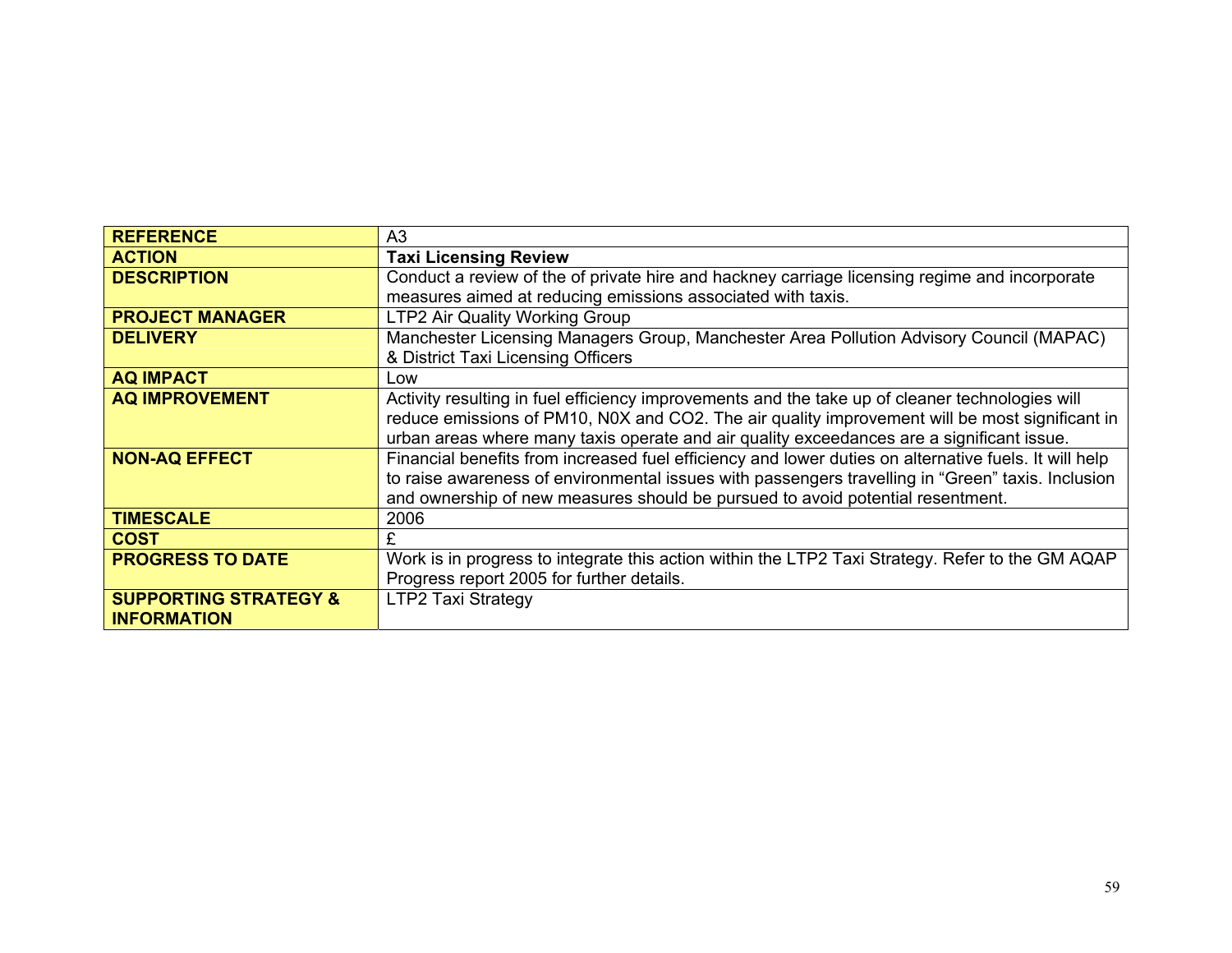| <b>REFERENCE</b>                                       | A4                                                                                                                                                                                                                                                                                                                                                                                                                                                                                                                                                                                                                                                                                                                  |
|--------------------------------------------------------|---------------------------------------------------------------------------------------------------------------------------------------------------------------------------------------------------------------------------------------------------------------------------------------------------------------------------------------------------------------------------------------------------------------------------------------------------------------------------------------------------------------------------------------------------------------------------------------------------------------------------------------------------------------------------------------------------------------------|
| <b>ACTION</b>                                          | <b>Vehicle Clean-Up Programme</b>                                                                                                                                                                                                                                                                                                                                                                                                                                                                                                                                                                                                                                                                                   |
| <b>DESCRIPTION</b>                                     | A package of measures aimed at reducing CO2, NOX and PM10s emissions linked to freight,<br>taxis, buses and Council fleet transportation (including Council fleet sub-contractors i.e. GM<br>Waste) in Greater Manchester:<br>Grant provision to fit particulate traps to Euro 3 standard vehicles or later utilising central<br>government "Transport Energy" grants. (Transport Energy programme currently under<br>review) and LTP2 funds.<br>Development of freight route planning tool<br>Supporting seminars, website and publicity materials aimed at outlining the business<br>benefits of measures to lower emissions, in particular fuel efficiency and effective route<br>planning/congestion avoidance. |
| <b>PROJECT MANAGER</b>                                 | LTP2 Air Quality Working Group                                                                                                                                                                                                                                                                                                                                                                                                                                                                                                                                                                                                                                                                                      |
| <b>DELIVERY</b>                                        | District Taxi Licensing Officers, Sustainable Travel Co-ordinators, AQ Consultants, Freight<br>Quality Partnership (FQP), GMPTE, LTP2 Air Quality Working Group.                                                                                                                                                                                                                                                                                                                                                                                                                                                                                                                                                    |
| <b>AQ IMPACT</b>                                       | Medium                                                                                                                                                                                                                                                                                                                                                                                                                                                                                                                                                                                                                                                                                                              |
| <b>AQ IMPROVEMENT</b>                                  | Activity resulting in fuel efficiency improvements and the take up of cleaner technologies will<br>reduce emissions of PM10, N0X and CO2.                                                                                                                                                                                                                                                                                                                                                                                                                                                                                                                                                                           |
| <b>NON-AQ EFFECT</b>                                   | Financial benefits from increased fuel efficiency and lower duties on alternative fuels. Reduced<br>congestion.                                                                                                                                                                                                                                                                                                                                                                                                                                                                                                                                                                                                     |
| <b>TIMESCALE</b>                                       | Ongoing - Annual delivery                                                                                                                                                                                                                                                                                                                                                                                                                                                                                                                                                                                                                                                                                           |
| <b>COST</b>                                            | <b>EEE</b>                                                                                                                                                                                                                                                                                                                                                                                                                                                                                                                                                                                                                                                                                                          |
| <b>PROGRESS TO DATE</b>                                | New action. GMPTE has undertaken some work.                                                                                                                                                                                                                                                                                                                                                                                                                                                                                                                                                                                                                                                                         |
| <b>SUPPORTING STRATEGY &amp;</b><br><b>INFORMATION</b> | LTP2 Freight Strategy, LTP2 Taxi Strategy                                                                                                                                                                                                                                                                                                                                                                                                                                                                                                                                                                                                                                                                           |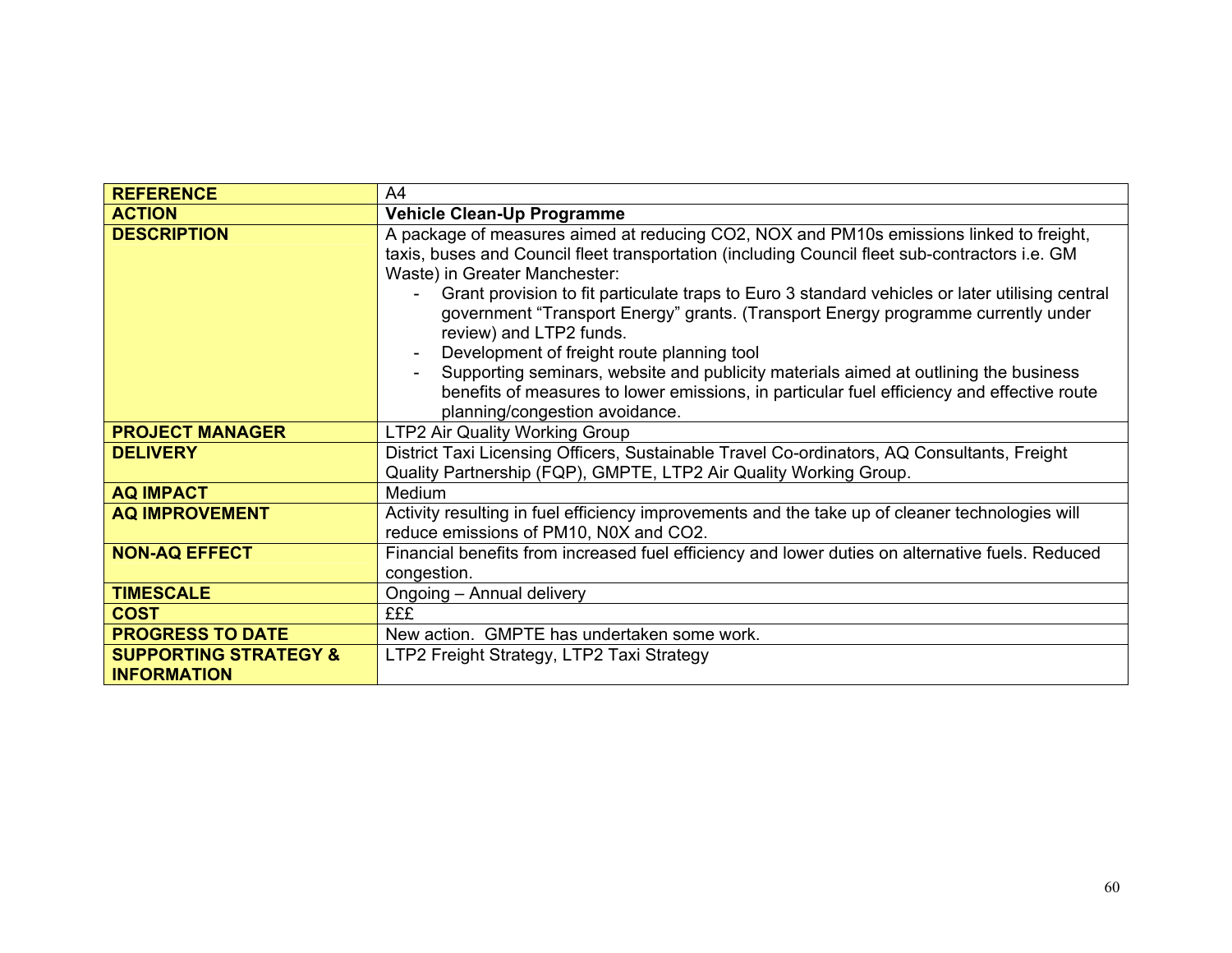| <b>REFERENCE</b>                 | A <sub>5</sub>                                                                                        |
|----------------------------------|-------------------------------------------------------------------------------------------------------|
| <b>ACTION</b>                    | <b>Air Quality Training</b>                                                                           |
| <b>DESCRIPTION</b>               | Air quality training and capacity building for District transportation policy officers, engineers and |
|                                  | transportation managers. The aims of the training are to:                                             |
|                                  | Raise awareness of air quality issues in transportation                                               |
|                                  | Provide and introduction to air quality obligations and commitments in local government               |
|                                  | Introduction to types of pollutions and their impacts                                                 |
|                                  | Provide advice on how best to tackle air quality issues through transportation works                  |
|                                  | programmes                                                                                            |
|                                  | Create an LTP2 scheme air quality impact assessment tool                                              |
| <b>PROJECT MANAGER</b>           | LTP2 Air Quality Working Group                                                                        |
| <b>DELIVERY</b>                  | External specialist consultants                                                                       |
| <b>AQ IMPACT</b>                 | District LTP2 transportation work programmes will more effectively deliver better air quality         |
|                                  | resulting in the reduction of emissions.                                                              |
| <b>AQ IMPROVEMENT</b>            | High                                                                                                  |
| <b>NON-AQ EFFECT</b>             | Many of the schemes associated with delivering better air quality in District works programmes        |
|                                  | will result in lower congestion. Encourage improved cross-District working supporting the             |
|                                  | segment and corridor approach to transportation works programmes promoted by Greater                  |
|                                  | Manchester.                                                                                           |
| <b>TIMESCALE</b>                 | 2006-8 - Review of impact in 2007/8, if successful continue scheme                                    |
| <b>COST</b>                      | £                                                                                                     |
| <b>PROGRESS TO DATE</b>          | New action                                                                                            |
| <b>SUPPORTING STRATEGY &amp;</b> |                                                                                                       |
| <b>INFORMATION</b>               |                                                                                                       |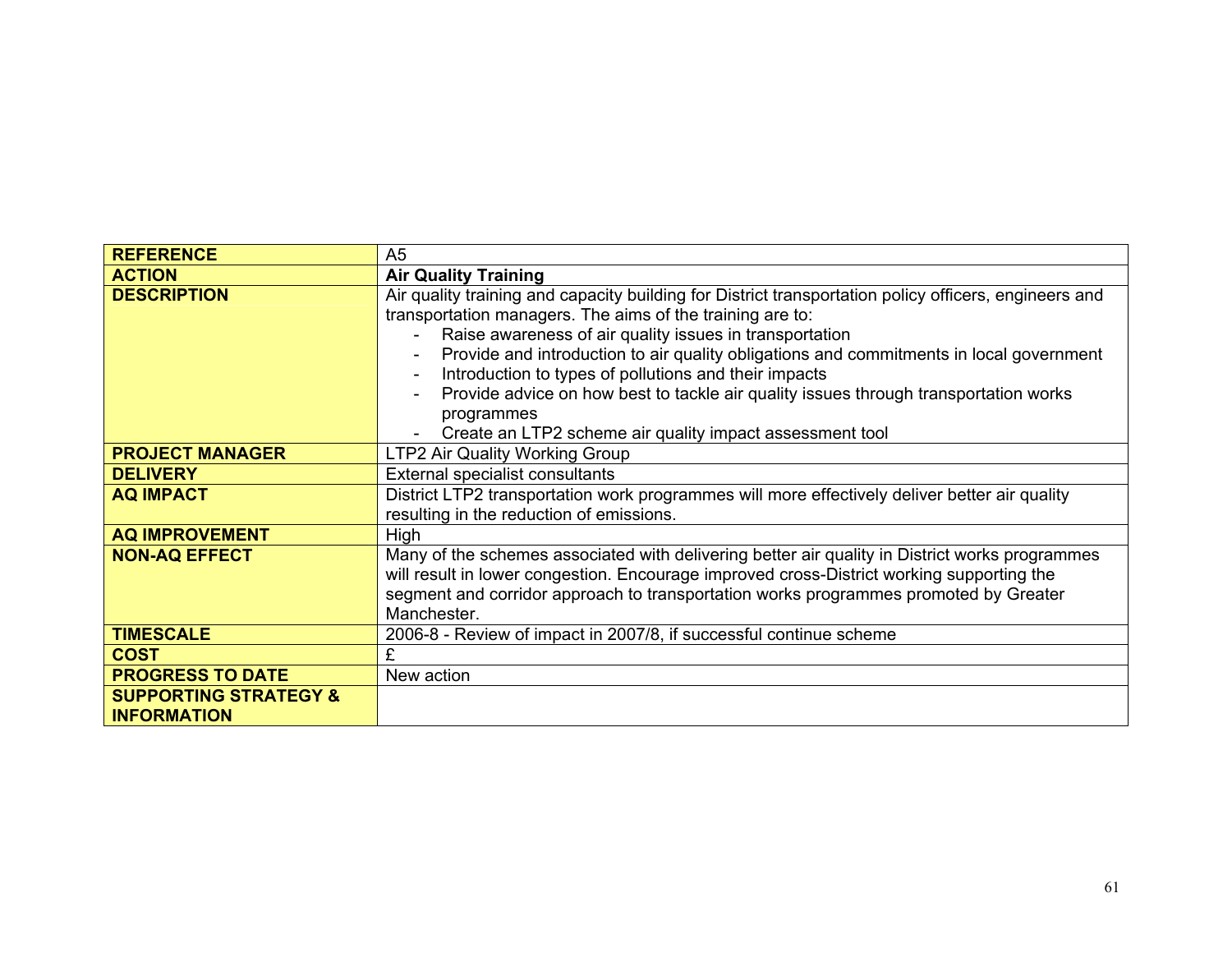| <b>REFERENCE</b>                 | A6                                                                                  |
|----------------------------------|-------------------------------------------------------------------------------------|
| <b>ACTION</b>                    | Improve and Develop Manchester Airport Air Quality Partnership                      |
| <b>DESCRIPTION</b>               | Work closely with Manchester Airport to address ground transport related emissions  |
| <b>PROJECT MANAGER</b>           | LTP2 Air Quality Working Group & LTP2 Steering Group                                |
| <b>DELIVERY</b>                  | Manchester Airport, LTP2 Steering Group, LTP2 Air Quality Working Group             |
| <b>AQ IMPACT</b>                 | Low-Medium                                                                          |
| <b>AQ IMPROVEMENT</b>            | Lower emissions relating to Manchester Airport transportation                       |
| <b>NON-AQ EFFECT</b>             | Economic benefit associated with improved access and lower congestion levels        |
| <b>TIMESCALE</b>                 | Ongoing                                                                             |
| <b>COST</b>                      | £                                                                                   |
| <b>PROGRESS TO DATE</b>          | Work is in progress. Refer to the GM AQAP Progress report 2005 for further details. |
| <b>SUPPORTING STRATEGY &amp;</b> | Manchester Airport Environment Plan to 2015, Manchester Airport Air Quality Action  |
| <b>INFORMATION</b>               | Plan                                                                                |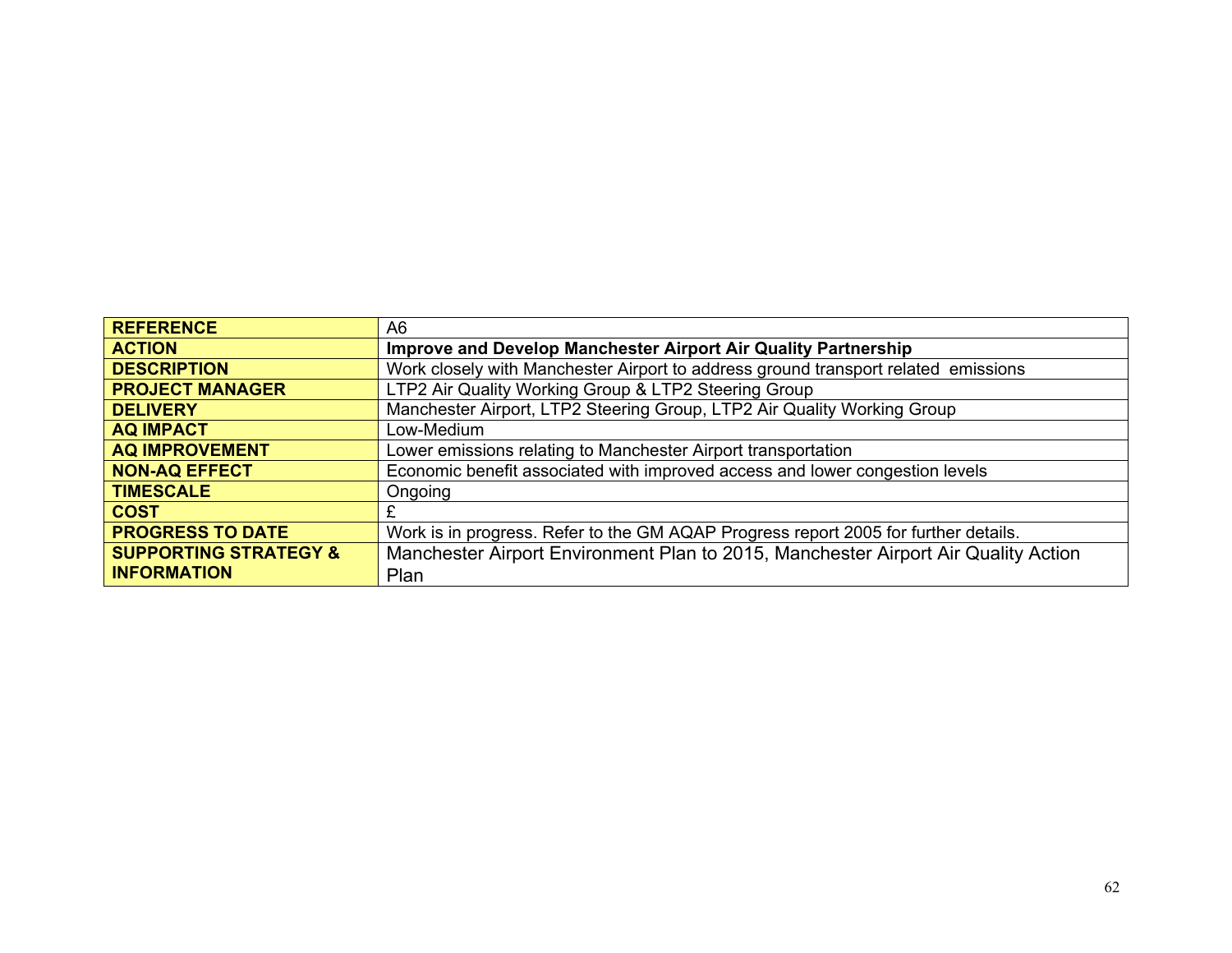| <b>REFERENCE</b>                 | A7                                                                                                  |
|----------------------------------|-----------------------------------------------------------------------------------------------------|
| <b>ACTION</b>                    | Develop GM Supplementary Air Quality Planning guidance and Mitigation Measures                      |
| <b>DESCRIPTION</b>               | Develop GM wide guidance for developers submitting planning applications including a list of        |
|                                  | mitigation measures that could be included in building design (including travel plans, cycle racks  |
|                                  | and showers) and could be secured through planning conditions and Section 106 agreements.           |
| <b>PROJECT MANAGER</b>           | LTP2 Air Quality Working Group                                                                      |
| <b>DELIVERY</b>                  | LTP2 Air Quality Working Group, District Planning Officers, District Air Quality Officers, Planning |
|                                  | <b>Officers Group</b>                                                                               |
| <b>AQ IMPACT</b>                 | Medium                                                                                              |
| <b>AQ IMPROVEMENT</b>            | Undertaking the assessment in itself would not improve air quality, however, should the             |
|                                  | assessment reveal that the air quality impact of the development was significant mitigating         |
|                                  | measures could be designed into the scheme in order to ameliorate the problem. The SPG will         |
|                                  | facilitate and encourage the use of sustainable, low emission, modes of transport to the site in    |
|                                  | the future, reducing negative impacts on air quality.                                               |
| <b>NON-AQ EFFECT</b>             | The guidance will improve consistency across the Greater Manchester authorities regarding the       |
|                                  | types of development for which an air quality assessment is required and the appropriate            |
|                                  | methodology to follow. This will make the planning process more transparent. The guidance will      |
|                                  | also raise awareness of air quality and sustainable development principles. The introduction of     |
|                                  | mitigating measures may enable development to take place in circumstances that could                |
|                                  | otherwise result in refusal of planning consent. Encouraging good design may also enable            |
|                                  | developers to consider sustainable development principles. The measures may also lead to            |
|                                  | other improvements to the natural and built environment, such as reduced noise and visual           |
|                                  | impact. The guidance would allow more consistent consideration of possible mitigating measures      |
|                                  | across Greater Manchester.                                                                          |
| <b>TIMESCALE</b>                 | 2006                                                                                                |
| <b>COST</b>                      | £                                                                                                   |
| <b>PROGRESS TO DATE</b>          | In development. Refer to the GM AQAP Progress report 2005 for further details.                      |
| <b>SUPPORTING STRATEGY &amp;</b> | Wigan Council Draft Air Quality Planning Guidance Document" (2005)                                  |
| <b>INFORMATION</b>               |                                                                                                     |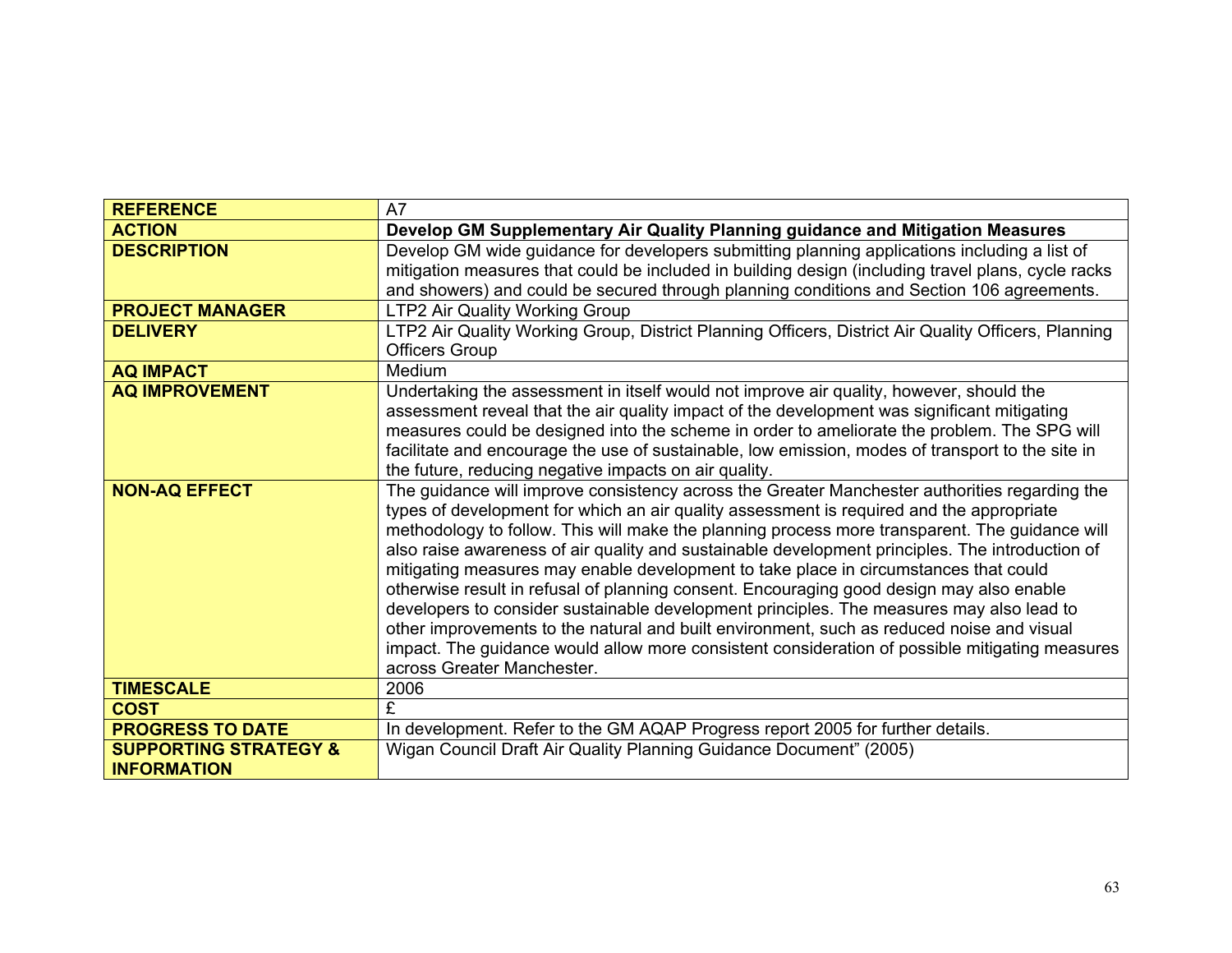| <b>REFERENCE</b>                 | A8                                                                                                |
|----------------------------------|---------------------------------------------------------------------------------------------------|
| <b>ACTION</b>                    | <b>Promotional Campaign</b>                                                                       |
| <b>DESCRIPTION</b>               | Develop an air quality promotions campaign and website to raise the profile of air quality issues |
|                                  | in Greater Manchester. Work closely with smarter choices initiatives and travel planner and       |
|                                  | improve links with "Manchester is My Planet" carbon dioxide reduction initiative.                 |
| <b>PROJECT MANAGER</b>           | LTP2 Air Quality Working Group                                                                    |
| <b>DELIVERY</b>                  | LTP2 Air Quality Working Group, District Sustainable Travel Planners, "Manchester is My Planet"   |
|                                  | <b>Officers</b>                                                                                   |
| <b>AQ IMPACT</b>                 | Low-Medium                                                                                        |
| <b>AQ IMPROVEMENT</b>            | Air quality improvements will be realised by raising awareness and by contributing to changing    |
|                                  | travel behaviour to more sustainable, lower polluting modes.                                      |
| <b>NON-AQ EFFECT</b>             | Will help to build partnerships with complimentary schemes and groups. Will help to identify and  |
|                                  | promote the links between transportation and health.                                              |
| <b>TIMESCALE</b>                 | Ongoing                                                                                           |
| <b>COST</b>                      | £                                                                                                 |
| <b>PROGRESS TO DATE</b>          | Partially delivered through the Cleaner vehicles campaign. "Manchester is My Planet"              |
|                                  | Knowledge Capital initiative underway.                                                            |
| <b>SUPPORTING STRATEGY &amp;</b> | "Manchester is My Planet" strategy                                                                |
| <b>INFORMATION</b>               |                                                                                                   |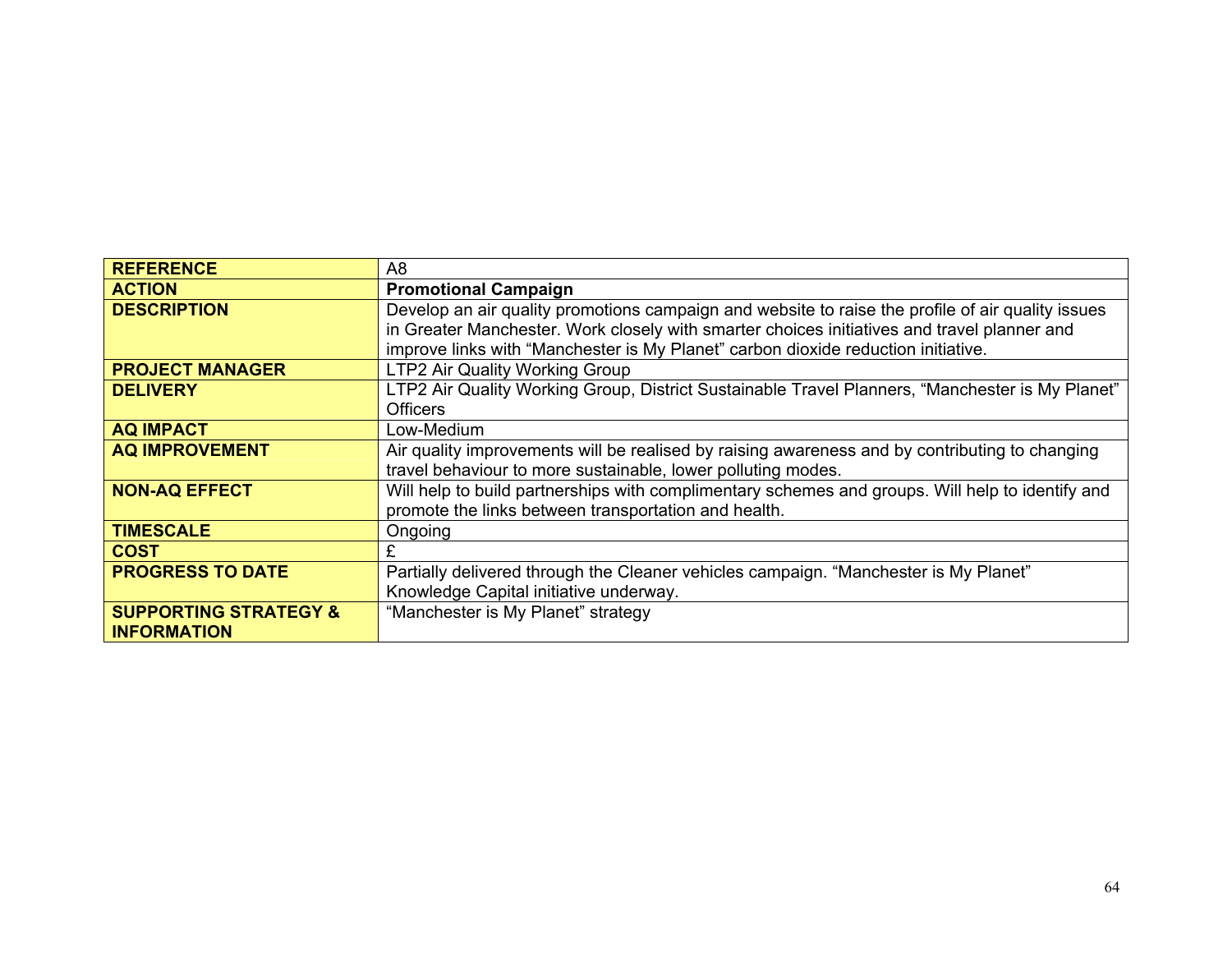| <b>REFERENCE</b>                 | A9                                                                 |
|----------------------------------|--------------------------------------------------------------------|
| <b>ACTION</b>                    | <b>Air Quality Monitoring</b>                                      |
| <b>DESCRIPTION</b>               | Monitoring and modelling of air quality emissions                  |
| <b>PROJECT MANAGER</b>           | LTP2 Air Quality Working Group                                     |
| <b>DELIVERY</b>                  | District Air Quality Officers, GMTU, GM Air Quality Steering Group |
| <b>AQ IMPACT</b>                 | No direct impact                                                   |
| <b>AQ IMPROVEMENT</b>            | N.A                                                                |
| <b>NON-AQ EFFECT</b>             | No direct effect                                                   |
| <b>TIMESCALE</b>                 | Ongoing                                                            |
| <b>COST</b>                      | ££                                                                 |
| <b>PROGRESS TO DATE</b>          | Monitoring ongoing.                                                |
| <b>SUPPORTING STRATEGY &amp;</b> |                                                                    |
| <b>INFORMATION</b>               |                                                                    |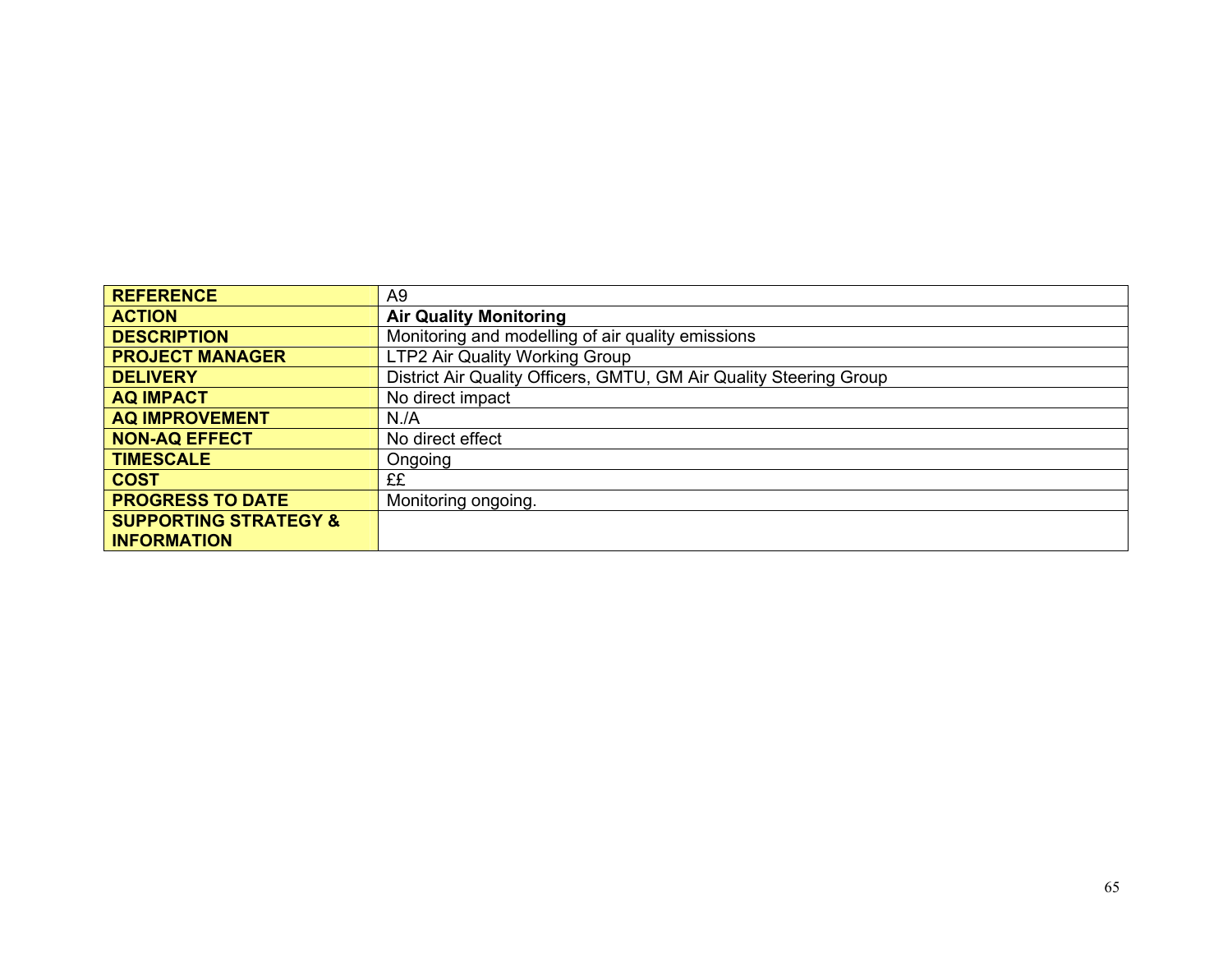| <b>REFERENCE</b>                 | A10                                                                                                    |
|----------------------------------|--------------------------------------------------------------------------------------------------------|
| <b>ACTION</b>                    | <b>Develop GM Fuel Strategy</b>                                                                        |
| <b>DESCRIPTION</b>               | Development of a fuel strategy for Greater Manchester. Investigate the potential of using              |
|                                  | alternatives to fossil fuels such as biofuels, hybrids, hydrogen cell and electric. Investigate supply |
|                                  | issues.                                                                                                |
| <b>PROJECT MANAGER</b>           | LTP2 Air Quality Working Group                                                                         |
| <b>DELIVERY</b>                  | LTP2 Air Quality Working Group, GMPTE, FQP                                                             |
| <b>AQ IMPACT</b>                 | Low                                                                                                    |
| <b>AQ IMPROVEMENT</b>            | Increased use of lower emission fuels will have a positive impact on air quality.                      |
| <b>NON-AQ EFFECT</b>             | Creation of new jobs due to increased demand for new types of fuels and technologies.                  |
|                                  | Particular focus on utilising biofuels.                                                                |
| <b>TIMESCALE</b>                 | 2007                                                                                                   |
| <b>COST</b>                      | £                                                                                                      |
| <b>PROGRESS TO DATE</b>          | New Action                                                                                             |
| <b>SUPPORTING STRATEGY &amp;</b> | <b>Freight Strategy</b>                                                                                |
| <b>INFORMATION</b>               |                                                                                                        |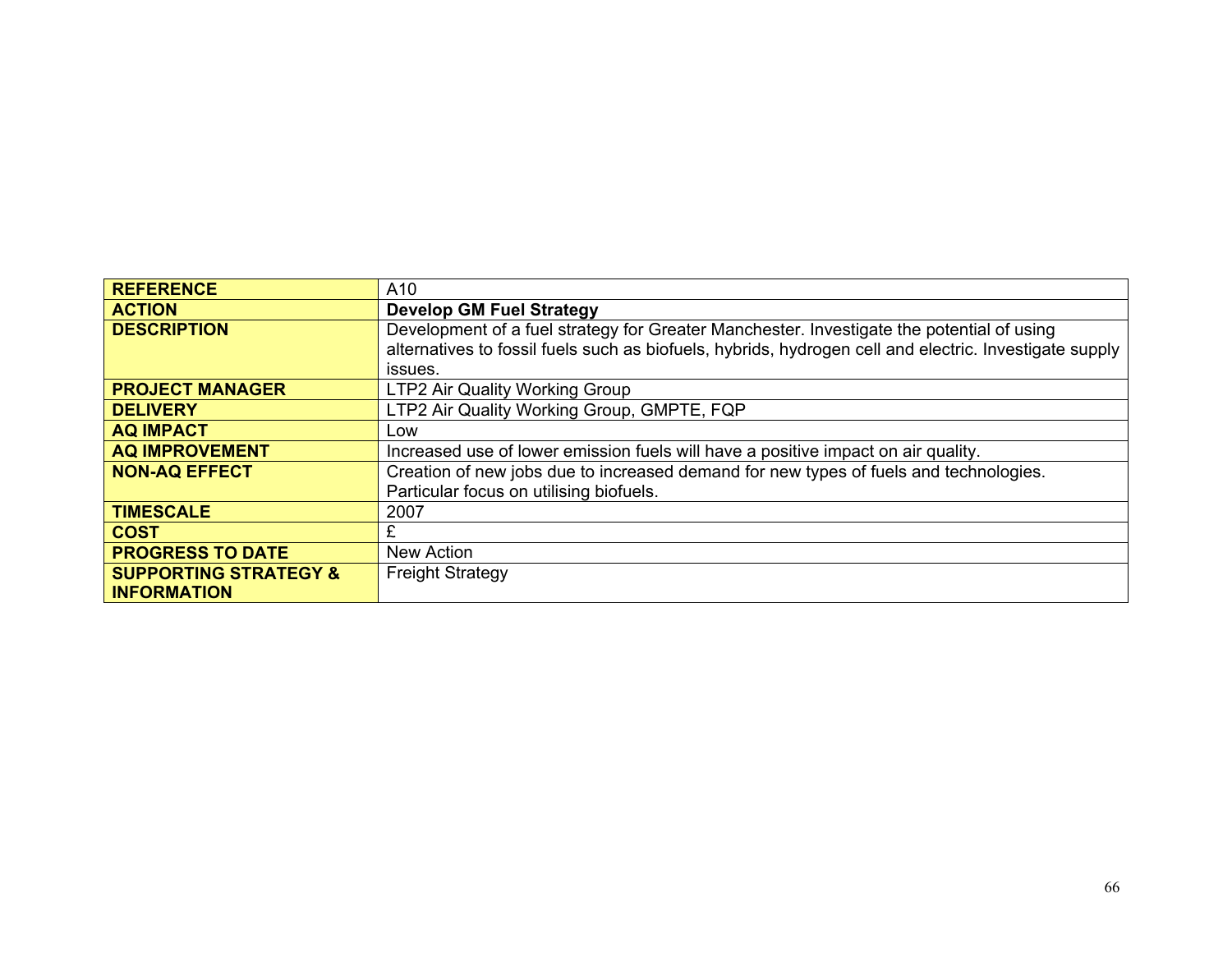# **B: GM LTP2 Steering Group Actions**

| <b>REFERENCE</b>                 | B1                                                                                              |
|----------------------------------|-------------------------------------------------------------------------------------------------|
| <b>ACTION</b>                    | Create the Greater Manchester LTP2 Air Quality Working Group                                    |
| <b>DESCRIPTION</b>               | Create a Greater Manchester Air Quality Working Group to co-ordinate air quality promotional    |
|                                  | activity, produce and contribute to relevant Greater Manchester air quality guidance and policy |
|                                  | documents, and provide a forum for cross-area air quality issues to be discussed and addressed. |
| <b>PROJECT MANAGER</b>           | <b>LTP2 Steering Group</b>                                                                      |
| <b>DELIVERY</b>                  | <b>LTP2 Steering Group</b>                                                                      |
| <b>AQ IMPACT</b>                 | No direct impact                                                                                |
| <b>AQ IMPROVEMENT</b>            | Will enable effective implementation of appropriate air quality actions.                        |
| <b>NON-AQ EFFECT</b>             | Improved links between different stakeholders with an interest in sustainable issues.           |
| <b>TIMESCALE</b>                 | Delivered - Ongoing                                                                             |
| <b>COST</b>                      | £                                                                                               |
| <b>PROGRESS TO DATE</b>          | Group has been formed but needs to expand member base to include representatives from all       |
|                                  | stakeholder groups.                                                                             |
| <b>SUPPORTING STRATEGY &amp;</b> |                                                                                                 |
| <b>INFORMATION</b>               |                                                                                                 |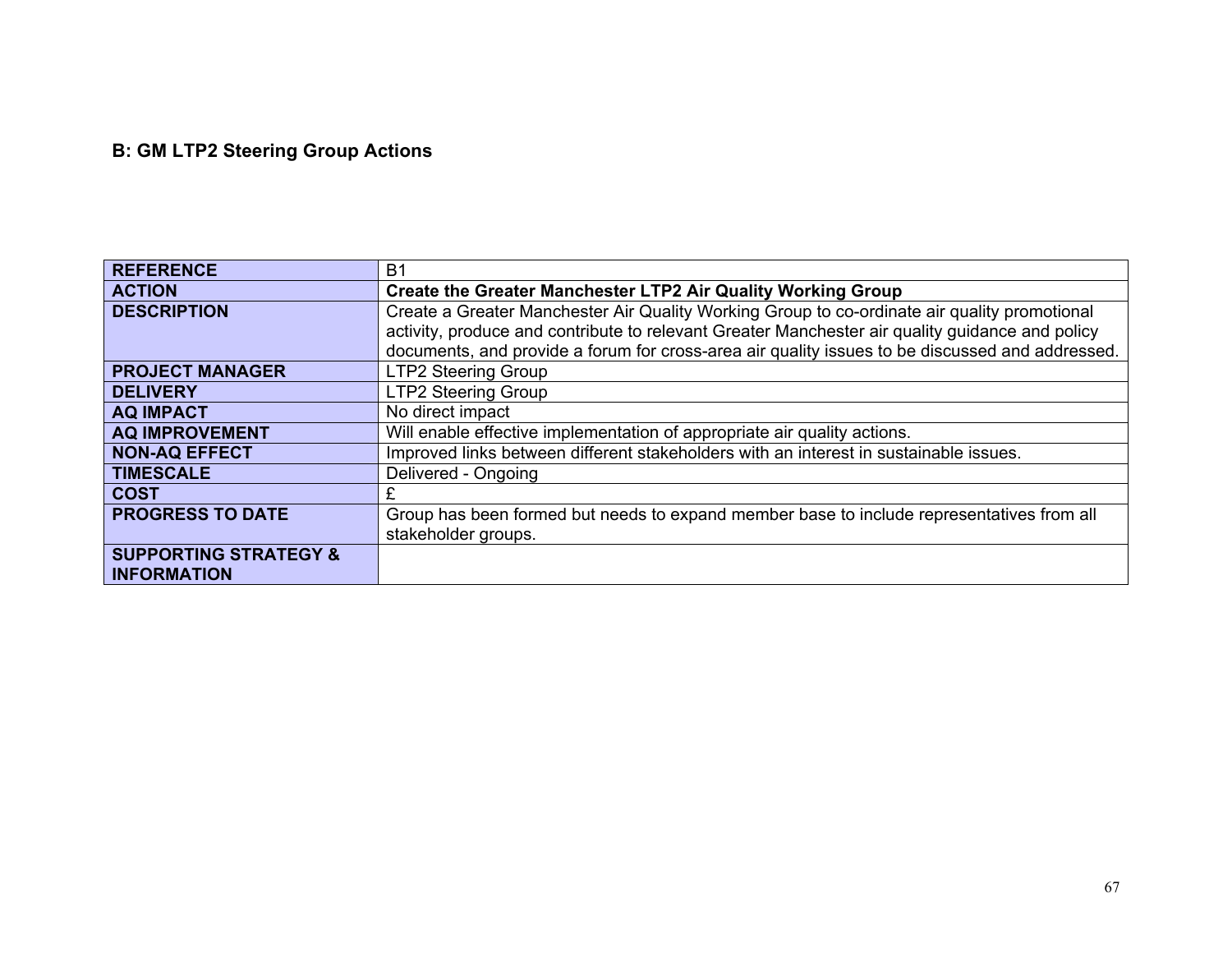| <b>REFERENCE</b>                                       | <b>B2</b>                                                                                                                                                                                                                                                                                                                                                                                                                                                                                                                                                                                                                         |
|--------------------------------------------------------|-----------------------------------------------------------------------------------------------------------------------------------------------------------------------------------------------------------------------------------------------------------------------------------------------------------------------------------------------------------------------------------------------------------------------------------------------------------------------------------------------------------------------------------------------------------------------------------------------------------------------------------|
| <b>ACTION</b>                                          | <b>Continue to Build Partnerships with the Highways Agency</b>                                                                                                                                                                                                                                                                                                                                                                                                                                                                                                                                                                    |
| <b>DESCRIPTION</b>                                     | Greater Manchester districts will work with the Highways Agency and their consultants to assist<br>in the development of the M60 Route Management strategy, and other schemes, to ensure that<br>air quality improvement is a key objective. In particular, we will encourage the Highways Agency<br>to identify schemes on motorways and trunk roads where speed control could improve air<br>quality. Work is currently being undertaken with the HA to address HGV air quality linked air<br>quality issues at Heywood Distribution centre (M62 Junction 19). This is included within the<br>HA M60 Route Management Strategy. |
| <b>PROJECT MANAGER</b>                                 | <b>LTP2 Steering Group</b>                                                                                                                                                                                                                                                                                                                                                                                                                                                                                                                                                                                                        |
| <b>DELIVERY</b>                                        | LTP2 Steering Group & LTP2 Air Quality Working Group                                                                                                                                                                                                                                                                                                                                                                                                                                                                                                                                                                              |
| <b>AQ IMPACT</b>                                       | Potentially High                                                                                                                                                                                                                                                                                                                                                                                                                                                                                                                                                                                                                  |
| <b>AQ IMPROVEMENT</b>                                  | Air quality improvement will be identified during the development of joint working. Air quality<br>improvements can be realised by introducing speed restrictions on the motorway network.                                                                                                                                                                                                                                                                                                                                                                                                                                        |
| <b>NON-AQ EFFECT</b>                                   | Reducing vehicle speeds may increase journey times off-peak but is expected to smooth traffic<br>flows and reduce congestion during busy periods. There may also be a reduction in traffic noise<br>and improved safety. Reductions in speed limits may be unpopular with some motorists and<br>could lead to traffic being displaced onto other roads in the area.                                                                                                                                                                                                                                                               |
| <b>TIMESCALE</b>                                       | Ongoing                                                                                                                                                                                                                                                                                                                                                                                                                                                                                                                                                                                                                           |
| <b>COST</b>                                            | ££                                                                                                                                                                                                                                                                                                                                                                                                                                                                                                                                                                                                                                |
| <b>PROGRESS TO DATE</b>                                | Joint working with the Highways Agency is currently underway. Refer to the GM AQAP Progress<br>report 2005 for further details.                                                                                                                                                                                                                                                                                                                                                                                                                                                                                                   |
| <b>SUPPORTING STRATEGY &amp;</b><br><b>INFORMATION</b> | M60 Route Management strategy                                                                                                                                                                                                                                                                                                                                                                                                                                                                                                                                                                                                     |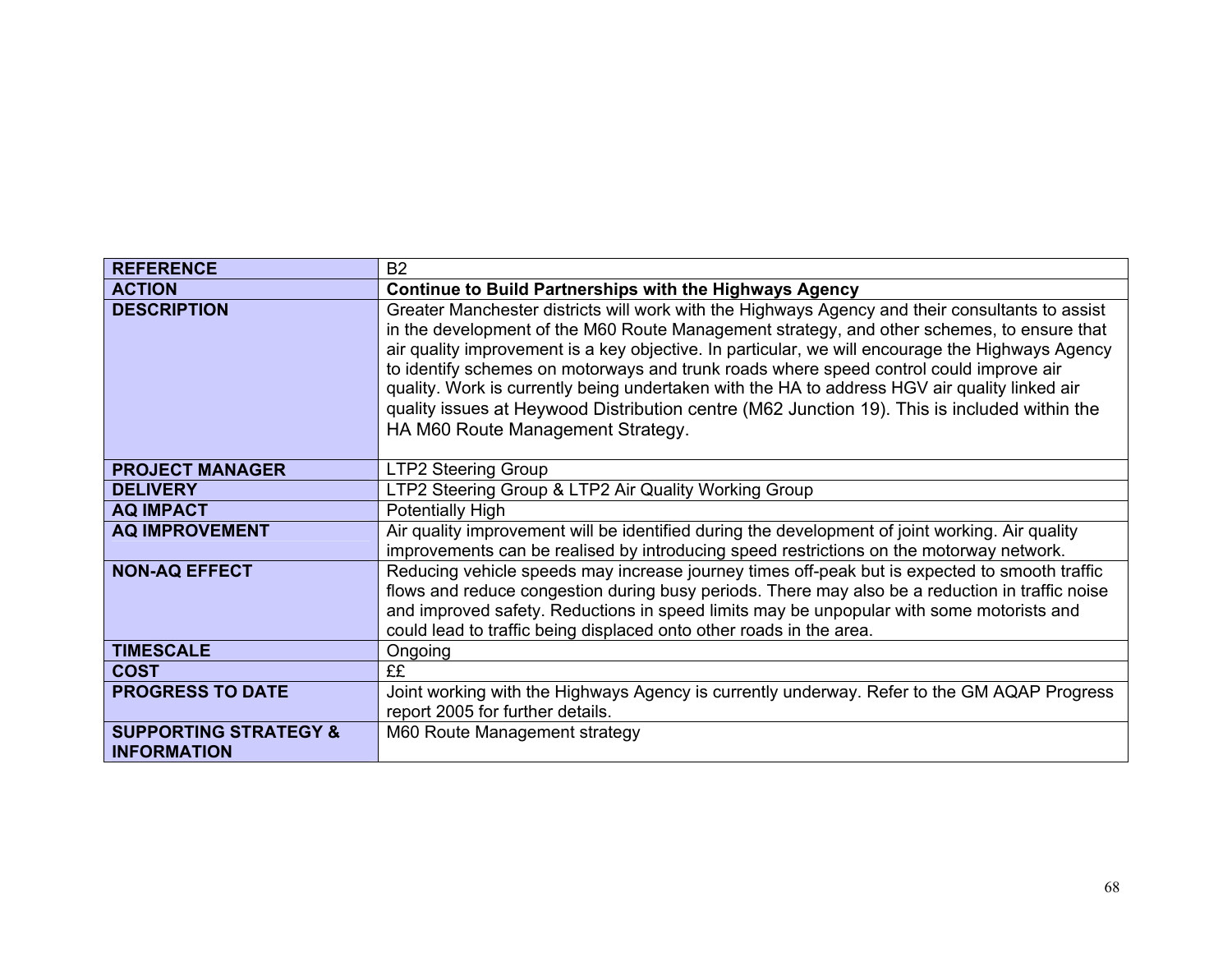| <b>REFERENCE</b>                                       | B <sub>3</sub>                                                                                                                                                                                                                                                                                                                                                                                                                                                                                                                                                                                                                                  |
|--------------------------------------------------------|-------------------------------------------------------------------------------------------------------------------------------------------------------------------------------------------------------------------------------------------------------------------------------------------------------------------------------------------------------------------------------------------------------------------------------------------------------------------------------------------------------------------------------------------------------------------------------------------------------------------------------------------------|
| <b>ACTION</b>                                          | Road user and workplace-parking charges                                                                                                                                                                                                                                                                                                                                                                                                                                                                                                                                                                                                         |
| <b>DESCRIPTION</b>                                     | Explore the contribution that road user and workplace-parking charges might make to the<br>improvement of air quality. Any consideration of such charging schemes will take place in<br>accordance with the following conditions:<br>Full consultation with residents, businesses and other stakeholders will be carried out.<br>New high quality alternatives such as Metrolink and Quality Bus Corridors must be<br>significantly advanced before charges can be introduced.<br>A regional approach to charging must be taken to ensure that it does not harm overall<br>competitiveness and areas introducing charges are not disadvantaged. |
| <b>PROJECT MANAGER</b>                                 | <b>LTP2 Steering Group</b>                                                                                                                                                                                                                                                                                                                                                                                                                                                                                                                                                                                                                      |
| <b>DELIVERY</b>                                        | LTP2 Steering Group, AGMA, Highways Agency, GM Districts                                                                                                                                                                                                                                                                                                                                                                                                                                                                                                                                                                                        |
| <b>AQ IMPACT</b>                                       | High                                                                                                                                                                                                                                                                                                                                                                                                                                                                                                                                                                                                                                            |
| <b>AQ IMPROVEMENT</b>                                  | Could have a significant positive impact depending on the amount of traffic reduction achieved,<br>which in turn will result in holistic air emission reductions.                                                                                                                                                                                                                                                                                                                                                                                                                                                                               |
| <b>NON-AQ EFFECT</b>                                   | Congestion would be considerably reduced. Public transport would operate more reliably, and<br>would potentially gain increased patronage transferring from the car. There could be adverse<br>impacts on businesses within the charging zone, especially near the cordon, as a result of<br>drivers going elsewhere to avoid paying the charge.                                                                                                                                                                                                                                                                                                |
| <b>TIMESCALE</b>                                       | Ongoing                                                                                                                                                                                                                                                                                                                                                                                                                                                                                                                                                                                                                                         |
| <b>COST</b>                                            | £ to research, ££££ to implement                                                                                                                                                                                                                                                                                                                                                                                                                                                                                                                                                                                                                |
| <b>PROGRESS TO DATE</b>                                | Refer to the GM AQAP Progress report 2005 for further details.                                                                                                                                                                                                                                                                                                                                                                                                                                                                                                                                                                                  |
| <b>SUPPORTING STRATEGY &amp;</b><br><b>INFORMATION</b> |                                                                                                                                                                                                                                                                                                                                                                                                                                                                                                                                                                                                                                                 |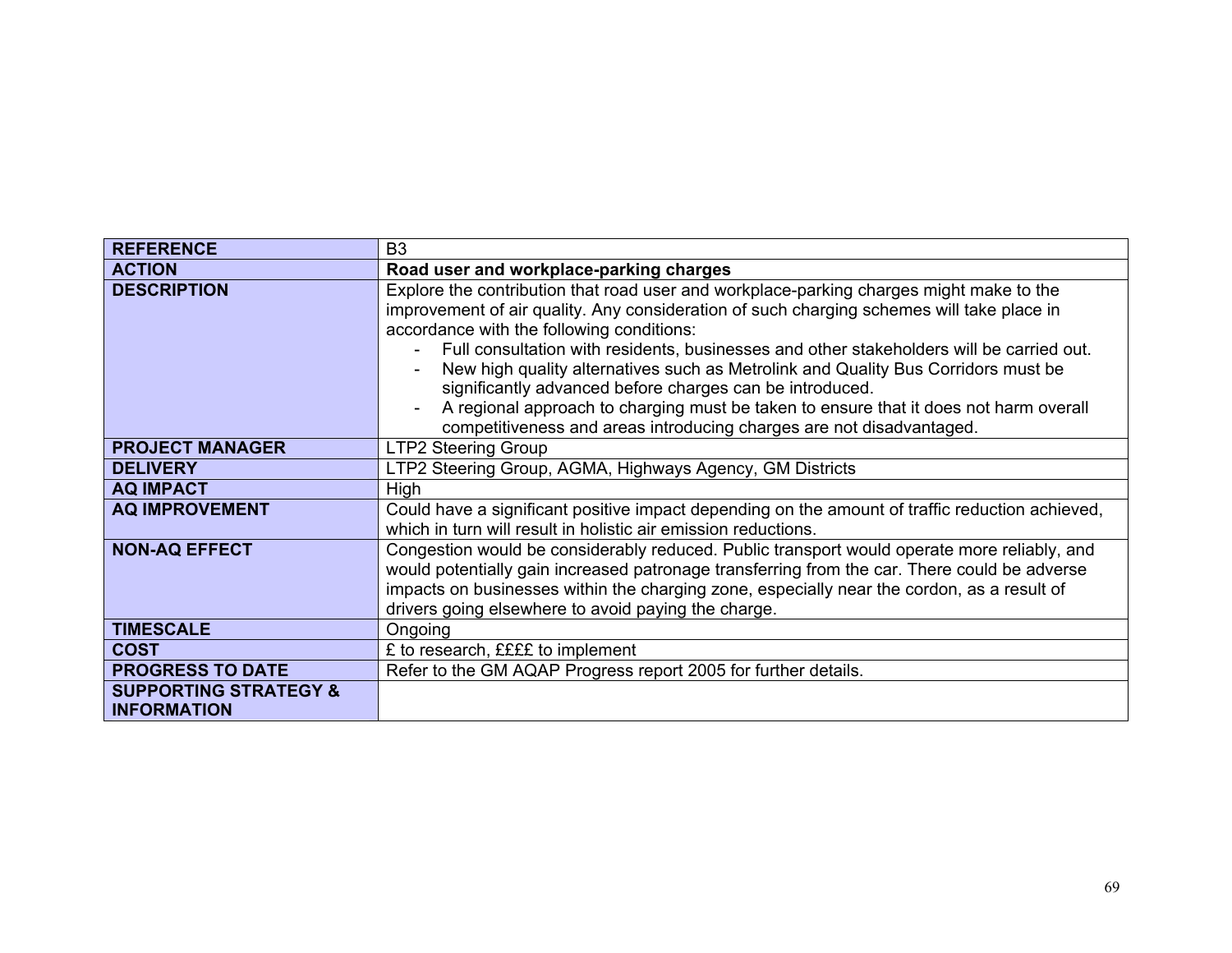| <b>REFERENCE</b>                 | B4                                                                                                  |
|----------------------------------|-----------------------------------------------------------------------------------------------------|
| <b>ACTION</b>                    | <b>Employ Greater Manchester Travel Plan Co-ordinator</b>                                           |
| <b>DESCRIPTION</b>               | Post to effectively deliver and co-ordinate Greater Manchester wide "Smarter Choice" initiatives.   |
| <b>PROJECT MANAGER</b>           | <b>LTP2 Steering Group</b>                                                                          |
| <b>DELIVERY</b>                  | <b>LTP2 Steering Group</b>                                                                          |
| <b>AQ IMPACT</b>                 | Low                                                                                                 |
| <b>AQ IMPROVEMENT</b>            | Increased number of trips by sustainable, low pollution modes at the expense of car journeys will   |
|                                  | reduce transport related air emissions                                                              |
| <b>NON-AQ EFFECT</b>             | Positive health impacts of increased number of journeys made by "active" modes i.e. walking         |
|                                  | and cycling. Increased travel choice will result in increased accessibility to essential education, |
|                                  | employment, healthcare and leisure opportunities. Reduced congestion. Improved "segment"            |
|                                  | working and delivery of LTP2.                                                                       |
| <b>TIMESCALE</b>                 | Ongoing                                                                                             |
| <b>COST</b>                      | ££                                                                                                  |
| <b>PROGRESS TO DATE</b>          | Post has successfully been in place since the LTP1 period                                           |
| <b>SUPPORTING STRATEGY &amp;</b> | LTP2 "Smarter Choices" initiatives, draft Greater Manchester travel plan supplementary planning     |
| <b>INFORMATION</b>               | guidance, GM Smarter Choice Strategy                                                                |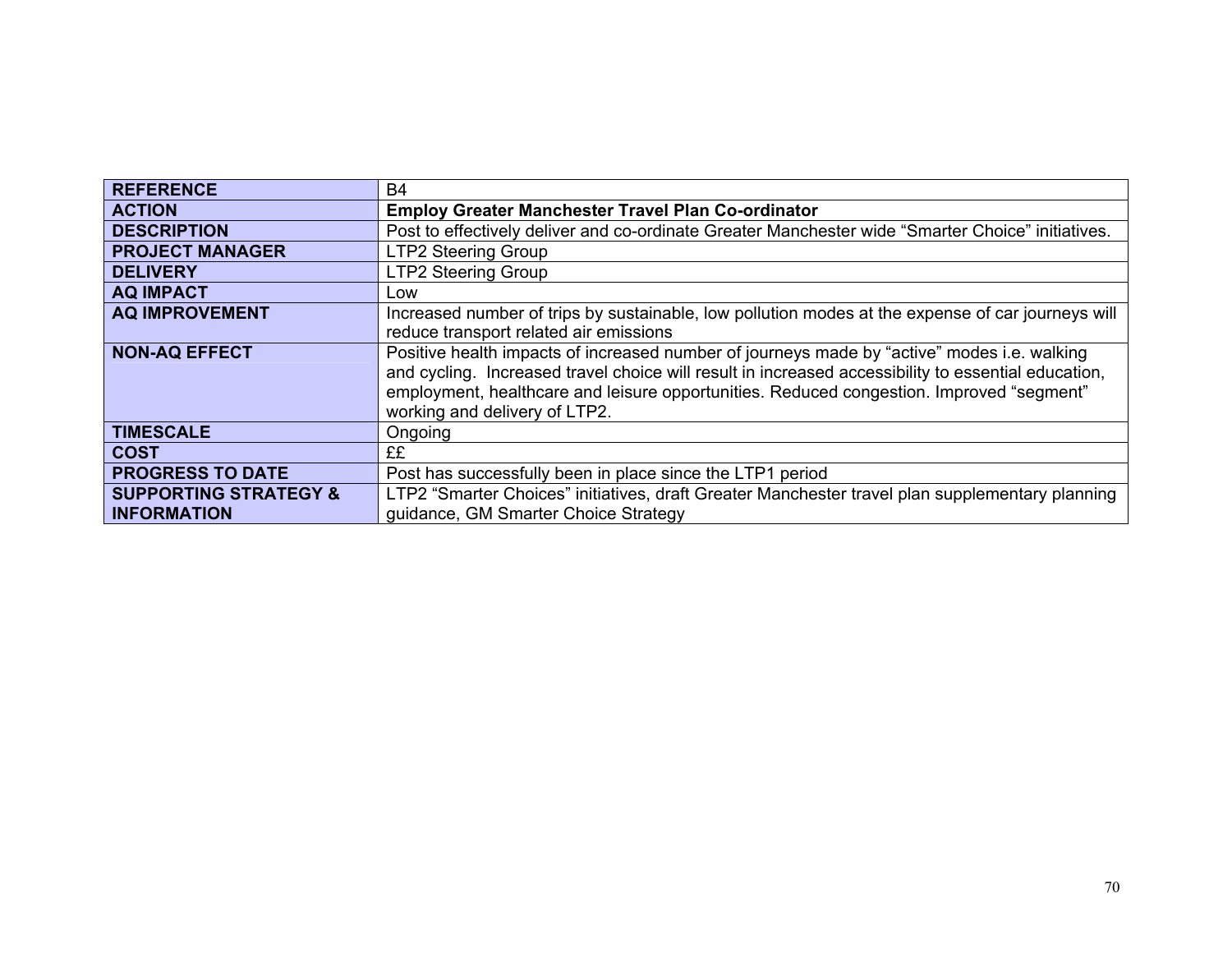| <b>REFERENCE</b>                 | B <sub>5</sub>                                                                             |
|----------------------------------|--------------------------------------------------------------------------------------------|
| <b>ACTION</b>                    | Work Jointly with the Manchester "The Green Energy Revolution" Programme                   |
| <b>DESCRIPTION</b>               | Manchester: The Green Energy Revolution is a Manchester Knowledge Capital initiative aimed |
|                                  | at reducing transport and non-transport linked carbon dioxide emissions.                   |
| <b>PROJECT MANAGER</b>           | <b>LTP2 Steering Group</b>                                                                 |
| <b>DELIVERY</b>                  | <b>LTP2 Steering Group</b>                                                                 |
| <b>AQ IMPACT</b>                 | LOW                                                                                        |
| <b>AQ IMPROVEMENT</b>            | Carbon dioxide reductions                                                                  |
| <b>NON-AQ EFFECT</b>             | Carbon dioxide reductions                                                                  |
| <b>TIMESCALE</b>                 | Ongoing                                                                                    |
| <b>COST</b>                      | £                                                                                          |
| <b>PROGRESS TO DATE</b>          | Consulted as part of the LTP2 process                                                      |
| <b>SUPPORTING STRATEGY &amp;</b> | "Manchester: The Green Energy Revolution", (2005) Quantum Strategy & Technology &          |
| <b>INFORMATION</b>               | <b>Partners</b>                                                                            |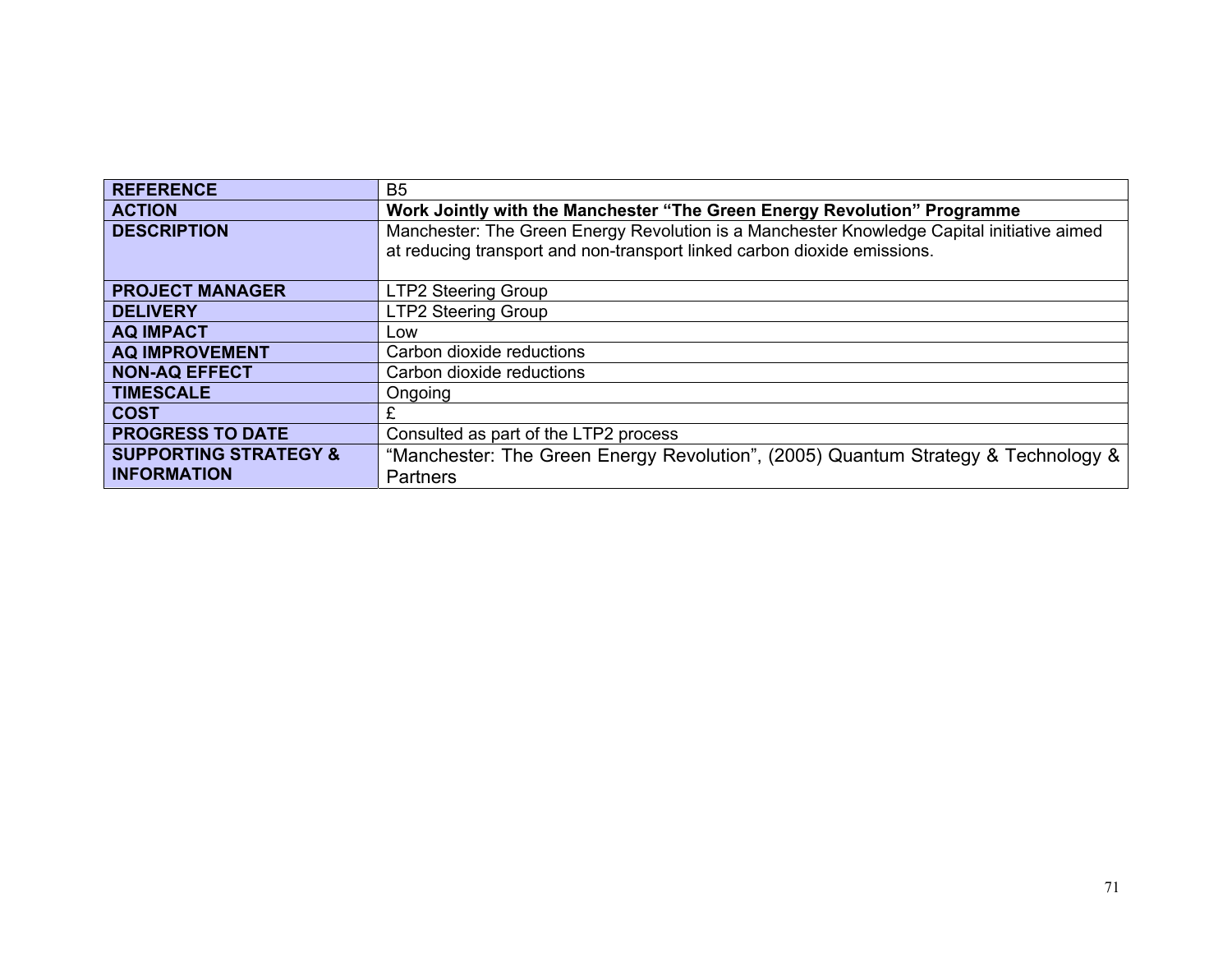## **C: GM Freight Quality Partnership (FQP) Air Quality Actions**

| <b>REFERENCE</b>                 | C1                                                                                               |
|----------------------------------|--------------------------------------------------------------------------------------------------|
| <b>ACTION</b>                    | Promote & Develop Freight Air Quality Best Practice Guidance                                     |
| <b>DESCRIPTION</b>               | Promotion of appropriate air emission reduction practices, fuels, and technologies including     |
|                                  | lower emission vehicle specifications, driver training, vehicle tuning, and journey planning for |
|                                  | circulation amongst HGV and fleet operators                                                      |
| <b>PROJECT MANAGER</b>           | FQP in partnership with LTP2 Air Quality Working Group                                           |
| <b>DELIVERY</b>                  | LTP2 Air Quality Working Group                                                                   |
| <b>AQ IMPACT</b>                 | Medium                                                                                           |
| <b>AQ IMPROVEMENT</b>            | Without a measure of the rate at which operators adopt measures it is not possible to quantify   |
|                                  | the improvement in HGV emissions that may be expected, but if campaigns were successful a        |
|                                  | significant improvement could be expected. Road freight key source of harmful emissions in       |
|                                  | Greater Manchester.                                                                              |
| <b>NON-AQ EFFECT</b>             | Fuel bills to operators should be reduced, as will the general sustainability impact of HGVs.    |
|                                  | However, there is a view that servicing and maintenance costs of alternatively fuelled vehicles  |
|                                  | may rise.                                                                                        |
| <b>TIMESCALE</b>                 | 2006                                                                                             |
| <b>COST</b>                      | £                                                                                                |
| <b>PROGRESS TO DATE</b>          | Refer to the GM AQAP Progress report 2005 for further details.                                   |
| <b>SUPPORTING STRATEGY &amp;</b> | <b>LTP2 Freight Strategy</b>                                                                     |
| <b>INFORMATION</b>               |                                                                                                  |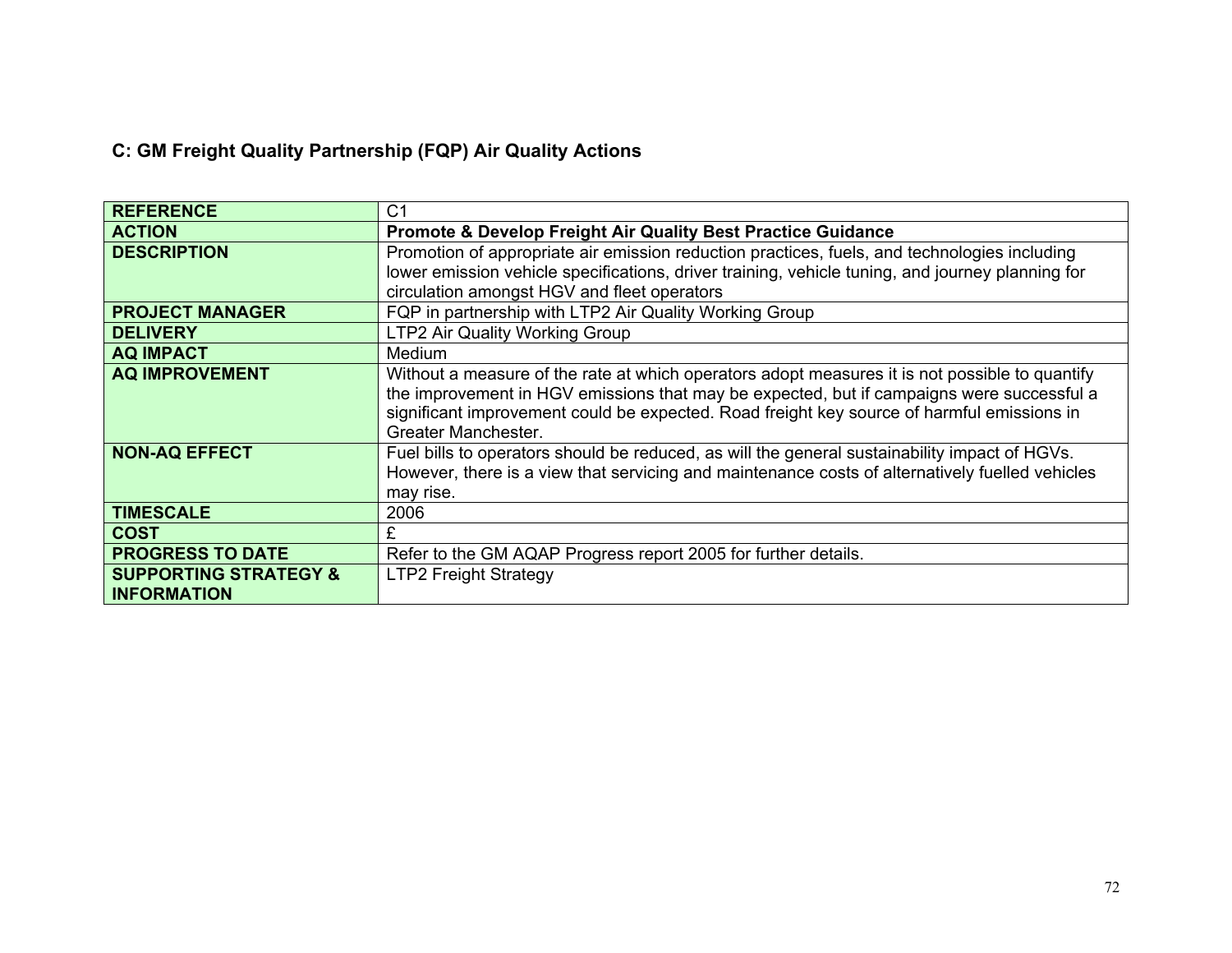| <b>REFERENCE</b>                 | C <sub>2</sub>                                                                          |
|----------------------------------|-----------------------------------------------------------------------------------------|
| <b>ACTION</b>                    | <b>Produce Greater Manchester Drivers Freight Map</b>                                   |
| <b>DESCRIPTION</b>               | Produce Greater Manchester Drivers Freight Map to aid journey planning                  |
| <b>PROJECT MANAGER</b>           | FQP                                                                                     |
| <b>DELIVERY</b>                  | <b>FQP</b>                                                                              |
| <b>AQ IMPACT</b>                 | Low                                                                                     |
| <b>AQ IMPROVEMENT</b>            | Improved journey planning results in lower fuel usage and reduced emissions.            |
| <b>NON-AQ EFFECT</b>             | Contributes towards lower congestion and cost savings through improved fuel efficiency. |
| <b>TIMESCALE</b>                 | Complete                                                                                |
| <b>COST</b>                      |                                                                                         |
| <b>PROGRESS TO DATE</b>          | Complete                                                                                |
| <b>SUPPORTING STRATEGY &amp;</b> | LTP2 Freight Strategy, Greater Manchester Drivers Freight Map                           |
| <b>INFORMATION</b>               |                                                                                         |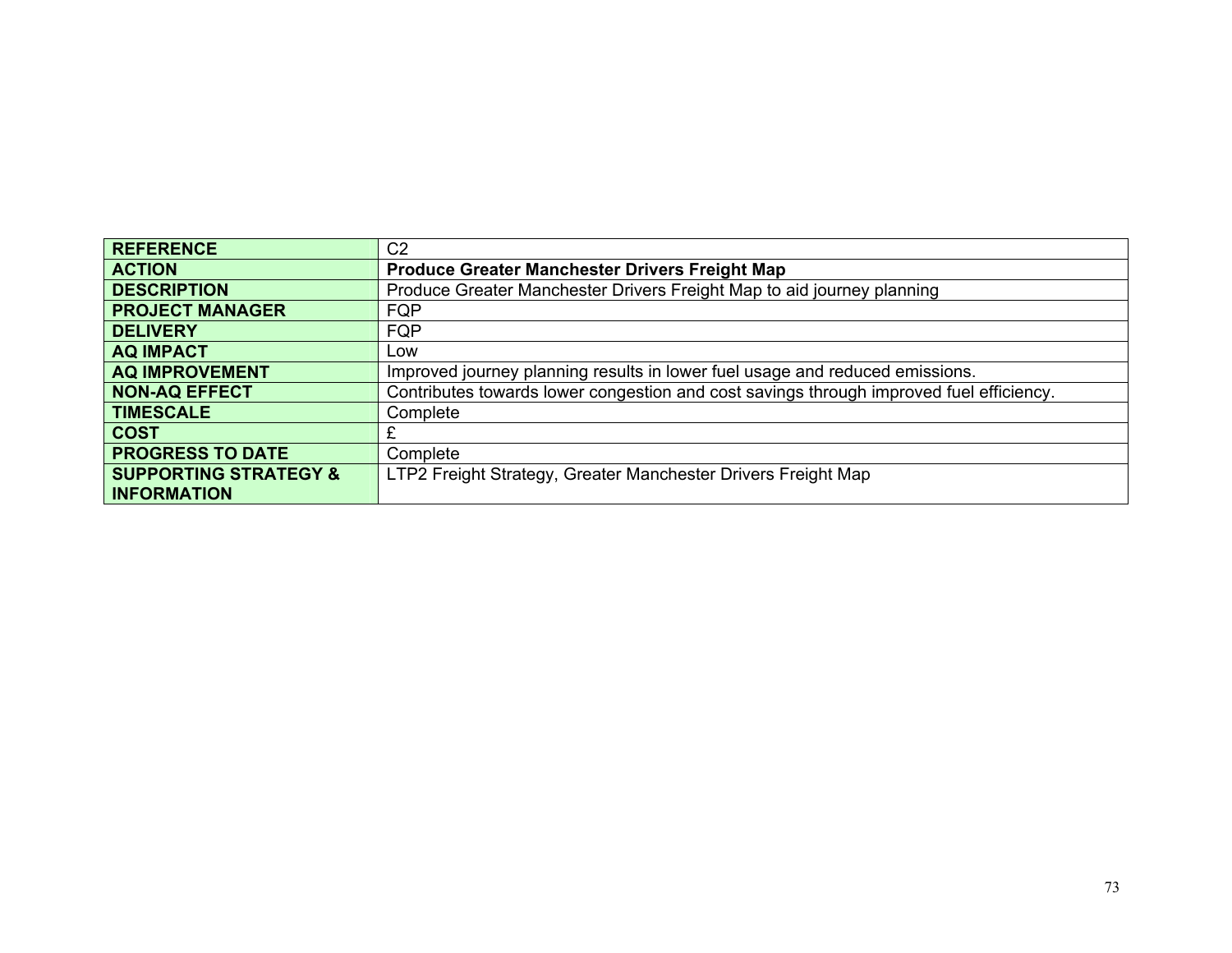| <b>REFERENCE</b>                                       | C <sub>3</sub>                                                                                                                                                                                                                                                                                                                                          |
|--------------------------------------------------------|---------------------------------------------------------------------------------------------------------------------------------------------------------------------------------------------------------------------------------------------------------------------------------------------------------------------------------------------------------|
| <b>ACTION</b>                                          | <b>Sustainable Distribution Guidance</b>                                                                                                                                                                                                                                                                                                                |
| <b>DESCRIPTION</b>                                     | Seek the support and guidance of Central Government in relation to the promotion and<br>implementation of Sustainable Distribution guidance amongst commercial operations and other<br>agencies in the region.<br>Consult with Central government<br>Disseminate Sustainable Distribution guidance to relevant stakeholders<br>Engage vehicle operators |
| <b>PROJECT MANAGER</b>                                 | FQP                                                                                                                                                                                                                                                                                                                                                     |
| <b>DELIVERY</b>                                        | <b>FQP, District Fleet Managers</b>                                                                                                                                                                                                                                                                                                                     |
| <b>AQ IMPACT</b>                                       | Low                                                                                                                                                                                                                                                                                                                                                     |
| <b>AQ IMPROVEMENT</b>                                  | More efficient distribution should lead to fewer miles being run and therefore lower emissions.                                                                                                                                                                                                                                                         |
| <b>NON-AQ EFFECT</b>                                   | More efficient distribution should lead to fewer miles being run and therefore financial savings will<br>be realised.                                                                                                                                                                                                                                   |
| <b>TIMESCALE</b>                                       | 2006                                                                                                                                                                                                                                                                                                                                                    |
| <b>COST</b>                                            | £                                                                                                                                                                                                                                                                                                                                                       |
| <b>PROGRESS TO DATE</b>                                | Refer to the GM AQAP Progress report 2005 for further details.                                                                                                                                                                                                                                                                                          |
| <b>SUPPORTING STRATEGY &amp;</b><br><b>INFORMATION</b> | <b>LTP2 Freight Strategy</b>                                                                                                                                                                                                                                                                                                                            |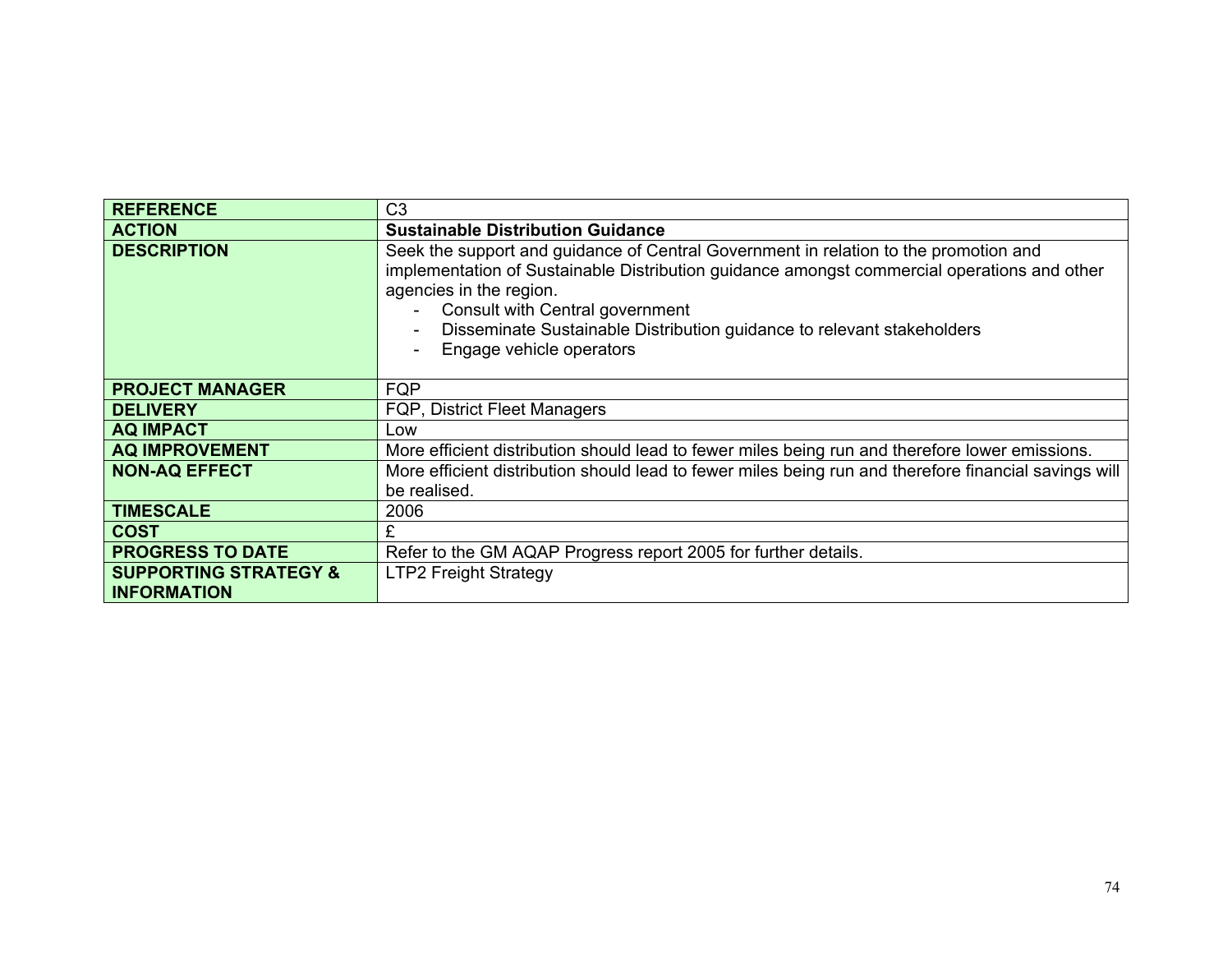| <b>REFERENCE</b>                 | C <sub>4</sub>                                                                                       |
|----------------------------------|------------------------------------------------------------------------------------------------------|
| <b>ACTION</b>                    | <b>Night time Freight Deliveries</b>                                                                 |
| <b>DESCRIPTION</b>               | Examine the feasibility of night-time deliveries by investigating the relaxation of delivery curfews |
|                                  | relating to existing or proposed commercial premises, ensuring that there is a full consideration    |
|                                  | of the potential noise/nuisance impact.                                                              |
| <b>PROJECT MANAGER</b>           | <b>FQP</b>                                                                                           |
| <b>DELIVERY</b>                  | FQP, GMTU, LTP2 Air Quality Working Group                                                            |
| <b>AQ IMPACT</b>                 | Low                                                                                                  |
| <b>AQ IMPROVEMENT</b>            | The transfer of goods vehicle journeys from day to night will reduce congestion during the day on    |
|                                  | major routes. Emission reductions should occur due to quieter roads resulting in more fuel-          |
|                                  | efficient driving practices.                                                                         |
| <b>NON-AQ EFFECT</b>             | Reduced congestion, reduced journey times, and less driver fatigue/stress, however there is a        |
|                                  | potential for greater noise nuisance during the night.                                               |
| <b>TIMESCALE</b>                 | 2007                                                                                                 |
| <b>COST</b>                      | ££                                                                                                   |
| <b>PROGRESS TO DATE</b>          | Refer to the GM AQAP Progress report 2005 for further details.                                       |
| <b>SUPPORTING STRATEGY &amp;</b> | <b>LTP2 Freight Strategy</b>                                                                         |
| <b>INFORMATION</b>               |                                                                                                      |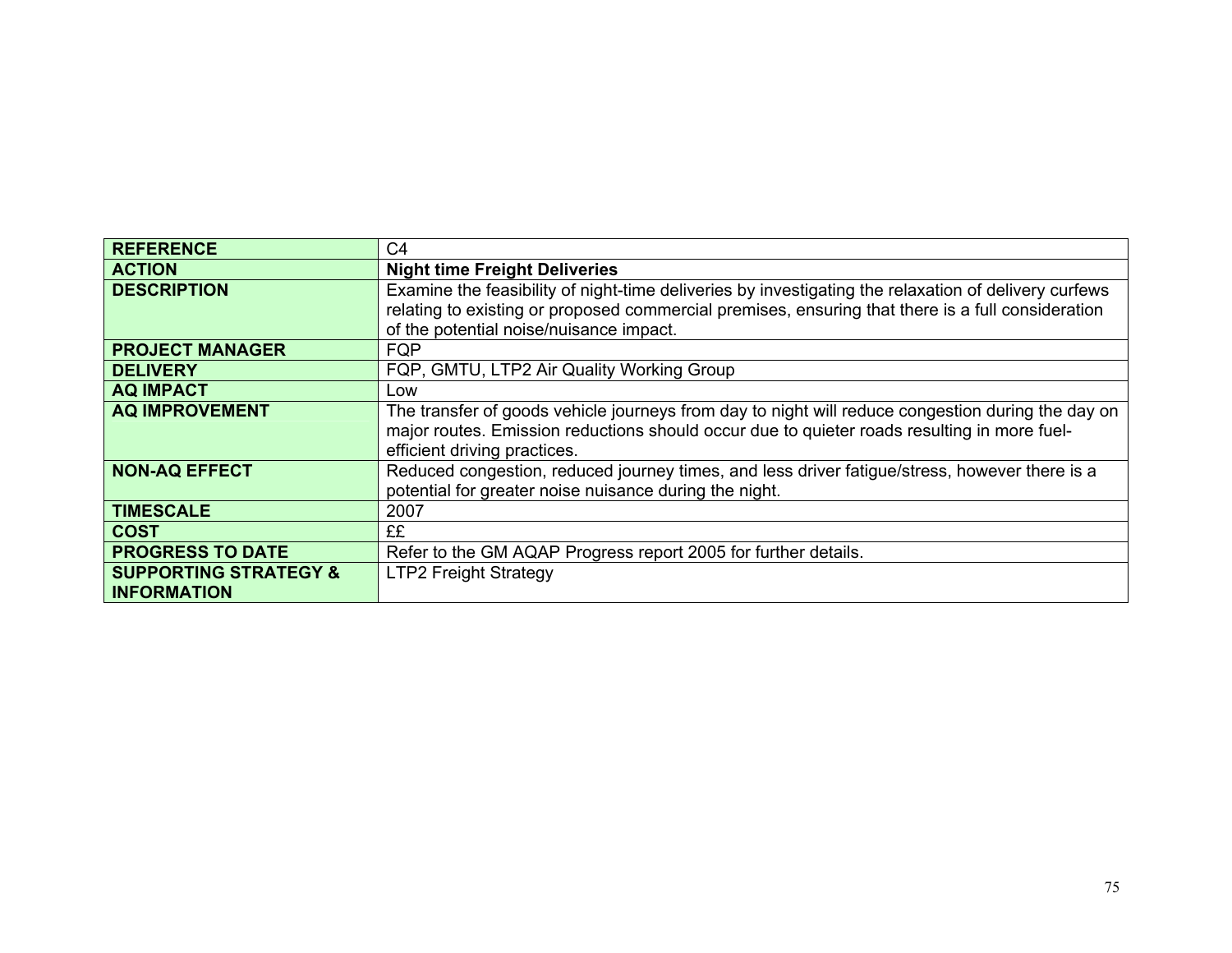| <b>REFERENCE</b>                 | C <sub>5</sub>                                                                                                                                                                               |
|----------------------------------|----------------------------------------------------------------------------------------------------------------------------------------------------------------------------------------------|
| <b>ACTION</b>                    | Identify And Address Key Environmental Impact Points for Freight on the Road And Rail                                                                                                        |
|                                  | <b>Network</b>                                                                                                                                                                               |
| <b>DESCRIPTION</b>               | Assessment of all points on the road/rail network where freight has the biggest detrimental<br>impact, or has the potential to have a positive impact, on the environment, and implement any |
|                                  | feasible actions.                                                                                                                                                                            |
| <b>PROJECT MANAGER</b>           | FQP                                                                                                                                                                                          |
| <b>DELIVERY</b>                  | FQP, LTP2 Air Quality Working Group, GMTU                                                                                                                                                    |
| <b>AQ IMPACT</b>                 | Medium                                                                                                                                                                                       |
| <b>AQ IMPROVEMENT</b>            | Potential air quality improvements could be high, depending on the actions identified and the                                                                                                |
|                                  | funds available to implement them.                                                                                                                                                           |
| <b>NON-AQ EFFECT</b>             | It may lead to reductions in congestion and general nuisance problems from HGVs and improve                                                                                                  |
|                                  | rail use.                                                                                                                                                                                    |
| <b>TIMESCALE</b>                 | 2007                                                                                                                                                                                         |
| <b>COST</b>                      | ££                                                                                                                                                                                           |
| <b>PROGRESS TO DATE</b>          | Refer to the GM AQAP Progress report 2005 for further details.                                                                                                                               |
| <b>SUPPORTING STRATEGY &amp;</b> | <b>LTP2 Freight Strategy</b>                                                                                                                                                                 |
| <b>INFORMATION</b>               |                                                                                                                                                                                              |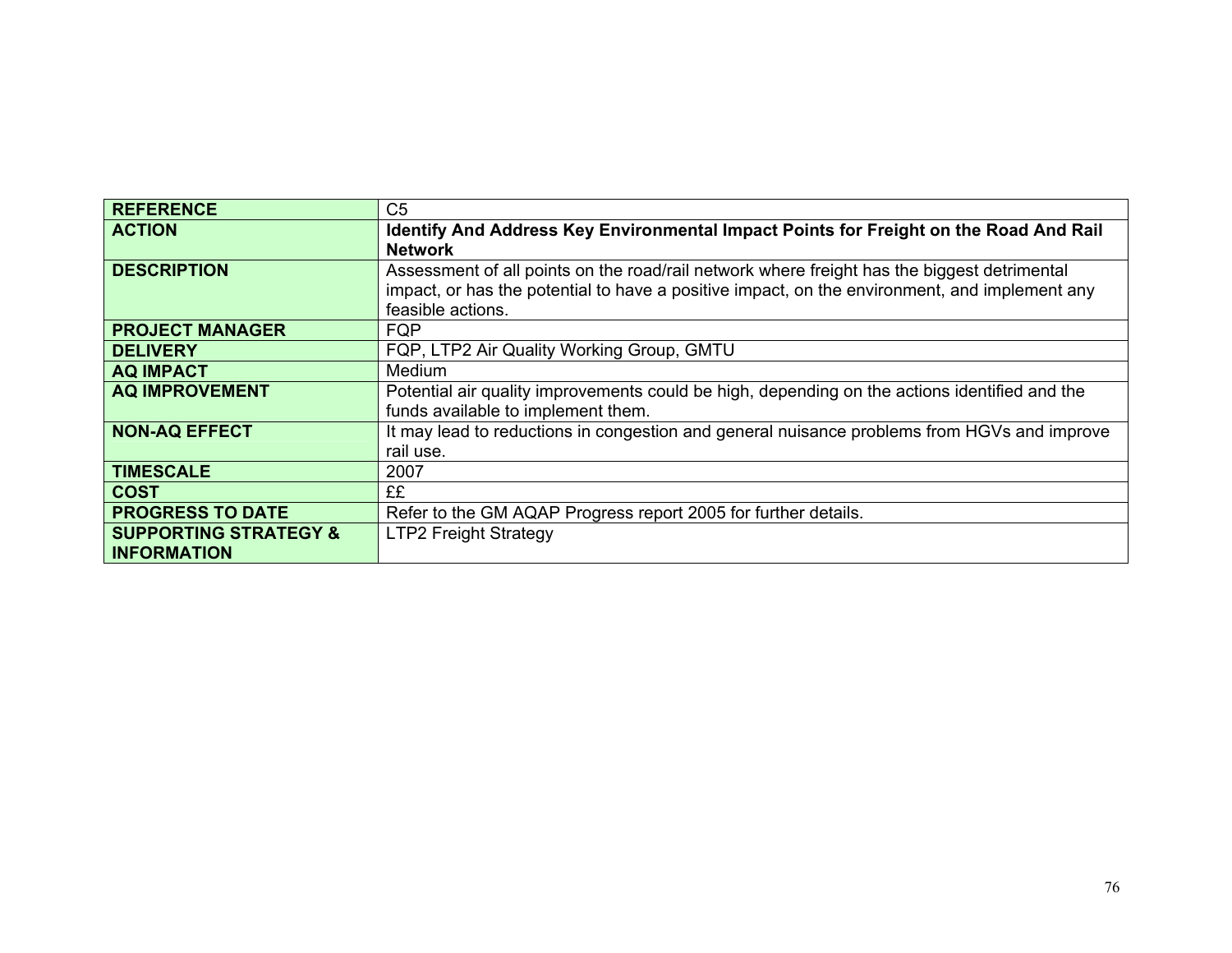### **D: GMPTE Air Quality Actions**

| <b>REFERENCE</b>                                       | D <sub>1</sub>                                                                                       |
|--------------------------------------------------------|------------------------------------------------------------------------------------------------------|
| <b>ACTION</b>                                          | <b>Work With Bus Operators To Reduce Bus Emissions</b>                                               |
| <b>DESCRIPTION</b>                                     | This will include grant-aid for low-pollution technology and changes to conditions for services that |
|                                                        | <b>GMPTE</b> procures:                                                                               |
|                                                        | Issue grants to operators to encourage low pollution technology                                      |
|                                                        | Research and revise GMPTE procurement contracts and integrate appropriate conditions                 |
|                                                        | aimed at reducing emissions                                                                          |
|                                                        | Research, develop and trial new technologies                                                         |
|                                                        | Provide driver training aimed at improving fuel efficiency                                           |
| <b>PROJECT MANAGER</b>                                 | <b>GMPTE</b>                                                                                         |
| <b>DELIVERY</b>                                        | <b>GMPTE, LTP2 Air Quality Working Group</b>                                                         |
| <b>AQ IMPACT</b>                                       | High                                                                                                 |
| <b>AQ IMPROVEMENT</b>                                  | There is potential for significant reduction in particulates, NOX and CO2 emitted by buses in        |
|                                                        | Greater Manchester.                                                                                  |
| <b>NON-AQ EFFECT</b>                                   | Creation of local employment and encouragement of local entrepreneurs who wish to develop            |
|                                                        | clean vehicle technologies. It will help to raise awareness of sustainability issues. Increased fuel |
|                                                        | efficiency will lead to financial gains.                                                             |
| <b>TIMESCALE</b>                                       | Ongoing                                                                                              |
| <b>COST</b>                                            | £££                                                                                                  |
| <b>PROGRESS TO DATE</b>                                | Refer to the GM AQAP Progress report 2005 for further details.                                       |
| <b>SUPPORTING STRATEGY &amp;</b><br><b>INFORMATION</b> |                                                                                                      |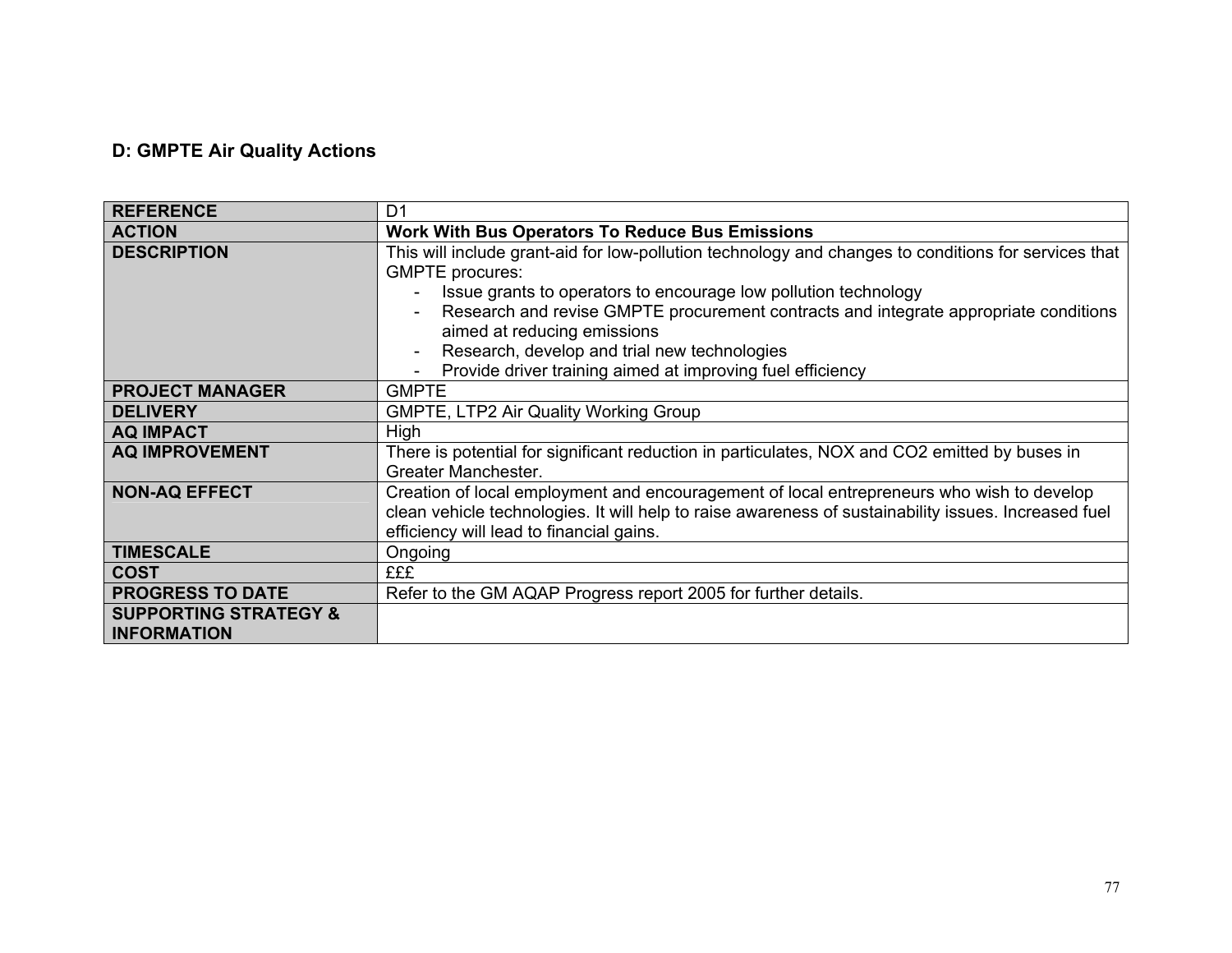| <b>REFERENCE</b>                                       | D <sub>2</sub>                                                                               |
|--------------------------------------------------------|----------------------------------------------------------------------------------------------|
| <b>ACTION</b>                                          | Set Up Bus Quality Agreements (BQA) that Include Challenging Air Quality Standards           |
| <b>DESCRIPTION</b>                                     | Research and revise Bus Quality Agreements and integrate appropriate conditions aimed at     |
|                                                        | reducing emissions.                                                                          |
| <b>PROJECT MANAGER</b>                                 | <b>GMPTE</b>                                                                                 |
| <b>DELIVERY</b>                                        | <b>GMPTE, District Transport Managers</b>                                                    |
| <b>AQ IMPACT</b>                                       | Medium                                                                                       |
| <b>AQ IMPROVEMENT</b>                                  | Air emission reductions will vary depending on what measures are implemented; however, there |
|                                                        | is a great deal of potential for improvement.                                                |
| <b>NON-AQ EFFECT</b>                                   | It will help to ensure that better quality buses are used on Quality Bus Corridors. Improved |
|                                                        | accessibility.                                                                               |
| <b>TIMESCALE</b>                                       | Ongoing                                                                                      |
| <b>COST</b>                                            | ££                                                                                           |
| <b>PROGRESS TO DATE</b>                                | Refer to the GM AQAP Progress report 2005 for further details.                               |
| <b>SUPPORTING STRATEGY &amp;</b><br><b>INFORMATION</b> |                                                                                              |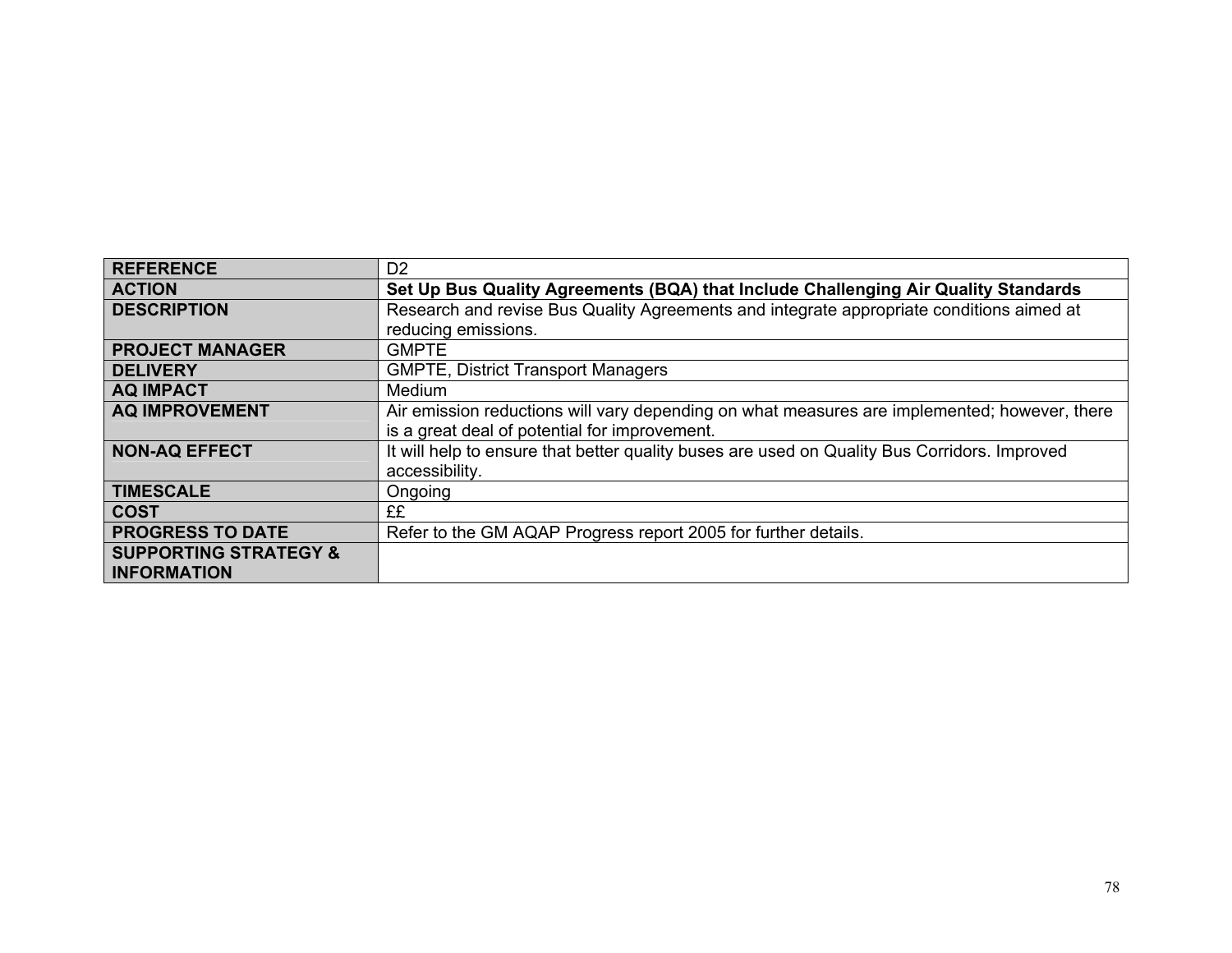| <b>REFERENCE</b>                 | D <sub>3</sub>                                                                               |
|----------------------------------|----------------------------------------------------------------------------------------------|
| <b>ACTION</b>                    | <b>Traffic Regulation Conditions</b>                                                         |
| <b>DESCRIPTION</b>               | Investigate the feasibility of applying new Traffic Regulation Conditions on buses on highly |
|                                  | polluted corridors e.g. Oxford Rd/Stockport Road.                                            |
| <b>PROJECT MANAGER</b>           | <b>GMPTE</b>                                                                                 |
| <b>DELIVERY</b>                  | <b>GMPTE</b>                                                                                 |
| <b>AQ IMPACT</b>                 | Low                                                                                          |
| <b>AQ IMPROVEMENT</b>            | Lower emissions associated with buses in targeted area.                                      |
| <b>NON-AQ EFFECT</b>             | Improved streetscape/environment.                                                            |
| <b>TIMESCALE</b>                 | 2006                                                                                         |
| <b>COST</b>                      | £                                                                                            |
| <b>PROGRESS TO DATE</b>          | New action                                                                                   |
| <b>SUPPORTING STRATEGY &amp;</b> |                                                                                              |
| <b>INFORMATION</b>               |                                                                                              |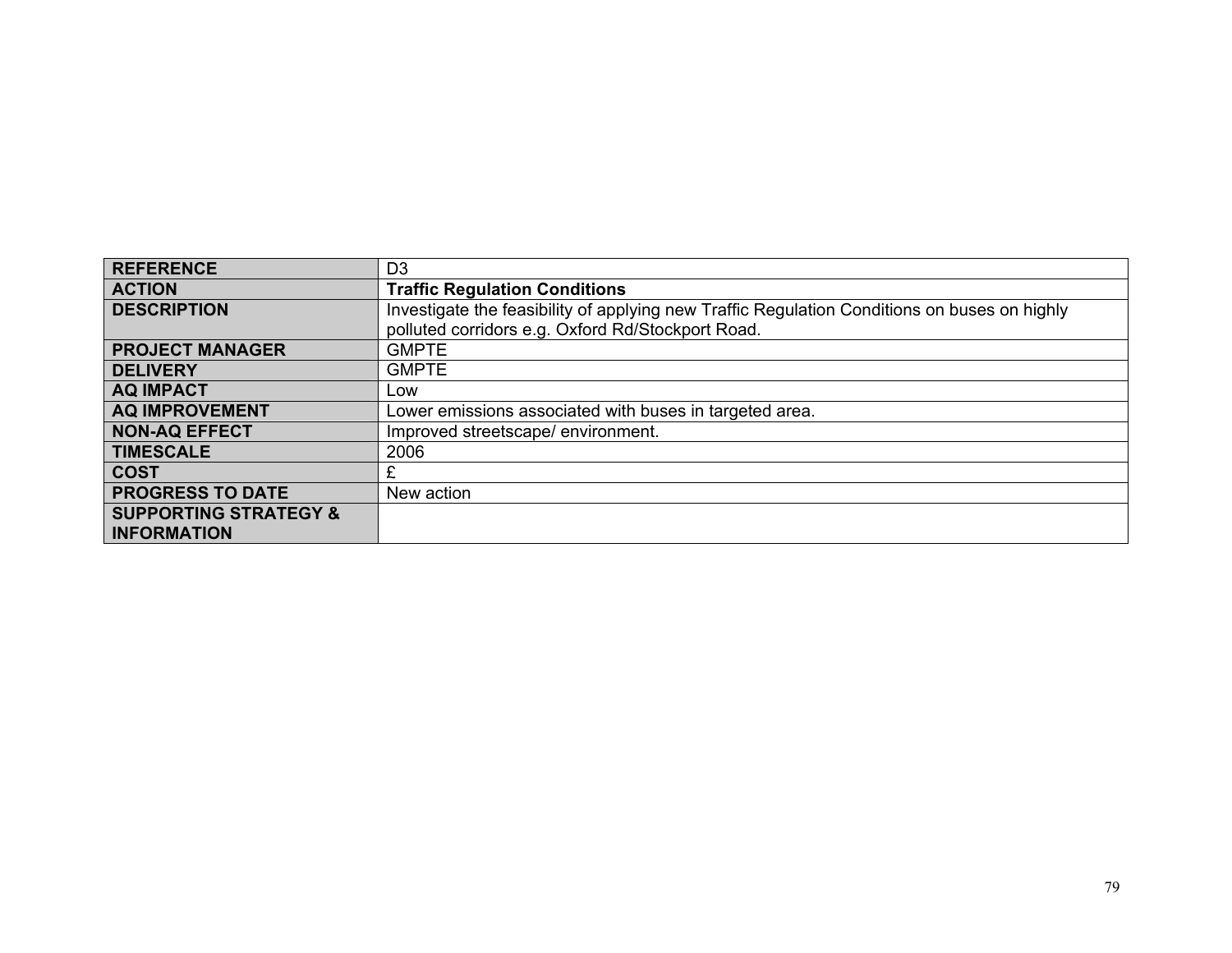| <b>REFERENCE</b>                                       | D <sub>4</sub>                                                                                                                                                                                                                                                                                                                                                                                                                                                                                                                                                                                                                                                                                                                                                                                                                                                                                             |
|--------------------------------------------------------|------------------------------------------------------------------------------------------------------------------------------------------------------------------------------------------------------------------------------------------------------------------------------------------------------------------------------------------------------------------------------------------------------------------------------------------------------------------------------------------------------------------------------------------------------------------------------------------------------------------------------------------------------------------------------------------------------------------------------------------------------------------------------------------------------------------------------------------------------------------------------------------------------------|
| <b>ACTION</b>                                          | <b>Real time information</b>                                                                                                                                                                                                                                                                                                                                                                                                                                                                                                                                                                                                                                                                                                                                                                                                                                                                               |
| <b>DESCRIPTION</b>                                     | Continue with the programme of upgrading to provide real time information on the public                                                                                                                                                                                                                                                                                                                                                                                                                                                                                                                                                                                                                                                                                                                                                                                                                    |
|                                                        | transport network.                                                                                                                                                                                                                                                                                                                                                                                                                                                                                                                                                                                                                                                                                                                                                                                                                                                                                         |
| <b>PROJECT MANAGER</b>                                 | <b>GMPTE</b>                                                                                                                                                                                                                                                                                                                                                                                                                                                                                                                                                                                                                                                                                                                                                                                                                                                                                               |
| <b>DELIVERY</b>                                        | GMPTE, Districts, GM LTP2 Steering Group                                                                                                                                                                                                                                                                                                                                                                                                                                                                                                                                                                                                                                                                                                                                                                                                                                                                   |
| <b>AQ IMPACT</b>                                       | Low                                                                                                                                                                                                                                                                                                                                                                                                                                                                                                                                                                                                                                                                                                                                                                                                                                                                                                        |
| <b>AQ IMPROVEMENT</b>                                  | The provision of real time information makes public transport more competitive against the car. It<br>can remove the uncertainty of using the network making public transport more attractive,<br>especially for non-users. The result is that emissions are reduced and air quality can be<br>improved. Furthermore, operators can use real time information for monitoring purposes. It can<br>allow buses to be turned short if bunching is occurring for instance, reducing the number of<br>'wasted' miles, and as a result, reducing emissions. Speculatively it could give us information<br>about the pinch points for buses - i.e. where buses are held up. We could target these<br>pinchpoints by bus priority measures so that buses get through more quickly. This will reduce<br>bus emissions and, by improving bus journey times, attract more people away from cars.                      |
| <b>NON-AQ EFFECT</b>                                   | Real time information systems remove some of the uncertainty of travelling by public transport.<br>With constantly updated information the passenger can avoid lengthy waits at a cold bus stop or<br>train station by using the information provided to ensure that they arrive at the stop at the time<br>the service is actually going to arrive, as opposed to the time the service is supposed to arrive.<br>With constantly updated information passengers can see whether or not their service has<br>already left, is running late, or even if it has been cancelled, before they have even left their<br>house or place of work. The equipment used to operate real time information systems can also<br>be used for monitoring purposes. This can result in improved reliability of the network and so an<br>improved service for passengers, as well as a reduction in costs for the operators. |
| <b>TIMESCALE</b>                                       | Ongoing                                                                                                                                                                                                                                                                                                                                                                                                                                                                                                                                                                                                                                                                                                                                                                                                                                                                                                    |
| <b>COST</b>                                            | <b>EEEE</b>                                                                                                                                                                                                                                                                                                                                                                                                                                                                                                                                                                                                                                                                                                                                                                                                                                                                                                |
| <b>PROGRESS TO DATE</b>                                | Refer to the GM AQAP Progress report 2005 for further details.                                                                                                                                                                                                                                                                                                                                                                                                                                                                                                                                                                                                                                                                                                                                                                                                                                             |
| <b>SUPPORTING STRATEGY &amp;</b><br><b>INFORMATION</b> |                                                                                                                                                                                                                                                                                                                                                                                                                                                                                                                                                                                                                                                                                                                                                                                                                                                                                                            |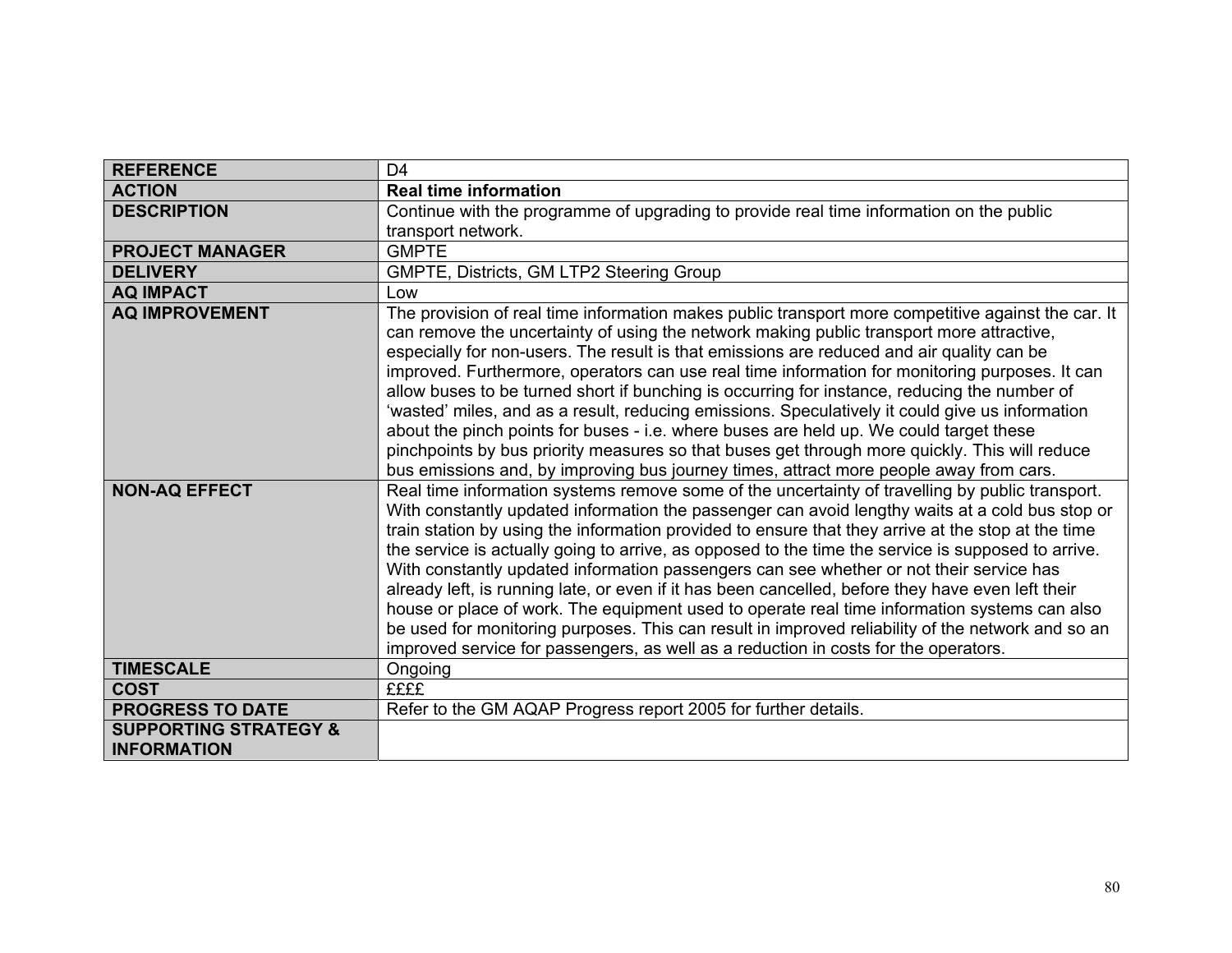| <b>REFERENCE</b>                                       | D <sub>5</sub>                                                                                                                                                                                                                                                                                                           |
|--------------------------------------------------------|--------------------------------------------------------------------------------------------------------------------------------------------------------------------------------------------------------------------------------------------------------------------------------------------------------------------------|
| <b>ACTION</b>                                          | <b>Public Transport Subsidies</b>                                                                                                                                                                                                                                                                                        |
| <b>DESCRIPTION</b>                                     | Continue to subsidise public transport through bus subsidies to encourage bus usage.                                                                                                                                                                                                                                     |
| <b>PROJECT MANAGER</b>                                 | <b>GMPTE</b>                                                                                                                                                                                                                                                                                                             |
| <b>DELIVERY</b>                                        | GMPTE, Districts, LTP2 Steering Group                                                                                                                                                                                                                                                                                    |
| <b>AQ IMPACT</b>                                       | Medium                                                                                                                                                                                                                                                                                                                   |
| <b>AQ IMPROVEMENT</b>                                  | The subsidies encourage the use of public transport and provide an alternative to the use of the                                                                                                                                                                                                                         |
|                                                        | private car.                                                                                                                                                                                                                                                                                                             |
| <b>NON-AQ EFFECT</b>                                   | Concessionary support provides subsidised public transport for children and senior citizens<br>making access to other services cheaper for them. Subsidies for some bus services ensure that<br>public transport is available in areas that it would otherwise not be provided in. Improved<br>accessibility in general. |
| <b>TIMESCALE</b>                                       | Ongoing                                                                                                                                                                                                                                                                                                                  |
| <b>COST</b>                                            | <b>EEEE</b>                                                                                                                                                                                                                                                                                                              |
| <b>PROGRESS TO DATE</b>                                | Refer to the GM AQAP Progress report 2005 for further details.                                                                                                                                                                                                                                                           |
| <b>SUPPORTING STRATEGY &amp;</b><br><b>INFORMATION</b> |                                                                                                                                                                                                                                                                                                                          |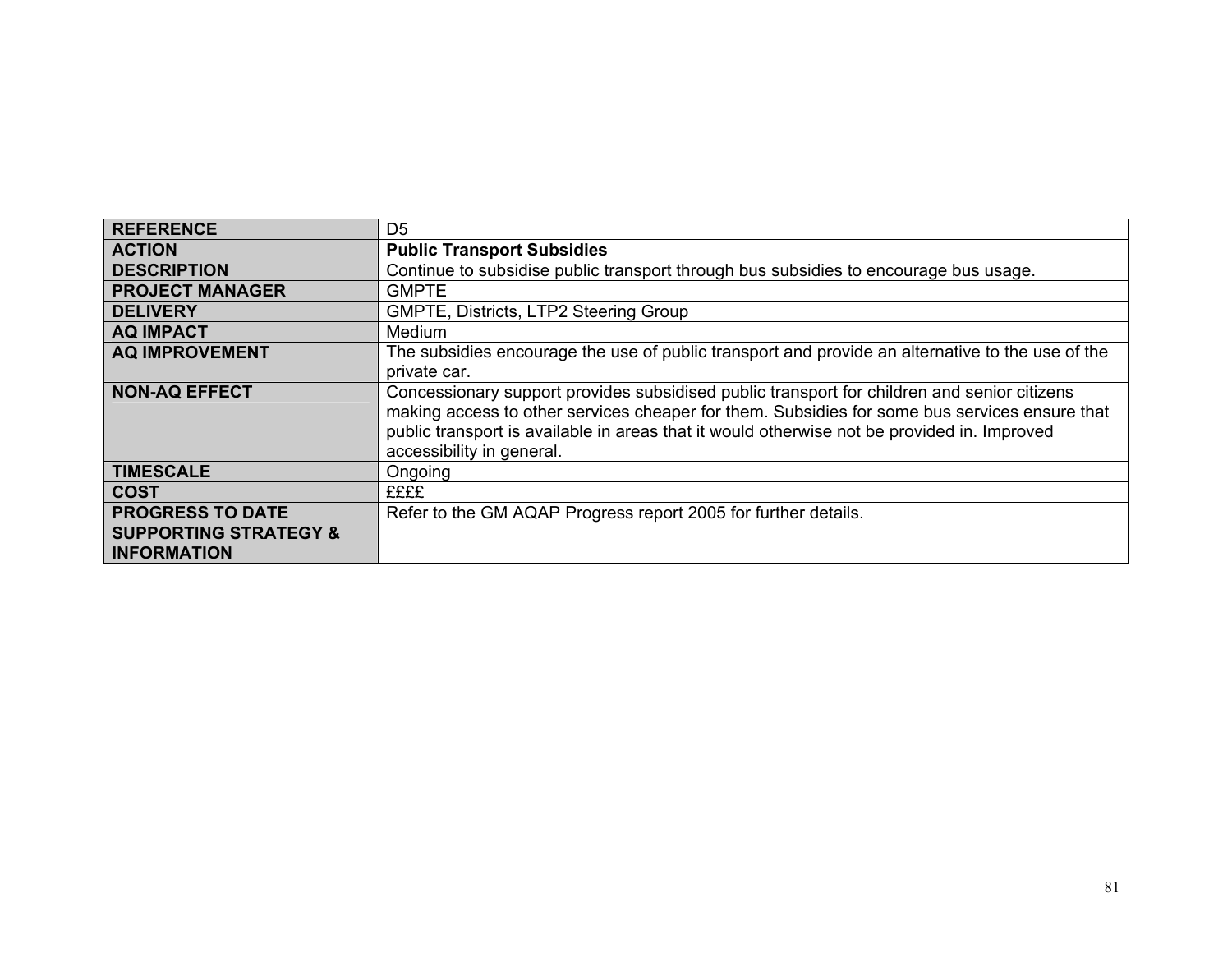| <b>REFERENCE</b>                 | D <sub>6</sub>                                                                                     |
|----------------------------------|----------------------------------------------------------------------------------------------------|
| <b>ACTION</b>                    | <b>Clean Bus Research</b>                                                                          |
| <b>DESCRIPTION</b>               | Investigate the feasibility of and implement public transport that produces no pollution at street |
|                                  | level e.g. electric buses.                                                                         |
| <b>PROJECT MANAGER</b>           | <b>GMPTE</b>                                                                                       |
| <b>DELIVERY</b>                  | GMPTE, Districts, LTP2 Air Quality Working Group                                                   |
| <b>AQ IMPACT</b>                 | Currently Low but potential to be High                                                             |
| <b>AQ IMPROVEMENT</b>            | Will promote zero pollution at street level. It may also provide impetus for banning polluting     |
|                                  | vehicles from parts of town and city centres                                                       |
| <b>NON-AQ EFFECT</b>             | Electric vehicles provide a modern, clean image that attracts inward investment, as well as being  |
|                                  | an effective form of public transport. There are also regeneration and streetscape benefits.       |
| <b>TIMESCALE</b>                 | Ongoing                                                                                            |
| <b>COST</b>                      | ££                                                                                                 |
| <b>PROGRESS TO DATE</b>          | Refer to the GM AQAP Progress report 2005 for further details.                                     |
| <b>SUPPORTING STRATEGY &amp;</b> |                                                                                                    |
| <b>INFORMATION</b>               |                                                                                                    |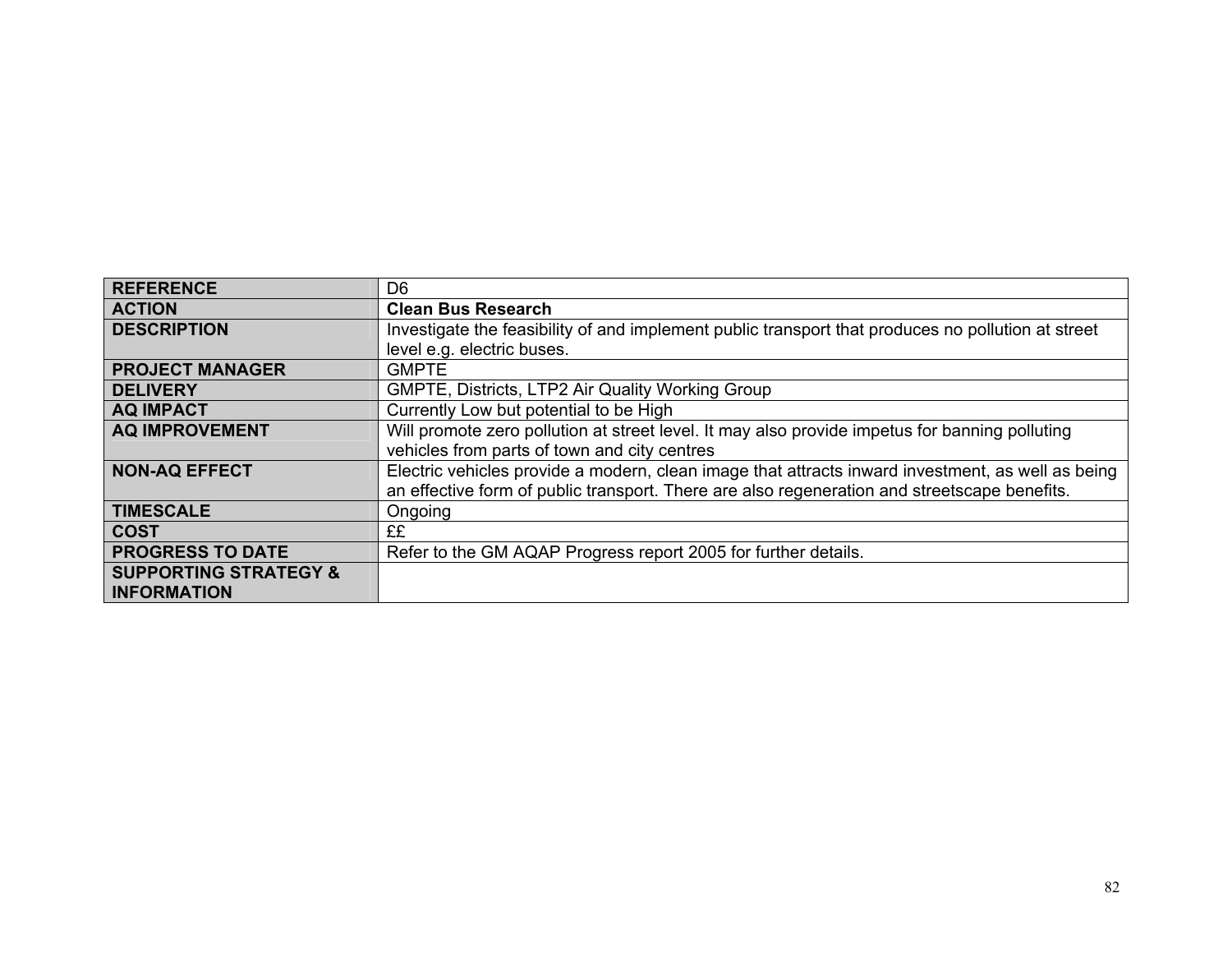| <b>REFERENCE</b>                                       | D <sub>7</sub>                                                                                                                                                                                                                                                                                                                                                                                                                                                                                                                                                                                                                                                                                                                                                                                                                                                                                                             |
|--------------------------------------------------------|----------------------------------------------------------------------------------------------------------------------------------------------------------------------------------------------------------------------------------------------------------------------------------------------------------------------------------------------------------------------------------------------------------------------------------------------------------------------------------------------------------------------------------------------------------------------------------------------------------------------------------------------------------------------------------------------------------------------------------------------------------------------------------------------------------------------------------------------------------------------------------------------------------------------------|
| <b>ACTION</b>                                          | <b>Metrolink Expansion</b>                                                                                                                                                                                                                                                                                                                                                                                                                                                                                                                                                                                                                                                                                                                                                                                                                                                                                                 |
| <b>DESCRIPTION</b>                                     | Increase the capacity of Metrolink Phase 1 and continue to extend the existing Metrolink network<br>to include: Oldham and Rochdale, East Manchester and Ashton-under-Lyne, South Manchester<br>and Manchester Airport, Trafford Park and the Trafford Centre, Lowry Spur and East Didsbury,<br>and Stockport.                                                                                                                                                                                                                                                                                                                                                                                                                                                                                                                                                                                                             |
| <b>PROJECT MANAGER</b>                                 | <b>LTP2 Steering Group</b>                                                                                                                                                                                                                                                                                                                                                                                                                                                                                                                                                                                                                                                                                                                                                                                                                                                                                                 |
| <b>DELIVERY</b>                                        | LTP2 Steering Group, AGMA, Districts                                                                                                                                                                                                                                                                                                                                                                                                                                                                                                                                                                                                                                                                                                                                                                                                                                                                                       |
| <b>AQ IMPACT</b>                                       | High                                                                                                                                                                                                                                                                                                                                                                                                                                                                                                                                                                                                                                                                                                                                                                                                                                                                                                                       |
| <b>AQ IMPROVEMENT</b>                                  | Phases 1 and 2 have removed 2.6-million car journeys per year from roads, which has reduced<br>pollution proportionately. Roads running parallel to Metrolink have seen traffic reductions of up to<br>10%, and within 2 km of the line between 14 and 50% of car trips to Metrolink-served<br>destinations have switched from car to the system. The three extensions are projected to save a<br>further 6.4 M car journeys per year with consequent pollution reductions. It is estimated that the<br>switch from car to tram on Phases 1 and 2 of Metrolink has removed 3,643 metric tonnes of<br>CO2, 486 tonnes of CO and 15 tonnes of NOX per annum from the atmosphere. The proposed<br>Metrolink extensions therefore have the potential for the following reductions in emissions: 8967<br>tonnes CO2, 1196 tonnes CO, 36.9 tonnes NOX. Further work to assess the air quality impact of<br>Metrolink is planned. |
| <b>NON-AQ EFFECT</b>                                   | Metrolink is a system with a low level of impact on the community. It will help to achieve<br>regeneration, and a reduction in the rate of traffic growth, and hence congestion, as users<br>increase in preference to the private car. It will also increase accessibility to employment,<br>healthcare, leisure and fresh food for Greater Manchester residents.                                                                                                                                                                                                                                                                                                                                                                                                                                                                                                                                                         |
| <b>TIMESCALE</b>                                       | 2011 if funding is secured                                                                                                                                                                                                                                                                                                                                                                                                                                                                                                                                                                                                                                                                                                                                                                                                                                                                                                 |
| <b>COST</b>                                            | <b>EEEE</b>                                                                                                                                                                                                                                                                                                                                                                                                                                                                                                                                                                                                                                                                                                                                                                                                                                                                                                                |
| <b>PROGRESS TO DATE</b>                                | Refer to the GM AQAP Progress report 2005 and main GM LTP2 for further details.                                                                                                                                                                                                                                                                                                                                                                                                                                                                                                                                                                                                                                                                                                                                                                                                                                            |
| <b>SUPPORTING STRATEGY &amp;</b><br><b>INFORMATION</b> |                                                                                                                                                                                                                                                                                                                                                                                                                                                                                                                                                                                                                                                                                                                                                                                                                                                                                                                            |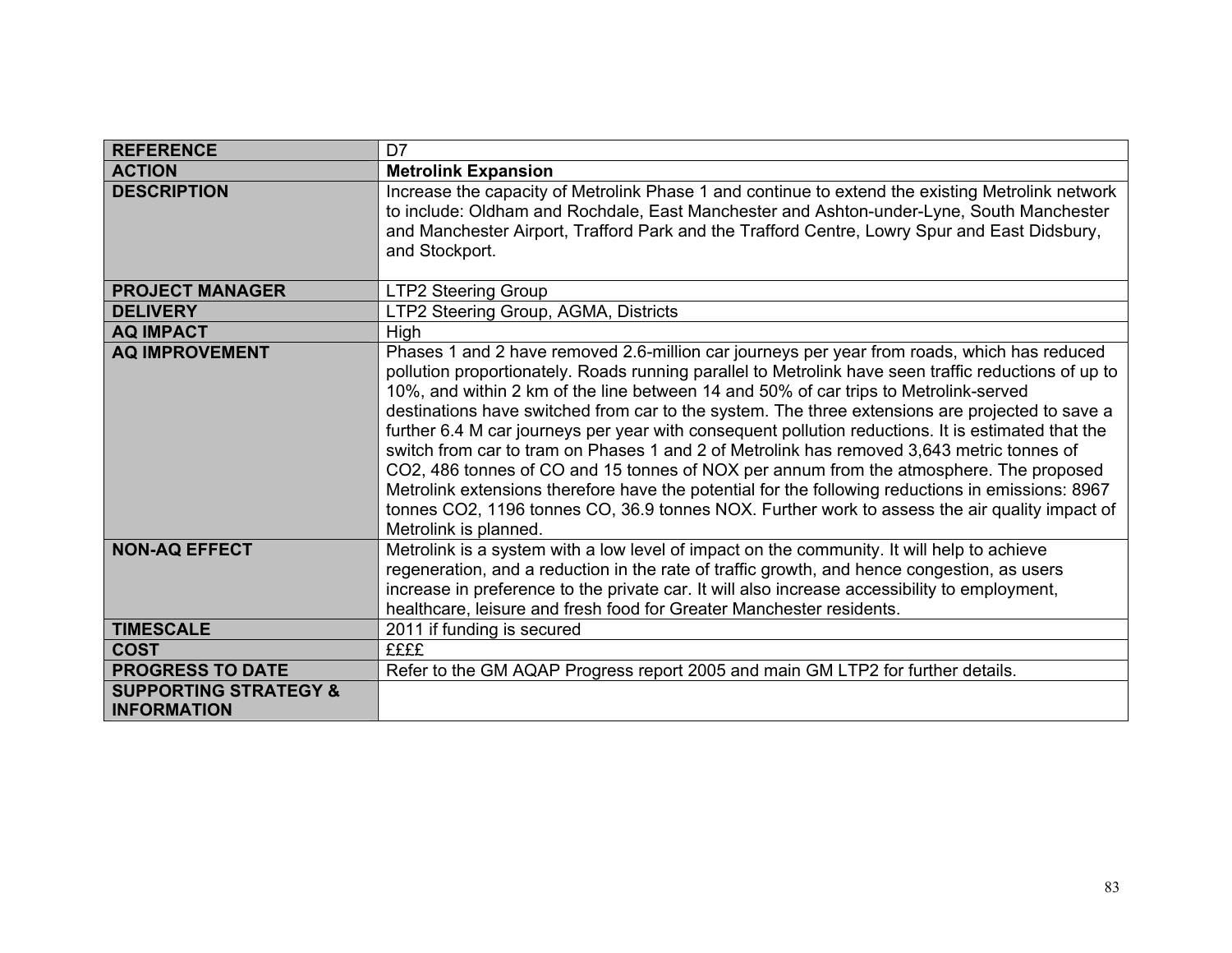## **E: Greater Manchester Air Quality Actions**

| <b>REFERENCE</b>                 | E1                                                                                              |
|----------------------------------|-------------------------------------------------------------------------------------------------|
| <b>ACTION</b>                    | <b>Continue to implement Quality Bus Corridors</b>                                              |
| <b>DESCRIPTION</b>               |                                                                                                 |
| <b>PROJECT MANAGER</b>           | <b>GM LTP2 Steering Group</b>                                                                   |
| <b>DELIVERY</b>                  | Districts, GMPTE, GM LTP2 Steering Group                                                        |
| <b>AQ IMPACT</b>                 | Medium                                                                                          |
| <b>AQ IMPROVEMENT</b>            | Improvements can be expected from reductions in car journeys arising from modal shift and from  |
|                                  | the reduced pollution generated by the new buses themselves, as a result of progressive         |
|                                  | adoption of more stringent Euro engine standards                                                |
| <b>NON-AQ EFFECT</b>             | Journey times will become more reliable, thus benefiting existing passengers, with possible     |
|                                  | savings in operating costs. As QBC's are often implemented in association with other street     |
|                                  | improvement schemes, there is also a wider local environmental benefit. Improved accessibility. |
| <b>TIMESCALE</b>                 | Ongoing until 2009                                                                              |
| <b>COST</b>                      | EEEE                                                                                            |
| <b>PROGRESS TO DATE</b>          | Refer to the GM AQAP Progress report 2005 for further details.                                  |
| <b>SUPPORTING STRATEGY &amp;</b> | <b>GM Bus Strategy</b>                                                                          |
| <b>INFORMATION</b>               |                                                                                                 |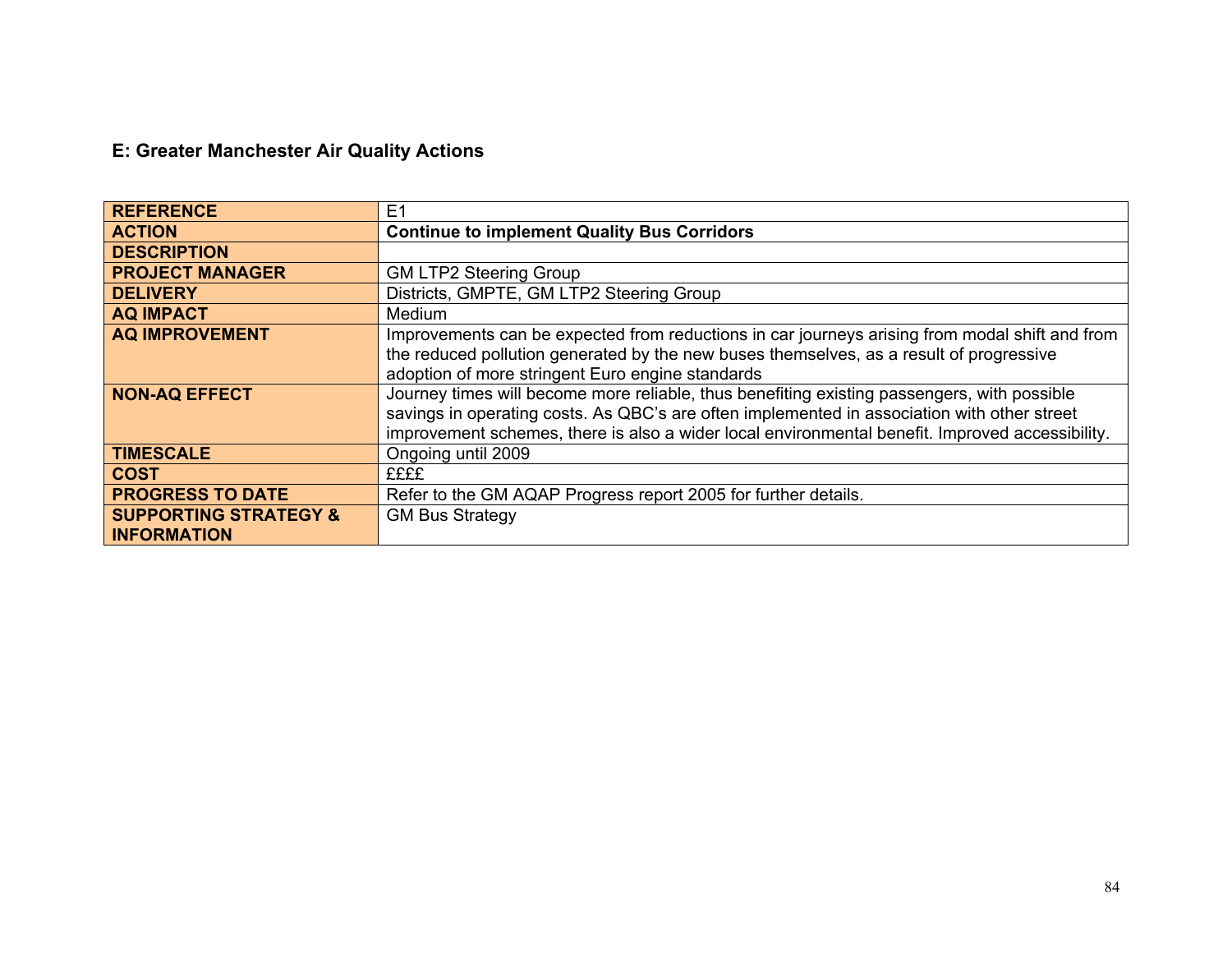| <b>REFERENCE</b>                 | E2                                                                                                                                                                                      |
|----------------------------------|-----------------------------------------------------------------------------------------------------------------------------------------------------------------------------------------|
| <b>ACTION</b>                    | "Park and Ride"                                                                                                                                                                         |
| <b>DESCRIPTION</b>               | Implement, where appropriate, new "Park and Ride" schemes including rail park and ride with a                                                                                           |
|                                  | focus on increasing parking spaces at railway stations.                                                                                                                                 |
| <b>PROJECT MANAGER</b>           | <b>GM LTP2 Steering Group</b>                                                                                                                                                           |
| <b>DELIVERY</b>                  | District Air Quality Officers & Transport Officers, GMPTE, GM LTP2 Steering Group                                                                                                       |
| <b>AQ IMPACT</b>                 | Low                                                                                                                                                                                     |
| <b>AQ IMPROVEMENT</b>            | Depends on whether existing public transport is used more efficiently or new services are<br>provided. Overall there is no evidence that Park and Ride will reduce emissions in Greater |
|                                  | Manchester. Each case needs to be treated on its merits. However, "Park and Ride" schemes                                                                                               |
|                                  | offer the opportunity to displace pollution from areas with particularly high exceedances harmful                                                                                       |
|                                  | to human health.                                                                                                                                                                        |
| <b>NON-AQ EFFECT</b>             | Increased access to, and viability of, town centres including the ability to re-allocate spaces used                                                                                    |
|                                  | for car parking in centres. However significant issues include land requirements (often Green                                                                                           |
|                                  | Belt), and unwanted environmental effects (such as noise and congestion) near sites. It may                                                                                             |
|                                  | result in additional or longer car trips to Park and Ride sites. Overall there is no evidence that                                                                                      |
|                                  | Park and Ride would reduce car mileage in Greater Manchester.                                                                                                                           |
| <b>TIMESCALE</b>                 | Ongoing consideration                                                                                                                                                                   |
| <b>COST</b>                      | EEEE                                                                                                                                                                                    |
| <b>PROGRESS TO DATE</b>          | Refer to the GM AQAP Progress report 2005 for further details.                                                                                                                          |
| <b>SUPPORTING STRATEGY &amp;</b> |                                                                                                                                                                                         |
| <b>INFORMATION</b>               |                                                                                                                                                                                         |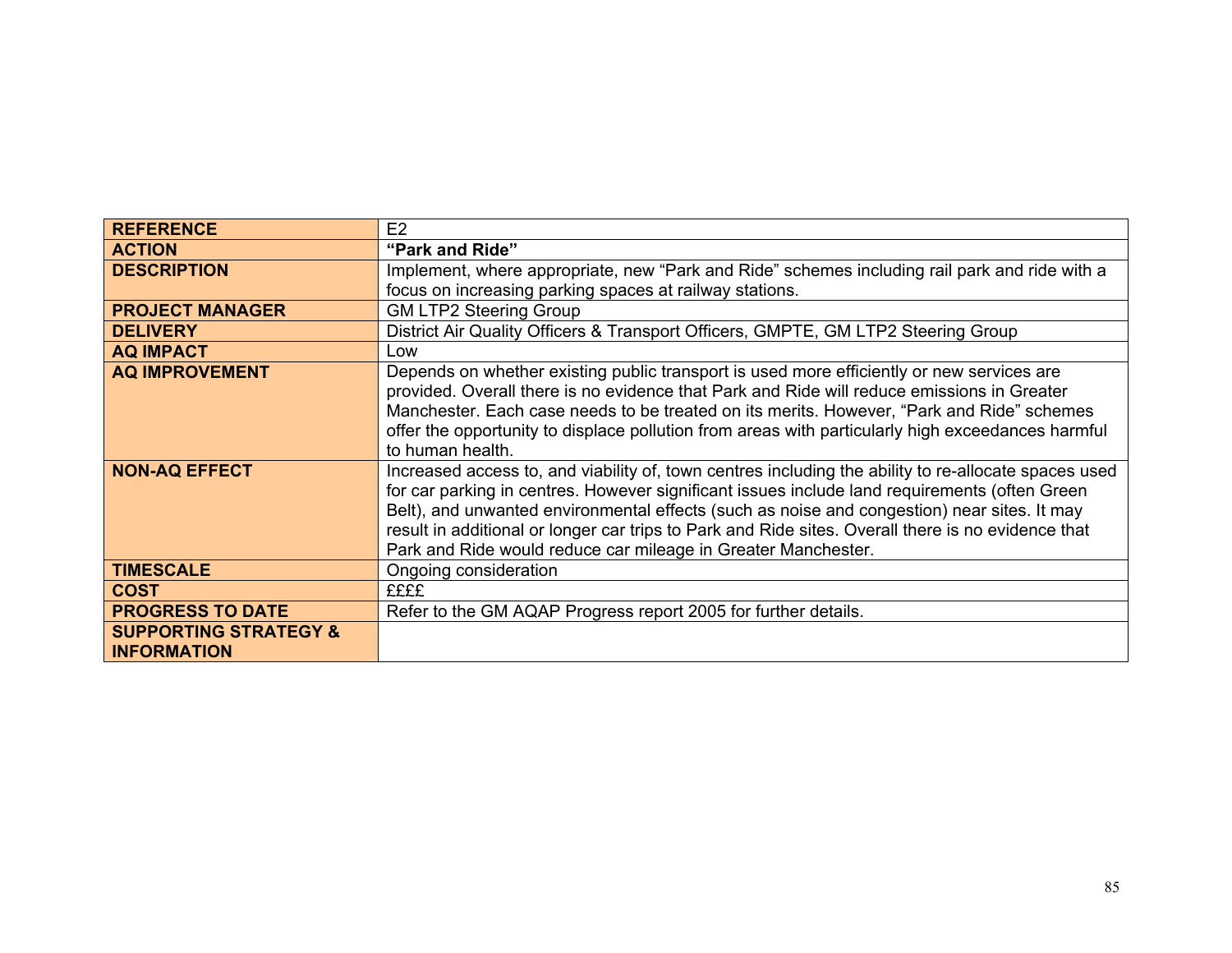| <b>REFERENCE</b>                 | E <sub>3</sub>                                                                                    |
|----------------------------------|---------------------------------------------------------------------------------------------------|
| <b>ACTION</b>                    | <b>Air Quality Promotion and Integration</b>                                                      |
| <b>DESCRIPTION</b>               | Promote actions to improve air quality using a variety of promotional methods including leaflets, |
|                                  | displays, seminars, press releases, emissions testing, and websites. Raise awareness of air       |
|                                  | quality issues internally within each District, with business and the public through promotional  |
|                                  | campaigns. Integrate with other aspects of transportation and planning work, in particular travel |
|                                  | planning and smarter choices. Support national campaigns concerned with improving air quality.    |
| <b>PROJECT MANAGER</b>           | LTP2 Air Quality Working Group                                                                    |
| <b>DELIVERY</b>                  | District Air Quality Officers & Transport Officers, GMPTE, Sustainable Travel Co-ordinators       |
| <b>AQ IMPACT</b>                 | Medium                                                                                            |
| <b>AQ IMPROVEMENT</b>            | Raising the profile of air quality issues will result a more holistic and effective approach to   |
|                                  | emissions reduction.                                                                              |
| <b>NON-AQ EFFECT</b>             | Encourage partnership working both internally within Districts and externally. Supports travel    |
|                                  | planning and smarter choice initiatives and schemes.                                              |
| <b>TIMESCALE</b>                 | Ongoing                                                                                           |
| <b>COST</b>                      | £                                                                                                 |
| <b>PROGRESS TO DATE</b>          | New action, however, work was conducted during the LTP1 period associated with the Cleaner        |
|                                  | Vehicles Campaign.                                                                                |
| <b>SUPPORTING STRATEGY &amp;</b> | <b>LTP2 "Smarter Choices" initiatives</b>                                                         |
| <b>INFORMATION</b>               |                                                                                                   |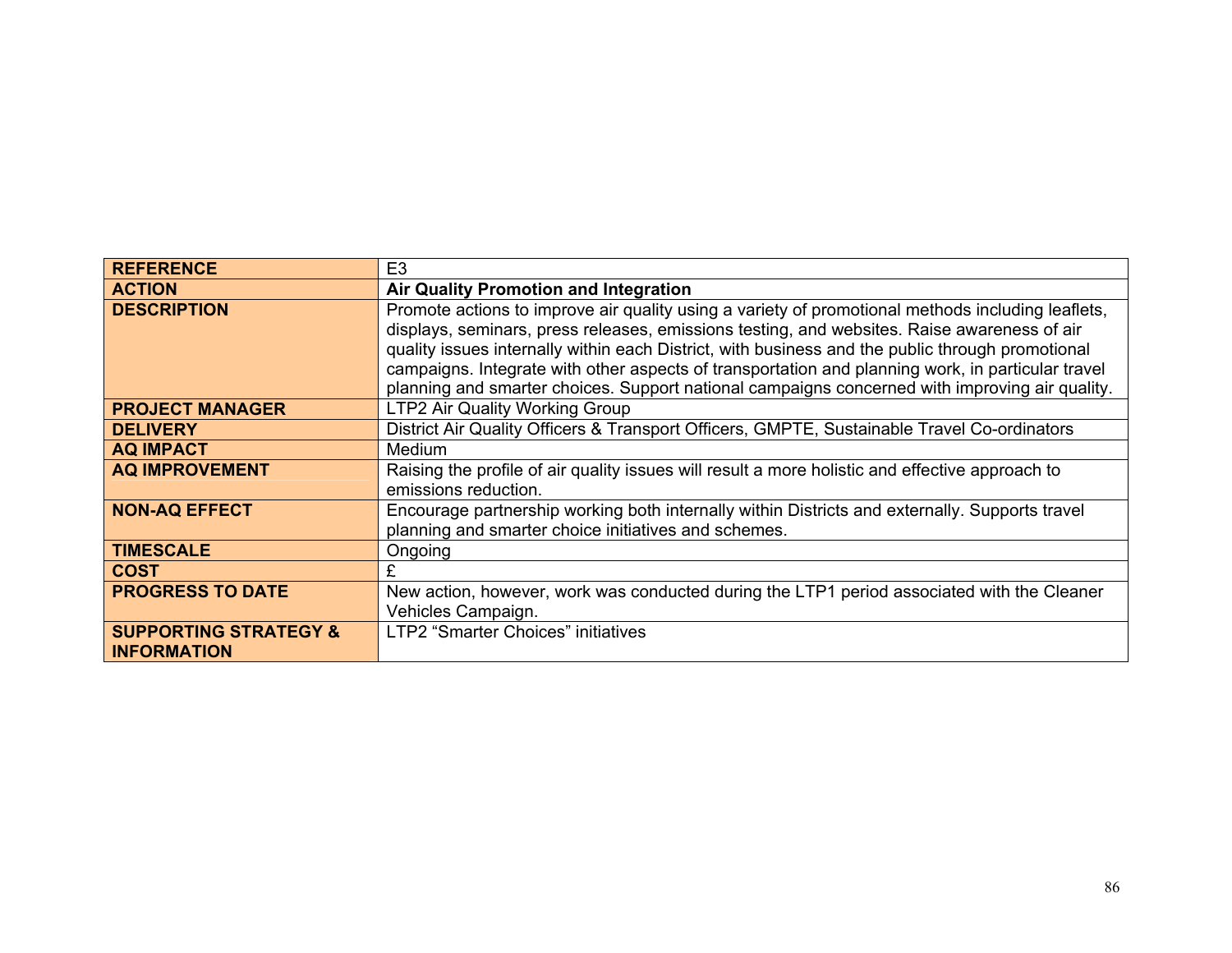| <b>REFERENCE</b>                 | E4                                                                                                    |
|----------------------------------|-------------------------------------------------------------------------------------------------------|
| <b>ACTION</b>                    | <b>Enforce Reviewed Taxi Licensing Regime</b>                                                         |
| <b>DESCRIPTION</b>               | Districts to enforce new, stricter air quality taxi licensing standards                               |
| <b>PROJECT MANAGER</b>           | Manchester Licensing Managers Group,                                                                  |
| <b>DELIVERY</b>                  | Manchester Licensing Managers Group & District Licensing Officers                                     |
| <b>AQ IMPACT</b>                 | Low-Medium                                                                                            |
| <b>AQ IMPROVEMENT</b>            | Activity resulting in fuel efficiency improvements and the take up of cleaner technologies will       |
|                                  | reduce emissions of PM10, N0X and CO2. The air quality improvement will be most significant in        |
|                                  | urban areas where many taxis operate.                                                                 |
| <b>NON-AQ EFFECT</b>             | Financial benefits from increased fuel efficiency and lower duties on alternative fuels. It will help |
|                                  | to raise awareness of environmental issues with passengers travelling in "Green" taxis. Inclusion     |
|                                  | and ownership of new measures should be pursued to avoid potential resentment.                        |
| <b>TIMESCALE</b>                 | When licensing regime has been fully reviewed.                                                        |
| <b>COST</b>                      | £                                                                                                     |
| <b>PROGRESS TO DATE</b>          | Refer to the GM AQAP Progress report 2005 for further details. LTP2 taxis strategy in                 |
|                                  | development.                                                                                          |
| <b>SUPPORTING STRATEGY &amp;</b> | <b>LTP2 Taxi Strategy</b>                                                                             |
| <b>INFORMATION</b>               |                                                                                                       |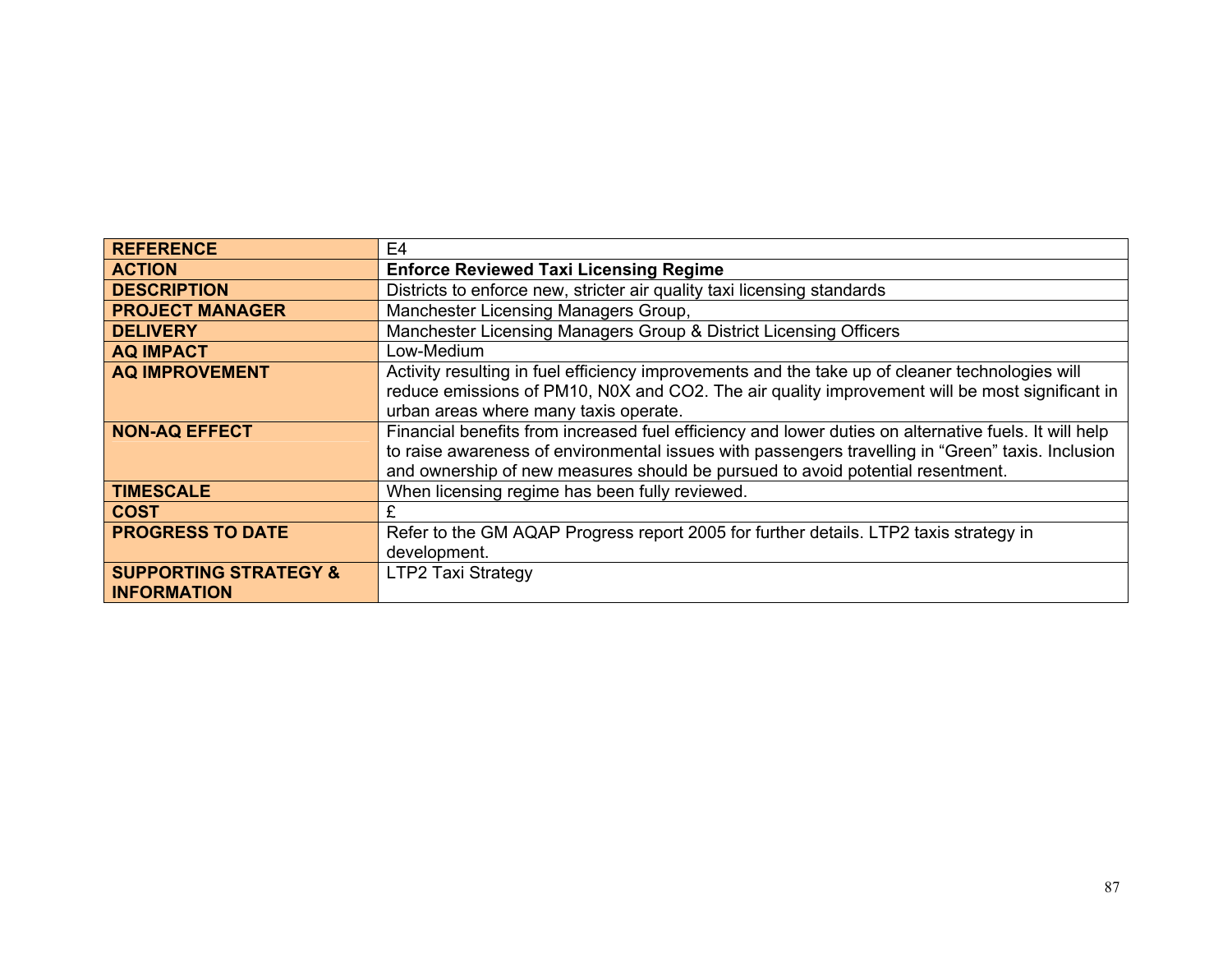| <b>REFERENCE</b>                 | E5                                                                                                |
|----------------------------------|---------------------------------------------------------------------------------------------------|
| <b>ACTION</b>                    | <b>District Fleet Management Policies</b>                                                         |
| <b>DESCRIPTION</b>               | Districts to develop fleet management policies aimed at reducing vehicle emissions Draw on        |
|                                  | central GM research and review appropriate air emission reduction practices, fuels and            |
|                                  | technologies and co-ordinate activities with other Districts.                                     |
| <b>PROJECT MANAGER</b>           | <b>FQP</b>                                                                                        |
| <b>DELIVERY</b>                  | LTP2 Air Quality Working Group in consultation with District Sustainable Travel Co-ordinators,    |
|                                  | District Fleet Managers, GMPTE, Freight Quality Partnership                                       |
| <b>AQ IMPACT</b>                 | Low-Medium                                                                                        |
| <b>AQ IMPROVEMENT</b>            | Fuel efficiency measures and switching to alternative fuels can lead to significant reductions in |
|                                  | all emissions.                                                                                    |
| <b>NON-AQ EFFECT</b>             | Increased fuel efficiency and switching to alternative fuels with lower fuel duties can lead to   |
|                                  | financial benefits for operator sub-contractors and District fleets.                              |
| <b>TIMESCALE</b>                 | 2007                                                                                              |
| <b>COST</b>                      |                                                                                                   |
| <b>PROGRESS TO DATE</b>          | Refer to the GM AQAP Progress report 2005 for further details. Some Districts have fleet          |
|                                  | management policies.                                                                              |
| <b>SUPPORTING STRATEGY &amp;</b> | <b>LTP2 Freight Strategy</b>                                                                      |
| <b>INFORMATION</b>               |                                                                                                   |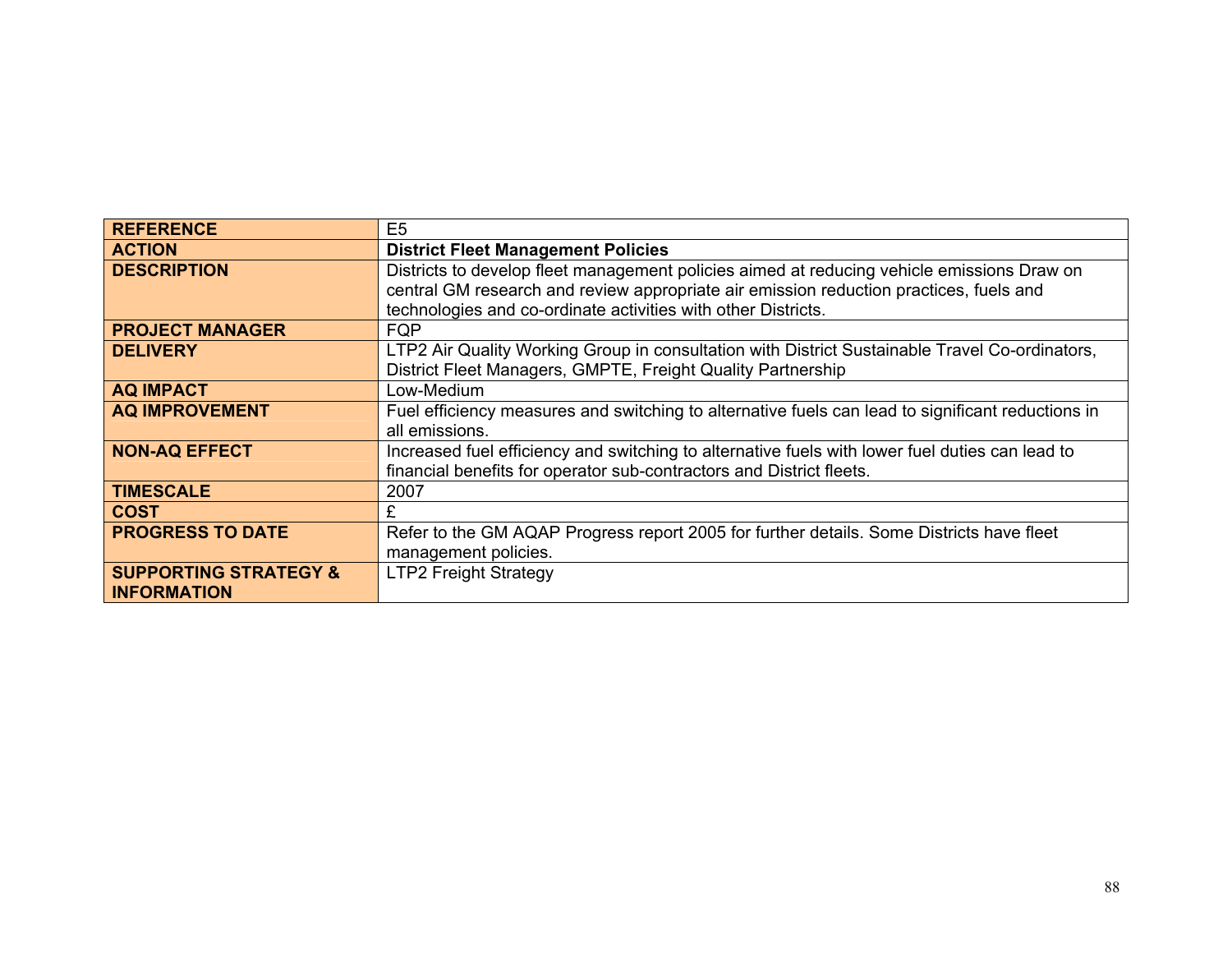| <b>REFERENCE</b>                 | E <sub>6</sub>                                                                                |
|----------------------------------|-----------------------------------------------------------------------------------------------|
| <b>ACTION</b>                    | Improve Links with Health Professionals.                                                      |
| <b>DESCRIPTION</b>               | Highlight the links between air emissions and health by consulting with health professionals. |
| <b>PROJECT MANAGER</b>           | <b>GM Air Quality Steering Group</b>                                                          |
| <b>DELIVERY</b>                  | <b>District Environmental Health Officers</b>                                                 |
| <b>AQ IMPACT</b>                 | Low                                                                                           |
| <b>AQ IMPROVEMENT</b>            | Increased support to help reduce emissions harmful to human health.                           |
| <b>NON-AQ EFFECT</b>             | Raise the profile of the impact of transport related air emissions on human health.           |
| <b>TIMESCALE</b>                 | Ongoing                                                                                       |
| <b>COST</b>                      | £                                                                                             |
| <b>PROGRESS TO DATE</b>          | Refer to the GM AQAP Progress report 2005 for further details                                 |
| <b>SUPPORTING STRATEGY &amp;</b> |                                                                                               |
| <b>INFORMATION</b>               |                                                                                               |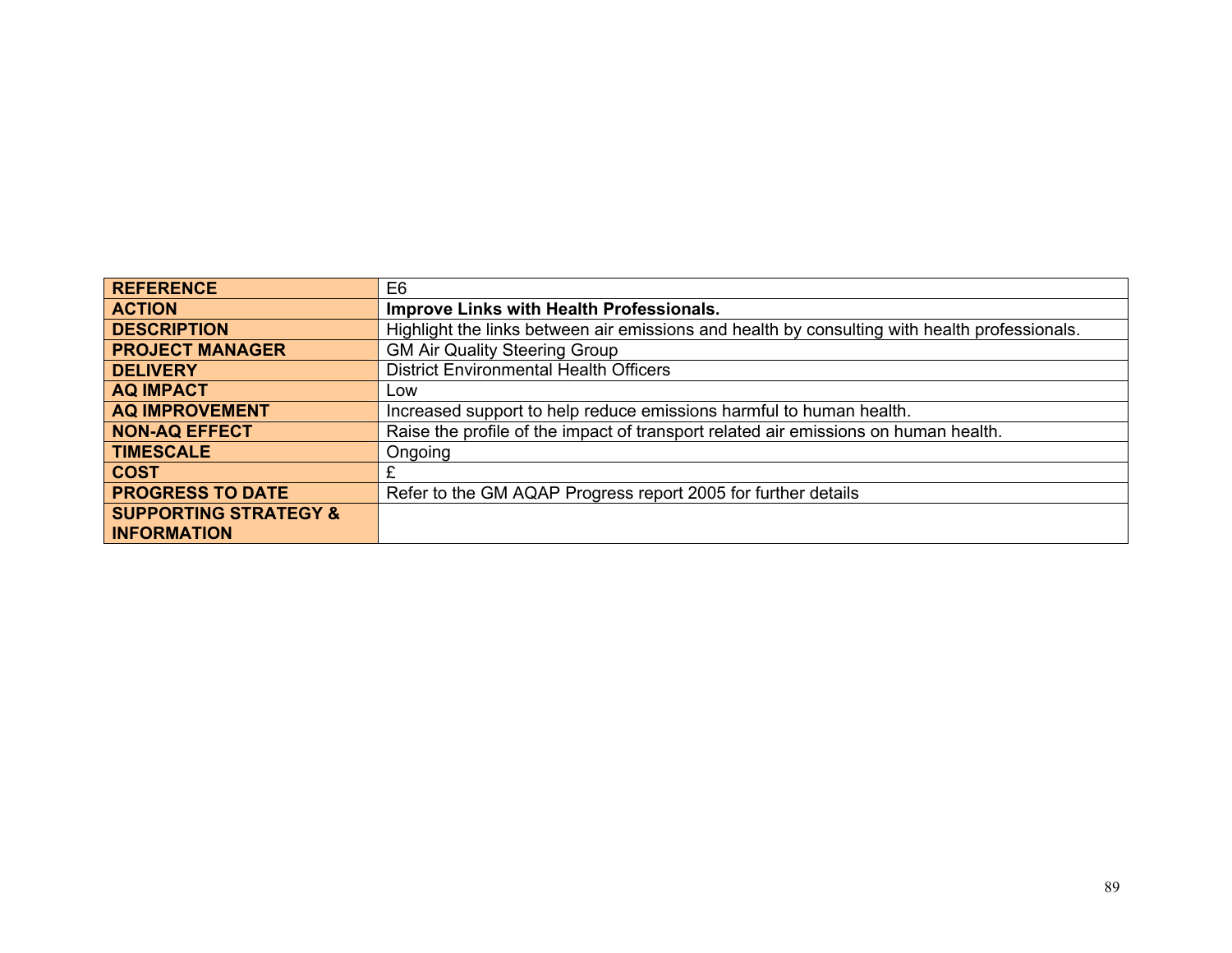| <b>REFERENCE</b>                 | E7                                                                                            |
|----------------------------------|-----------------------------------------------------------------------------------------------|
| <b>ACTION</b>                    | Encourage and promote walking and cycling                                                     |
| <b>DESCRIPTION</b>               | Infrastructure developments and promotional activity                                          |
| <b>PROJECT MANAGER</b>           | <b>District Transportation Planning Managers</b>                                              |
| <b>DELIVERY</b>                  | District Engineers, District Transport Managers, GM LTP2 Steering Group, Cycling & Walking    |
|                                  | Strategies/Officers, Sustainable Travel Co-ordinators                                         |
| <b>AQ IMPACT</b>                 | <b>Medium</b>                                                                                 |
| <b>AQ IMPROVEMENT</b>            | Any trips made by walking and cycling are zero emission modes of transport and therefore will |
|                                  | have no adverse impact on air quality.                                                        |
| <b>NON-AQ EFFECT</b>             | Reduces congestion, and promotes healthy lifestyle. Increases choice and accessibility.       |
| <b>TIMESCALE</b>                 | Ongoing                                                                                       |
| <b>COST</b>                      | £-££££                                                                                        |
| <b>PROGRESS TO DATE</b>          | Refer to the GM AQAP Progress report 2005 for further details and LTP2 Cycling and Walking    |
|                                  | strategies.                                                                                   |
| <b>SUPPORTING STRATEGY &amp;</b> | LTP2 Cycling and Walking strategies                                                           |
| <b>INFORMATION</b>               |                                                                                               |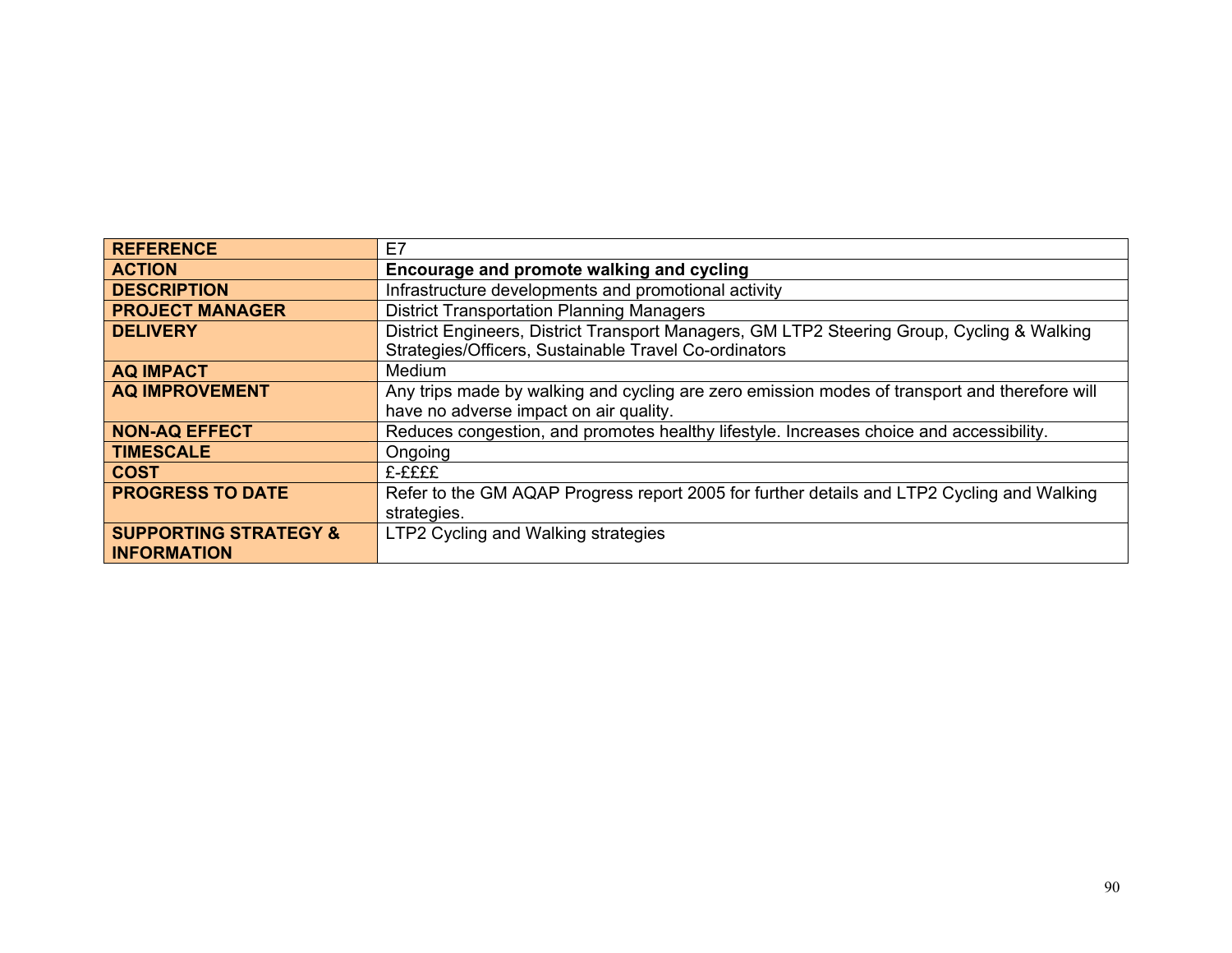| <b>REFERENCE</b>                 | E8                                                                                                  |
|----------------------------------|-----------------------------------------------------------------------------------------------------|
| <b>ACTION</b>                    | <b>Implement Travel Plans and Smarter Choice Initiatives</b>                                        |
| <b>DESCRIPTION</b>               | Promote the development and implementation of Travel Plans and Smarter Choice initiatives. All      |
|                                  | GM Council's to adopt and implement travel plans and travel plan co-ordinators.                     |
| <b>PROJECT MANAGER</b>           | <b>GM Sustainable Travel Plan Co-ordinator</b>                                                      |
| <b>DELIVERY</b>                  | District Sustainable Travel Plan Co-ordinators, District Planning Officers, District Transportation |
|                                  | <b>Planning Managers</b>                                                                            |
| <b>AQ IMPACT</b>                 | High                                                                                                |
| <b>AQ IMPROVEMENT</b>            | Travel Plans and Smarter Choice initiatives improve air quality by providing a mechanism to         |
|                                  | develop and implement schemes, and practices, that encourage the use of low emission                |
|                                  | sustainable modes of transportation in organisations.                                               |
| <b>NON-AQ EFFECT</b>             | Travel Plans can reduce on and off-site congestion and parking problems. Travel Plans can           |
|                                  | improve the environmental image of businesses and other organisations. Travel plans also            |
|                                  | promote a healthy lifestyle by promoting active modes of transportation (walking and cycling)       |
|                                  | over passive car journeys.                                                                          |
| <b>TIMESCALE</b>                 | Ongoing                                                                                             |
| <b>COST</b>                      | EEEE                                                                                                |
| <b>PROGRESS TO DATE</b>          | Refer to the GM AQAP Progress report 2005 for further details                                       |
| <b>SUPPORTING STRATEGY &amp;</b> | Draft Travel Plan Supplementary Planning guidance, GM Smarter Choice Strategy                       |
| <b>INFORMATION</b>               |                                                                                                     |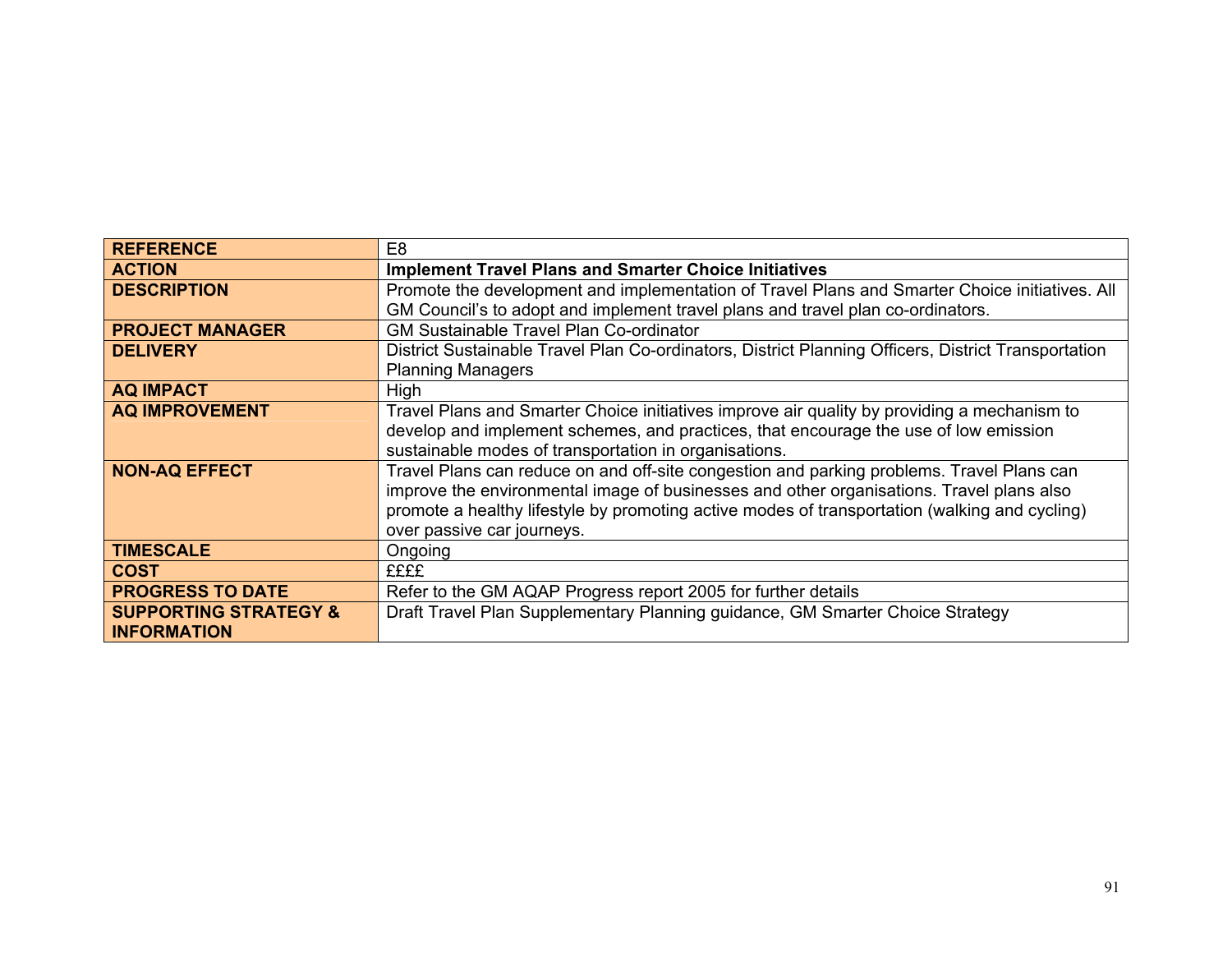| <b>REFERENCE</b>                                       | E <sub>9</sub>                                                                                                                                                                                                                                                                                                                                                                                                                                   |
|--------------------------------------------------------|--------------------------------------------------------------------------------------------------------------------------------------------------------------------------------------------------------------------------------------------------------------------------------------------------------------------------------------------------------------------------------------------------------------------------------------------------|
| <b>ACTION</b>                                          | <b>Implement School Travel Plans</b>                                                                                                                                                                                                                                                                                                                                                                                                             |
| <b>DESCRIPTION</b>                                     | Promote the development and implementation of School Travel Plans                                                                                                                                                                                                                                                                                                                                                                                |
| <b>PROJECT MANAGER</b>                                 | <b>GM Sustainable Travel Plan Co-ordinator</b>                                                                                                                                                                                                                                                                                                                                                                                                   |
| <b>DELIVERY</b>                                        | District Sustainable Travel Plan and School Travel Plan Co-ordinators, District Planning Officers,                                                                                                                                                                                                                                                                                                                                               |
|                                                        | <b>District Transportation Planning Managers</b>                                                                                                                                                                                                                                                                                                                                                                                                 |
| <b>AQ IMPACT</b>                                       | High                                                                                                                                                                                                                                                                                                                                                                                                                                             |
| <b>AQ IMPROVEMENT</b>                                  | Travel Plans improve air quality by providing a mechanism to develop, and implement schemes<br>and practices that encourage the use of low emission sustainable modes of transportation in<br>schools. There will be improvements in local air quality on roads around schools, particularly<br>during peak periods. This will contribute to overall emission reductions throughout Greater<br>Manchester as a result of a reduction in car use. |
| <b>NON-AQ EFFECT</b>                                   | School Travel Plans can reduce on and off-site congestion and parking problems, improve<br>relations between schools and local communities, and increase social cohesion between pupils<br>travelling together. They can also encourage healthier and fitter children, improve the<br>environment and road safety around schools for everyone, and equip children with better road<br>awareness.                                                 |
| <b>TIMESCALE</b>                                       | Ongoing                                                                                                                                                                                                                                                                                                                                                                                                                                          |
| <b>COST</b>                                            | <b>EEEE</b>                                                                                                                                                                                                                                                                                                                                                                                                                                      |
| <b>PROGRESS TO DATE</b>                                | Refer to the GM AQAP Progress report 2005 for further details.                                                                                                                                                                                                                                                                                                                                                                                   |
| <b>SUPPORTING STRATEGY &amp;</b><br><b>INFORMATION</b> | Draft Travel Plan Supplementary Planning guidance, GM School Travel Strategy, GM Smarter<br><b>Choice Strategy</b>                                                                                                                                                                                                                                                                                                                               |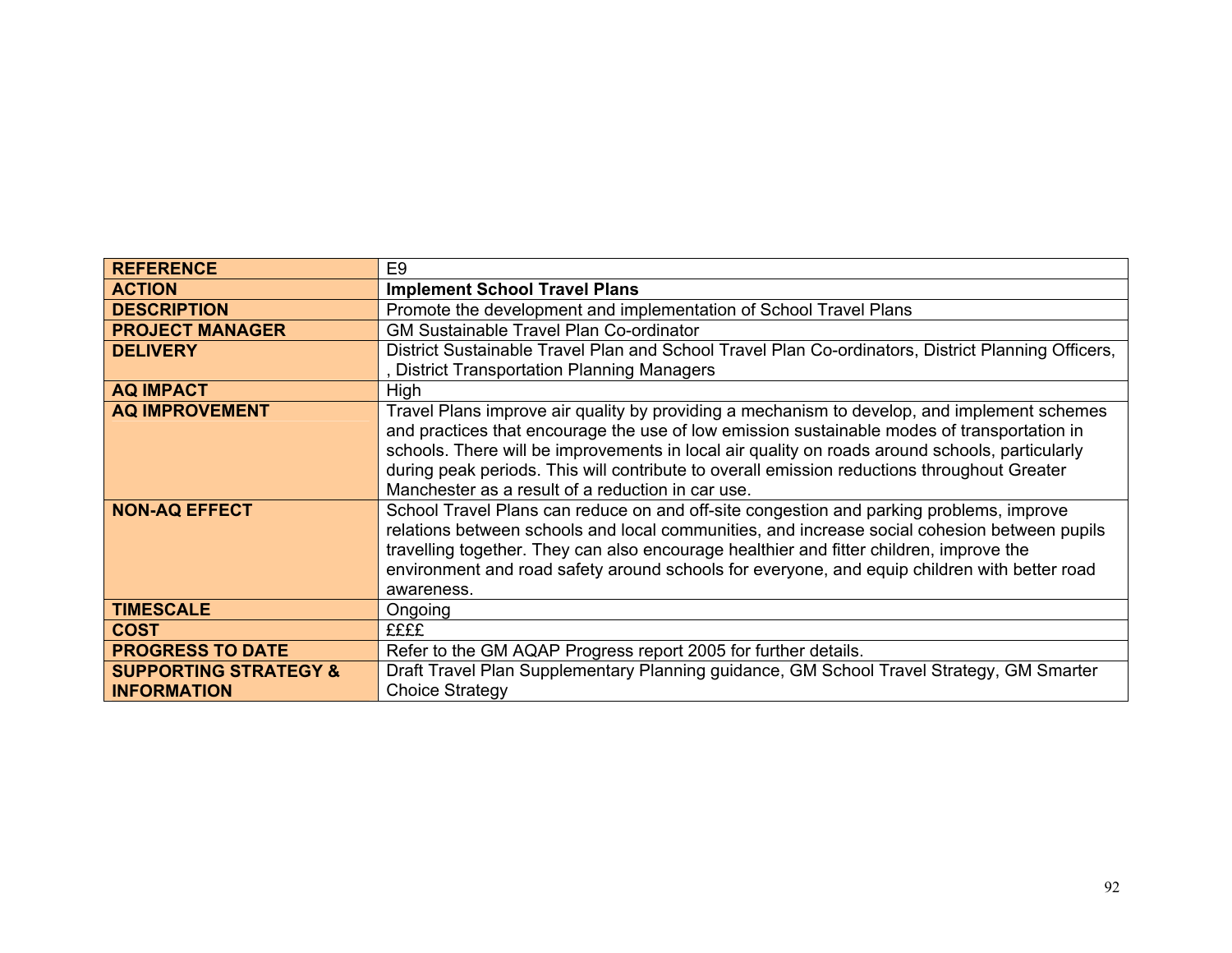| <b>REFERENCE</b>                                       | E <sub>10</sub>                                                                                                                                                                                                                                                                                                                             |
|--------------------------------------------------------|---------------------------------------------------------------------------------------------------------------------------------------------------------------------------------------------------------------------------------------------------------------------------------------------------------------------------------------------|
| <b>ACTION</b>                                          | <b>Improve Traffic Control Systems</b>                                                                                                                                                                                                                                                                                                      |
| <b>DESCRIPTION</b>                                     | Use traffic control systems to reduce congestion and minimise pollution                                                                                                                                                                                                                                                                     |
| <b>PROJECT MANAGER</b>                                 | <b>GM LTP2 Steering Group</b>                                                                                                                                                                                                                                                                                                               |
| <b>DELIVERY</b>                                        | District Transportation Planning Managers, District Engineers                                                                                                                                                                                                                                                                               |
| <b>AQ IMPACT</b>                                       | <b>Medium</b>                                                                                                                                                                                                                                                                                                                               |
| <b>AQ IMPROVEMENT</b>                                  | Devices to reduce vehicle exhaust emissions generally work best at constant vehicle speeds,<br>with engines fully warmed up. Start-stop traffic conditions, especially when engines are cold,<br>leads to the worst pollution emissions. Therefore co-ordination of signals, which smoothes traffic<br>flow, can improve local air quality. |
| <b>NON-AQ EFFECT</b>                                   | The capacity of junctions can be maximised and this should reduce the variability of journey<br>times, whilst in some cases there will be actual savings. There will be opportunities for safer<br>pedestrian movement where such facilities are incorporated.                                                                              |
| <b>TIMESCALE</b>                                       | Ongoing                                                                                                                                                                                                                                                                                                                                     |
| <b>COST</b>                                            | EEEE                                                                                                                                                                                                                                                                                                                                        |
| <b>PROGRESS TO DATE</b>                                | Refer to the GM AQAP Progress report 2005 for further details                                                                                                                                                                                                                                                                               |
| <b>SUPPORTING STRATEGY &amp;</b><br><b>INFORMATION</b> | LTP2 Intelligent Transport Systems initiatives, M60 Route Management Strategy                                                                                                                                                                                                                                                               |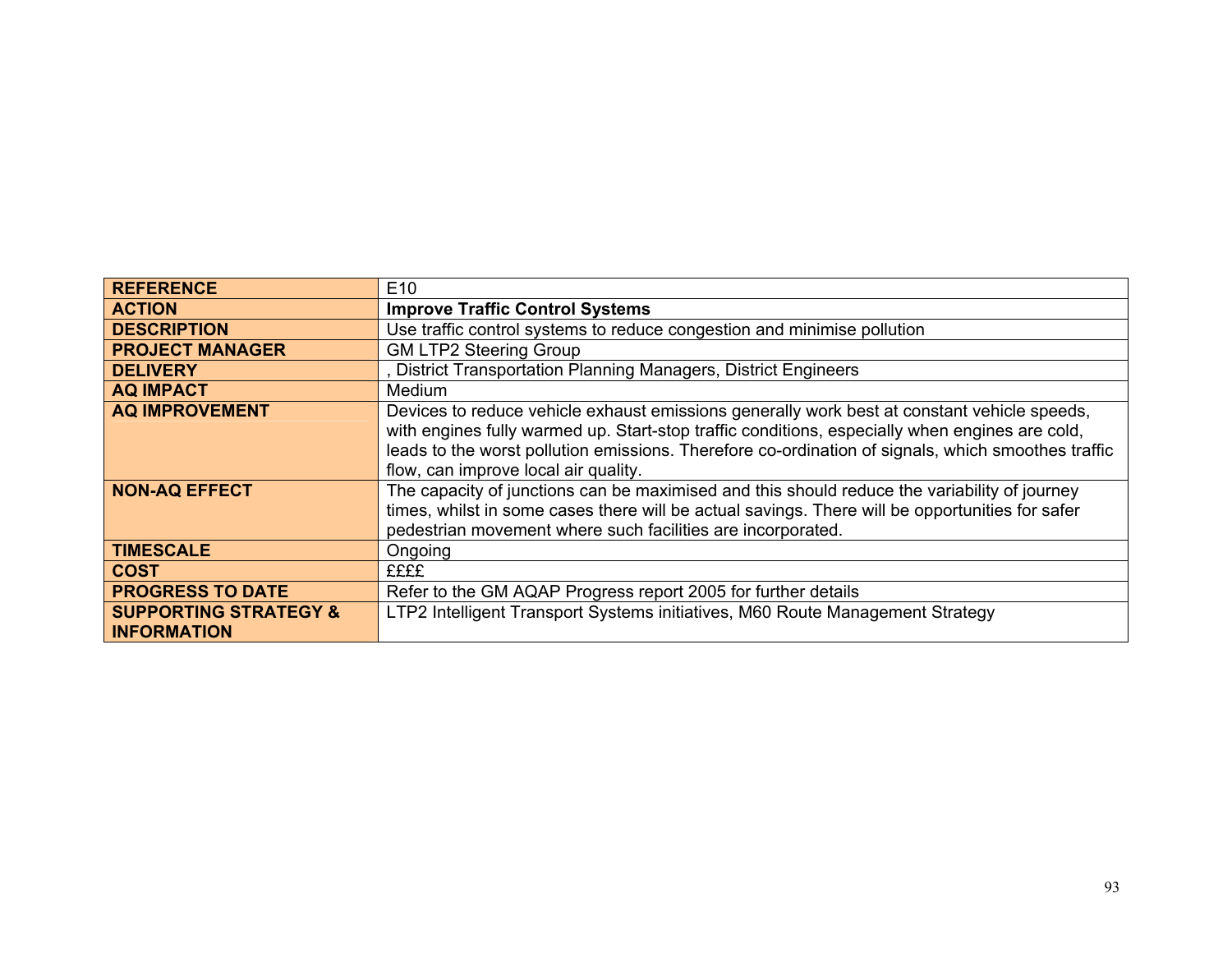| <b>REFERENCE</b>                 | E <sub>11</sub>                                                                                  |
|----------------------------------|--------------------------------------------------------------------------------------------------|
| <b>ACTION</b>                    | Implement "Home Zones"                                                                           |
| <b>DESCRIPTION</b>               | Investigate potential schemes to create "Home Zones" and implement where appropriate.            |
| <b>PROJECT MANAGER</b>           | <b>District Transportation Planning Managers</b>                                                 |
| <b>DELIVERY</b>                  | District Transportation Planning Managers, District Engineers                                    |
| <b>AQ IMPACT</b>                 | Medium                                                                                           |
| <b>AQ IMPROVEMENT</b>            | Will promote zero emission forms of transport such as walking and cycling.                       |
| <b>NON-AQ EFFECT</b>             | Reduce rat running, improve safety, improve the quality of streetscape, open areas up for social |
|                                  | activity, and improve the local environment.                                                     |
| <b>TIMESCALE</b>                 | Ongoing                                                                                          |
| <b>COST</b>                      | EEEE                                                                                             |
| <b>PROGRESS TO DATE</b>          | Refer to the GM AQAP Progress report 2005 for further details                                    |
| <b>SUPPORTING STRATEGY &amp;</b> |                                                                                                  |
| <b>INFORMATION</b>               |                                                                                                  |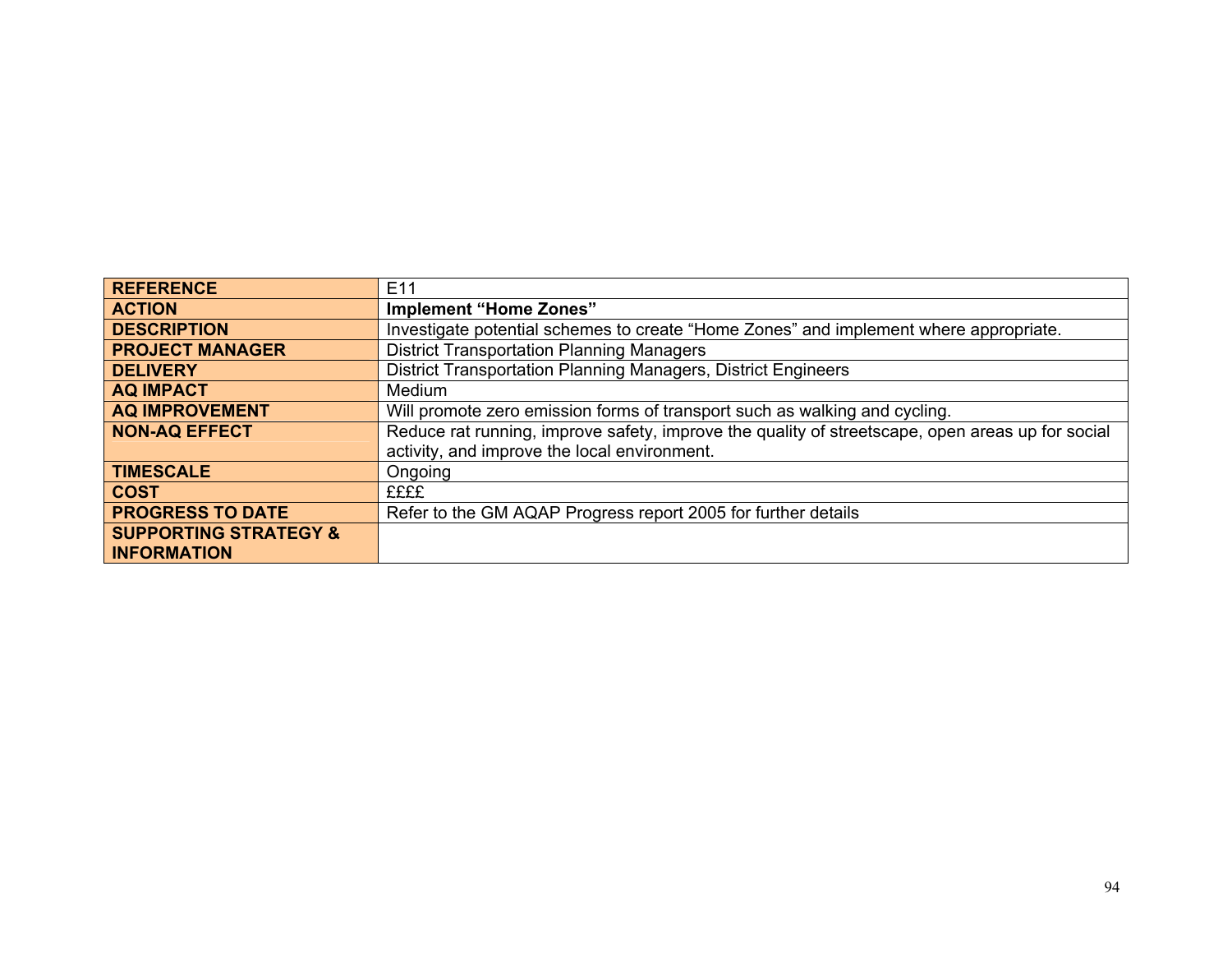| <b>REFERENCE</b>                 | E <sub>12</sub>                                                                                      |
|----------------------------------|------------------------------------------------------------------------------------------------------|
| <b>ACTION</b>                    | <b>Car Parking Enforcement &amp; Control</b>                                                         |
| <b>DESCRIPTION</b>               | Meet the obligations of the decriminalisation of car parking enforcement.                            |
| <b>PROJECT MANAGER</b>           | <b>District Car Parking Managers</b>                                                                 |
| <b>DELIVERY</b>                  | <b>District Car Parking Managers</b>                                                                 |
| <b>AQ IMPACT</b>                 | Low                                                                                                  |
| <b>AQ IMPROVEMENT</b>            | Deterrent to the illegal parking of cars that may pose a barrier to lower polluting more sustainable |
|                                  | modes of transport.                                                                                  |
| <b>NON-AQ EFFECT</b>             | N/A                                                                                                  |
| <b>TIMESCALE</b>                 | Ongoing                                                                                              |
| <b>COST</b>                      |                                                                                                      |
| <b>PROGRESS TO DATE</b>          | Refer to the GM AQAP Progress report 2005 for further details.                                       |
| <b>SUPPORTING STRATEGY &amp;</b> | <b>District Car Parking Strategies</b>                                                               |
| <b>INFORMATION</b>               |                                                                                                      |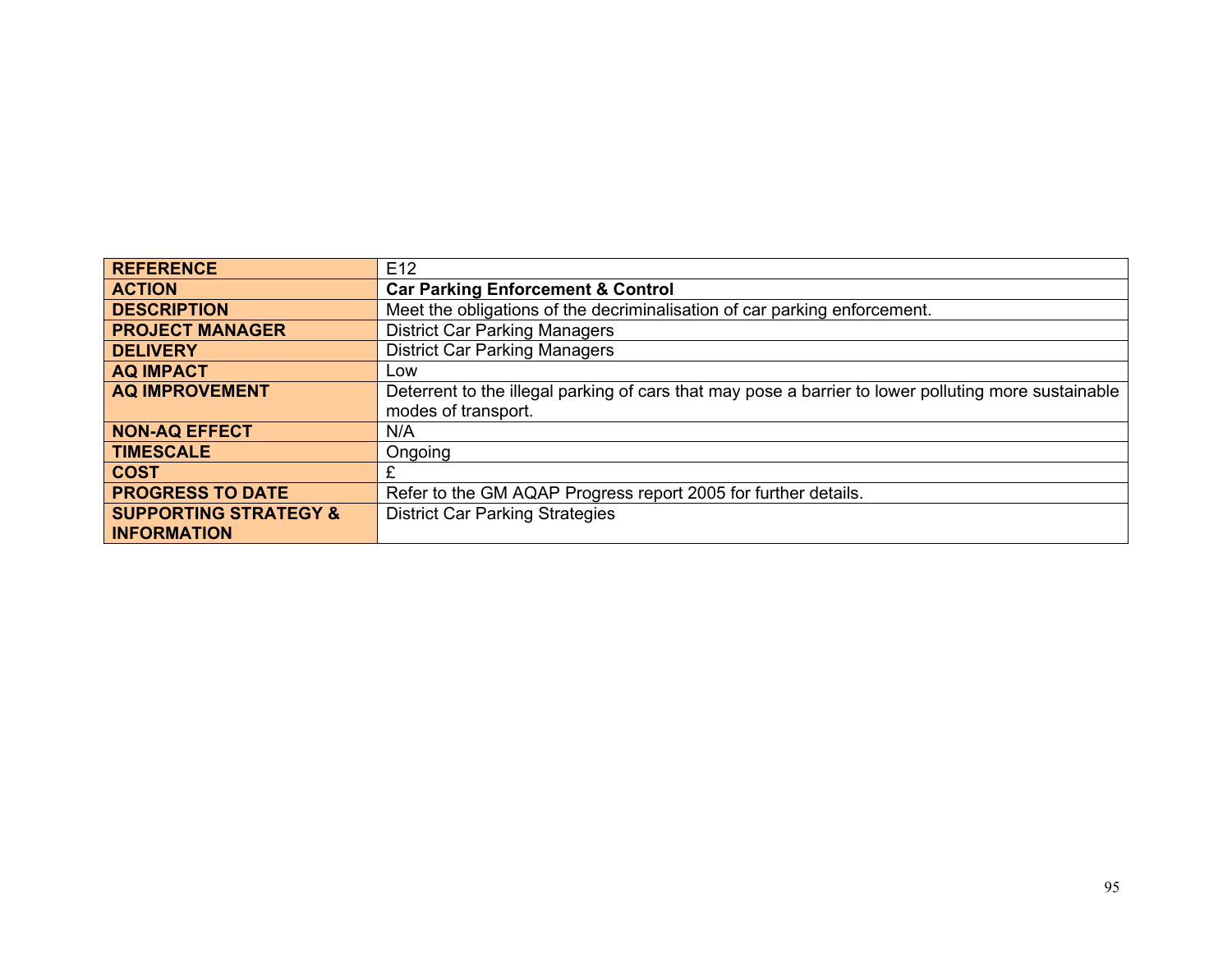| <b>REFERENCE</b>                 | E <sub>13</sub>                                                                                |
|----------------------------------|------------------------------------------------------------------------------------------------|
| <b>ACTION</b>                    | <b>Car Sharing, Car Clubs and Car Pools</b>                                                    |
| <b>DESCRIPTION</b>               | Promote and encourage car-sharing and car pool schemes                                         |
| <b>PROJECT MANAGER</b>           | <b>GM Sustainable Travel Plan Co-ordinator</b>                                                 |
| <b>DELIVERY</b>                  | District Sustainable Travel Plan and School Travel Plan Co-ordinators, District Transportation |
|                                  | <b>Planning Managers</b>                                                                       |
| <b>AQ IMPACT</b>                 | Low-Medium                                                                                     |
| <b>AQ IMPROVEMENT</b>            | Increased car sharing will reduce the number of cars on the road, therefore lowering total     |
|                                  | emissions.                                                                                     |
| <b>NON-AQ EFFECT</b>             | Increased social interaction and lower economic costs associated with sharing the costs of the |
|                                  | journey.                                                                                       |
| <b>TIMESCALE</b>                 | Ongoing                                                                                        |
| <b>COST</b>                      | £                                                                                              |
| <b>PROGRESS TO DATE</b>          | Refer to the GM AQAP Progress report 2005 for further details.                                 |
| <b>SUPPORTING STRATEGY &amp;</b> |                                                                                                |
| <b>INFORMATION</b>               |                                                                                                |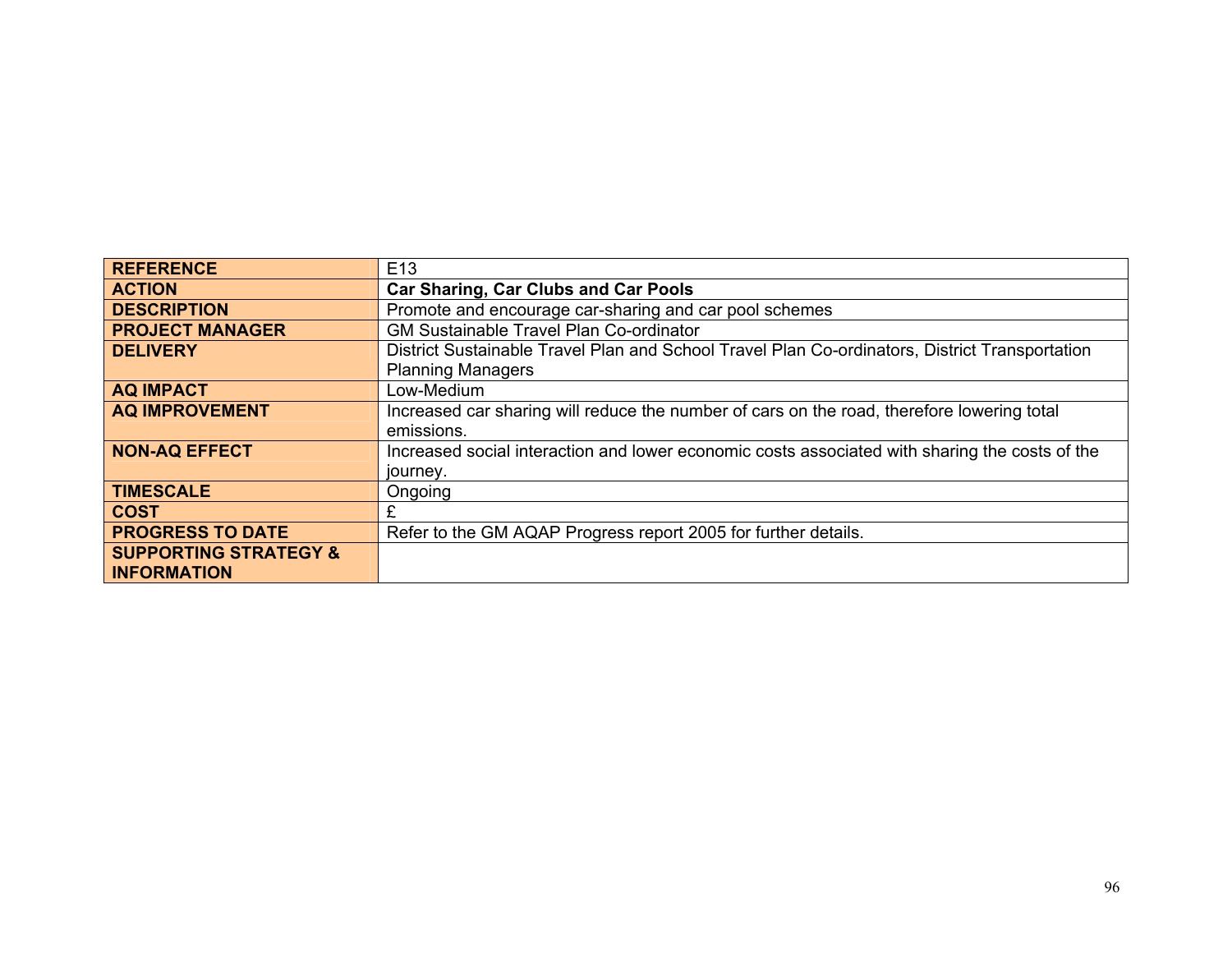| <b>REFERENCE</b>                 | E <sub>14</sub>                                                                                        |
|----------------------------------|--------------------------------------------------------------------------------------------------------|
| <b>ACTION</b>                    | Utilise GM Supplementary Air Quality Planning guidance and Mitigation Measures                         |
| <b>DESCRIPTION</b>               | Agree, approve and utilise the GM supplementary air quality planning guidance and mitigation           |
|                                  | measures document.                                                                                     |
| <b>PROJECT MANAGER</b>           | District Transportation Planning Managers and District Planning Managers                               |
| <b>DELIVERY</b>                  | District Planning Officers, District Air Quality Officers, District Transport Officers/Managers        |
| <b>AQ IMPACT</b>                 | <b>Medium</b>                                                                                          |
| <b>AQ IMPROVEMENT</b>            | Potential to address air quality issues at the earliest stage to deliver optimum air quality benefits. |
| <b>NON-AQ EFFECT</b>             | Encourage inter-departmental working                                                                   |
| <b>TIMESCALE</b>                 | 2007                                                                                                   |
| <b>COST</b>                      | £                                                                                                      |
| <b>PROGRESS TO DATE</b>          | GM Supplementary Planning Guidance in development                                                      |
| <b>SUPPORTING STRATEGY &amp;</b> | Wigan Council Draft Air Quality Planning Guidance Document" (2005)                                     |
| <b>INFORMATION</b>               |                                                                                                        |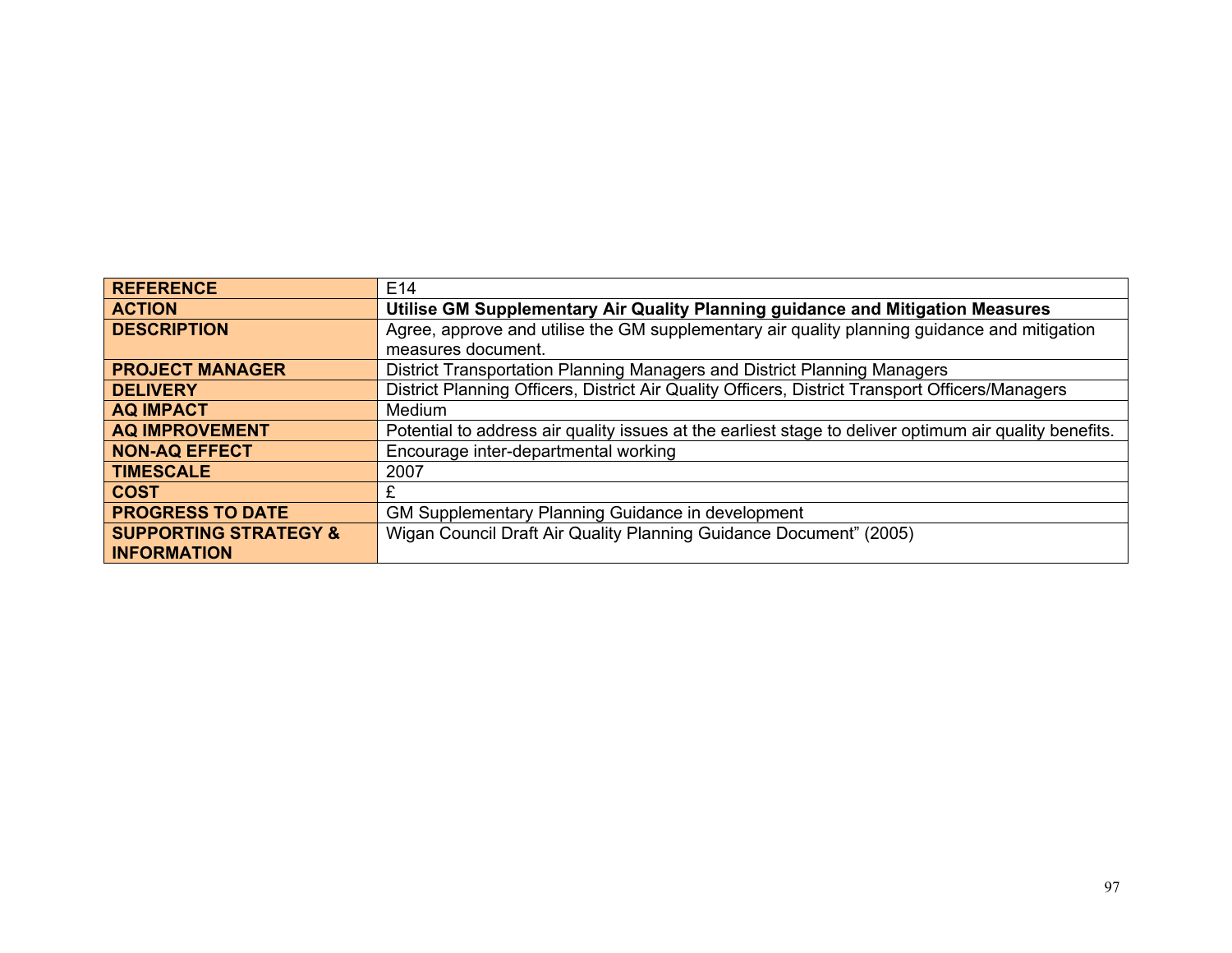| <b>REFERENCE</b>                 | E <sub>15</sub>                                                                            |
|----------------------------------|--------------------------------------------------------------------------------------------|
| <b>ACTION</b>                    | Implement public transport priority schemes                                                |
| <b>DESCRIPTION</b>               | Continue to identify and secure funding to implement public transport priority schemes and |
|                                  | assess their effect on air quality                                                         |
| <b>PROJECT MANAGER</b>           | <b>District Transportation Planning Managers</b>                                           |
| <b>DELIVERY</b>                  | District Transportation Planning Managers, LTP2 AQ Working Group                           |
| <b>AQ IMPACT</b>                 | N/A                                                                                        |
| <b>AQ IMPROVEMENT</b>            | Enable further investment in measures to improve air quality.                              |
| <b>NON-AQ EFFECT</b>             | Reduce demand on limited LTP2 funds.                                                       |
| <b>TIMESCALE</b>                 | Ongoing                                                                                    |
| <b>COST</b>                      | £                                                                                          |
| <b>PROGRESS TO DATE</b>          | Ongoing                                                                                    |
| <b>SUPPORTING STRATEGY &amp;</b> |                                                                                            |
| <b>INFORMATION</b>               |                                                                                            |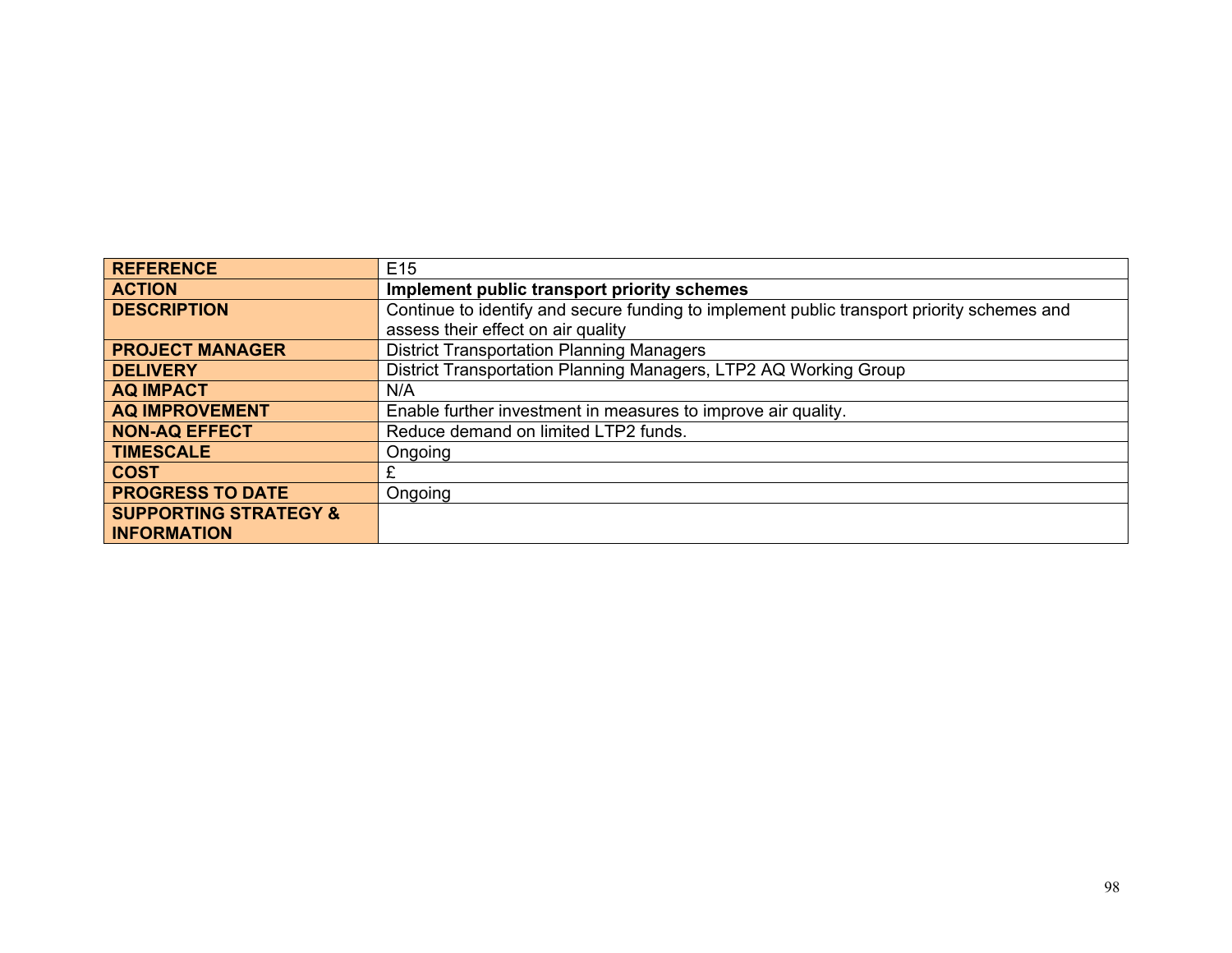| <b>REFERENCE</b>                 | E16                                                                                                   |  |
|----------------------------------|-------------------------------------------------------------------------------------------------------|--|
| <b>ACTION</b>                    | Improve the safety and security of the public transport network                                       |  |
| <b>DESCRIPTION</b>               | Improve safety and security infrastructure and promotion and marketing to remove real and             |  |
|                                  | perceived threats.                                                                                    |  |
| <b>PROJECT MANAGER</b>           | District Transportation Planning Managers in partnership with the GMPTE                               |  |
| <b>DELIVERY</b>                  | <b>District Transportation Planning Managers, GMPTE</b>                                               |  |
| <b>AQ IMPACT</b>                 | Low                                                                                                   |  |
| <b>AQ IMPROVEMENT</b>            | Improving safety and security, as well as the perception of it, encourages a modal shift from car     |  |
|                                  | to public transport. In addition, the improvements to safety and security can enhance the             |  |
|                                  | reliability of services operated, thus retaining existing ridership and avoiding the exodus back to   |  |
|                                  | the car. The result is a reduction in car use, or at the least, a reduction in the growth of car use. |  |
|                                  | Thus, air quality does not deteriorate due to excessive use of the car.                               |  |
| <b>NON-AQ EFFECT</b>             | Greater feelings of safety and security by all passengers can lead to an increase in use. This        |  |
|                                  | results in greater revenues, which, in turn, can help ensure that the network remains stable and      |  |
|                                  | trustworthy. Actual improvements in safety and security results in less criminal activity, which      |  |
|                                  | makes public transport more pleasant to use. In addition, the reduction in criminal activity leads    |  |
|                                  | to greater reliability of the network as assets are in use, as opposed to being taken out of service  |  |
|                                  | for repair.                                                                                           |  |
| <b>TIMESCALE</b>                 | Ongoing                                                                                               |  |
| <b>COST</b>                      | <b>EEEE</b>                                                                                           |  |
| <b>PROGRESS TO DATE</b>          | Refer to the GM AQAP Progress report 2005 for further details.                                        |  |
| <b>SUPPORTING STRATEGY &amp;</b> |                                                                                                       |  |
| <b>INFORMATION</b>               |                                                                                                       |  |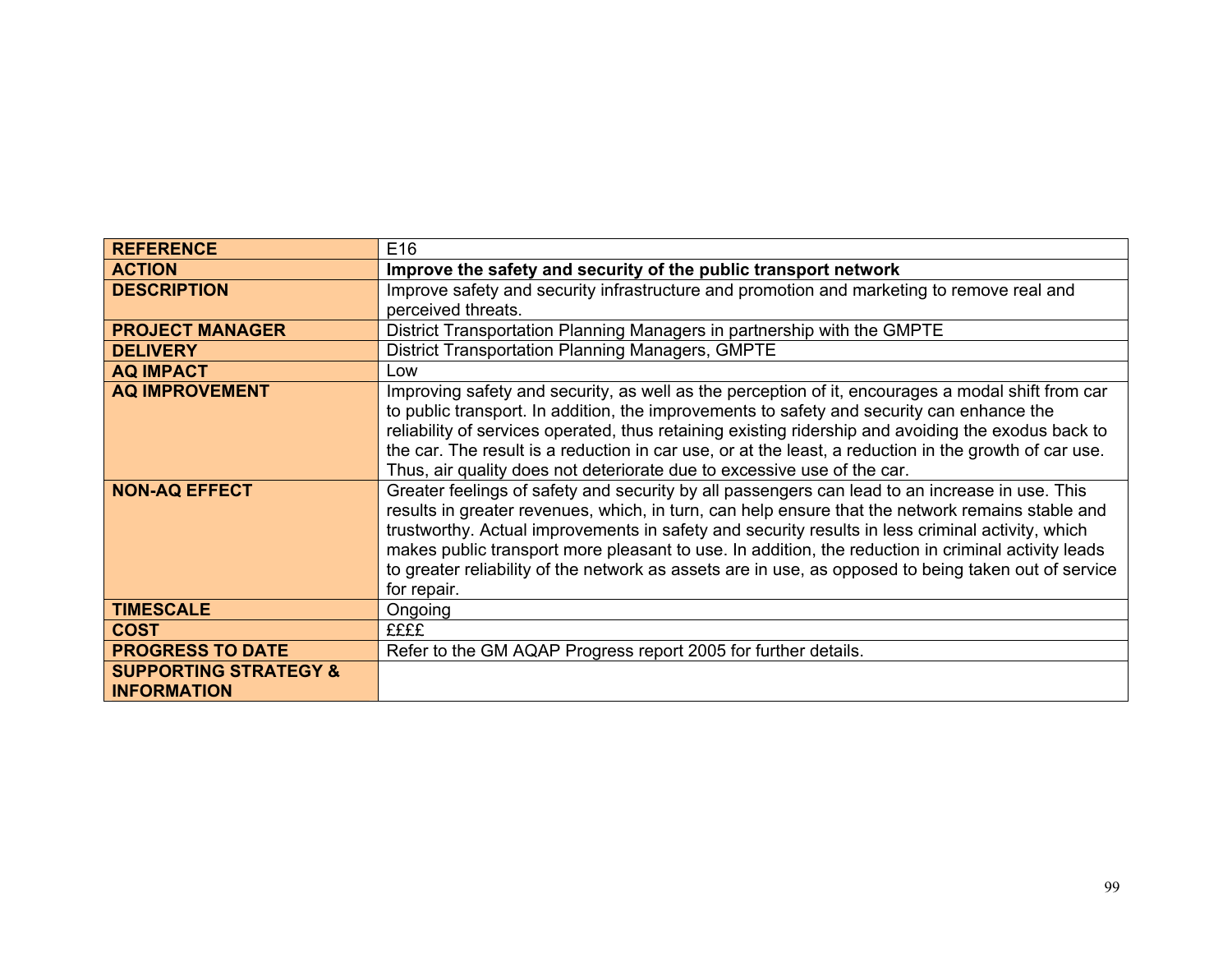| <b>REFERENCE</b>                 | E <sub>17</sub>                                                                                        |  |
|----------------------------------|--------------------------------------------------------------------------------------------------------|--|
| <b>ACTION</b>                    | Encourage shift to the use of rail transport for freight                                               |  |
| <b>DESCRIPTION</b>               | Highlighting the need for freight capacity improvements to the rail network, encouraging               |  |
|                                  | Development Plans/ Local Development Frameworks to protect suitable intermodal sites,                  |  |
|                                  | retaining private siding facilities wherever possible when sites are redeveloped.                      |  |
| <b>PROJECT MANAGER</b>           | <b>District Transportation Planning Managers</b>                                                       |  |
| <b>DELIVERY</b>                  | District Transportation Planning Managers, FQP, District Freight Representatives, GM LTP2              |  |
|                                  | Steering Group, District Planning Officers                                                             |  |
| <b>AQ IMPACT</b>                 | Medium                                                                                                 |  |
| <b>AQ IMPROVEMENT</b>            | Reducing HGV traffic in the region will have a significant positive impact on air quality.             |  |
| <b>NON-AQ EFFECT</b>             | Fewer goods vehicles on the roads will reduce congestion generally. Extra demand on the                |  |
|                                  | railway network may encourage investment in the longer term from the SRA, which will be                |  |
|                                  | beneficial in itself, and may in turn increase capacity for passenger services. Real improvements      |  |
|                                  | in the rail network will require a high level of strategic investment and extensive collaboration      |  |
|                                  | with a fragmented railway industry. There is a danger that, without necessary improvement, an          |  |
|                                  | increase in rail freight transport will be difficult to achieve. There is likely to be increased local |  |
|                                  | HGV traffic at the loading/unloading points on the railway network.                                    |  |
| <b>TIMESCALE</b>                 | Ongoing                                                                                                |  |
| <b>COST</b>                      | <b>EEEE</b>                                                                                            |  |
| <b>PROGRESS TO DATE</b>          | Refer to the GM AQAP Progress report 2005 for further details.                                         |  |
| <b>SUPPORTING STRATEGY &amp;</b> | <b>LTP2 Freight Strategy</b>                                                                           |  |
| <b>INFORMATION</b>               |                                                                                                        |  |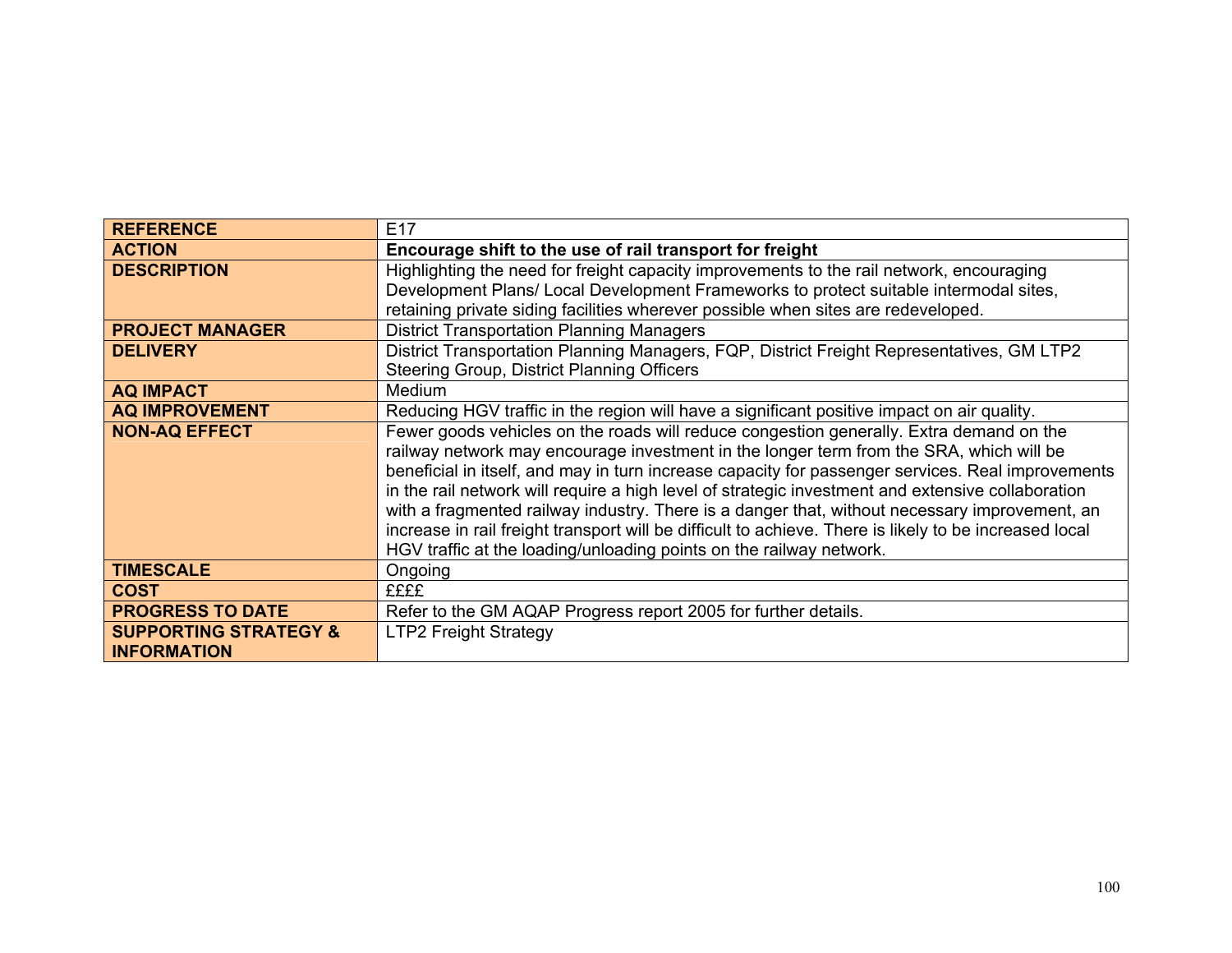| <b>REFERENCE</b>                 | E <sub>18</sub>                                                                                |
|----------------------------------|------------------------------------------------------------------------------------------------|
| <b>ACTION</b>                    | Improve low/zero emission fuel infrastructure and availability                                 |
| <b>DESCRIPTION</b>               | Invest and support in low/zero/emission sustainable and alternative fuel infrastructure.       |
| <b>PROJECT MANAGER</b>           | <b>District Transportation Planning Managers</b>                                               |
| <b>DELIVERY</b>                  | District Transportation Planning Managers, FQP, District Freight Representatives, District     |
|                                  | <b>Planning Officers</b>                                                                       |
| <b>AQ IMPACT</b>                 | <b>Medium</b>                                                                                  |
| <b>AQ IMPROVEMENT</b>            | Lower transport linked emissions. Can place refuelling points in AQMAs to address hotspots.    |
| <b>NON-AQ EFFECT</b>             | Increased awareness of environmental issues. Increased availability of lower cost fuels can    |
|                                  | address socio-economic and accessibility linked issues.                                        |
| <b>TIMESCALE</b>                 | Ongoing                                                                                        |
| <b>COST</b>                      | ££                                                                                             |
| <b>PROGRESS TO DATE</b>          | Biodiesel refuelling station opened near Piccadilly station. . A number of GM Districts are    |
|                                  | investigating the possibility of using Energy Saving Trust grants to improve low/zero emission |
|                                  | fuel infrastructure.                                                                           |
| <b>SUPPORTING STRATEGY &amp;</b> | Powering Future Vehicles (2002)                                                                |
| <b>INFORMATION</b>               |                                                                                                |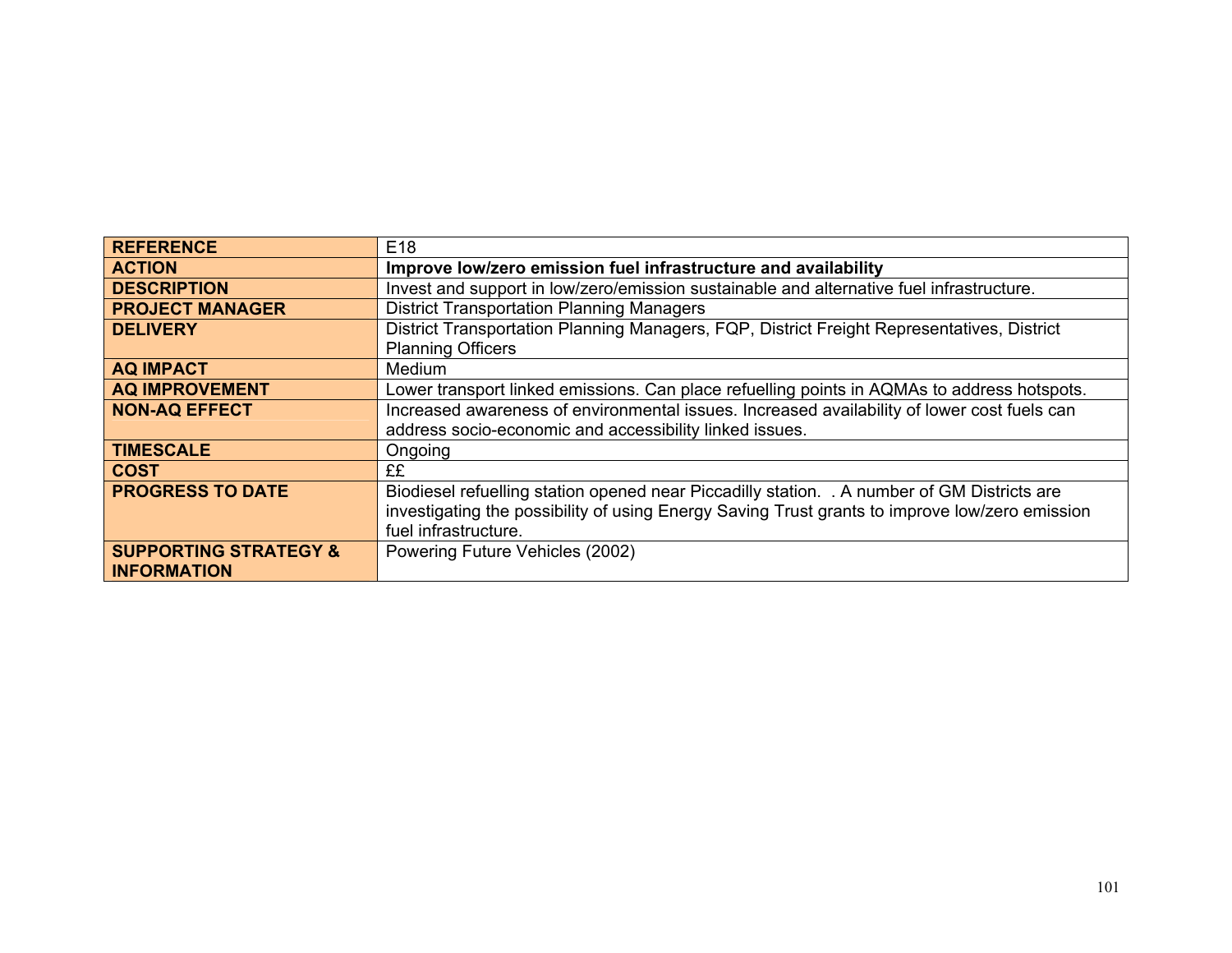## **9. Monitoring and Reporting**

### 9.1 Summary

This section expands on details included in the monitoring technical appendix submitted as part of the main GM LTP2 document. The indicators within this section have been developed according to the DfT technical guidance and with consideration given to advice from the DEFRA sponsored Air Quality Action Plan helpdesk.

### 9.2 Monitoring Background

Air quality in Greater Manchester has been monitored routinely since the early 1960s and currently nine of the ten Greater Manchester Authorities possess at least one automatic monitoring station. Monitoring stations use expensive and sophisticated equipment capable of giving accurate, almost real-time concentrations of pollutants. At present there are 18 automatic monitoring facilities in the Greater Manchester. The locations and real-time air quality information from all sites can be accessed at the Manchester Area Pollution Advisory Council website http://www.greatairmanchester.org.uk/.

Major sources of pollution within GM are calculated using the **EM**issions **I**nventory for the **G**reater **M**anchester **A**uthorities and Warrington (EMIGMA). EMIGMA is an inventory that aims to identify and quantify significant sources of emissions to the atmosphere. The data has been collected since 1997 and is used to quantify the major sources of emissions of carbon and pollutants identified in the UK's Air Quality Strategy (Appendix 2.0). There are three main categories of emission sources used within EMIGMA -

- Stationary point sources Predominantly industrial processes
- Mobile line sources Emissions from road, rail and air transport. Transport flow data is provided by the Greater Manchester Transport Unit (GMTU) using the GM Spatial Planning Model (SPM). The SPM is the key model used as part of the LTP2 process to model, forecast and set LTP2 targets and measures
- Area based sources Includes emissions from domestic and commercial combustion

The EMIGMA database is upgraded and improved annually. It is now becoming possible to identify trends in pollution emissions for particular sectors and emissions sources. The latest report was produced in March 2005 and estimates the emissions produced from major transport and non-transport sources in the area for 2003.

The EMIGMA database is used to inform the review and assessment of local air pollutant levels against national health based air quality objectives (Appendix 1.0)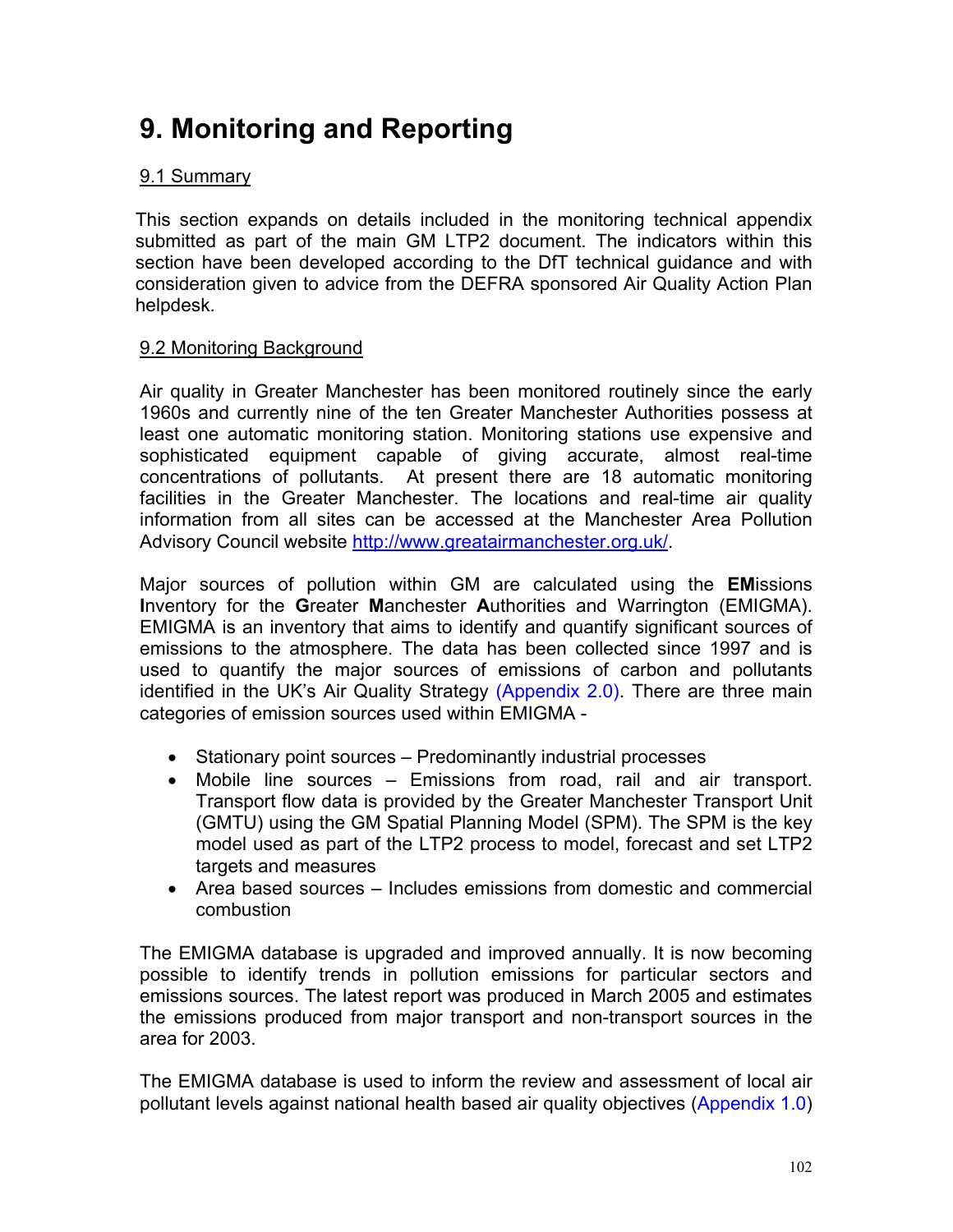conducted every three years by GM authorities. Local authorities have statutory duties for local air quality management (LAQM) under the Environment Act (1995) and the subsequent National Air Quality Strategy (2000) and Air Quality Regulations. The last review and assessment or air quality in GM took place in 2003. Further detailed air quality dispersion modelling and assessment will be carried out during 2006/07. The modelling will provide more accurate and improved baseline and forecast data for pollution concentrations in GM that are monitored as part of the LTP2 process.

#### 9.3 GM LTP2 Air Quality and Greenhouse Gas Indicators

Figures 9.1, 9.2 & 9.3 below summarise the indicators that will be used to assess the performance of local transport measures to improve air quality and lower greenhouse gas emissions. Specific targets and trajectories associated with each target are detailed within the LTP2 Monitoring Technical Appendix. Progress against indicators will be reported in the GM LTP2 Annual Progress Reports (APR).

#### **LTP2 INDICATORS EXPLAINED**

**Headline Indicators:** Indicators that GM will be assessed against by the DfT. Failure to meet indicator targets will result in financial penalties. All mandatory and some local indicators are classed as headline indicators. Most Headline Indicators will be reported on annually in the LTP2 Annual Progress Reports (APR). The remaining will be reported on once in the final LTP2 APR against an initial set baseline.

**Mandatory Indicators:** Indicators that the DfT require GM to set targets against and report on in annual or the final APR.

**Local Indicators:** Set of indicators GM has chosen to report on. Local indicators can be Headline (assessed by DfT) or Subsidiary (Not formally reported or assessed).

**Subsidiary Indicators:** Local indicators that GM will collect and analyse and use for internal performance management purposes. Not formally reported to or assessed by the DfT.

**Intermediate Indicators:** Proxies or milestones indicators used to assess and report annual progress towards Headline indicators that often cannot be reported on annually.

**Outcome Indicators:** Indicators that directly measures achievements of shared priorities

**Scheme Indicators:** Indicator used to describes the performance of a particular local scheme or initiative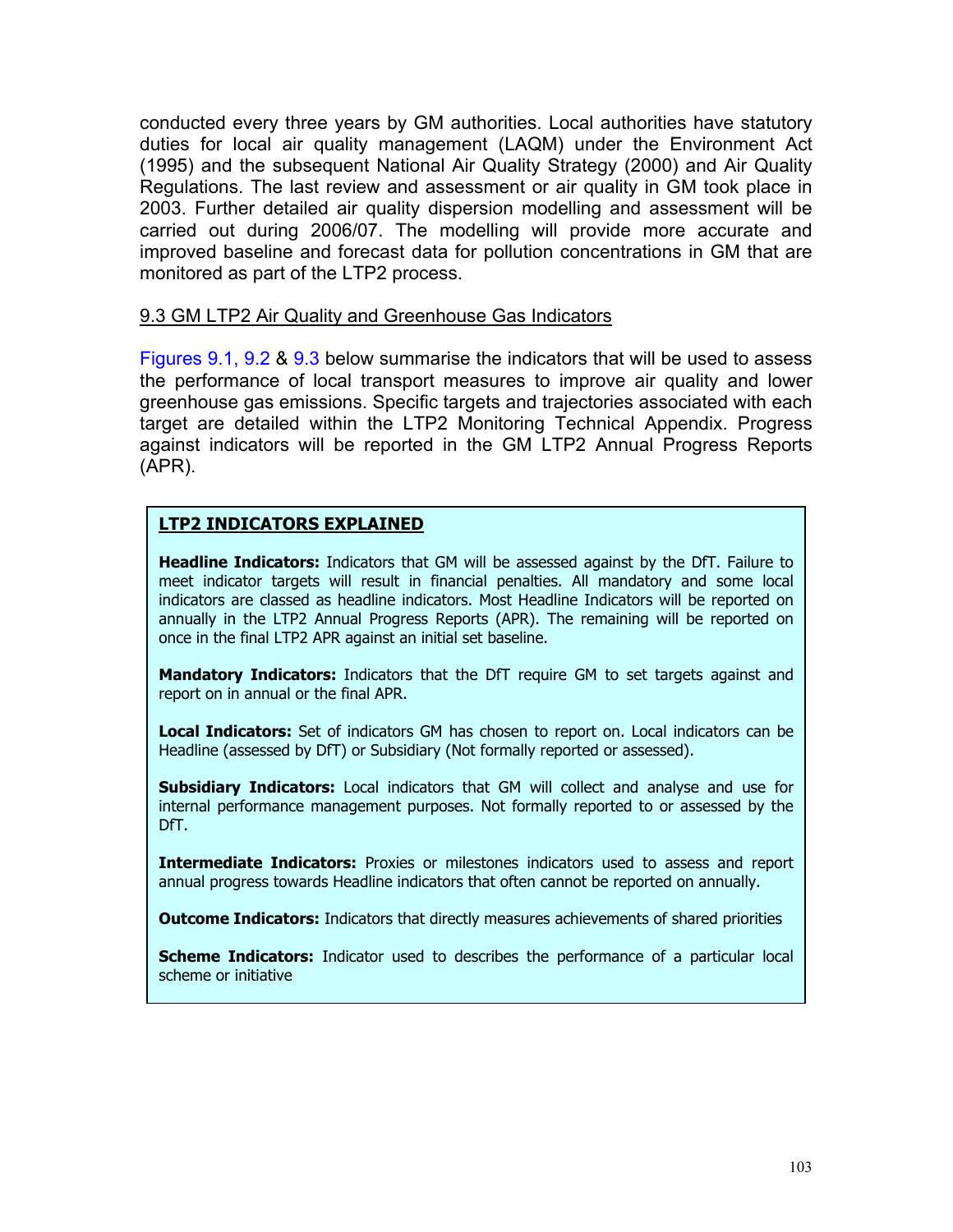| <b>TYPE</b>                                          | <b>INDICATOR</b>                                                                                                                                                | <b>NOTES</b>                                                                                                                                                                                                                                                                                                                                                                                                                                                                                                                                                                                                                                                                               |
|------------------------------------------------------|-----------------------------------------------------------------------------------------------------------------------------------------------------------------|--------------------------------------------------------------------------------------------------------------------------------------------------------------------------------------------------------------------------------------------------------------------------------------------------------------------------------------------------------------------------------------------------------------------------------------------------------------------------------------------------------------------------------------------------------------------------------------------------------------------------------------------------------------------------------------------|
| <b>Mandatory Headline</b><br><b>Indicator (LTP9)</b> | Concentration<br>οf<br>NO <sub>2</sub><br>at<br>chosen worst case or near<br>worst case receptor points in<br>each GM District AQMA                             | An NO <sub>2</sub> concentration<br>$\bullet$<br>receptor point has been<br>selected for each District<br>and the GMPTE for<br>monitoring purposes. (See<br>Appendix 7.0 for details and<br>locations of receptor points<br>in GM).<br>A 2005 baseline and 2010<br>$\bullet$<br>target have been set for<br>each District.<br>Receptor point baseline<br>$\bullet$<br>data will be updated in<br>2006/7 following new GM<br>air quality and assessment<br>work.<br>Progress against this<br>$\bullet$<br>indicator will be assessed<br>and reported in the final<br>APR in 2011.<br>Intermediate years'<br>$\bullet$<br>progress will be monitored<br>through a proxy indicator<br>(Below) |
| <b>Intermediate Headline</b><br><b>Indicator</b>     | <b>Number</b><br><b>NOx</b><br>of<br>tonnes<br>emitted annually from road<br>transport in each District                                                         | Proxy intermediate indicator<br>$\bullet$<br>used to assess progress<br>towards the mandatory<br>headline indicator (above).<br>Reported annually in the<br>$\bullet$<br>LTP2 APR                                                                                                                                                                                                                                                                                                                                                                                                                                                                                                          |
| <b>Subsidiary Local Indicator</b>                    | <b>Exposure To Poor Air Quality</b><br>- Number of properties in<br><b>National</b><br>Air<br>where<br>areas<br>Quality Objectives are likely to<br>be exceeded |                                                                                                                                                                                                                                                                                                                                                                                                                                                                                                                                                                                                                                                                                            |
| <b>Subsidiary Local Indicator</b>                    | Average number of days at<br>real time monitoring sites<br>where air quality is classed as<br>moderate or worse                                                 |                                                                                                                                                                                                                                                                                                                                                                                                                                                                                                                                                                                                                                                                                            |
| <b>Subsidiary Local Indicator</b>                    | Number of monitoring sites<br>where the annual mean NO2<br>objective is exceeded.                                                                               |                                                                                                                                                                                                                                                                                                                                                                                                                                                                                                                                                                                                                                                                                            |

## *Figure 9.1 - NOX/NO2 Emissions LTP2 Indicator & Target*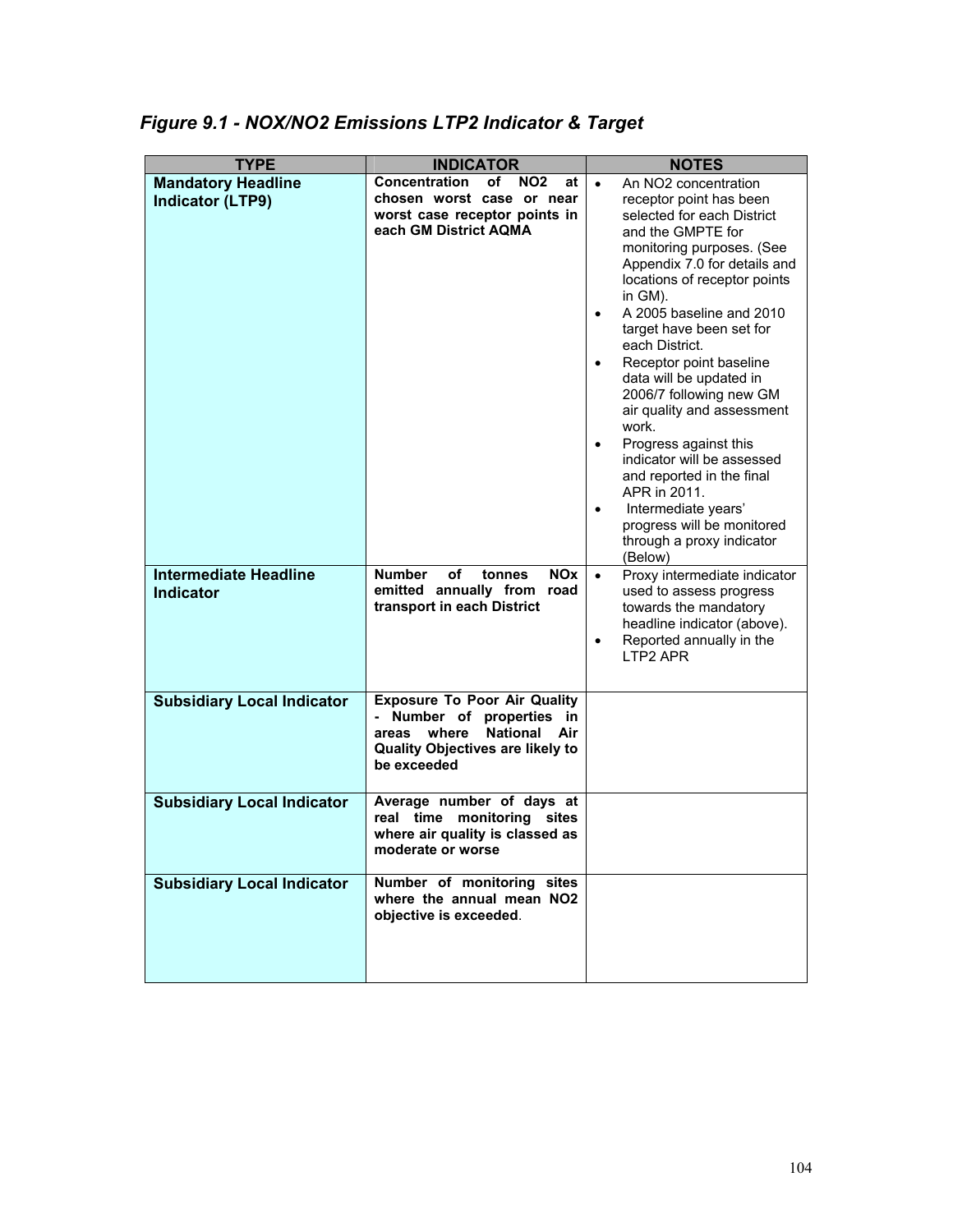| <b>TYPE</b>                       | <b>INDICATOR</b>                                                                                                 | <b>NOTES</b>                                                                                                            |
|-----------------------------------|------------------------------------------------------------------------------------------------------------------|-------------------------------------------------------------------------------------------------------------------------|
| <b>Subsidiary Local Indicator</b> | Number of<br>PM10<br>tonnes<br>emitted annually from road<br>transport in each District                          | Not a mandatory indicator<br>$\bullet$<br>because all GM AOMAs<br>have been declared on the<br>basis of NO2 exceedance. |
| <b>Subsidiary Local Indicator</b> | Exposure to poor air quality:<br>numbers of properties in<br>areas where AQ objectives<br>likely to be exceeded. |                                                                                                                         |
| <b>Subsidiary Local Indicator</b> | Average number of days at<br>real time monitoring sites<br>where air quality is moderate<br>or worse.            |                                                                                                                         |
| <b>Subsidiary Local Indicator</b> | Number of sites where the<br>24hour mean PM10 objective<br>is exceeded.                                          |                                                                                                                         |

### *Figure 9.2 - PM10 Emissions LTP2 Indicator & Target*

*Figure 9.3 - CO2 Emissions LTP2 Indicator & Target*

| <b>TYPE</b>                       | <b>INDICATOR</b>                                                                                           | <b>DESCRIPTION</b>                                                                                                                                    |
|-----------------------------------|------------------------------------------------------------------------------------------------------------|-------------------------------------------------------------------------------------------------------------------------------------------------------|
| <b>Local Headline Indicator</b>   | <b>Number</b><br>CO <sub>2</sub><br>of<br>tonnes<br>emitted annually by the road<br>transport sector in GM |                                                                                                                                                       |
| <b>Subsidiary Local Indicator</b> | Tonnes of CO2 emitted<br>bv<br>vehicle type                                                                |                                                                                                                                                       |
| <b>Subsidiary Local Indicator</b> | Tonnes of CO2 emitted<br>bv<br>vehicle-kilometre.                                                          |                                                                                                                                                       |
| <b>Subsidiary Local Indicator</b> | Indicator LTP2:<br>Area-wide<br>road traffic flows. Change in<br>area wide vehicle kilometres.             | This indicator is included as<br>$\bullet$<br>a proxy indicator for<br>improvements in air quality<br>and a reduction in<br>greenhouse gas emissions. |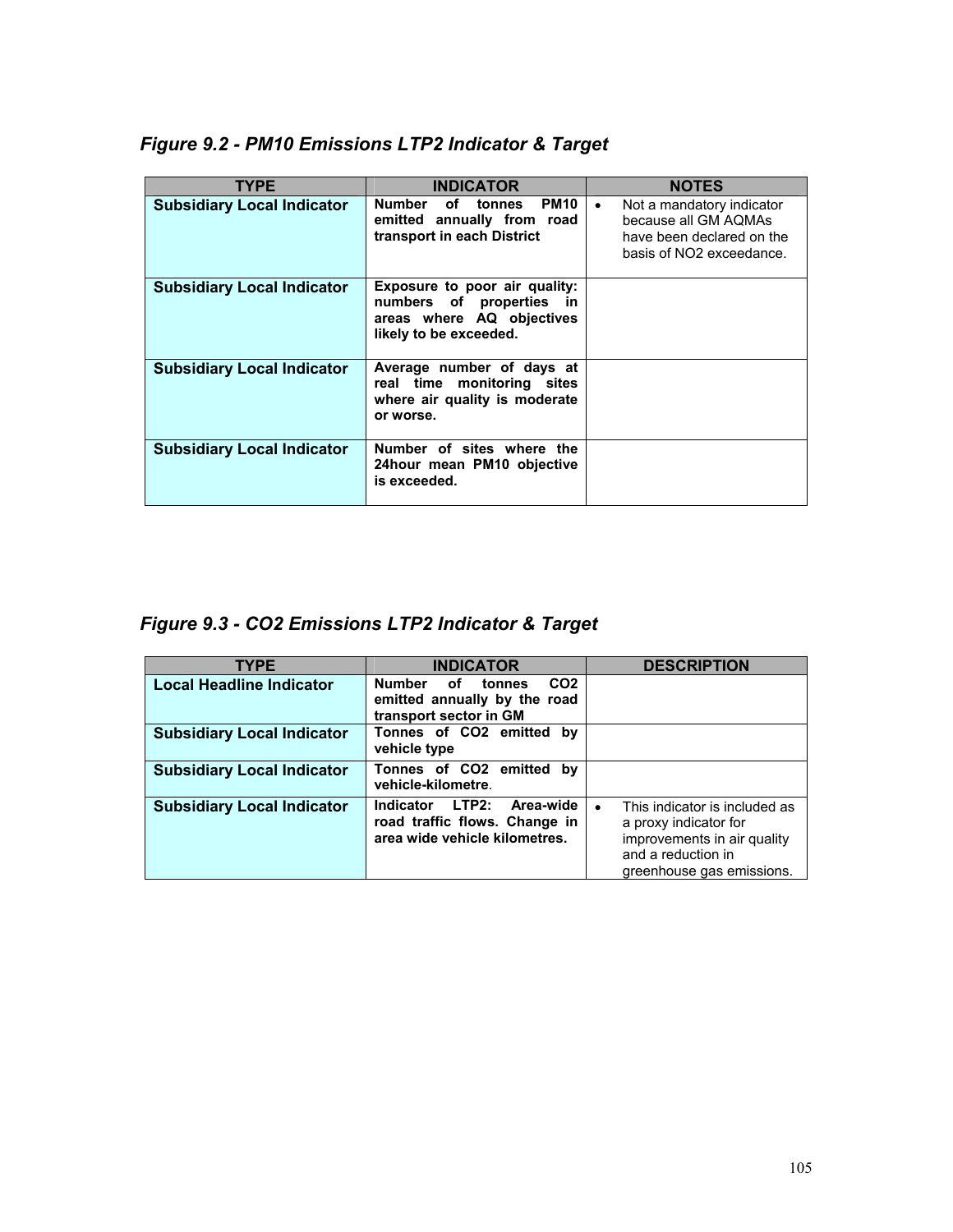#### 9.4 Reporting – Guidance

GM will report to DfT and DEFRA as set out in DEFRA guidance LAQM PGA05 (see below). Progress against headline indicators outlined in the section above will be reported in GM LTP2 Annual Progress Reports (APRs).

*"For those AQAPs that have been integrated within the LTP, DEFRA still expects to receive progress on implementation of the measures for improving the local air quality. Local authorities have to submit annual LTP progress reports (APRs) every July and authorities should therefore attach a table in the APR (as set out in Box 3.1 in LAQM.PRG(03), which sets out the recommended format for the progress report). Local authorities will also have to show progress in reaching their target(s). For all other stand-alone AQAPs, authorities are still expected to submit their AQAP progress reports in the recommended format by April of each year. This can be submitted at the same time as any Air Quality Progress Report, where applicable."* 

DEFRA, LAQM.PGA(05)

#### 9.5 Reporting – Greater Manchester

GM Districts will report on progress against District action plans using the recommended format outlined in Box 3.1 in LAQM.PRG03 (Appendix 8.0). Conurbation wide progress towards the actions outlined in Chapter 8.0 of this document will use the same format. All progress reports will be collated centrally and submitted to DEFRA and to the DfT as part of the annual LTP2 APR (Please refer to Greater Manchester Air Quality Action Plan Progress Report 2005 submitted with the 2005 GMLTP1 APR).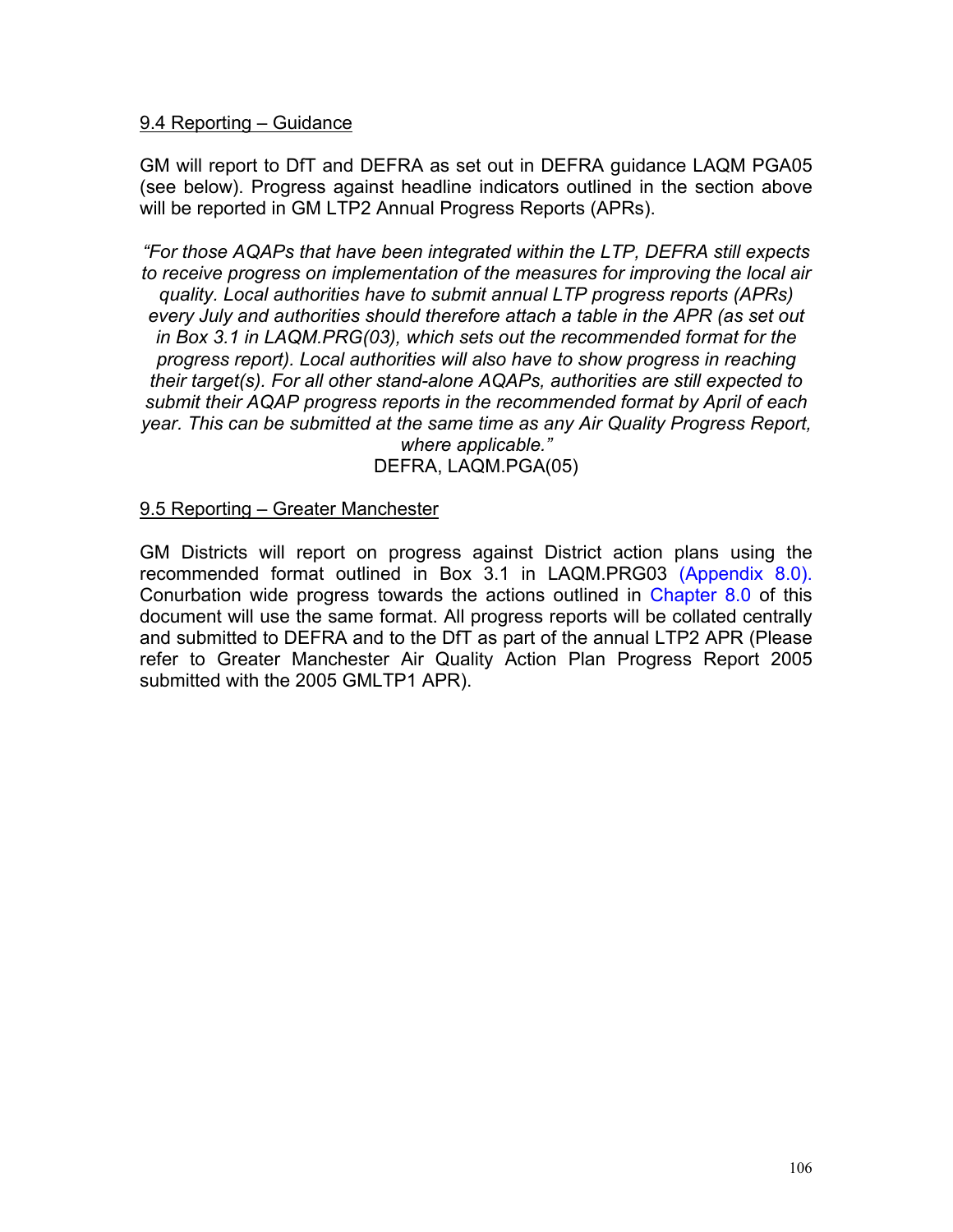# **10. Funding**

### 10.1 Summary

This section outlines current and potential sources of non LTP2 funding streams for air quality monitoring and local transport measures that help lower emissions.

### 10.2 Monitoring

Funding for monitoring and modelling air pollution across Greater Manchester is obtained from a variety of sources. There are currently 18 real-time monitoring sites in the area. Of these, 8 are part of DEFRA's AURN (Automated Urban and Rural Network) network of monitoring sites. Funding for consumables, repairs collection of the data and bi-annual checks are provided through DEFRA, with the host local authority providing local support through visits to the site at least every 2 weeks. The remaining 10 sites are all owned and operated by the local authority where they are located. Funding to purchase the equipment is often available through Supplementary Capital Expenditure (SCE) bids to DEFRA, but the revenue cost of operating the site and ensuring accurate data is collected comes direct from the local authority budget.

The Greater Manchester authorities have been successful in the past with Supplementary Capital Approval (SCA) (now replaced with SCE) bids to DEFRA, which have enabled dispersion modelling of the area to be carried out to identify areas where the air quality objectives may not be met and ascertain the major sources of pollution in the area.

In the future further funding through SCE bids for modelling, monitoring or for small schemes to improve air quality may be available. Bids can be made at the start of each financial year by individual or groups of authorities. The areas of work that will receive priority are usually identified by DEFRA.

Local transport data used in GM air quality modelling and assessment work is financed through the GMLTP2 programme.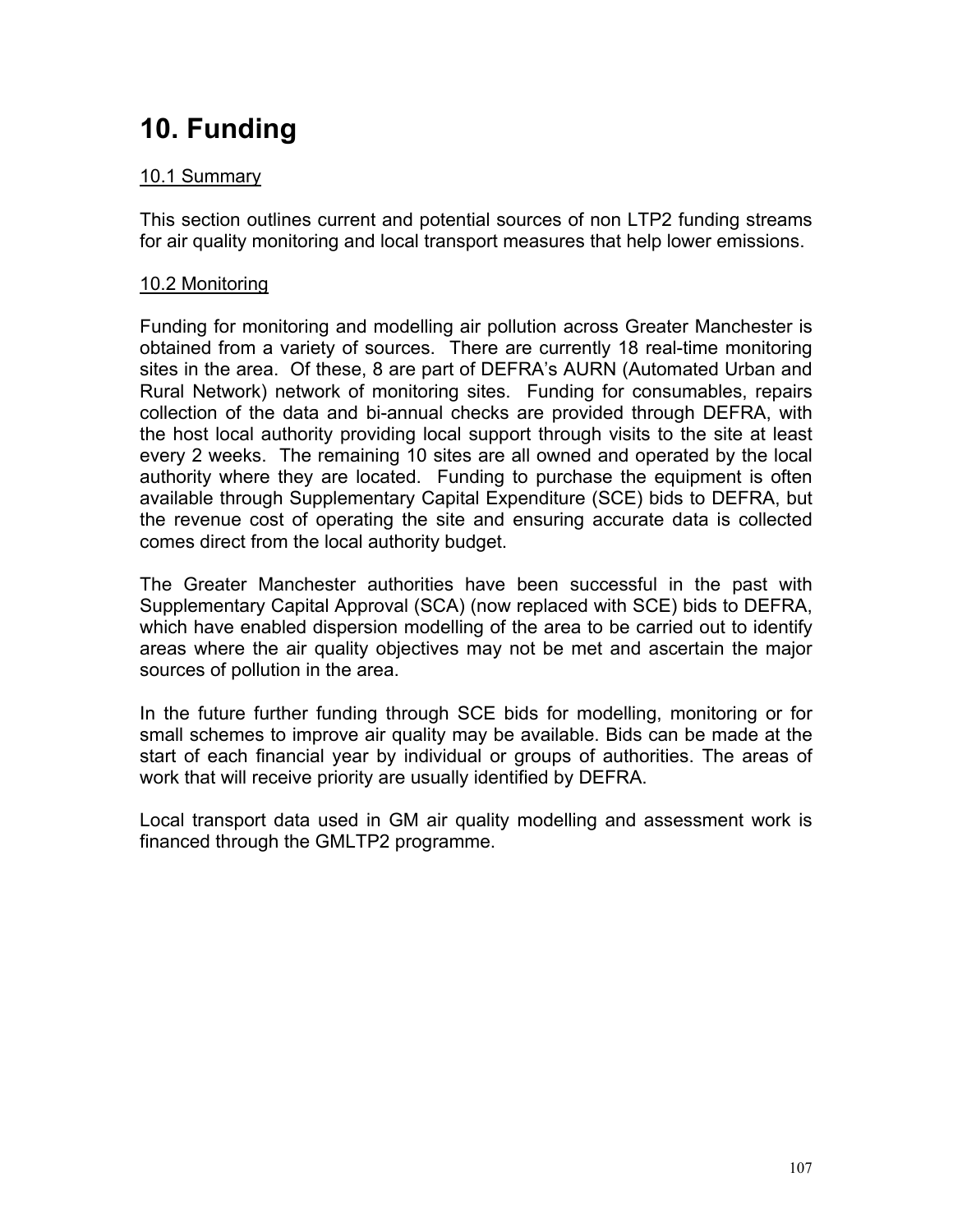#### 10.3 Other Funding Sources

In addition to LTP2 here are numerous sources of potential funding that can be used to implement local transport air quality measures and actions.

**Developer Contributions –** Funds can be obtained from developers to mitigate the air quality impact of developments through section 106 agreements and similar voluntary arrangements. Developers should also conduct or provide financial contributions to air quality modelling/monitoring as part of health impact assessments (HIA) of new medium and large developments.

**Strategic Air Quality Partners –** Jointly funded projects with key strategic partners provide opportunities to deliver best value solutions to achieve shared and complimentary objectives. Key air quality partners in GM include Manchester Airport, the Highways Agency and the Manchester Green Revolution partnership.

**DfES Grants –** Schools with an approved travel plan are eligible for grants from the Department of Education and Skills of approximately £5,000 for primary schools, and £10,000 for secondary schools. The funding is aimed at paying for improvements on the school site to encourage sustainable (and therefore low emission) travel for example, cycle parking facilities and walking route improvements.

**Europe -** EU grants schemes can provide funding for air quality and local transport projects. The Intelligent Energy Europe (IEE) programme has a total budget of 250 million Euros, which is used to co-finance international projects, events, and the start-up of local or regional agencies in 4 main fields: energy efficiency (SAVE); renewable energy sources (ALTENER); energy aspects of transport (STEER); and co-operation with developing countries (COOPENER).

**New Deal for Communities –** New Deal funding can be used to improve walking and cycling infrastructure including street lighting and footpaths.

**Neighbourhood Renewal Fund —** The Neighbourhood Renewal Fund has a floor target for air quality objectives to be met in line with the statutory objectives.

**Transport Energy (http://www.est.org.uk/fleet/) –** Grant support and information resource to help deliver cleaner vehicles, fleets & travel plan initiatives.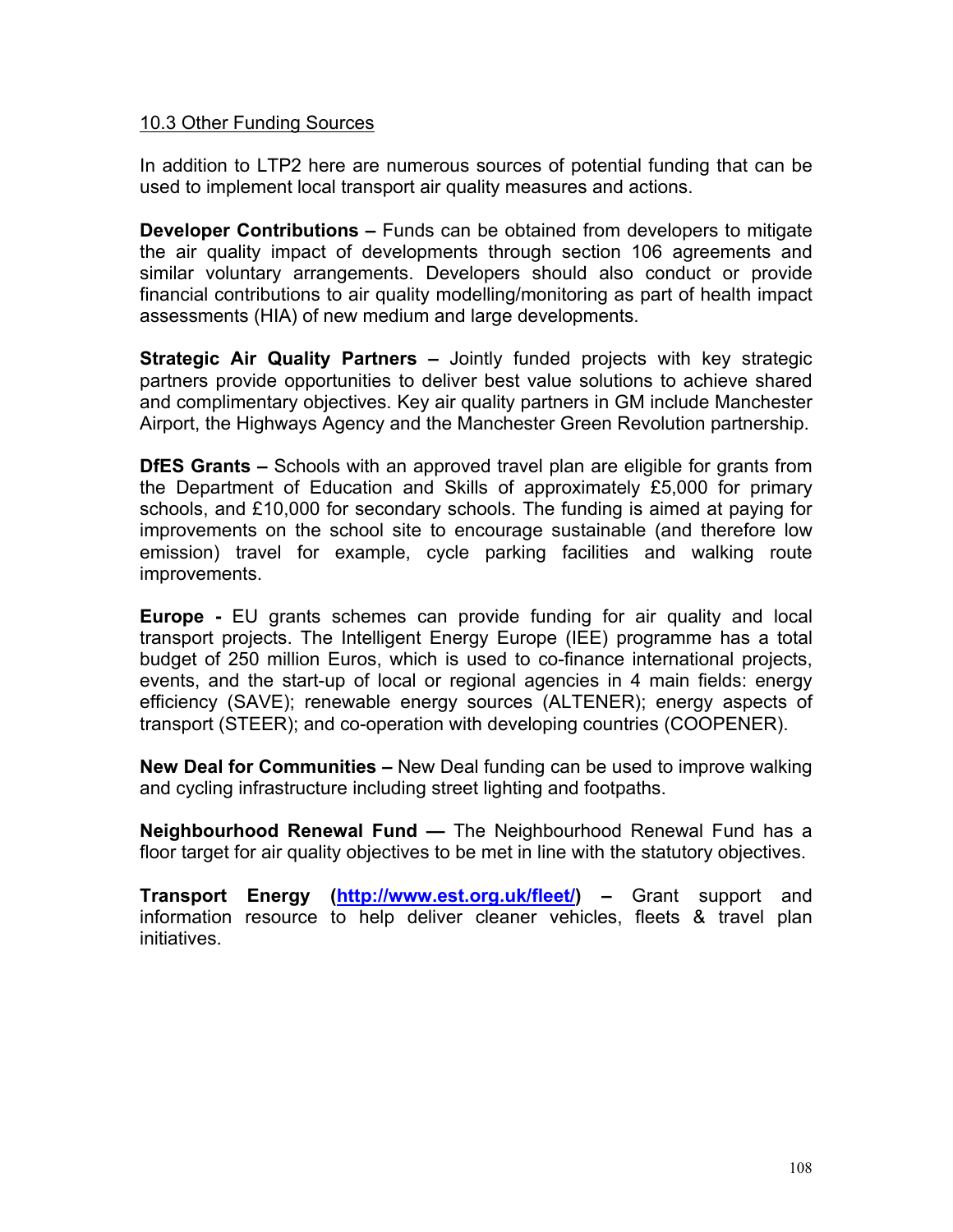# **11. References & Reading List**

"Greater Manchester LTP2 2006-2011", (2006), AGMA

"National Air Quality Strategy for England, Scotland, Wales and Northern Ireland" (2000) DEFRA

"Greater Manchester Air Quality Action Plan", (2004) AGMA

"Greater Manchester Local Transport Plan 1 - 2000/1-2005/6", (2001) AGMA "2003 EMIGMA Report", (2005) ARIC

"Evaluation of the Air Quality Strategy" (2004) AEA Technology

"Our Energy Future – Creating a Low Carbon Economy Energy White Paper", (2003) DTI

"UK Climate Change Programme (CCP)", (2000) DEFRA

"Local Transport Plan Two (LTP2) Guidance", (2004) DfT

"Manchester: The Green Energy Revolution", (2005) Quantum Strategy & Technology & Partners

"Manchester Airport Environment Plan to 2015", (2001) Manchester Airport "M60 Route Management Strategy", (2005) Highways Agency

"Towards a Balance with Nature – HA Strategic Environmental Plan", (2000), Highways Agency

"LAQM PGA (05)", (March 2005) DEFRA

"The Future of Transport: a network for 2030 White Paper", (2004) DfT

"Securing the Future, the UK Sustainable Development Strategy", (2005) DEFRA "An Evaluation of the Air Quality Strategy including local road transport measures annexe", (2004) AEA Report for DEFRA

"Climate Change Programme Review", (May 2005) Sustainable Development Commission

"Tyndall Report – Decarbonising the UK", (2005), Tyndall

"An assessment of the potential effectiveness of introducing an age limiting vehicle licensing policy on controlling exhaust emissions from taxis within the

 Greater Manchester and Warrington areas", (2005) Rebecca Harris and Paul Cartmell

 "School of Earth, Atmospheric and Environmental Sciences – Draft GM LTP2 Consultation Response", (23rd February 2006) Dr Ian Langley

"Analysis of Air Pollution and Social Deprivation", (2000) DEFRA

"Technical and Non-technical options to reduce emissions of air pollutants from road transport", (March 2005) DEFRA

"Rotterdam Speed Control Zone Study", (2005), Martin Kroon

"GMTU Report 1063 – Analysis of the results of roadside testing", (July 2005), GMTU

"Future Vehicle Emissions Standards document (2010 and Beyond) Discussion Document = $" - (2005)$  DfT

"Traffic Management and air quality research programme (final report)", (2006) DEFRA

"LAQM.PRG(03) Progress Report Guidance", (2003) DEFRA

"Greater Manchester Air Quality Action Plan Report 2005", (2005), AGMA

"Powering Future Vehicles", (2002) DfT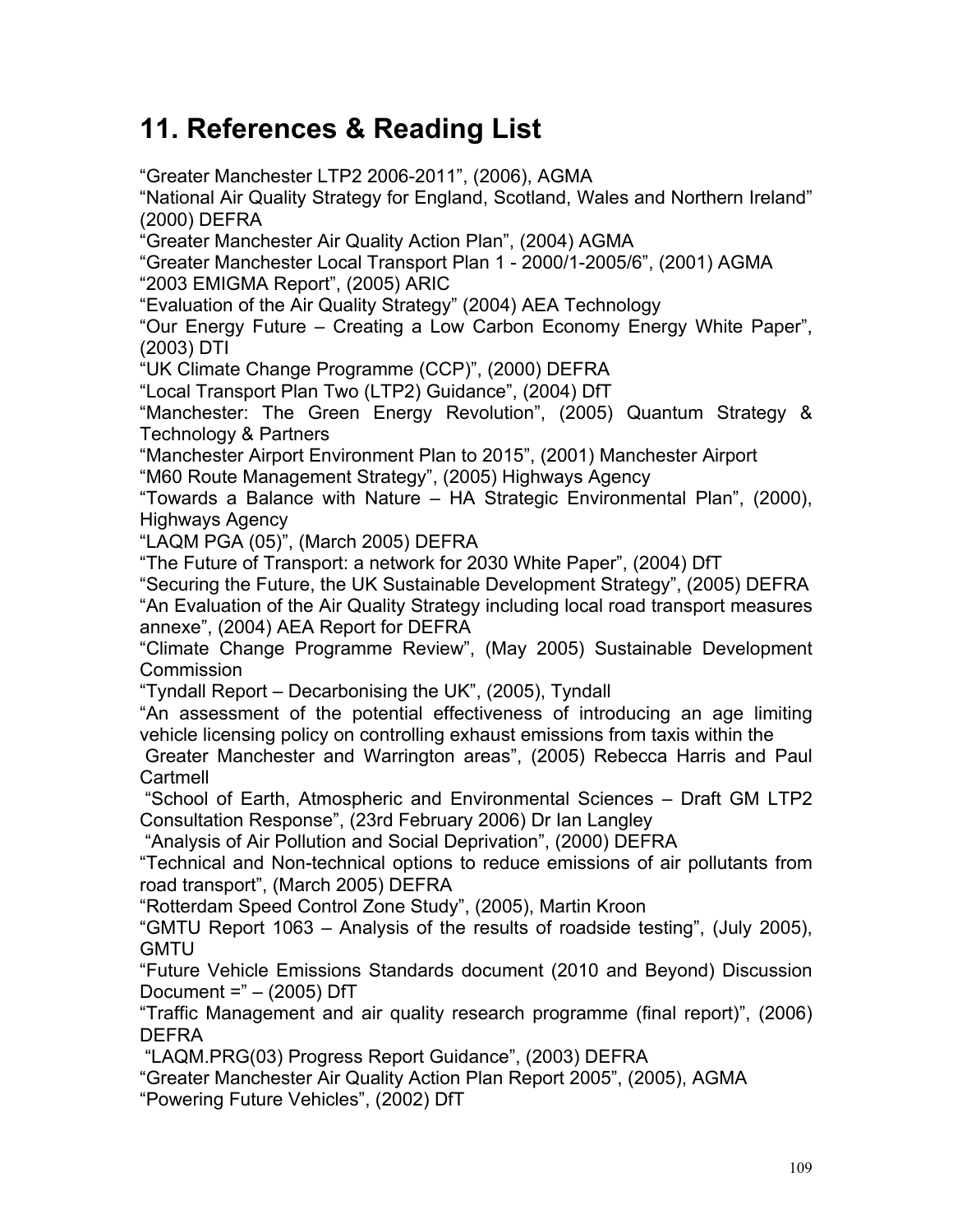# **APPENDICES**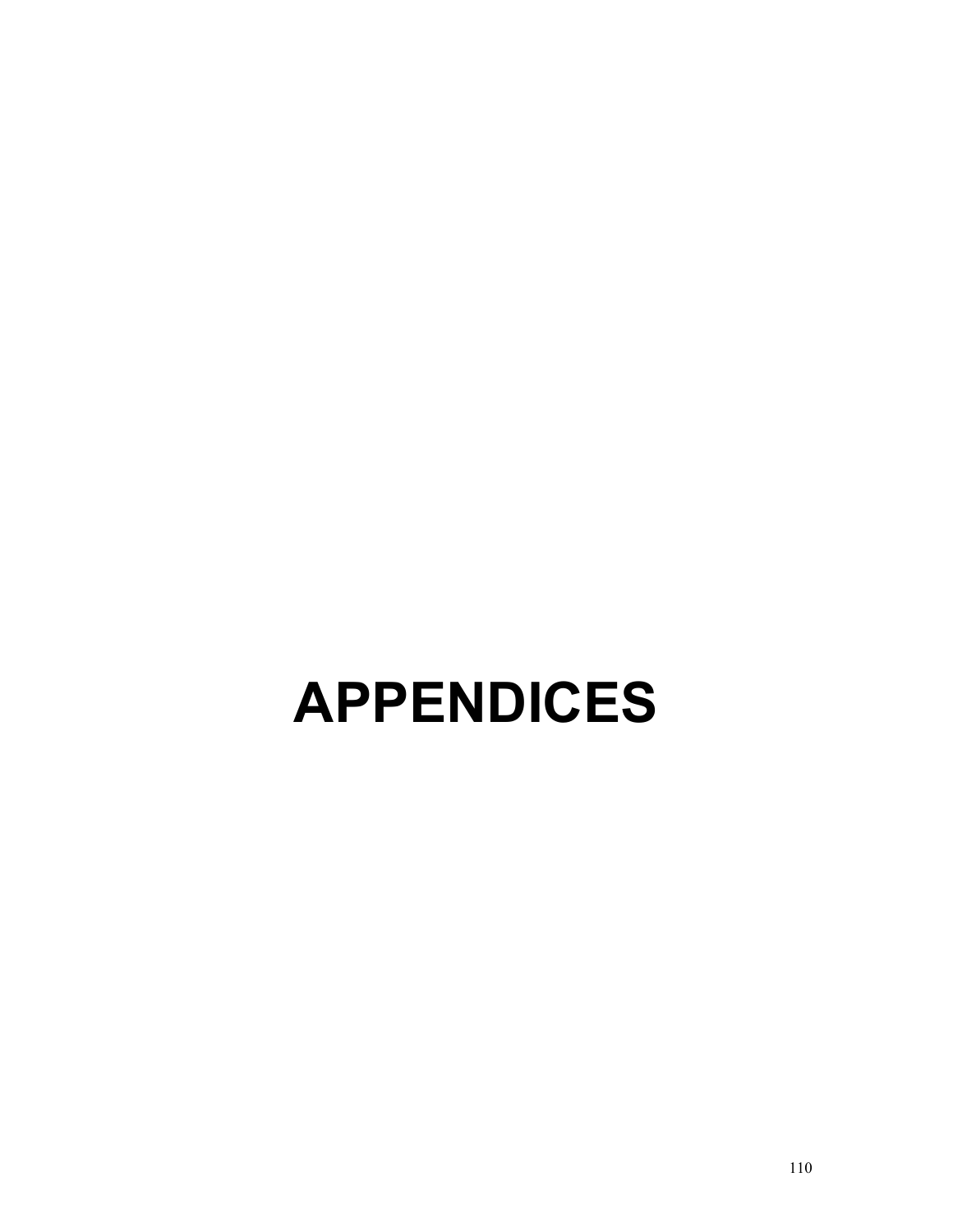**APPENDIX 1.0 -** Pollutants and objectives as described in the Air Quality (England) Regulations 2000 and 2002 amendment regulations

| Pollutant               | Objective/Standard<br>Concentration   | Measured as                                                       | Date Introduced /<br>Objective Date |
|-------------------------|---------------------------------------|-------------------------------------------------------------------|-------------------------------------|
| Carbon Monoxide         | 10 mg/m $3$                           | Max. Daily Running 8-Hour<br>Mean                                 | 31.12.2003                          |
| Lead                    | 0.50 $ug/m3$                          | <b>Annual Mean</b>                                                | 31.12.2004                          |
|                         | 0.25 $ug/m3$                          | <b>Annual Mean</b>                                                | 31.12.2008                          |
| <b>Nitrogen Dioxide</b> | 40 ug/m <sup>3</sup>                  | <b>Annual Mean</b>                                                | 31.12.2005                          |
|                         | $200 \text{ ug/m}^3$                  | <b>Hourly Mean not to be</b>                                      | 31.12.2005                          |
|                         |                                       | exceeded more than 18<br>times per year                           |                                     |
| Particles $(PM_{10})$   | 50 $\mu\overline{g/m}^3$              | 24 Hour Mean not to be<br>exceeded more than 35 times<br>per year | 31.12.2004                          |
|                         | 40 ug/m <sup>3</sup>                  | <b>Annual Mean</b>                                                | 31.12.2004                          |
| <b>Sulphur Dioxide</b>  | $266 \overline{u}$                    | 15 Min Mean not to be<br>exceeded more than 35 times<br>per year  | 31.12.2005                          |
|                         | 350 ug/m <sup>3</sup>                 | Hourly Mean not to be<br>exceeded more than 24 times<br>per year  | 31.12.2004                          |
|                         | 125 ug/m <sup>3</sup>                 | 24 Hour Mean not to be<br>exceeded more than 3 times<br>per year  | 31.12.2004                          |
| Benzene                 | 16.25 $\overline{u}$ g/m <sup>3</sup> | Running Annual Mean                                               | 31.12.2003                          |
|                         | $5 \text{ ug/m}^3$                    | <b>Annual Mean</b>                                                | 31.12.2010                          |
| 1,3-Butadiene           | $2.25 \text{ u} \text{g/m}^3$         | Running Annual Mean                                               | 31.12.2003                          |

Indicative/provisional limit values to be achieved by 1 January 2010 – not included in Regulation

| <b>Pollutant</b>                               | Objective/Standard<br>Concentration | Measured as                                                      | Date Introduced /<br>Objective Date |
|------------------------------------------------|-------------------------------------|------------------------------------------------------------------|-------------------------------------|
| <b>Particles (PM10)</b><br><u>- indicative</u> | $50 \text{ u}$ g/m <sup>3</sup>     | 24 Hour Mean Not to be<br>exceeded more than 7 times<br>per vear | 01.01.2010                          |
|                                                | $20 \text{ u}$ g/m <sup>3</sup>     | <b>Annual Mean</b>                                               | 01.01.2010                          |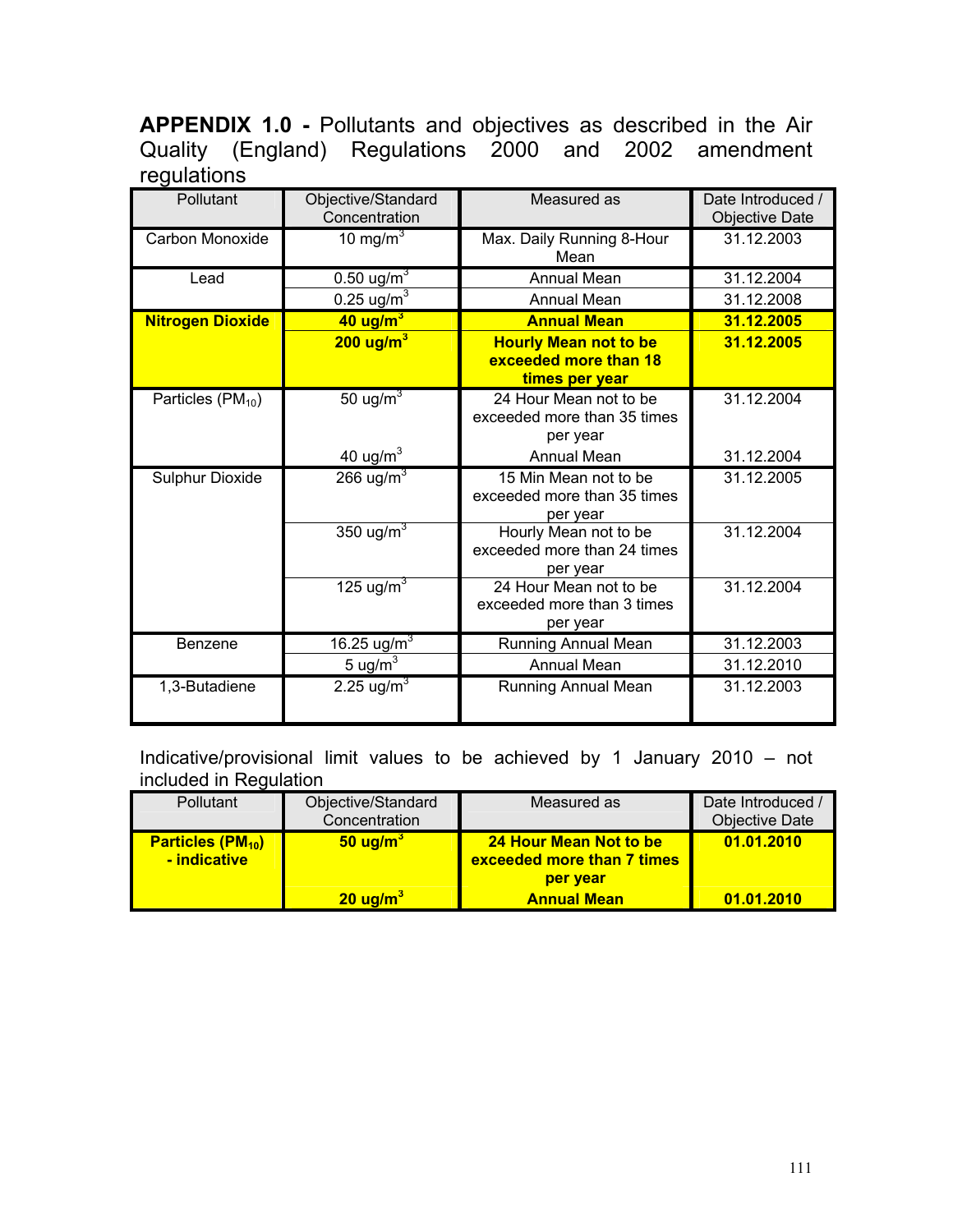# **APPENDIX 2.0 – Greater Manchester AQMA 2002Air Quality Management Areas**

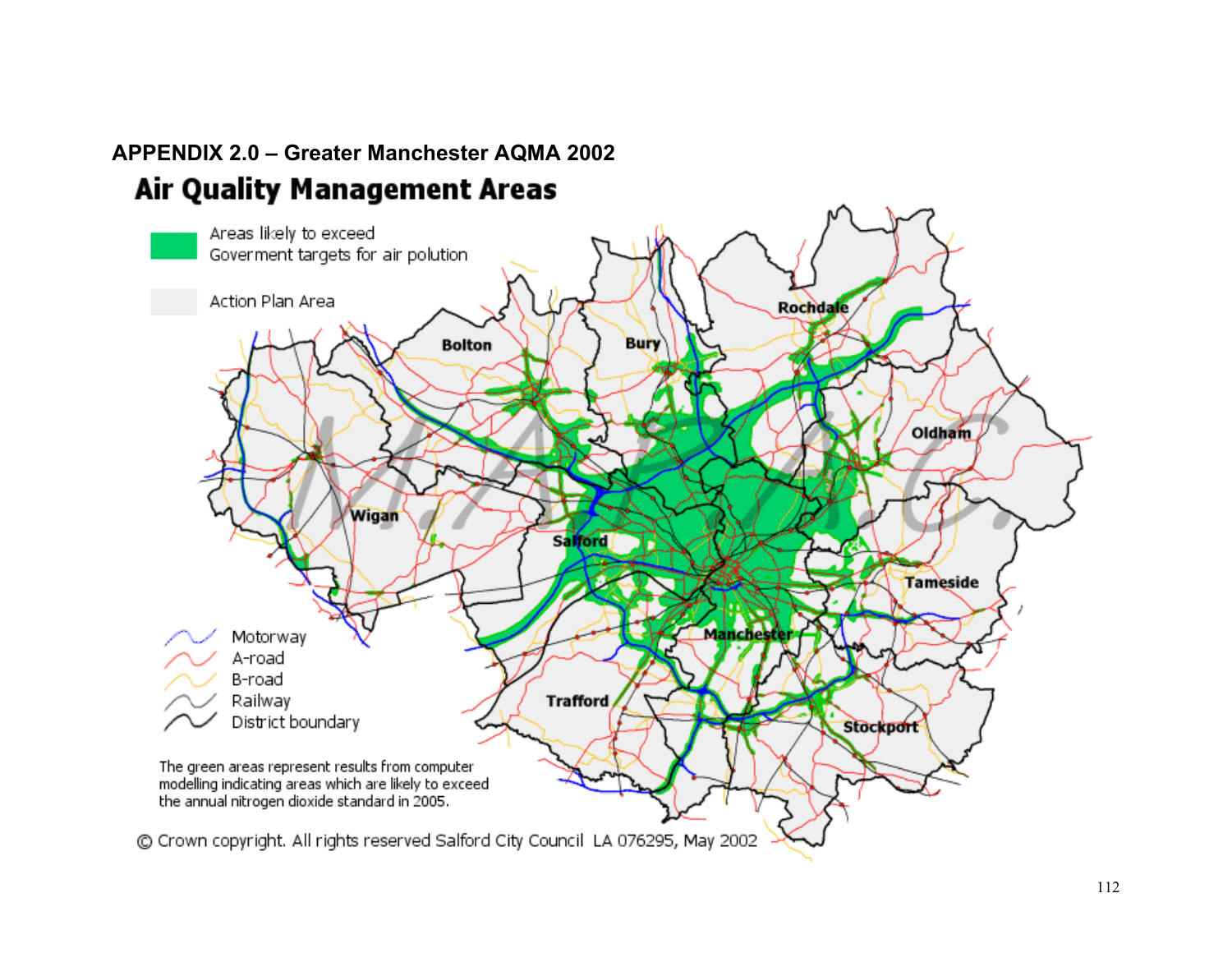**APPENDIX 3.0 -** Schedule 8 EU Air Quality Standards (through AQ Daughter Directives 99/30, 2000/69 and 2002/3 Implemented through the Air Quality Limit Values Regulations 2003)

#### Nitrogen dioxide

- **Hourly limit value for the protection of human health:** 200µg/m3 not to be exceeded more than 18 times per calendar year. Target date: 1/1/2010.
- **Annual limit value for the protection of human health:**  $40\mu$ g/m<sup>3</sup> target date 1/1/10.
- **Alert threshold:**  $400\mu$ g/m<sup>3</sup> measured for over 3 hours.
- **Annual limit for the protection of vegetation:** 30µg/m3. Target date Two years after Directive enters force.

#### Particulate matter (PM10)

#### STAGE 1

- Daily limit value for the protection of human health: 50μg/m<sup>3</sup>, may not be exceeded more than 35 times per calendar year. Target date 1/1/2010
- **Annual limit value for the protection of human health:** 40µg/m3. Target date 1/1/2005

#### STAGE 2

- Indicative daily limit for the protection of human health: 50  $\mu$ g/m<sup>3</sup> not to be exceeded more than 7 times per calendar year. Target date 1/1/2010.
- **Indicative annual limit value for the protection of human health:**   $20 \mu$ g/m $^3$  target date 1/1/10.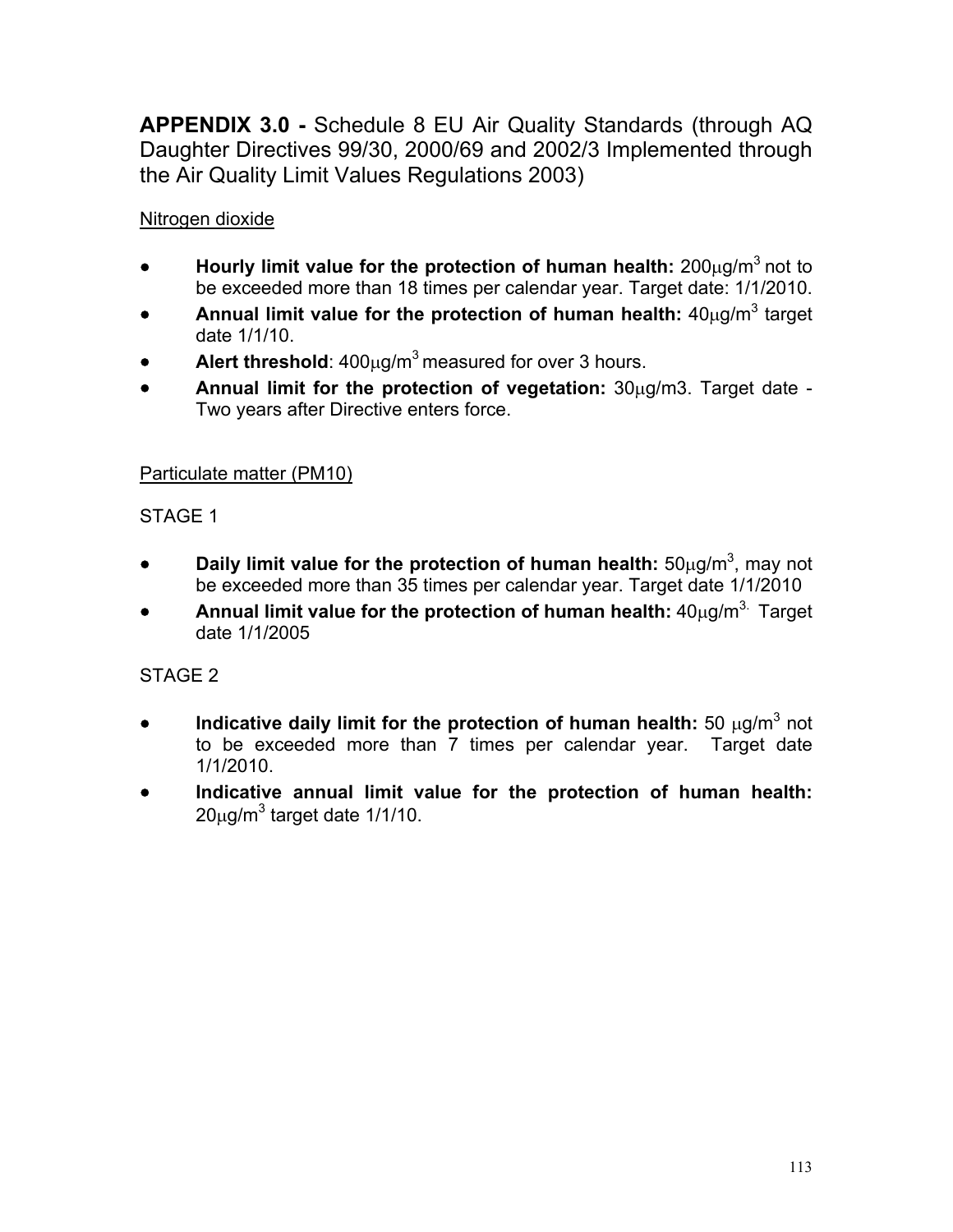## **APPENDIX 4.0 –** Emissions and Vehicle Type

The table below summarises the Department for Transports labelling system designed to inform people about the environmental credentials of different types of vehicle. The system uses a grading system from A to F with A being the least polluting and F the most. Typically, vehicles with large engines such as Sports Utility Vehicles (SUVs) fall within the most polluting categories.

| <b>Rating band</b> | <b>CO2 Emissions</b> | <b>Examples</b>                                                                                                                                                                                         |
|--------------------|----------------------|---------------------------------------------------------------------------------------------------------------------------------------------------------------------------------------------------------|
| A                  | $<$ 100 g/km         | Battery electric vehicles                                                                                                                                                                               |
| B                  | 101-120 g/km         | Toyota Prius 1.5 petrol-<br>electric hybrid<br>Smart car 0.7 petrol<br>Citroen C2 1.4 diesel                                                                                                            |
| C                  | 121-150 g/km         | Fiat Panda 1.2 petrol<br>Ford Ka 1.3 petrol<br>VW Golf 1.9 TDI diesel<br>Jaguar X-type 2.0 diesel<br>saloon                                                                                             |
| D                  | 151-165 g/km         | Mini One 1.6 petrol, manual<br>Ford Fiesta 1.6i petrol<br>Peugeot 307 1.4 petrol                                                                                                                        |
| Е                  | 166-185 g/km         | Ford Mondeo 1.8i petrol<br>Vauxhall Vectra 1.8 petrol<br>Rover 75 1.8 petrol<br>Toyota Avensis 1.8 petrol                                                                                               |
| F                  | >185 g/km            | Land Rover Freelander 2.0<br>diesel<br>Audi A4 1.6 petrol saloon<br>BMW X5 4.8 petrol<br>Jaguar X-type 2.0 petrol<br>saloon automatic<br>Toyota RAV4 2.0 petrol<br>Lamborghini Murcielago 6.2<br>petrol |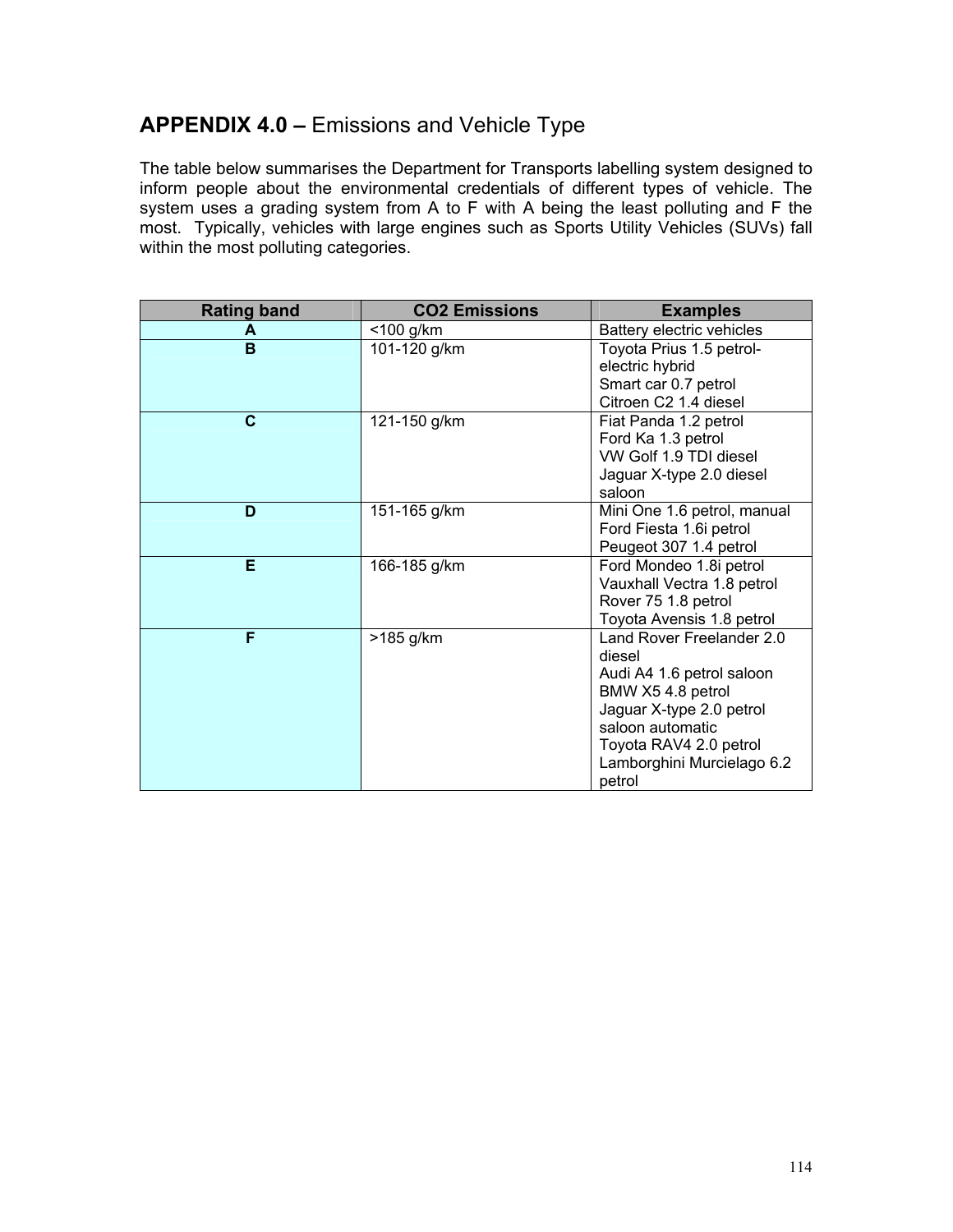## **APPENDIX 5.0 –** Road Accidents - Vehicle Type & Pedestrian **Fatalities**

The New Scientist (12 December 2003) reported that American researchers have discovered that a pedestrian struck by a large sports utility vehicle is more than twice as likely to die as someone hit by a saloon car travelling at the same speed.



Research conducted by Dr. Clay Gabler and Devon Leflers indicated that pedestrians hit by large SUVs are twice as likely to die as those hit by a car at the same speed. Cars have a lower profile than vans or SUVs and so tend to cause leg injuries as opposed to head injuries, which are more likely to be caused by vehicles with higher profiles. Head injuries are more likely to result in death than leg injuries. The research concluded that the front shape of a vehicle, as well as impact speed, is a major factor in predicting injury or death.

Previous research has also showed that in collisions between light trucks and cars, car passengers suffered 81% of fatalities.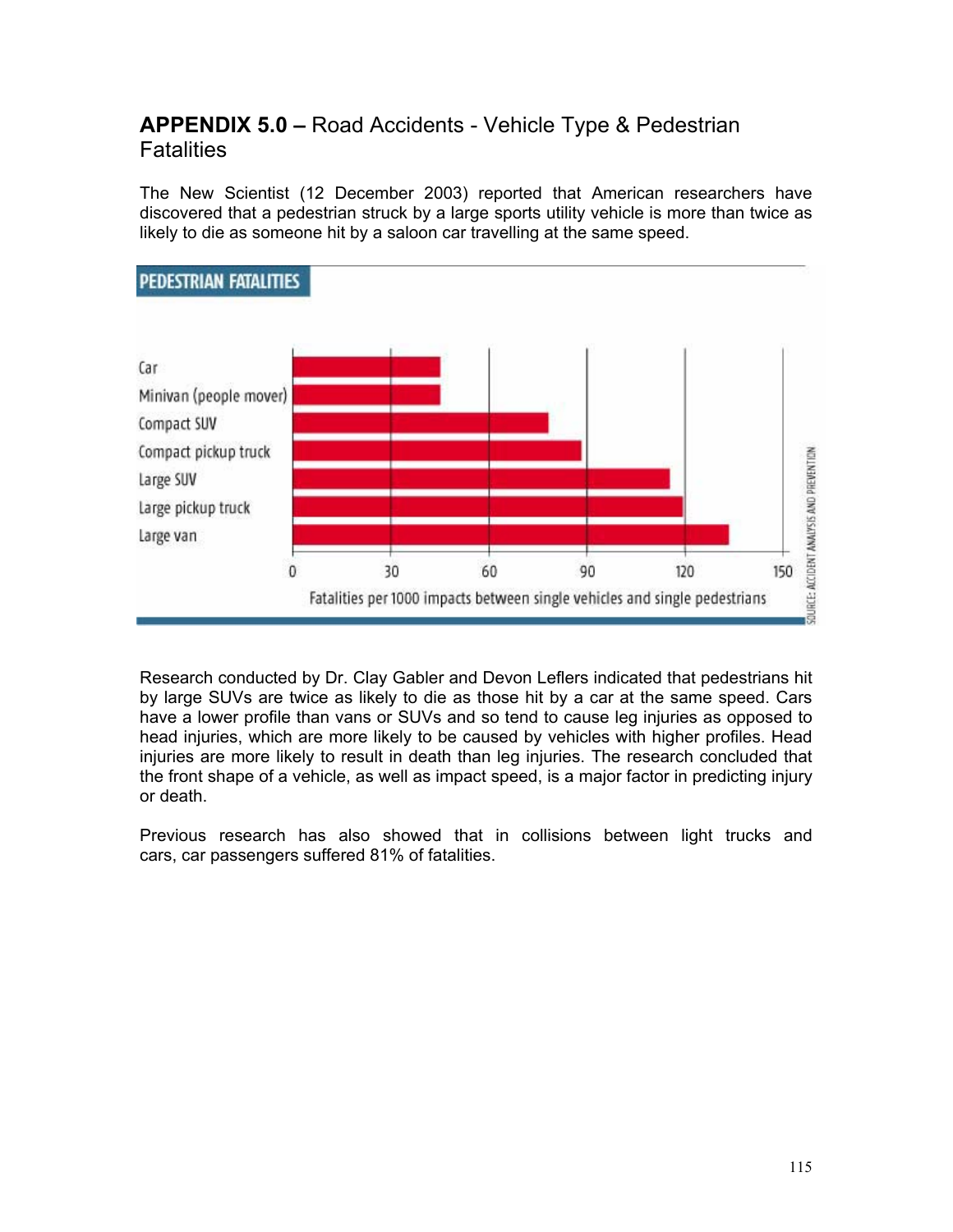## **APPENDIX 6.0 –** EURO Standard Emission Tests

The table below outlines the **relative** emission performance of different vehicle type by fuel and emission standard on an urban test cycle. a

| <b>Type of Vehicle</b>         | <b>Emission</b><br><b>Standard</b> | Carbon<br><b>Monoxide</b> | <b>Hydrocarbons</b> | <b>Oxides of</b><br>Nitrogen | <b>Particulates</b> |
|--------------------------------|------------------------------------|---------------------------|---------------------|------------------------------|---------------------|
|                                | pre-Euro I                         | 100                       | 100                 | 100                          | 5                   |
| <b>Petrol Car</b>              | Euro I                             | 15                        | 9                   | 19                           | $\overline{2}$      |
|                                | Euro II                            | 10                        | 4                   | 9                            | $\overline{2}$      |
|                                | Euro III                           | $\overline{7}$            | 3                   | 6                            | $\overline{2}$      |
|                                | Euro IV                            | 4                         | $\overline{2}$      | 3                            | $\overline{2}$      |
|                                | pre-Euro I                         | $\overline{7}$            | 10                  | 43                           | 100                 |
| <b>Diesel Car</b>              | Euro I                             | 4                         | 4                   | 29                           | 55                  |
|                                | Euro II                            | $\overline{3}$            | 3                   | 21                           | 31                  |
|                                | Euro III                           | $\overline{2}$            | $\overline{2}$      | 13                           | 20                  |
|                                | Euro IV                            | $\overline{2}$            | 1                   | $\overline{7}$               | 10                  |
|                                | pre-Euro I                         | 151                       | 120                 | 114                          | 10                  |
|                                | Euro I                             | 30                        | 6                   | 21                           | 5                   |
| <b>Petrol LGV</b>              | Euro II                            | 21                        | 3                   | 9                            | 5                   |
|                                | Euro III                           | 17                        | $\overline{2}$      | 6                            | 5                   |
|                                | Euro IV                            | $\overline{7}$            | $\mathbf{1}$        | 3                            | 5                   |
|                                | pre-Euro I                         | 10                        | 20                  | 82                           | 209                 |
|                                | Euro I                             | 8                         | 15                  | 40                           | 115                 |
| <b>Diesel LGV</b>              | Euro II                            | 6                         | 9                   | 30                           | 63                  |
|                                | Euro III                           | 4                         | 4                   | 26                           | 41                  |
|                                | Euro IV                            | 3                         | 3                   | 13                           | 20                  |
|                                | pre-Euro I                         | 38                        | 192                 | 640                          | 484                 |
|                                | Euro I                             | 21                        | 113                 | 440                          | 318                 |
| <b>Rigid HGV</b>               | Euro II                            | 17                        | 105                 | 316                          | 168                 |
|                                | Euro III                           | 9                         | 47                  | 224                          | 113                 |
|                                | Euro IV                            | 6                         | 33                  | 158                          | 22                  |
|                                | pre-Euro I                         | 44                        | 183                 | 1704                         | 700                 |
|                                | Euro I                             | 22                        | 87                  | 893                          | 482                 |
| <b>Articulated HGV Euro II</b> |                                    | 18                        | 78                  | 650                          | 185                 |
|                                | Euro III                           | 9                         | 47                  | 461                          | 124                 |
|                                | Euro IV                            | $\overline{7}$            | 33                  | 325                          | 24                  |
|                                | pre-Euro I                         | 63                        | 83                  | 795                          | 458                 |
|                                | Euro I                             | 28                        | 90                  | 859                          | 304                 |
| <b>Bus</b>                     | Euro II                            | 22                        | 84                  | 614                          | 187                 |
|                                | Euro III                           | 11                        | 50                  | 436                          | 125                 |
|                                | Euro IV                            | 8                         | 35                  | 307                          | 24                  |
|                                | less than                          | 34                        | 135                 | $\overline{2}$               |                     |
|                                | 50cc: 2 stroke                     |                           |                     |                              |                     |
| Motorcycle                     | greater than                       | 74                        | 338                 | $\overline{4}$               |                     |
|                                | 50cc: 2 stroke                     |                           |                     |                              |                     |
|                                | greater than<br>50cc: 4 stroke     | 67                        | 68                  | 13                           |                     |

Source - http://www.haguidetofreight.co.uk/General/id94.htm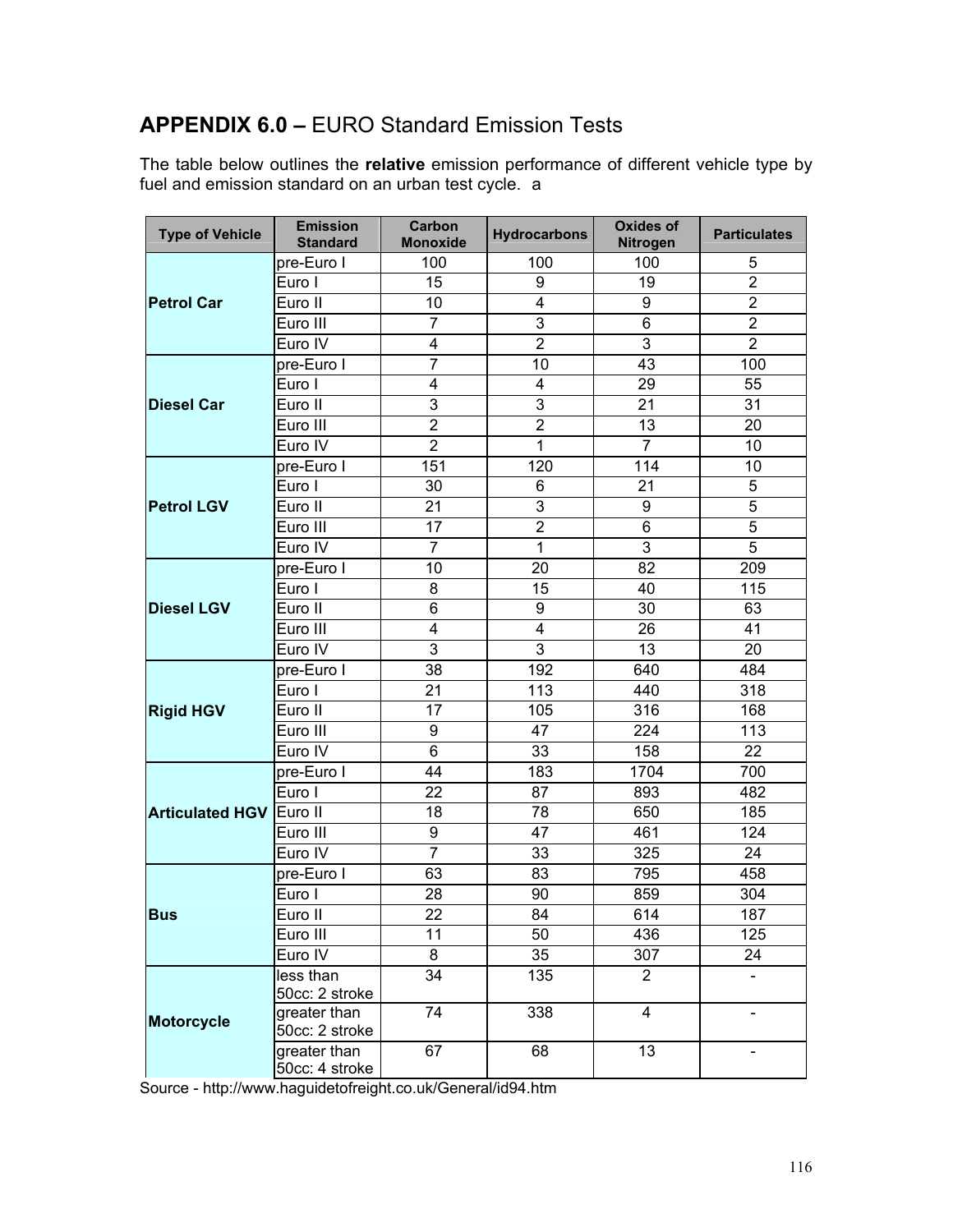## **APPENDIX 7.0 -** GM LTP2 NO2 Concentration Indicator Sites

| <b>District</b>                                | <b>Modelled</b><br>2005<br>(NO2ug/m3)<br><b>Baseline</b> | <b>Modelled</b><br>2010<br>(NO2ug/m3)<br><b>Target</b> | <b>Location</b>                                                                                 | Map Ref.<br>X | Map Ref. |
|------------------------------------------------|----------------------------------------------------------|--------------------------------------------------------|-------------------------------------------------------------------------------------------------|---------------|----------|
| Stockport                                      | 40.71                                                    | 29.01                                                  | Roadside on the A6                                                                              | 390700        | 388200   |
| Rochdale                                       | 53.18                                                    | 46.72                                                  |                                                                                                 | 388628        | 411950   |
| Oldham                                         | 40.93                                                    | 35.32                                                  | Roadside on the A62                                                                             | 391921        | 404808   |
| Manchester<br>(Primary)                        | 50.48                                                    | 29.00                                                  | <b>Piccadilly Gardens Bus</b><br>Station (Monitored baseline)                                   | 384314        | 398338   |
| Manchester<br>(Control)                        | 43.85                                                    | 37.99                                                  | Roadside Oxford Road<br>(Modelled)                                                              | 384118        | 397499   |
| Tameside*                                      | 48.00                                                    | 40.00                                                  | Roadside A635                                                                                   | 393703        | 398791   |
| Wigan                                          | 51.59                                                    | 45.06                                                  | 425 Poolstock (North of<br>Marus Bridge roundabout)                                             | 356833        | 403153   |
| Trafford                                       | 40.00                                                    | 31.51                                                  |                                                                                                 | 376910        | 389880   |
| <b>Bolton</b>                                  | 42.26                                                    | 36.39                                                  | <b>Turton Street</b>                                                                            | 371955        | 409865   |
| <b>Bury</b>                                    | 47.08                                                    | 50.09                                                  | Roadside on Bolton Road                                                                         | 379090        | 403990   |
| Salford                                        | 48.09                                                    | 46.07                                                  |                                                                                                 | 383035        | 398560   |
| <b>GMPTE</b>                                   | 50.48                                                    | 29.00                                                  | <b>Piccadilly Gardens Bus</b><br>Station (Monitored)                                            | 384314        | 398338   |
| estimate based on expected trends in the area. |                                                          |                                                        | *Baseline data taken from NOx tubes due to lack of appropriate modelled site. 2010 target is an |               |          |

The receptor points where chosen according to the following criteria unless indicated -

- Be at or near roadside.
- Be the worst case or near worst case point of NO2 concentration exceedance within the District.
- Not directly influenced by emissions from Highway Agency controlled roads
- Unless stated have a 2005 modelled baseline and 2010 target concentration level.
- Be an area where the population is regularly exposed to the poor air quality, either due to residency or through flow.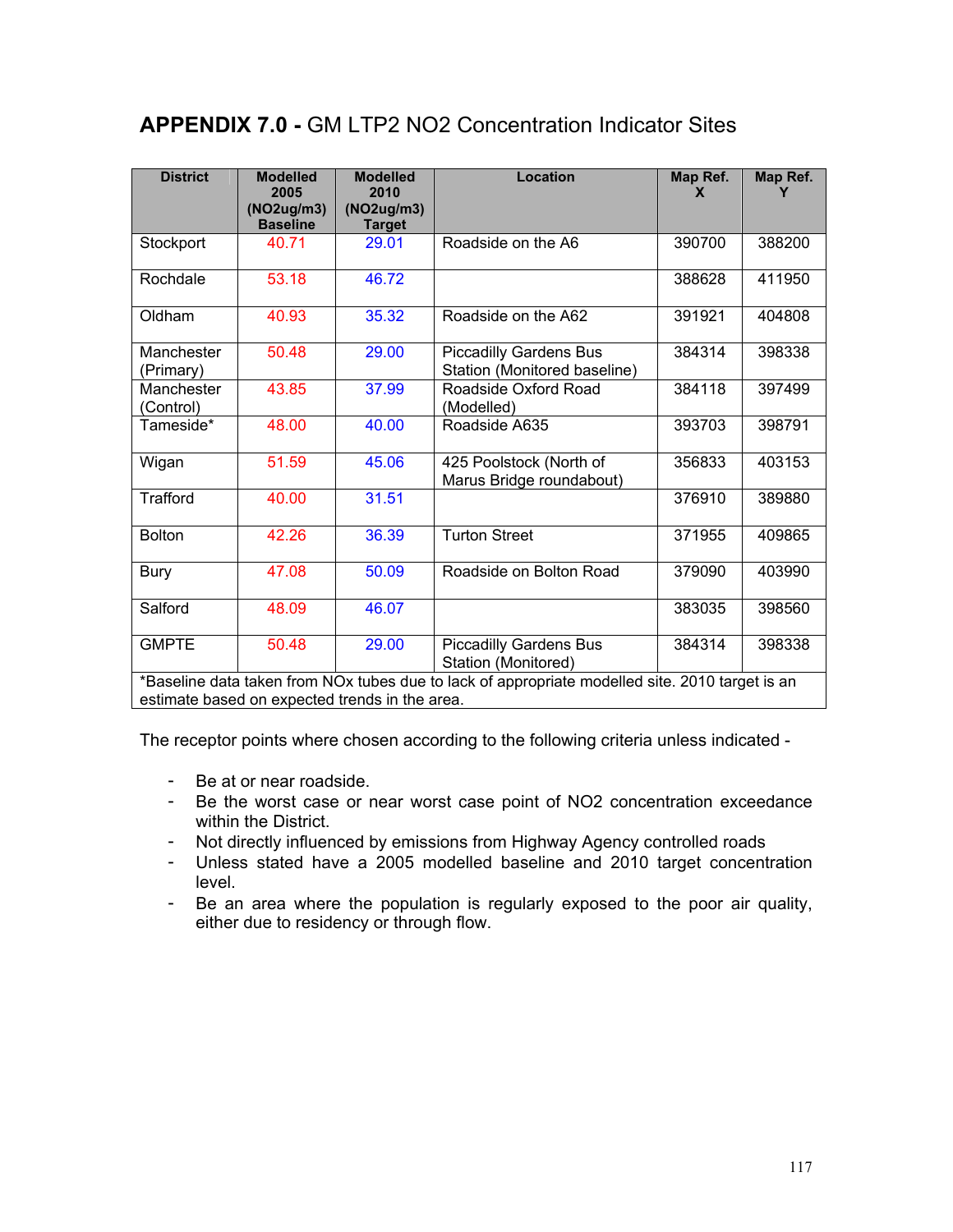# **APPENDIX 8.0 –** Recommended Air Quality Action Plan Reporting Format

| <b>Action plan</b><br>measure/target                                   | <b>Original</b><br>timescale                                                       | <b>Progress with</b><br>measure                                                                                                                                                                | <b>Outcome to</b><br>date                                                                                                                                    | <b>Comments</b>                                                                                                                                                                      |
|------------------------------------------------------------------------|------------------------------------------------------------------------------------|------------------------------------------------------------------------------------------------------------------------------------------------------------------------------------------------|--------------------------------------------------------------------------------------------------------------------------------------------------------------|--------------------------------------------------------------------------------------------------------------------------------------------------------------------------------------|
| Roadside<br>emissions<br>testing                                       | To be<br>implemented by<br>February 2003                                           | Roadside<br>emissions<br>testing<br>programme<br>commenced in<br>March 2003, in<br>collaboration<br>with four<br>neighbouring<br>authorities                                                   | To date more<br>than 2,000<br>vehicles have<br>been tested.<br><b>The</b><br>failure rate is<br>currently 4%                                                 | An article in the<br>local paper<br>regarding the<br>scheme has raised<br>the profile within<br>the area                                                                             |
| Publicity<br>Campaign<br>on<br>walking/cycling                         | Implementation<br>by August 2002,<br>and scheduled to<br>run for 12<br>months      | Introduced on<br>time and due to<br>run 12 months                                                                                                                                              | There has been<br>no observed<br>reduction<br>in traffic levels,<br>but a snapshot<br>review of 5<br>schools has<br>indicated a 5%<br>increase in<br>cycling | Leaflets available<br>in all public places.<br>Exhibition stands in<br>main shopping<br>centres. Campaign<br>linked to work with<br>schools/universities<br>on sustainable<br>travel |
| Park and Ride<br>Scheme (state<br>which area in the<br>authority)      | To be fully<br>implemented by<br><b>June 2004</b>                                  | On schedule to<br>be implemented<br>by June 2004                                                                                                                                               | No outcome to<br>date                                                                                                                                        | Scheme being<br>taken forward with<br>support from<br>transport planners                                                                                                             |
| Environment<br>Agency agreed<br>to modify permit<br>to limit emissions | Modification to<br>permit to be<br>implemented by<br>the Agency by<br>January 2004 | Negotiations are<br>continuing with<br>the Agency, and<br>the modification<br>is on target to be<br>issued                                                                                     | N/A                                                                                                                                                          | Limit on emissions<br>will be effective<br>from (date)                                                                                                                               |
| Area speed<br>reductions (20<br>mph zones in<br>residential<br>areas)  | To commence<br>implementation<br>in March 2004                                     | Traffic calming<br>around schools<br>is on target to be<br>implemented in<br>March 2004.<br><b>Additional LTP</b><br>funding is<br>required<br>to extend the<br>scheme to<br>residential areas | No outcome to<br>date                                                                                                                                        | A generally positive<br>response to the<br>proposed scheme<br>has<br>been received from<br>local residents                                                                           |
|                                                                        |                                                                                    |                                                                                                                                                                                                |                                                                                                                                                              | Box 3.1: Recommended format for air quality action plan report Source - DEFRA (LAQM.PRG03)                                                                                           |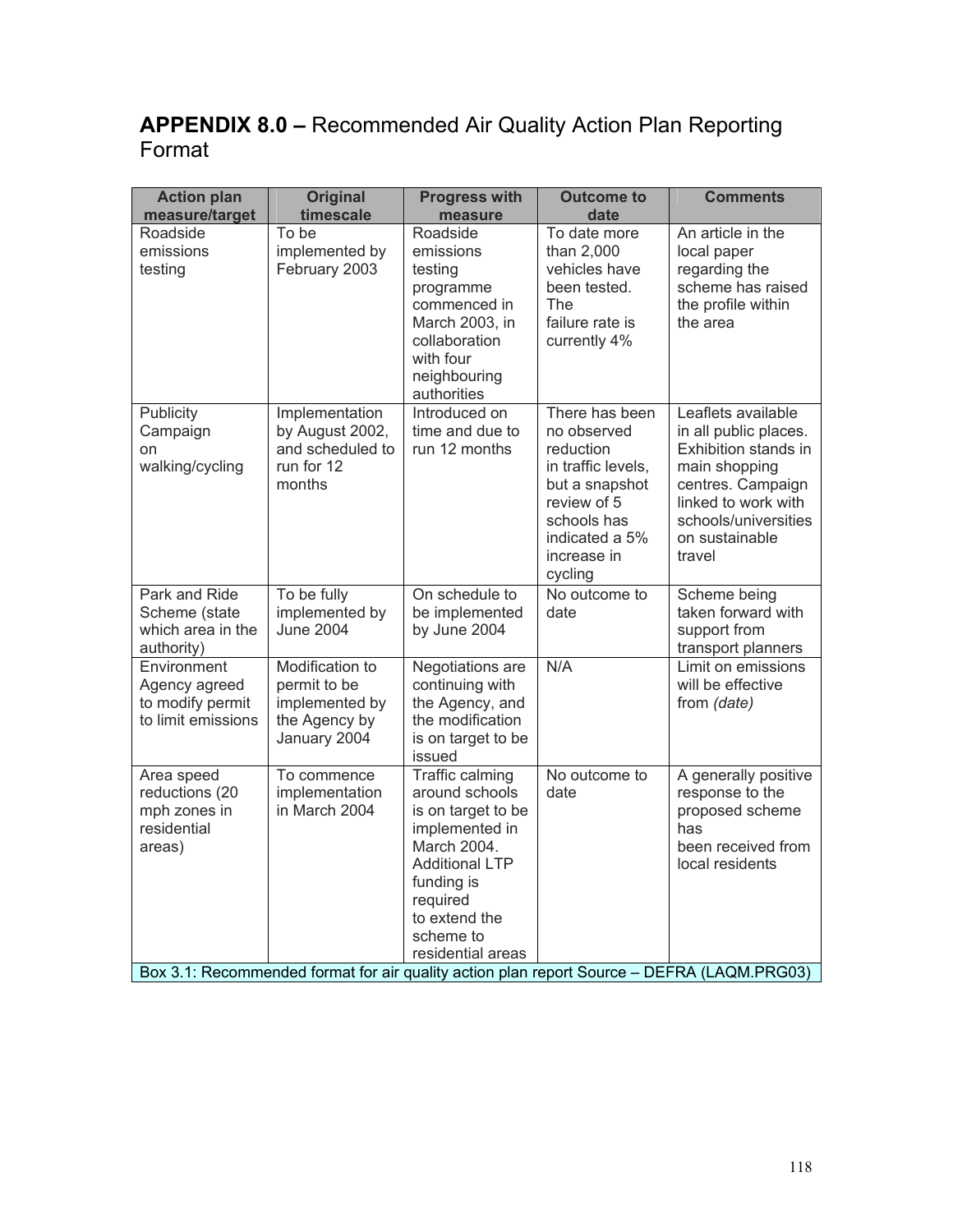# **APPENDIX 9.0 -** GM AQAP Non-Transport Actions

| <b>Ref</b>       | <b>Action</b>                                                                                             | <b>Responsibility</b>                                   | <b>AQ Effect</b> | <b>AQ Improvement</b>                                                                                                                                                                                                                                             | <b>Non-AQ Effects</b>                                                                                                                                                                                                                                                                                                                                                                             | <b>Timescale</b> | Cost |
|------------------|-----------------------------------------------------------------------------------------------------------|---------------------------------------------------------|------------------|-------------------------------------------------------------------------------------------------------------------------------------------------------------------------------------------------------------------------------------------------------------------|---------------------------------------------------------------------------------------------------------------------------------------------------------------------------------------------------------------------------------------------------------------------------------------------------------------------------------------------------------------------------------------------------|------------------|------|
| NTA1             | <b>Enforce the Pollution</b><br><b>Prevention and Control</b><br>(England and Wales)<br>Regulations 2000. | <b>District Environmental</b><br><b>Health Officers</b> | Medium           | The Environment Agency<br>have stated that any<br>Agency regulated process<br>making a significant<br>contribution to pollution in<br>an AQMA will, where<br>possible, have its operating under this regulation can<br>conditions altered to<br>reduce emissions. | These regulations also<br>control the release of<br>pollution to land and air<br>from medium<br>to large sized processes.<br>Process authorisation<br>also lead to possible<br>changes in the visual<br>impact of emissions from<br>stacks and a reduction in<br>the number of odour and<br>noise complaints; although<br>fitting abatement<br>technology can be<br>expensive for the<br>company. | Ongoing          | £    |
| NAT <sub>2</sub> | <b>Continue to enforce</b><br><b>Smoke Control Areas.</b>                                                 | <b>District Environmental</b><br><b>Health Officers</b> | Low              | Continuing to enforce<br>smoke control will ensure<br>emissions from coal<br>burning domestic<br>properties are kept as low<br>as possible.                                                                                                                       | Smoke Control Areas can<br>lead to improvement of the<br>overall urban and built<br>environment. There is a<br>reduction in the amount of<br>$CO2$ and acid rain<br>precursors released into<br>the air. They also<br>encourage the adoption of<br>more efficient heating and<br>combustion processes.                                                                                            | Ongoing          | £    |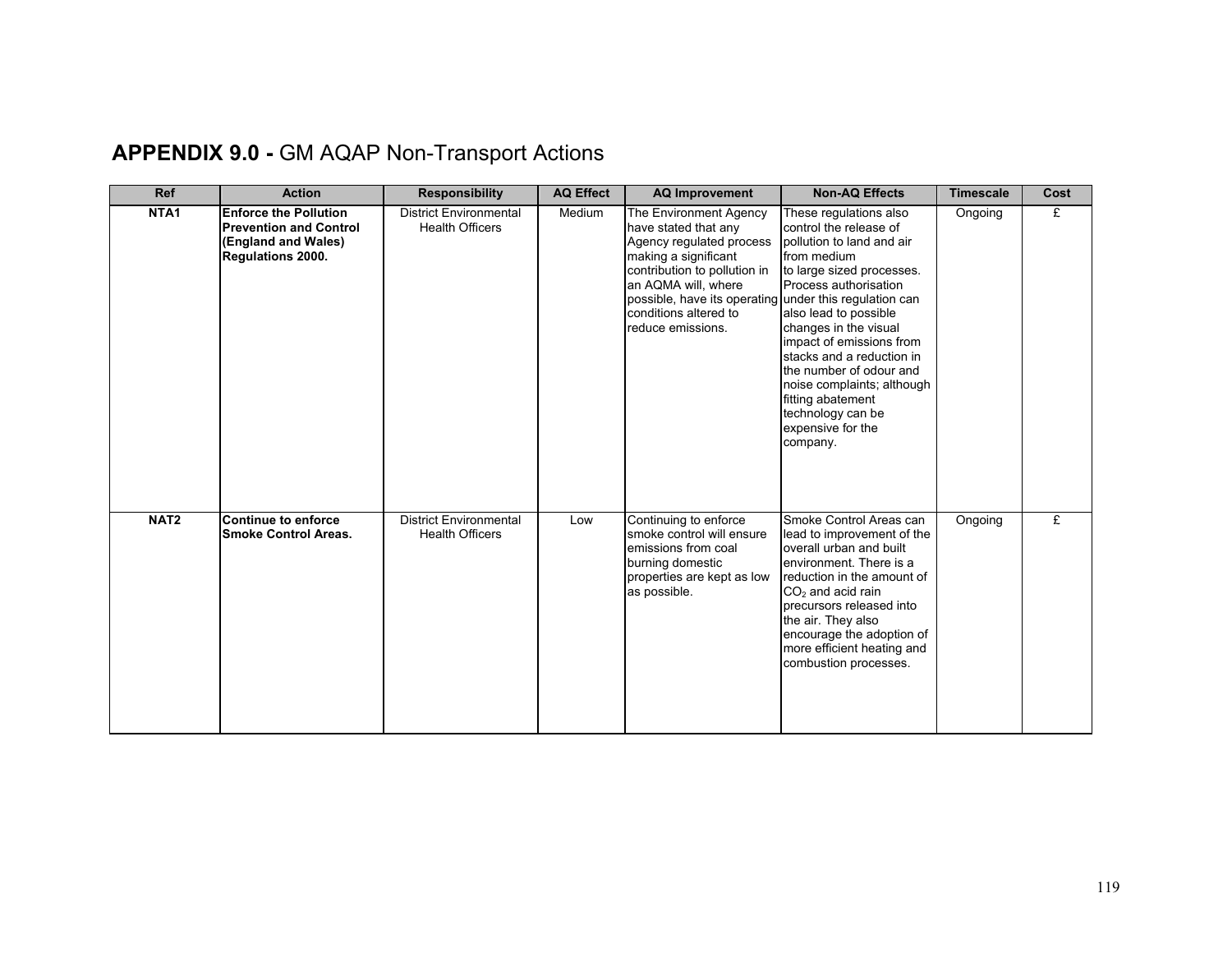| Ref              | <b>Action</b>                                                    | <b>Responsibility</b>                                                                                      | <b>AQ Effect</b> | <b>AQ Improvement</b>                                                                                                                                                                                                                                                                                                                                                                                                                                                                                                                                                            | <b>Non-AQ Effects</b>                                                                                                                          | <b>Timescale</b> | Cost |
|------------------|------------------------------------------------------------------|------------------------------------------------------------------------------------------------------------|------------------|----------------------------------------------------------------------------------------------------------------------------------------------------------------------------------------------------------------------------------------------------------------------------------------------------------------------------------------------------------------------------------------------------------------------------------------------------------------------------------------------------------------------------------------------------------------------------------|------------------------------------------------------------------------------------------------------------------------------------------------|------------------|------|
| NTA <sub>2</sub> | Promote improved energy<br>efficiency in domestic<br>properties. | <b>District Sustainability</b><br>Officers, District Home<br><b>Energy Conservation</b><br><b>Officers</b> | Low              | Reduced energy<br>consumption will result in<br>the reduction of gas, oil<br>and solid fuel burning<br>within properties, which will in meeting Home Energy<br>reduce N0x and PM10<br>emissions into local air.<br>Reduced electricity<br>consumption can help to<br>reduce pollution emissions<br>from power stations which<br>although possibly remote<br>from individual local<br>authorities can disperse<br>pollution over a wide area<br>(emissions from Fiddlers)<br>Ferry Power Station have<br>been found to impact on<br>the whole of the Greater<br>Manchester area). | Financial savings, reduced<br>fuel poverty, helps to tackle<br>climate change, and<br>assists the local authority<br>Conservation Act targets. | Ongoing          | ££   |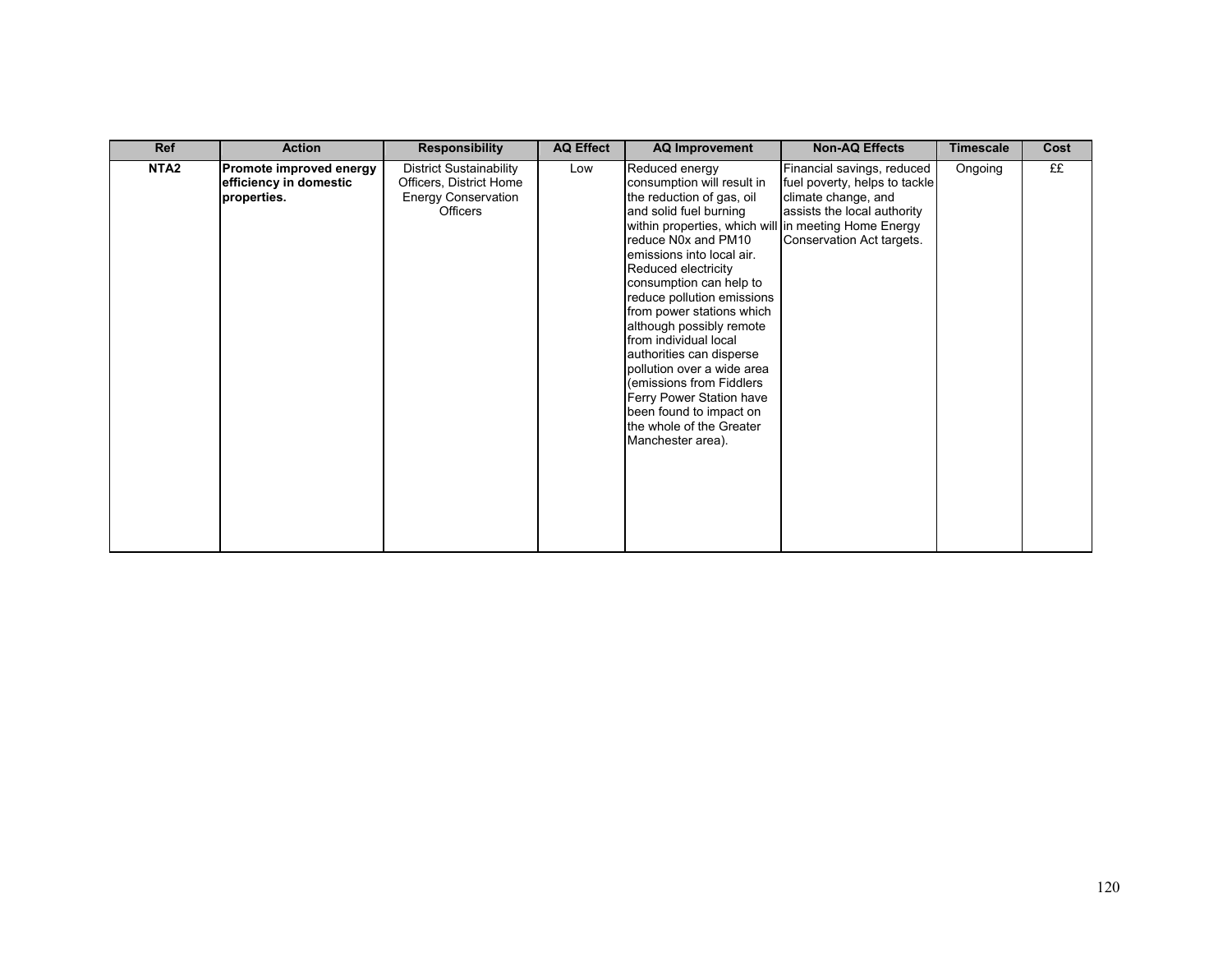| Ref              | <b>Action</b>                                                                                                                                                | <b>Responsibility</b> | <b>AQ Effect</b> | <b>AQ Improvement</b>                                                                                                                                                                                                                                                                                                                                                                                                                                                                                                                                    | <b>Non-AQ Effects</b>                                                             | <b>Timescale</b> | Cost |
|------------------|--------------------------------------------------------------------------------------------------------------------------------------------------------------|-----------------------|------------------|----------------------------------------------------------------------------------------------------------------------------------------------------------------------------------------------------------------------------------------------------------------------------------------------------------------------------------------------------------------------------------------------------------------------------------------------------------------------------------------------------------------------------------------------------------|-----------------------------------------------------------------------------------|------------------|------|
| NAT <sub>3</sub> | Promote energy efficient<br>and sustainable measures<br>to developers.                                                                                       | <b>Districts</b>      | Medium           | Reduced energy<br>consumption will result in<br>the reduction of gas, oil<br>and solid fuel burning<br>within premises, which will<br>reduce N0x and PM10<br>emissions into local air.<br>Reduced electricity<br>consumption can help to<br>reduce pollution emissions<br>from power stations, which<br>although possibly remote<br>from individual local<br>authorities can disperse<br>pollution over a wide area<br>(emissions from Fiddlers)<br>Ferry Power Station have<br>been found to impact on<br>the whole of the Greater<br>Manchester area). | Financial savings and<br>helps in tackling climate<br>change.                     | Ongoing          | £    |
| NTA <sub>3</sub> | <b>Encourage the conversion</b><br>of large boilers (>2MWth)<br>operating in hospital,<br>university and commercial<br>buildings from coal or oil<br>to gas. | <b>Districts</b>      | Low              | Large boiler emissions<br>contributed 204 tonnes of<br>PM10 across Greater<br>Manchester in 2001, 24%<br>of all point source<br>emissions. Gas fired<br>boilers release around 570<br>times less CO <sub>2</sub> and almost<br>1500 times less NOx (per<br>therm) than fuel oil fired<br>plants.                                                                                                                                                                                                                                                         | This will also reduce the<br>emissions of pollutants<br>linked to climate change. | Ongoing          | £    |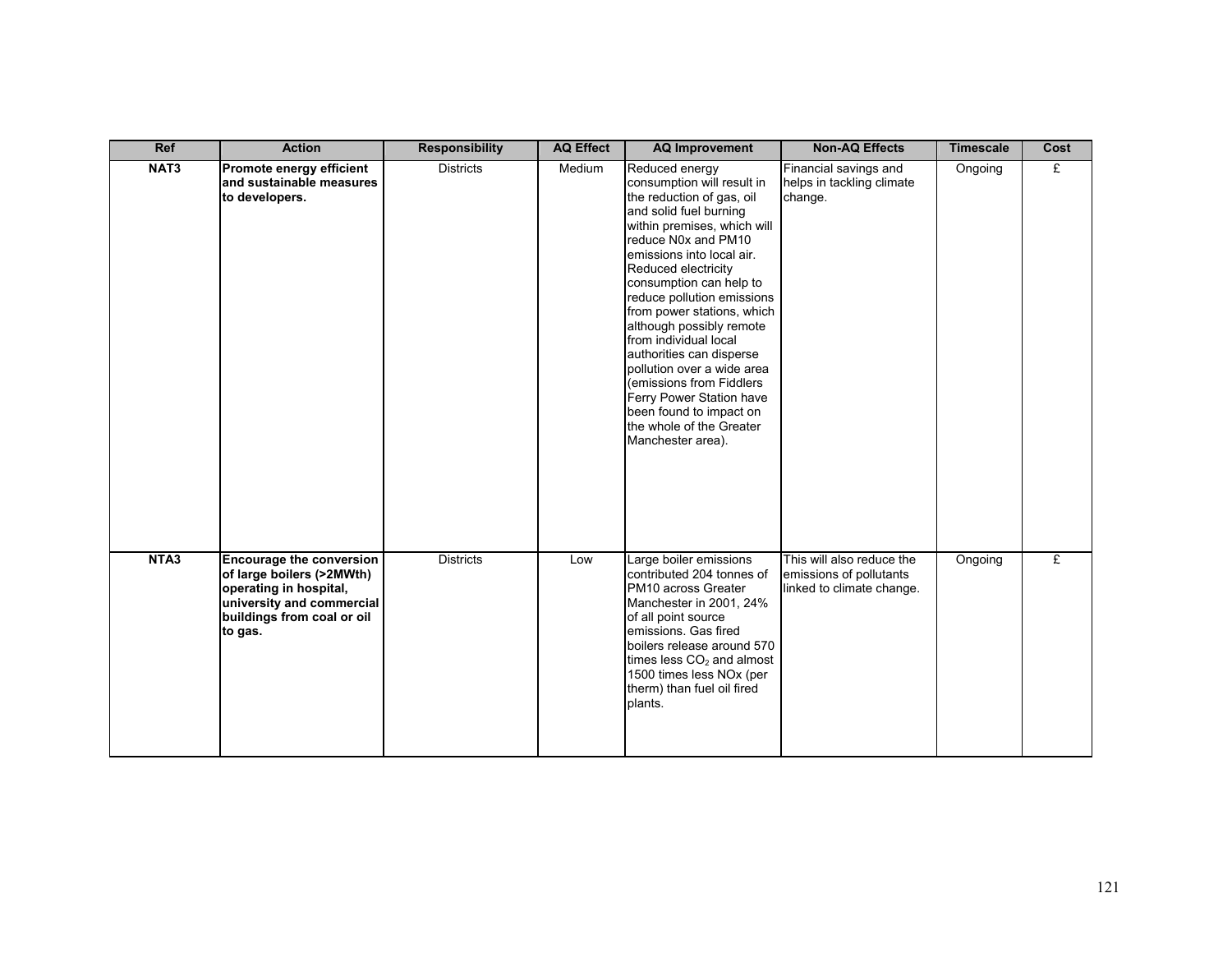| Ref  | <b>Action</b>                                                                                                                       | <b>Responsibility</b>                                   | <b>AQ Effect</b> | <b>AQ Improvement</b>                                                                                                                                                                                                                                                                                                                                                                                                                                                                                                                                    | <b>Non-AQ Effects</b>                                                                         | <b>Timescale</b> | Cost |
|------|-------------------------------------------------------------------------------------------------------------------------------------|---------------------------------------------------------|------------------|----------------------------------------------------------------------------------------------------------------------------------------------------------------------------------------------------------------------------------------------------------------------------------------------------------------------------------------------------------------------------------------------------------------------------------------------------------------------------------------------------------------------------------------------------------|-----------------------------------------------------------------------------------------------|------------------|------|
| NAT4 | Promote energy efficiency<br>in industrial and<br>commercial premises,<br>including the Council's<br>own non-domestic<br>buildings. | <b>Districts</b>                                        | Low              | Reduced energy<br>consumption will result in<br>the reduction of gas, oil<br>and solid fuel burning<br>within premises, which will<br>reduce N0x and PM10<br>emissions into local air.<br>Reduced electricity<br>consumption can help to<br>reduce pollution emissions<br>from power stations, which<br>although possibly remote<br>from individual local<br>authorities can disperse<br>pollution over a wide area<br>(emissions from Fiddlers)<br>Ferry Power Station have<br>been found to impact on<br>the whole of the Greater<br>Manchester area). | Financial savings and<br>helps in tackling climate<br>change.                                 | Ongoing          | £    |
| NTA4 | <b>Raise awareness of the</b><br>pollution and health<br>effects of burning garden<br>and other waste.                              | <b>District Environmental</b><br><b>Health Officers</b> | Low              | It is expected that the<br>awareness raising<br>campaign will result in a<br>reduction in the number of<br>bonfires. This should result<br>in a reduction in nuisance<br>complaints and an<br>improvement in local air<br>quality, although this may<br>not have a significant<br>impact on annual average<br>pollution concentrations.                                                                                                                                                                                                                  | This could lead to fewer<br>complaints about smoke<br>nuisance and promote<br>social harmony. | 2006/7           | £    |